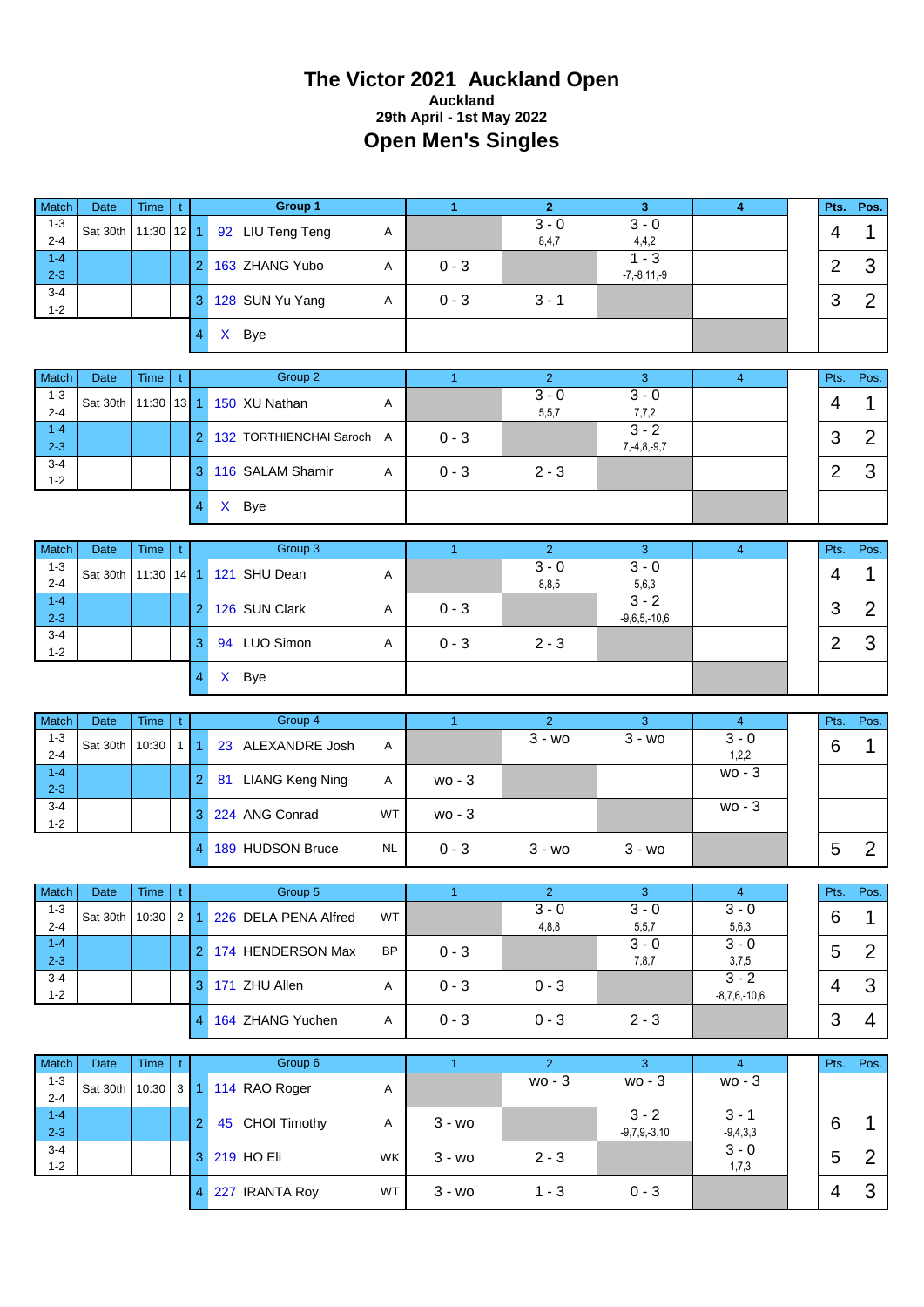#### **The Victor 2021 Auckland Open Auckland 29th April - 1st May 2022 Open Men's Singles**

| Match              | <b>Date</b> | <b>Time</b> |     |                | Group 7              |                |          | $\overline{2}$ | 3                        | $\overline{4}$            | Pts. | Pos.           |
|--------------------|-------------|-------------|-----|----------------|----------------------|----------------|----------|----------------|--------------------------|---------------------------|------|----------------|
| $1 - 3$<br>$2 - 4$ | Sat 30th    | 10:30       |     | $4 \mid 1$     | 161 ZHANG Regan      | Α              |          | $3 - w0$       | $3 - 1$<br>$9, -7, 8, 9$ | $3 - w$ o                 | 6    |                |
| $1 - 4$<br>$2 - 3$ |             |             |     | $\overline{2}$ | 223 AMOR Kelsey      | <b>WT</b>      | $wo - 3$ |                | $wo - 3$                 |                           |      |                |
| $3 - 4$<br>$1 - 2$ |             |             |     | 3              | 133 UNCHITTI Tanan   | $\overline{A}$ | $1 - 3$  | $3 - w$        |                          | $3 - w$ o                 | 5    | 2              |
|                    |             |             |     | 4              | <b>HOU Max</b><br>57 | Α              | $wo - 3$ |                | $wo - 3$                 |                           |      |                |
|                    |             |             |     |                |                      |                |          |                |                          |                           |      |                |
|                    |             |             |     |                |                      |                |          |                |                          |                           |      |                |
| Match              | Date        | <b>Time</b> |     |                | Group 8              |                |          | $\overline{2}$ | 3                        | $\overline{4}$            | Pts. | Pos.           |
| $1 - 3$<br>$2 - 4$ | Sat 30th    | 10:30       | 5 1 |                | LIU CAO Alex<br>88   | A              |          | $3 - w0$       | $3 - 0$<br>2,5,3         | $3 - 0$<br>2,2,3          | 6    |                |
| $1 - 4$<br>$2 - 3$ |             |             |     | $\overline{2}$ | 186 LEE Jae          | <b>MN</b>      | $wo - 3$ |                | $wo - 3$                 | $wo - 3$                  |      |                |
| $3 - 4$<br>$1 - 2$ |             |             |     | 3              | 154 YE Hunter        | A              | $0 - 3$  | $3 - w_0$      |                          | $3 - 2$<br>$-10,-9,2,1,7$ | 5    | $\overline{2}$ |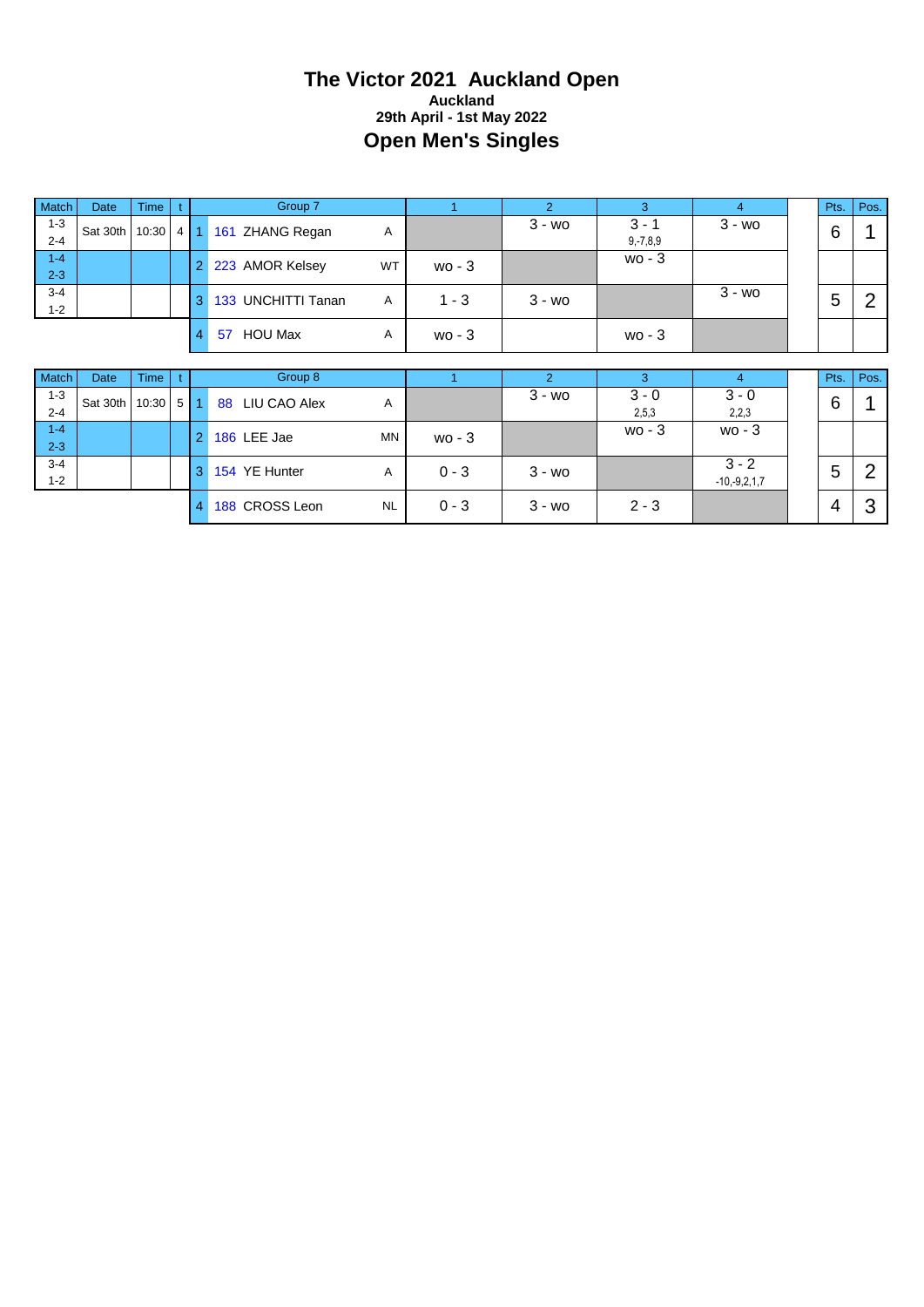#### **The Victor 2021 Auckland Open Auckland 29th April - 1st May 2022 Open Women's Singles**

| Match              | Date     | Time         | t |                |                 | Group 1             |              | $\mathbf{1}$ | $\overline{2}$           | 3                       | $\overline{4}$ | Pts.           | Pos.           |
|--------------------|----------|--------------|---|----------------|-----------------|---------------------|--------------|--------------|--------------------------|-------------------------|----------------|----------------|----------------|
| $1 - 3$<br>$2 - 4$ | Sat 30th | $11:30$ 10 1 |   |                | $\overline{4}$  | <b>GUO Carrie</b>   | Α            |              | $3 - 0$<br>7,3,3         | $3 - 0$<br>7,12,3       |                | 4              |                |
| $1 - 2$<br>$3 - 4$ |          |              |   | $\overline{2}$ | 11              | <b>LIM Aurora</b>   | Α            | $0 - 3$      |                          | $0 - 3$<br>$-9, -5, -3$ |                | $\overline{2}$ | 3              |
| $1 - 4$<br>$2 - 3$ |          |              |   | 3              | 18              | <b>ZHANG Angela</b> | Α            | $0 - 3$      | $3 - 0$                  |                         |                | 3              | 2              |
|                    |          |              |   | $\overline{4}$ | X.              | Bye                 |              |              |                          |                         |                |                |                |
|                    |          |              |   |                |                 |                     |              |              |                          |                         |                |                |                |
|                    |          |              |   |                |                 |                     |              |              |                          |                         |                |                |                |
| Match              | Date     | Time         |   |                |                 | Group 2             |              |              | $\overline{2}$           | 3                       | $\overline{4}$ | Pts.           | Pos.           |
| $1 - 3$<br>$2 - 4$ | Sat 30th | $11:30$ 11 1 |   |                | 16              | YANG Joanna         | Α            |              | $3 - 2$<br>$6,7,-9,-7,8$ | $3 - 0$<br>6,8,6        |                | 4              | 4              |
| $1 - 2$<br>$3 - 4$ |          |              |   | $\overline{2}$ |                 | 176 LIU Gina        | $\mathsf{C}$ | $2 - 3$      |                          | $3 - 0$<br>2,6,10       |                | 3              | $\overline{2}$ |
| $1 - 4$<br>$2 - 3$ |          |              |   | 3              | 10 <sup>°</sup> | LI Veronica         | A            | $0 - 3$      | $0 - 3$                  |                         |                | $\overline{2}$ | 3              |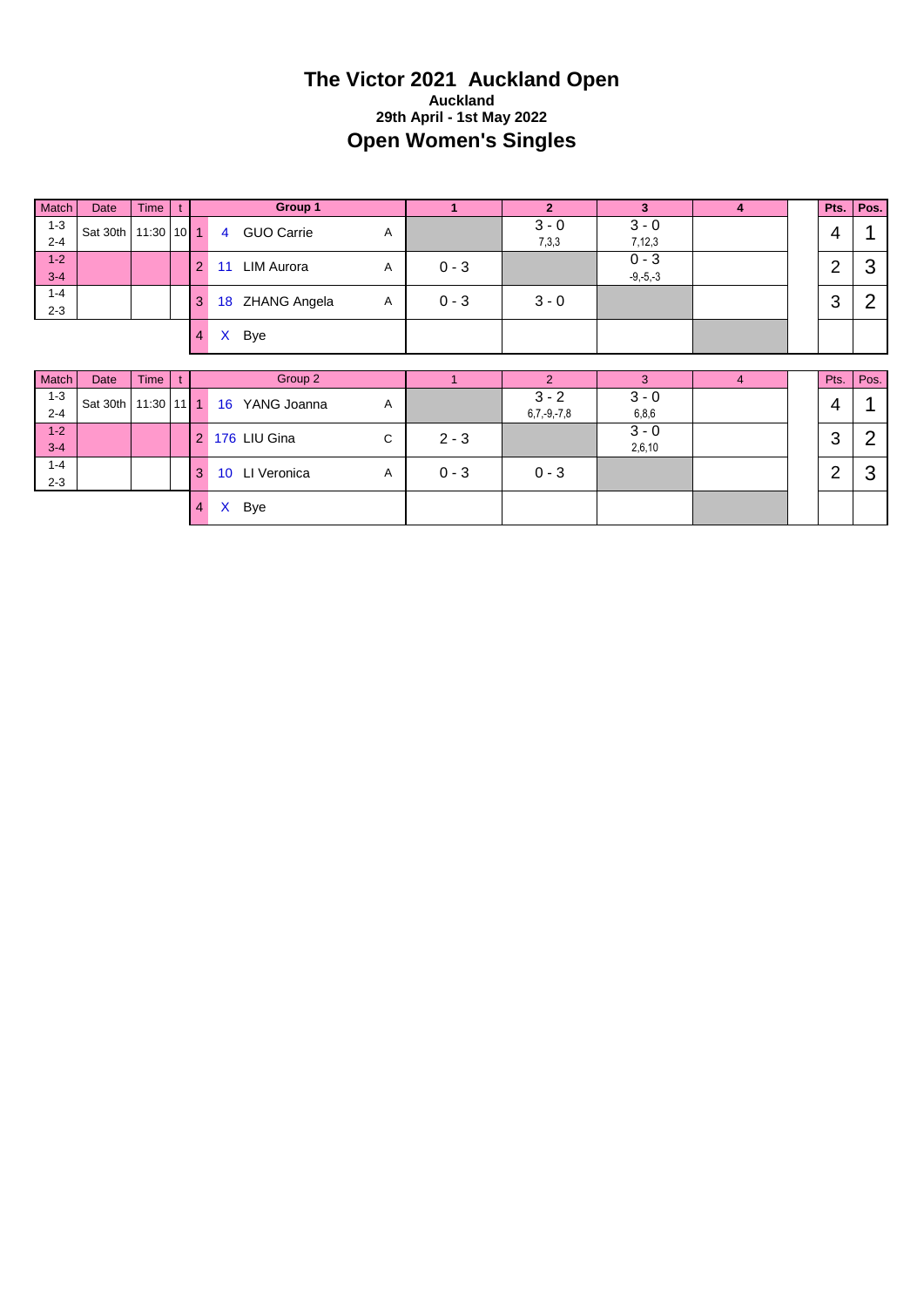# **The Victor 2021 Auckland Open Auckland 29th April - 1st May 2022 'A' Grade Open Singles**

| <b>Match</b>       | <b>Date</b>                   | <b>Time</b> | $\mathbf{t}$   | Group 1                                  |           | $\mathbf{1}$ | $\overline{2}$            | $\overline{\mathbf{3}}$      | $\overline{\mathbf{4}}$ | Pts.           | Pos.                     |
|--------------------|-------------------------------|-------------|----------------|------------------------------------------|-----------|--------------|---------------------------|------------------------------|-------------------------|----------------|--------------------------|
| $1 - 3$<br>$2 - 4$ | Sat 30th                      | 8:30        |                | 1 1 45 CHOI Timothy                      | Α         |              | $3 - 0$<br>5,8,12         | $3 - 1$<br>$-10,3,9,4$       |                         | 4              | 1                        |
| $1 - 4$<br>$2 - 3$ |                               |             |                | 2 141 WEINSTOCK William                  | A         | $0 - 3$      |                           | $0 - 3$<br>$-6,-6,-8$        |                         | $\overline{2}$ | 3                        |
| $3 - 4$<br>$1 - 2$ |                               |             |                | 34 CHEN Frank<br>3                       | Α         | $1 - 3$      | $3 - 0$                   |                              |                         | 3              | $\overline{2}$           |
|                    |                               |             |                | X Bye<br>4 <sup>1</sup>                  |           |              |                           |                              |                         |                |                          |
| <b>Match</b>       | <b>Date</b>                   | <b>Time</b> |                | Group 2                                  |           | $\mathbf{1}$ | $\overline{2}$            | 3                            | $\overline{4}$          | Pts.           | Pos.                     |
| $1 - 3$            |                               |             | t              |                                          |           |              | $3 - 0$                   | $3 - 0$                      |                         |                |                          |
| $2 - 4$<br>$1 - 4$ | Sat 30th                      | 8:30        | 2              | <b>GUO Carrie</b><br>$\mathbf{1}$<br>4   | Α         |              | 1,4,2                     | 1,5,4<br>$3 - 0$             |                         | 4              | 1                        |
| $2 - 3$            |                               |             |                | 79 LI Kenny<br>$\overline{2}$            | Α         | $0 - 3$      |                           | 8,5,5                        |                         | 3              | $\overline{2}$           |
| $3 - 4$<br>$1 - 2$ |                               |             |                | 3 227 IRANTA Roy                         | WT        | $0 - 3$      | $0 - 3$                   |                              |                         | $\overline{2}$ | 3                        |
|                    |                               |             |                | X Bye<br>$4 \square$                     |           |              |                           |                              |                         |                |                          |
| <b>Match</b>       | <b>Date</b>                   | <b>Time</b> | $\mathbf{t}$   | Group 3                                  |           | $\mathbf{1}$ | $\overline{2}$            | 3                            | $\overline{4}$          | Pts.           | Pos.                     |
| $1 - 3$            |                               |             |                |                                          |           |              | $0 - 3$                   | $\overline{2-3}$             |                         |                |                          |
| $2 - 4$            | Sat 30th                      | 8:30        | 3 <sup>1</sup> | 1 172 ZHU Steven                         | Α         |              | $-5,-11,-9$               | $4,7,-7,-9,-5$               |                         | $\overline{2}$ | 3                        |
| $1-4$<br>$2 - 3$   |                               |             |                | 2 219 HO Eli                             | WK        | $3 - 0$      |                           | $\overline{3} - 0$<br>7,10,6 |                         | 4              | 1                        |
| $3 - 4$<br>$1 - 2$ |                               |             |                | 78 LI Jack<br>3 <sup>1</sup>             | Α         | $3 - 2$      | $0 - 3$                   |                              |                         | 3              | $\overline{2}$           |
|                    |                               |             |                | X Bye<br>4 <sup>1</sup>                  |           |              |                           |                              |                         |                |                          |
|                    |                               |             |                |                                          |           |              |                           |                              |                         |                |                          |
|                    |                               |             |                |                                          |           |              |                           |                              |                         |                |                          |
| <b>Match</b>       | <b>Date</b>                   | <b>Time</b> | $\mathbf{t}$   | Group 4                                  |           | $\mathbf{1}$ | $\overline{2}$            | 3                            | $\overline{4}$          | Pts.           | Pos.                     |
| $1 - 3$<br>$2 - 4$ | Sat 30th                      | 8:30        |                | 4 1 126 SUN Clark                        | Α         |              | $3 - 0$<br>3,12,5         | $3 - 0$<br>3,3,8             |                         | $\overline{4}$ | 1                        |
| $1-4$<br>$2 - 3$   |                               |             |                | 2 159 ZHANG Honggang                     | Α         | $0 - 3$      |                           | $3 - 0$<br>4,4,4             |                         | 3              | $\overline{2}$           |
| $3 - 4$<br>$1 - 2$ |                               |             |                | 3 189 HUDSON Bruce                       | <b>NL</b> | $0 - 3$      | $0 - 3$                   |                              |                         | $\overline{2}$ | 3                        |
|                    |                               |             |                | X Bye<br>$4 \square$                     |           |              |                           |                              |                         |                |                          |
|                    |                               |             |                |                                          |           |              |                           |                              |                         |                |                          |
| $1 - 3$            | Match Date Time t<br>Sat 30th | 8:30        |                | Group 5<br>5 1 132 TORTHIENCHAI Saroch A |           | $\vert$ 1    | $\overline{2}$<br>$3 - 0$ | $\frac{3}{2}$<br>$3 - 0$     | $\overline{4}$          | 4              | Pts. Pos.<br>$\mathbf 1$ |
| $2 - 4$<br>$1 - 4$ |                               |             |                | 2 43 CHIN Vincent                        | A         |              | 9,6,9                     | 7,9,6<br>$3 - 1$             |                         |                |                          |
| $2 - 3$<br>$3 - 4$ |                               |             |                |                                          |           | $0 - 3$      |                           | $6,6,-9,4$                   |                         | 3              | $\overline{2}$           |
| $1 - 2$            |                               |             |                | 3 193 HAN Angel                          | <b>NS</b> | $0 - 3$      | $1 - 3$                   |                              |                         | $\overline{2}$ | 3                        |
|                    |                               |             |                | 4 X Bye                                  |           |              |                           |                              |                         |                |                          |
| <b>Match</b>       | <b>Date</b>                   | <b>Time</b> | t.             | Group 6                                  |           | $\mathbf{1}$ | 2 <sup>1</sup>            | $\mathbf{3}$                 | $\overline{4}$          | Pts.           | Pos.                     |
| $1 - 3$<br>$2 - 4$ | Sat 30th                      | 8:30        |                | 10 1 163 ZHANG Yubo                      | Α         |              | $3 - w0$                  | $3 - 2$<br>$8,-8,-6,5,6$     |                         | 4              | $\mathbf 1$              |
| $1 - 4$<br>$2 - 3$ |                               |             |                | 2 224 ANG Conrad                         | WT        | wo - 3       |                           | $wo - 3$                     |                         |                |                          |
| $3 - 4$<br>$1 - 2$ |                               |             |                | 3 133 UNCHITTI Tanan                     | A         | $2 - 3$      | $3 - w0$                  |                              |                         | 3              | $\overline{2}$           |
|                    |                               |             |                | 4 X Bye                                  |           |              |                           |                              |                         |                |                          |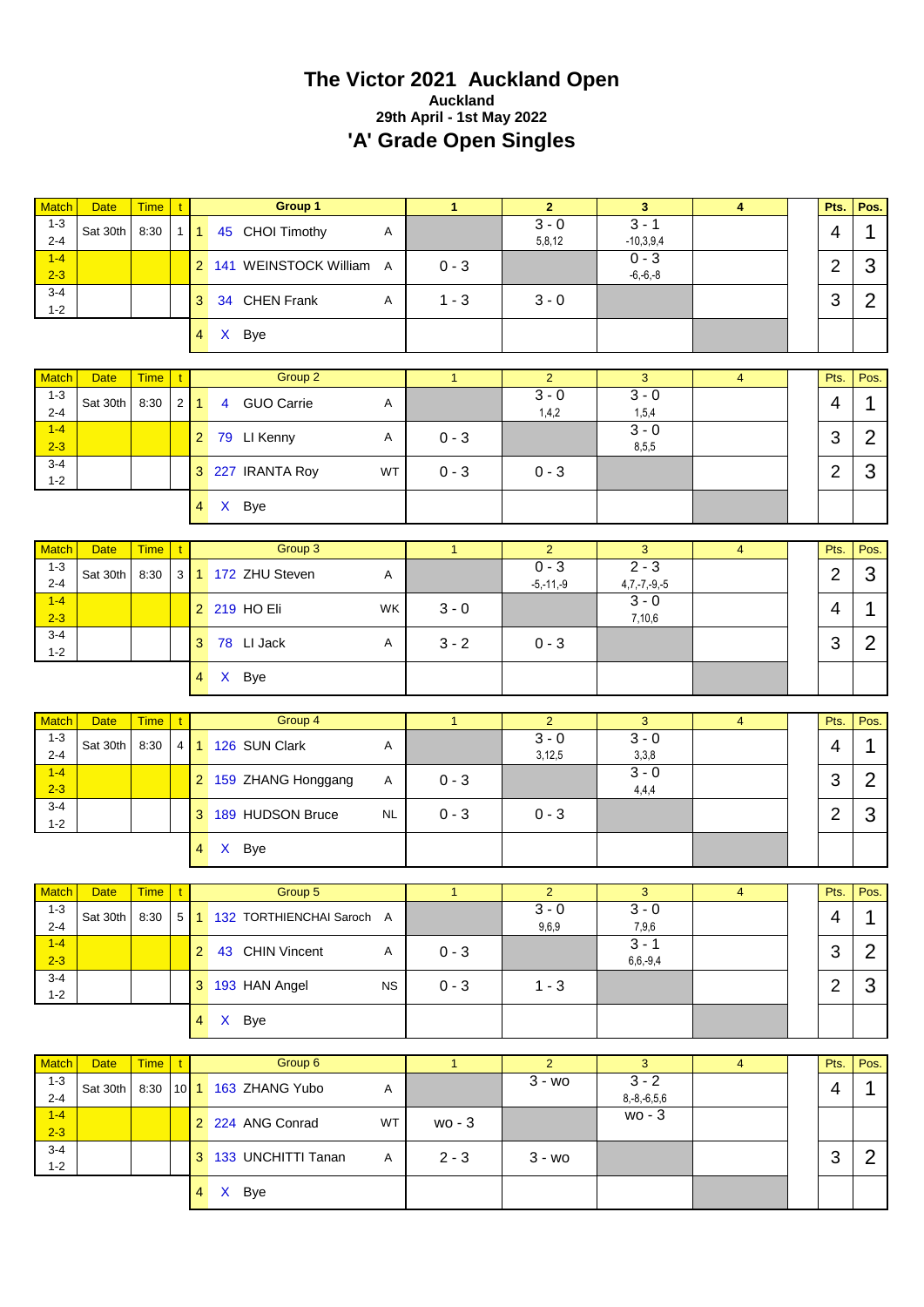#### **The Victor 2021 Auckland Open Auckland 29th April - 1st May 2022 'A' Grade Open Singles**

| <b>Match</b>            | <b>Date</b> | <b>Time</b> | $\mathbf{t}$ |                | Group 7                      |           | $\mathbf{1}$ | $\overline{2}$            | 3                        | $\overline{4}$ | Pts.           | Pos.           |
|-------------------------|-------------|-------------|--------------|----------------|------------------------------|-----------|--------------|---------------------------|--------------------------|----------------|----------------|----------------|
| $1 - 3$                 |             |             |              |                |                              |           |              | $3 - 1$                   | $3 - 0$                  |                |                |                |
| $2 - 4$                 | Sat 30th    | 8:30        |              |                | 11 1 143 WONG Jonathan       | A         |              | $3,9,-9,3$                | 3,7,4                    |                | 4              |                |
| $1 - 4$                 |             |             |              |                | 2 207 LEE Jonathon           | <b>NS</b> | $1 - 3$      |                           | $3 - 2$                  |                | 3              | $\overline{2}$ |
| $2 - 3$                 |             |             |              |                |                              |           |              |                           | $-7, -8, 6, 6, 9$        |                |                |                |
| $3 - 4$<br>$1 - 2$      |             |             |              |                | 3 152 YAP Kent               | A         | $0 - 3$      | $2 - 3$                   |                          |                | $\overline{2}$ | 3              |
|                         |             |             |              | $\overline{4}$ | X Bye                        |           |              |                           |                          |                |                |                |
|                         |             |             |              |                |                              |           |              |                           |                          |                |                |                |
| <b>Match</b>            | <b>Date</b> | <b>Time</b> | $\mathbf{t}$ |                | Group 8                      |           | $\mathbf{1}$ | $\overline{2}$            | 3                        | $\overline{4}$ | Pts.           | Pos.           |
| $1 - 3$                 | Sat 30th    | 8:30        | 12           |                | 1 116 SALAM Shamir           | Α         |              | $0 - 3$                   | $3 - 0$                  |                | 3              | $\overline{2}$ |
| $2 - 4$                 |             |             |              |                |                              |           |              | $-9, -8, -5$              | 4,4,7                    |                |                |                |
| $1 - 4$<br>$2 - 3$      |             |             |              |                | 2 177 MAMEDOV Leo            | C         | $3 - 0$      |                           | $3 - 1$<br>$6,7,-10,4$   |                | 4              | 1              |
| $3 - 4$                 |             |             |              |                |                              |           |              |                           |                          |                |                |                |
| $1 - 2$                 |             |             |              |                | 3 153 YE Benjamin            | A         | $0 - 3$      | $1 - 3$                   |                          |                | $\overline{2}$ | 3              |
|                         |             |             |              | $\overline{4}$ | X Bye                        |           |              |                           |                          |                |                |                |
|                         |             |             |              |                |                              |           |              |                           |                          |                |                |                |
| Match                   | <b>Date</b> | <b>Time</b> | $\mathbf{t}$ |                | Group 9                      |           | $\mathbf{1}$ | $\overline{2}$<br>$2 - 3$ | 3<br>$3 - 0$             | $\overline{4}$ | Pts.           | Pos.           |
| $1 - 3$<br>$2 - 4$      | Sat 30th    | 8:30        |              |                | 13 1 229 MOON Chris          | WT        |              | $10, 11, -7, -8, -8$      | 7,9,7                    |                | 3              | $\overline{2}$ |
| $1 - 4$                 |             |             |              |                | 2 171 ZHU Allen              | Α         | $3 - 2$      |                           | $3 - 1$                  |                | 4              | 1              |
| $2 - 3$                 |             |             |              |                |                              |           |              |                           | $8,-6,7,5$               |                |                |                |
| $3 - 4$<br>$1 - 2$      |             |             |              |                | 3 75 LEE Nam Hang            | Α         | $0 - 3$      | $1 - 3$                   |                          |                | $\overline{2}$ | 3              |
|                         |             |             |              | $\overline{4}$ | X Bye                        |           |              |                           |                          |                |                |                |
|                         |             |             |              |                |                              |           |              |                           |                          |                |                |                |
| <b>Match</b><br>$1 - 3$ | <b>Date</b> | <b>Time</b> | $\mathbf{t}$ |                | Group 10                     |           | $\mathbf{1}$ | $\overline{2}$<br>$2 - 3$ | 3<br>$3 - 0$             | $\overline{4}$ | Pts.           | Pos.           |
| $2 - 4$                 | Sat 30th    | 8:30        | 14           |                | 1 225 BRAY-TAYLOR Jackson WT |           |              | $-8, -7, 2, 9, -8$        | 6, 5, 6                  |                | 3              | $\overline{2}$ |
| $1 - 4$<br>$2 - 3$      |             |             |              |                | 2 128 SUN Yu Yang            | Α         | $3 - 2$      |                           | $3 - 1$<br>$8, -9, 7, 6$ |                | 4              |                |

0 - 3  $\begin{array}{|c|c|c|c|c|c|}\n\hline\n& 1 & -3 & \multicolumn{1}{|c|}{c} & \multicolumn{1}{|c|}{c} & \multicolumn{1}{|c|}{c} \end{array}$ 

3 10 LI Veronica A

4 X Bye

3-4 1-2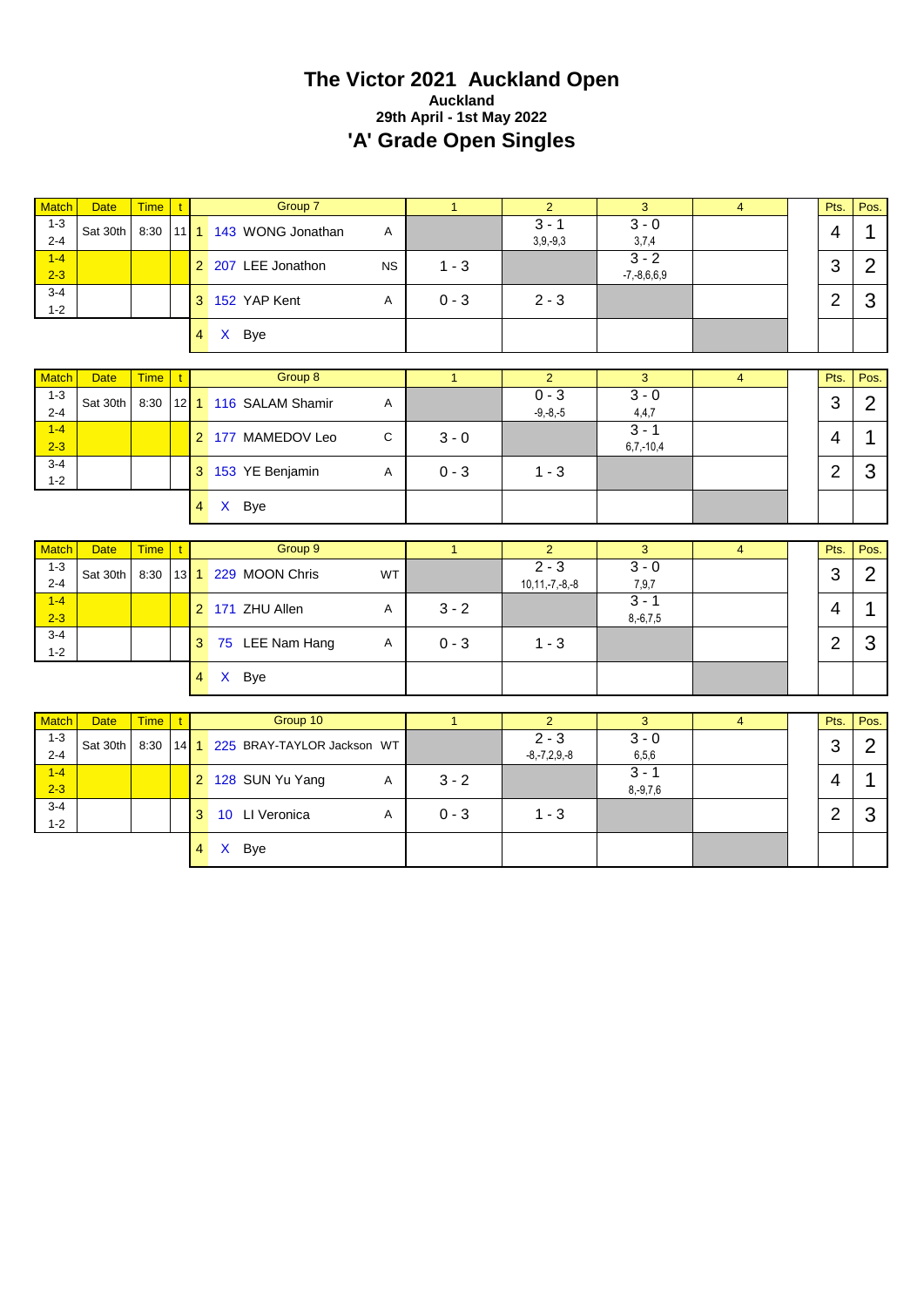# **The Victor 2021 Auckland Open Auckland 29th April - 1st May 2022 'B' Grade Open Singles**

| <b>Match</b>            | <b>Date</b> | <b>Time</b>  | $\mathbf{t}$   |                | Group 1                       |           | $\mathbf{1}$ | 2 <sup>1</sup>            | 3 <sup>2</sup>                | $\overline{4}$                |                       | Pts.           | Pos.           |
|-------------------------|-------------|--------------|----------------|----------------|-------------------------------|-----------|--------------|---------------------------|-------------------------------|-------------------------------|-----------------------|----------------|----------------|
| $1 - 3$<br>$2 - 4$      | Sat 30th    |              |                |                | 11:30 15 1 113 RAKOVICA Burim | Α         |              | $3 - 0$<br>9,8,8          | $3 - 2$<br>$5,9,-11,-7,7$     |                               |                       | 4              | 1              |
| $1 - 4$<br>$2 - 3$      |             |              |                |                | 2 31 CHANG Tony               | A         | $0 - 3$      |                           | $3 - 2$<br>$8,-10,6,-10,6$    |                               |                       | 3              | $\overline{2}$ |
| $3 - 4$<br>$1 - 2$      |             |              |                |                | 3 153 YE Benjamin             | A         | $2 - 3$      | $2 - 3$                   |                               |                               |                       | $\overline{2}$ | 3              |
|                         |             |              |                | 4              | X Bye                         |           |              |                           |                               |                               |                       |                |                |
|                         |             |              |                |                | Group 2                       |           |              | $\overline{2}$            |                               |                               |                       |                |                |
| <b>Match</b><br>$1 - 3$ | <b>Date</b> | <b>Time</b>  | t              |                |                               |           | $\mathbf{1}$ | $3 - 1$                   | 3<br>$3 - 0$                  | $\overline{4}$<br>$3 - 0$     |                       | Pts.           | Pos.           |
| $2 - 4$<br>$1 - 4$      | Sat 30th    | 10:30        | 6              | $\overline{1}$ | 143 WONG Jonathan             | Α         |              | $-9,5,9,6$                | 4,8,5<br>$3 - 1$              | 4,5,8<br>$3 - 2$              |                       | 6              | 1              |
| $2 - 3$                 |             |              |                |                | 2 130 TIAN Lucas              | A         | $1 - 3$      |                           | $3,-8,4,4$                    | $9, -11, 6, -4, 5$            |                       | 5              | $\overline{2}$ |
| $3 - 4$<br>$1 - 2$      |             |              |                |                | 3 75 LEE Nam Hang             | A         | $0 - 3$      | $1 - 3$                   |                               | $3 - 1$<br>$13,3,-4,9$        |                       | 4              | 3              |
|                         |             |              |                |                | 4 145 WU William              | Α         | $0 - 3$      | $2 - 3$                   | $1 - 3$                       |                               |                       | 3              | 4              |
|                         |             |              |                |                |                               |           |              |                           |                               |                               |                       |                |                |
| <b>Match</b><br>$1 - 3$ | <b>Date</b> | <b>Time</b>  | t.             |                | Group 3                       |           | $\mathbf{1}$ | $\overline{2}$<br>$3 - 2$ | $\mathbf{3}$<br>$3 - 2$       | $\overline{4}$<br>$3 - 0$     |                       | Pts.           | Pos.           |
| $2 - 4$                 | Sat 30th    | 10:30        | $\overline{7}$ | $\overline{1}$ | 116 SALAM Shamir              | Α         |              | $-10,6,-11,9,8$           | $-7,6,-7,7,3$                 | 8,7,14                        |                       | 6              | $\mathbf{1}$   |
| $1-4$<br>$2 - 3$        |             |              |                |                | 2 152 YAP Kent                | Α         | $2 - 3$      |                           | $2 - 3$<br>$6, 8, -5, -8, -7$ | $3 - 1$<br>$9,-10,8,8$        |                       | 4              | 3              |
| $3 - 4$<br>$1 - 2$      |             |              |                |                | 3 156 YUAN Jacob              | Α         | $2 - 3$      | $3 - 2$                   |                               | $3 - 0$<br>3,7,11             |                       | 5              | $\overline{2}$ |
|                         |             |              |                |                | 4 193 HAN Angel               | <b>NS</b> | $0 - 3$      | $1 - 3$                   | $0 - 3$                       |                               |                       | 3              | $\overline{4}$ |
|                         |             |              |                |                |                               |           |              |                           |                               |                               |                       |                |                |
| <b>Match</b>            | <b>Date</b> | <b>Time</b>  |                |                | Group 4                       |           | $\mathbf{1}$ | $\overline{2}$<br>$3 - 0$ | 3<br>$3 - 1$                  | $\overline{4}$<br>$3 - w$ o   |                       | Pts.           | Pos.           |
| $1 - 3$<br>$2 - 4$      | Sat 30th    | 10:30        | 8              | $\overline{1}$ | 229 MOON Chris                | <b>WT</b> |              | 8,10,8                    | $5,-6,8,5$                    |                               |                       | 6              | 1              |
| $1 - 4$<br>$2 - 3$      |             |              |                |                | 2 102 NEEVE Craig             | Α         | $0 - 3$      |                           | $3 - 0$<br>8,8,12             | $3 - w$ o                     |                       | 5              | $\overline{2}$ |
| $3 - 4$<br>$1 - 2$      |             |              |                | 3 <sup>1</sup> | 47 DING Weiguo                | Α         | $1 - 3$      | $0 - 3$                   |                               | $\overline{3}$ - wo           |                       | 4              | 3              |
|                         |             |              |                |                |                               |           |              |                           |                               |                               |                       |                |                |
|                         |             |              |                | 4              | 53 FU William                 | Α         | $wo - 3$     | $wo - 3$                  | $wo - 3$                      |                               |                       |                |                |
|                         |             |              |                |                |                               |           |              |                           |                               |                               |                       |                |                |
| Match                   | Date Time t |              |                |                | Group 5                       |           | $\mathbf{1}$ | $2^{\circ}$               | 3 <sup>°</sup>                | $\overline{4}$                |                       | Pts. $Pos.$    |                |
| $1 - 3$                 | Sat 30th    | 10:30        | 9              |                | 1 225 BRAY-TAYLOR Jackson WT  |           |              | $3 - 2$                   | $1 - 3$                       | $3 - 0$                       | 4/5                   | 5              | $\overline{2}$ |
| $2 - 4$<br>$1 - 4$      |             |              |                |                | 2 78 LI Jack                  | A         | $2 - 3$      | $8,7,-6,-5,8$             | $1,-11,-8,-7$<br>$3 - 0$      | 4,5,8<br>$3 - 0$              | 0.8<br>5/3            | 5              | 1              |
| $2 - 3$<br>$3 - 4$      |             |              |                |                | 3 50 ENGINEER Rayan           | A         | $3 - 1$      | $0 - 3$                   | 8,7,9                         | 2,7,6<br>$3 - 0$              | 1.67<br>3/4           | 5              | 3              |
| $1 - 2$                 |             |              |                |                | 4 109 PEREIRA Adrian          | A         | $0 - 3$      | $0 - 3$                   | $0 - 3$                       | 7,5,6                         | 0.75                  | 3              | 4              |
|                         |             |              |                |                |                               |           |              |                           |                               |                               |                       |                |                |
| <b>Match</b>            | <b>Date</b> | <b>Time</b>  | $\mathbf{t}$   |                | Group 6                       |           | $\mathbf{1}$ | 2                         | $\mathbf{3}$                  | $\overline{4}$                |                       | Pts.           | Pos.           |
| $1 - 3$<br>$2 - 4$      | Sat 30th    | $10:30$ 16 1 |                |                | 180 DENG Eric                 | <b>CM</b> |              | $3 - 1$<br>$-5,7,6,9$     | $3 - 0$<br>6, 10, 8           | $3 - 2$<br>$9, -9, 4, -8, 11$ |                       | 6              | 1              |
| $1 - 4$<br>$2 - 3$      |             |              |                |                | 2 34 CHEN Frank               | A         | $1 - 3$      |                           | $3 - 0$<br>10,6,5             | $0 - 3$<br>$-8, -9, -7$       | 58/54                 | 4              | $\overline{2}$ |
| $3 - 4$<br>$1 - 2$      |             |              |                |                | 3 231 BOUWMAN Jason           | <b>NS</b> | $0 - 3$      | $0 - 3$                   |                               | $3 - 0$                       | 1.07<br>54/52         | 4              | 3              |
|                         |             |              |                |                | 4 212 MA Jaydon               | <b>NS</b> | $2 - 3$      | $3 - 0$                   | $0 - 3$                       | 2,7,9                         | 1.04<br>51/57<br>0.89 | 4              | 4              |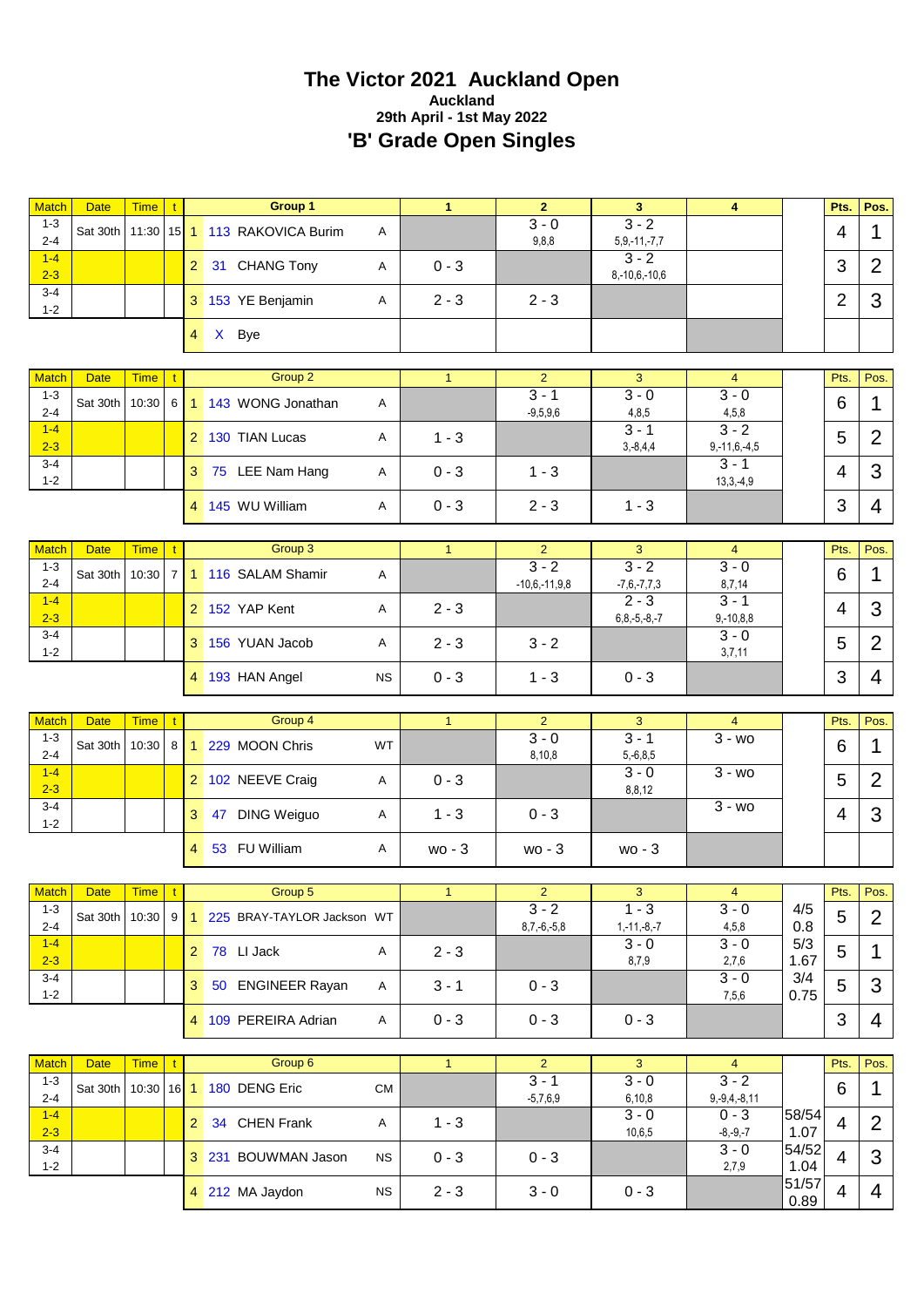#### **The Victor 2021 Auckland Open Auckland 29th April - 1st May 2022 'B' Grade Open Singles**

| <b>Match</b>            | <b>Date</b> | Time   t     |           |                | Group 7                       |             | $\mathbf{1}$   | $\overline{2}$            | 3                      | $\overline{4}$                 | Pts.           | Pos.           |
|-------------------------|-------------|--------------|-----------|----------------|-------------------------------|-------------|----------------|---------------------------|------------------------|--------------------------------|----------------|----------------|
| $1 - 3$<br>$2 - 4$      | Sat 30th    |              |           |                | 10:30 17 1 177 MAMEDOV Leo    | $\mathsf C$ |                | $3 - 0$<br>5,5,10         | $3 - 1$<br>$5,-10,6,7$ | $3 - 2$<br>$3,7,-9,-9,7$       | 6              | 1              |
| $1 - 4$<br>$2 - 3$      |             |              |           |                | 2 79 LI Kenny                 | Α           | $0 - 3$        |                           | $3 - 0$<br>4,5,3       | $3 - 0$<br>7,7,7               | 5              | $\overline{2}$ |
| $3 - 4$<br>$1 - 2$      |             |              |           |                | 3 101 NEAL Eric               | Α           | $1 - 3$        | $0 - 3$                   |                        | $3 - 0$<br>8,13,8              | $\overline{4}$ | 3              |
|                         |             |              |           | $\overline{4}$ | 62 ISSAR Romy                 | Α           | $2 - 3$        | $0 - 3$                   | $0 - 3$                |                                | 3              | $\overline{4}$ |
|                         |             |              |           |                |                               |             |                |                           |                        |                                |                |                |
| <b>Match</b><br>$1 - 3$ | <b>Date</b> | Time   t     |           |                | Group 8                       |             | $\mathbf{1}$   | $\overline{2}$<br>$1 - 3$ | 3<br>$3 - 0$           | $\overline{4}$<br>$3 - 0$      | Pts.           | Pos.           |
| $2 - 4$                 | Sat 30th    | $10:30$ 18 1 |           |                | 207 LEE Jonathon              | <b>NS</b>   |                | $1,-7,-6,-10$             | 8,7,2                  | 3,7,4                          | 5              | $\overline{2}$ |
| $1 - 4$<br>$2 - 3$      |             |              |           |                | 2 141 WEINSTOCK William A     |             | $3 - 1$        |                           | $3 - 1$<br>$-6,3,4,9$  | $3 - 1$<br>$-6,5,2,10$         | 6              | 1              |
| $3 - 4$<br>$1 - 2$      |             |              |           | 3 <sup>1</sup> | 18 ZHANG Angela               | Α           | $0 - 3$        | $1 - 3$                   |                        | $2 - 3$<br>$7, -4, 4, -6, -10$ | 3              | 4              |
|                         |             |              |           |                | 4 151 XUE Jumbo               | Α           | $0 - 3$        | $1 - 3$                   | $3 - 2$                |                                | 4              | 3              |
|                         |             |              |           |                |                               |             |                |                           |                        |                                |                |                |
|                         |             |              |           |                |                               |             |                |                           |                        |                                |                |                |
| <b>Match</b>            | <b>Date</b> | Time   t     |           |                | Group 9                       |             | $\mathbf{1}$   | $\overline{2}$            | 3                      | $\overline{4}$                 | Pts.           | Pos.           |
| $1 - 3$<br>$2 - 4$      | Sat 30th    |              |           |                | 10:30 19 1 159 ZHANG Honggang | A           |                | $3 - 0$<br>7,8,9          | $3 - 0$<br>4,7,6       | $3 - w$ o                      | 6              | 1              |
| $1 - 4$<br>$2 - 3$      |             |              |           |                | 2 167 ZHENG Jie               | Α           | $0 - 3$        |                           | $3 - 1$<br>$-6,3,9,8$  | $3 - w_0$                      | 5              | $\overline{2}$ |
| $3 - 4$<br>$1 - 2$      |             |              |           |                | 3 137 WANG Michael            | Α           | $0 - 3$        | $1 - 3$                   |                        | $3 - w0$                       | 4              | 3              |
|                         |             |              |           |                | 4 175 MITCHELL Alan           | <b>BP</b>   | $wo - 3$       | wo - 3                    | $wo - 3$               |                                |                |                |
|                         |             |              |           |                |                               |             |                |                           |                        |                                |                |                |
| <b>Match</b>            | <b>Date</b> | <b>Time</b>  | $\perp$ t |                | Group 10                      |             | $\overline{1}$ | $\overline{2}$            | 3                      | $\overline{4}$                 | Pts.           | Pos.           |
| $1 - 3$<br>$2 - 4$      | Sat 30th    | $10:30$ 20 1 |           |                | 52 FISCHER Thomas             | Α           |                | $0 - 3$<br>$-10,-3,-8$    | $3 - 0$<br>7,8,6       | $\overline{3}$ - wo            | 5              | $\overline{2}$ |
| $1 - 4$<br>$2 - 3$      |             |              |           |                | 2 63 JAJAL Payas              | Α           | $3 - 0$        |                           | $3 - 0$<br>7,5,8       | $\overline{3}$ - wo            | 6              | 1              |
| $3 - 4$<br>$1 - 2$      |             |              |           |                | 3 105 NGUYEN James            | A           | $0 - 3$        | $0 - 3$                   |                        | $3 - w$ o                      | $\overline{4}$ | 3              |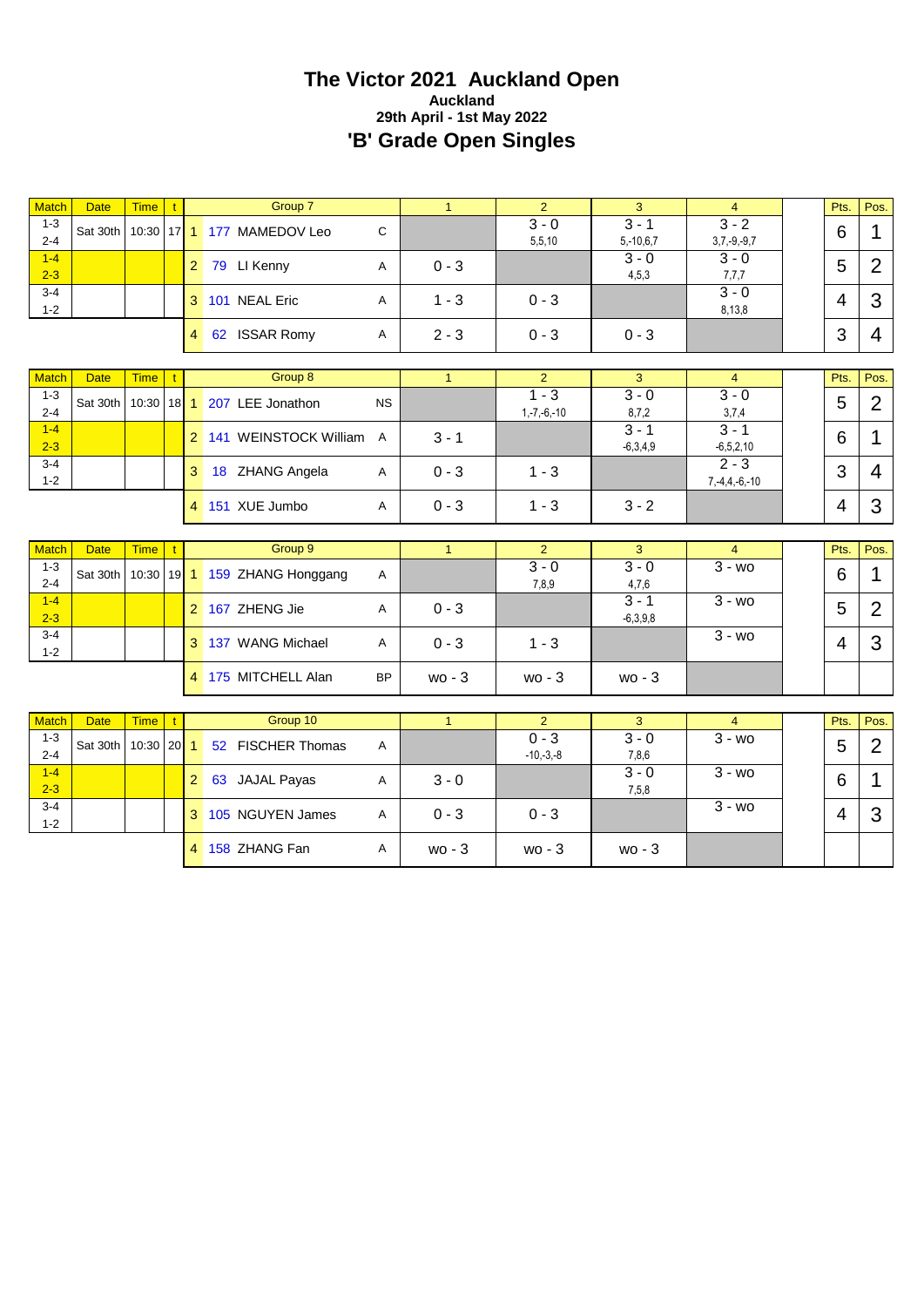#### **The Victor 2021 Auckland Open Auckland 29th April - 1st May 2022 'C' Grade Open Singles**

| <b>Match</b>       | <b>Date</b> | <b>Time</b> | $\mathbf{t}$ |                | Group 1                     |              | $\mathbf{1}$ | $\overline{2}$              | $\overline{\mathbf{3}}$   | 4              |                | Pts.                     | Pos.           |
|--------------------|-------------|-------------|--------------|----------------|-----------------------------|--------------|--------------|-----------------------------|---------------------------|----------------|----------------|--------------------------|----------------|
| $1 - 3$<br>$2 - 4$ | Sat 30th    | 9:30        | 12           | $\mathbf{1}$   | 52 FISCHER Thomas           | A            |              | $3 - 0$<br>3,7,4            | $3 - wo$                  |                |                | $\overline{\mathcal{A}}$ | 1              |
| $1 - 4$<br>$2 - 3$ |             |             |              |                | 2 142 WILLIAMS Grant        | A            | $0 - 3$      |                             | $3 - w0$                  |                |                | 3                        | $\overline{2}$ |
| $3 - 4$<br>$1 - 2$ |             |             |              |                | 3 166 ZHAO Enze             | Α            | $wo - 3$     | $wo - 3$                    |                           |                |                |                          |                |
|                    |             |             |              | 4 <sup>1</sup> | X Bye                       |              |              |                             |                           |                |                |                          |                |
| <b>Match</b>       | <b>Date</b> | <b>Time</b> | $\mathbf{t}$ |                | Group 2                     |              | $\mathbf{1}$ | $\overline{2}$              | $\mathbf{3}$              | $\overline{4}$ |                | Pts.                     | Pos.           |
| $1 - 3$<br>$2 - 4$ | Sat 30th    | 8:30        | 7            | $\mathbf{1}$   | 63 JAJAL Payas              | Α            |              | $3 - 0$<br>7,8,8            | $\overline{3}$ - wo       |                |                | 4                        | 1              |
| $1 - 4$<br>$2 - 3$ |             |             |              | 2 <sup>1</sup> | 62 ISSAR Romy               | Α            | $0 - 3$      |                             | $3 - w$                   |                |                | 3                        | $\overline{2}$ |
| $3 - 4$<br>$1 - 2$ |             |             |              |                | 3 175 MITCHELL Alan         | <b>BP</b>    | $wo - 3$     | $wo - 3$                    |                           |                |                |                          |                |
|                    |             |             |              | 4              | X Bye                       |              |              |                             |                           |                |                |                          |                |
| <b>Match</b>       | <b>Date</b> | <b>Time</b> |              |                | Group 3                     |              | $\mathbf{1}$ | $\overline{2}$              | 3                         | $\overline{4}$ |                | Pts.                     | Pos.           |
| $1 - 3$<br>$2 - 4$ | Sat 30th    | 9:30        | 1            |                | 1 187 CATTON Roger          | NL           |              | $2 - 3$<br>$-10,3,10,-9,-4$ | $3 - w_0$                 |                |                | 3                        | $\overline{2}$ |
| $1 - 4$<br>$2 - 3$ |             |             |              | $\overline{2}$ | 14 MORIYAMA-PICARD Ayumi A  |              | $3 - 2$      |                             | $\overline{3}$ - wo       |                |                | 4                        | 1              |
| $3 - 4$<br>$1 - 2$ |             |             |              |                | 3 170 ZHOU Saxon            | Α            | $wo - 3$     | $wo - 3$                    |                           |                |                |                          |                |
|                    |             |             |              | 4 <sup>1</sup> | X Bye                       |              |              |                             |                           |                |                |                          |                |
| <b>Match</b>       | <b>Date</b> | <b>Time</b> | $\mathbf{t}$ |                | Group 4                     |              | $\mathbf{1}$ | $\overline{2}$              | 3                         | $\overline{4}$ |                | Pts.                     | Pos.           |
| $1 - 3$<br>$2 - 4$ | Sat 30th    | 8:30        |              |                | 8 1 102 NEEVE Craig         | A            |              | $0 - 3$<br>$-9, -8, -3$     | $\overline{3}$ - wo       |                |                | 3                        | $\overline{2}$ |
| $1 - 4$<br>$2 - 3$ |             |             |              | 2 <sup>1</sup> | 69 KIM Youngmin             | Α            | $3 - 0$      |                             | $3 - w$ o                 |                |                | 4                        | 1              |
| $3 - 4$<br>$1 - 2$ |             |             |              | 3              | 54 GEHIN Louis              | Α            | $wo - 3$     | $wo - 3$                    |                           |                |                |                          |                |
|                    |             |             |              | 4              | X Bye                       |              |              |                             |                           |                |                |                          |                |
| <b>Match</b>       | Date        | <b>Time</b> | $\mathbf{t}$ |                | Group 5                     |              | $\mathbf{1}$ | $\overline{2}$              | $\ensuremath{\mathsf{3}}$ | $\overline{4}$ |                | Pts.                     | Pos.           |
| $1 - 3$            | Sat 30th    | 8:30        |              |                | 9 1 31 CHANG Tony           | $\mathsf{A}$ |              | $3 - 1$                     | $0 - 3$                   |                | 3/4            | 3                        | 3              |
| $2 - 4$<br>$1 - 4$ |             |             |              |                | 2 222 WINCHESTER James WK   |              | $1 - 3$      | $10, 8, -9, 6$              | $-5,-7,-4$<br>$3 - 2$     |                | $0.8\,$<br>4/5 | 3                        | $\overline{2}$ |
| $2 - 3$<br>$3 - 4$ |             |             |              |                | 3 80 LI Victor              | A            | $3 - 0$      | $2 - 3$                     | $-9, -11, 4, 6, 10$       |                | 0.8<br>5/3     | 3                        | $\mathbf 1$    |
| $1 - 2$            |             |             |              |                | 4 X Bye                     |              |              |                             |                           |                | 1.7            |                          |                |
|                    |             |             |              |                |                             |              |              |                             |                           |                |                |                          |                |
| <b>Match</b>       | <b>Date</b> | <b>Time</b> | $\mathbf{t}$ |                | Group 6                     |              | $\mathbf{1}$ | $\overline{2}$              | $\overline{3}$            | $\overline{4}$ |                | Pts.                     | Pos.           |
| $1 - 3$<br>$2 - 4$ | Sat 30th    | 9:30        |              |                | 2 1 154 YE Hunter           | A            |              | $3 - 0$<br>7,6,10           | $0 - 3$<br>$-5,-8,-7$     |                |                | 3                        | $\overline{2}$ |
| $1 - 4$            |             |             |              |                |                             |              |              |                             | $2 - 3$                   |                |                |                          | 3              |
| $2 - 3$            |             |             |              | 2 <sup>1</sup> | 8 LI Aidong                 | Α            | $0 - 3$      |                             | $-5,-6,8,8,-7$            |                |                | $\overline{2}$           |                |
| $3 - 4$<br>$1 - 2$ |             |             |              |                | 3 205 JIA Edmond<br>4 X Bye | <b>NS</b>    | $3 - 0$      | $3 - 2$                     |                           |                |                | 4                        | $\mathbf{1}$   |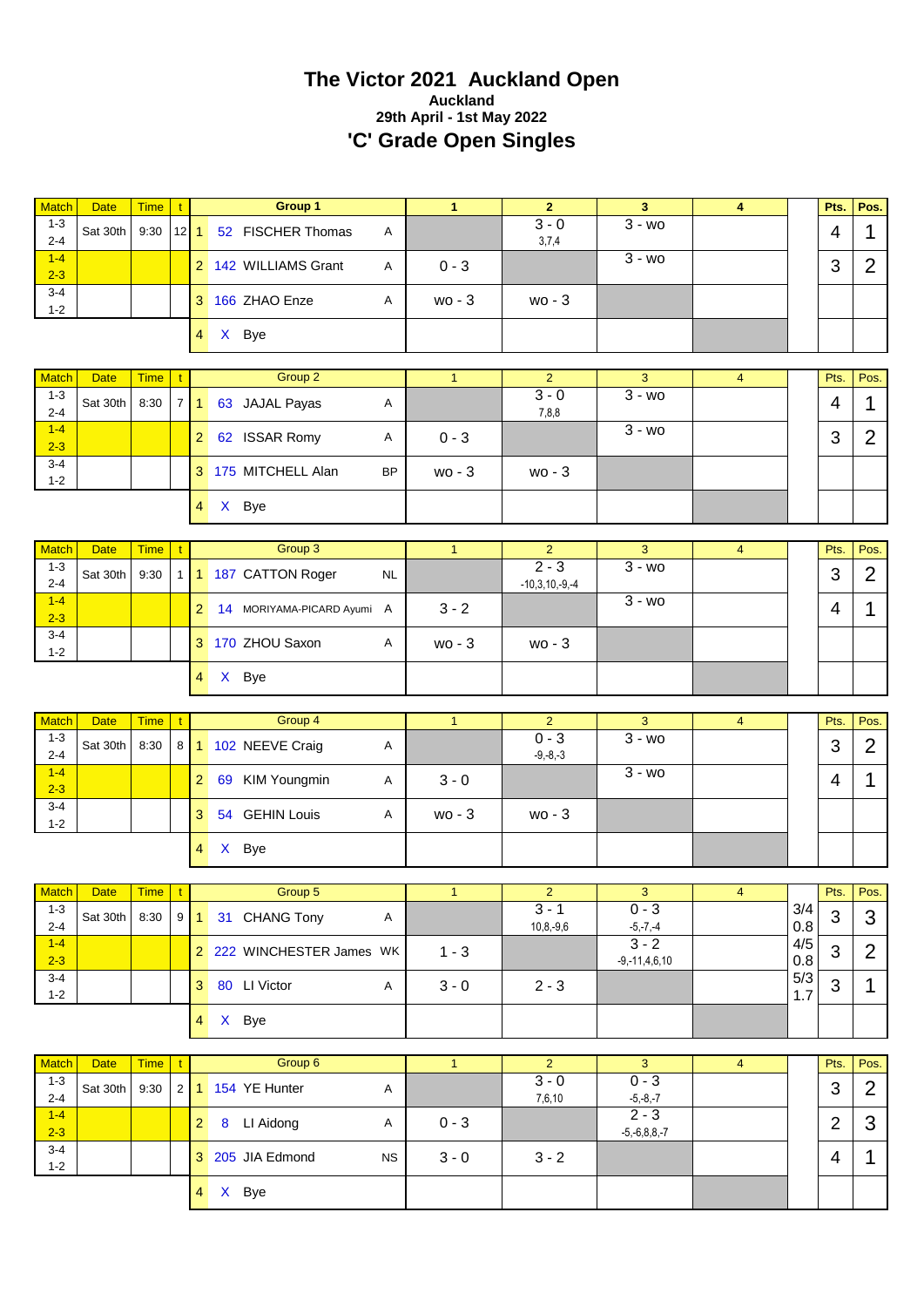#### **The Victor 2021 Auckland Open Auckland 29th April - 1st May 2022 'C' Grade Open Singles**

| <b>Match</b>       | <b>Date</b>                   | <b>Time</b> | $\mathbf{t}$ |                 | Group 7                            |              | $\mathbf{1}$   | $\overline{2}$                 | $\mathbf{3}$              | $\overline{4}$ | Pts.           | Pos.                        |
|--------------------|-------------------------------|-------------|--------------|-----------------|------------------------------------|--------------|----------------|--------------------------------|---------------------------|----------------|----------------|-----------------------------|
| $1 - 3$<br>$2 - 4$ | Sat 30th                      | 9:30        |              | $3 \mid 1 \mid$ | 11 LIM Aurora                      | Α            |                | $2 - 3$<br>$-9, -9, 9, 3, -10$ | $1 - 3$<br>$-9,7,-8,-10$  |                | $\overline{2}$ | 3                           |
| $1 - 4$<br>$2 - 3$ |                               |             |              | 2 <sup>1</sup>  | 66 JUTTY DINESH Sharveash A        |              | $3 - 2$        |                                | $1 - 3$<br>$-3,-8,9,-8$   |                | 3              | $\overline{2}$              |
| $3 - 4$<br>$1 - 2$ |                               |             |              |                 | 3 182 TSE Anson                    | <b>CM</b>    | $3 - 1$        | $3 - 1$                        |                           |                | 4              | 1                           |
|                    |                               |             |              | 4               | X Bye                              |              |                |                                |                           |                |                |                             |
| <b>Match</b>       | <b>Date</b>                   | <b>Time</b> |              |                 | Group 8                            |              | $\mathbf{1}$   | $\overline{2}$                 | 3                         | $\overline{4}$ | Pts.           | Pos.                        |
| $1 - 3$            |                               |             |              |                 |                                    |              |                | $1 - 3$                        | $3 - 0$                   |                |                |                             |
| $2 - 4$<br>$1 - 4$ | Sat 30th                      | 9:30        | $4 \mid$     | 1               | <b>FANG Judy</b><br>2 <sup>7</sup> | Α            |                | $-5, -5, 5, -3$                | 10,10,4<br>$3 - 0$        |                | 3              | $\overline{2}$              |
| $2 - 3$            |                               |             |              |                 | 2 217 XIONG Zhanyi                 | <b>NS</b>    | $3 - 1$        |                                | 8,8,7                     |                | 4              | 1                           |
| $3 - 4$<br>$1 - 2$ |                               |             |              | 3               | 76 LEUNG Yiusum                    | Α            | $0 - 3$        | $0 - 3$                        |                           |                | $\overline{2}$ | 3                           |
|                    |                               |             |              | $\overline{4}$  | X Bye                              |              |                |                                |                           |                |                |                             |
| <b>Match</b>       | <b>Date</b>                   | <b>Time</b> | t            |                 | Group 9                            |              | $\mathbf{1}$   | $\overline{2}$                 | 3                         | $\overline{4}$ | Pts.           | Pos.                        |
| $1 - 3$            | Sat 30th                      | 9:30        |              | $13$ 1          | <b>KIM Eddie</b><br>68             | Α            |                | $3 - 1$                        | $3 - 0$                   |                | 4              | 1                           |
| $2 - 4$            |                               |             |              |                 |                                    |              |                | $5, -9, 11, 8$                 | 2,5,3                     |                |                |                             |
| $1 - 4$<br>$2 - 3$ |                               |             |              | 2 <sup>1</sup>  | <b>ENGINEER Tushan</b><br>51       | Α            | $1 - 3$        |                                | $3 - 0$<br>7,5,6          |                | 3              | $\overline{2}$              |
| $3 - 4$<br>$1 - 2$ |                               |             |              |                 | 3 123 SILVANUS Joseph              | Α            | $0 - 3$        | $0 - 3$                        |                           |                | $\overline{2}$ | 3                           |
|                    |                               |             |              | 4               | X Bye                              |              |                |                                |                           |                |                |                             |
|                    |                               |             |              |                 |                                    |              |                |                                |                           |                |                |                             |
|                    |                               |             |              |                 |                                    |              |                |                                |                           |                |                |                             |
| <b>Match</b>       | <b>Date</b>                   | <b>Time</b> | $\mathbf{t}$ |                 | Group 10                           |              | $\mathbf{1}$   | $\overline{2}$                 | $\mathbf{3}$              | $\overline{4}$ | Pts.           | Pos.                        |
| $1 - 3$<br>$2 - 4$ | Sat 30th                      | 8:30        |              |                 | 15 1 156 YUAN Jacob                | Α            |                | $3 - 1$<br>$7, -9, 6, 1$       | $3 - 1$<br>$-10,3,2,8$    |                | 4              | 1                           |
| $1-4$<br>$2 - 3$   |                               |             |              |                 | 2 120 SHI Zhuofu                   | Α            | $1 - 3$        |                                | $0 - 3$<br>$-8,-6,-6$     |                | $\overline{2}$ | 3                           |
| $3 - 4$<br>$1 - 2$ |                               |             |              |                 | 3 212 MA Jaydon                    | <b>NS</b>    | $1 - 3$        | $3 - 0$                        |                           |                | 3              | $\overline{2}$              |
|                    |                               |             |              | $4 \square$     | X Bye                              |              |                |                                |                           |                |                |                             |
|                    |                               |             |              |                 |                                    |              |                |                                |                           |                |                |                             |
| 1-3                | Match Date Time t<br>Sat 30th | 8:30        |              |                 | Group 11<br>16 1 47 DING Weiguo    | $\mathsf{A}$ | $\mathbf{1}$   | $\overline{c}$<br>$0 - 3$      | 3 <sup>7</sup><br>$3 - 0$ | 4              | 3              | Pts. Pos.<br>$\overline{2}$ |
| $2 - 4$<br>$1 - 4$ |                               |             |              |                 | 2 184 XU Toby                      | <b>CM</b>    | $3 - 0$        | $-3,-7,-7$                     | 9,7,8<br>$3 - 0$          |                | 4              | $\mathbf 1$                 |
| $2 - 3$<br>$3 - 4$ |                               |             |              |                 | 3 122 SILVA Daniel                 | A            | $0 - 3$        | $0 - 3$                        | 9,8,3                     |                | $\overline{2}$ | 3                           |
| $1 - 2$            |                               |             |              |                 | 4 X Bye                            |              |                |                                |                           |                |                |                             |
|                    |                               |             |              |                 |                                    |              |                |                                |                           |                |                |                             |
| <b>Match</b>       | <b>Date</b>                   | <b>Time</b> | $\mathbf{t}$ |                 | Group 12                           |              | $\overline{1}$ | $\overline{2}$                 | $\mathbf{3}$              | $\overline{4}$ | Pts.           | Pos.                        |
| $1 - 3$<br>$2 - 4$ | Sat 30th                      | 9:30        | $10$ 1       |                 | 73 LAL Ahren                       | $\mathsf{A}$ |                | $0 - 3$<br>$-7, -9, -7$        | $3 - 0$<br>9,5,11         |                | 3              | $\overline{2}$              |
| $1 - 4$            |                               |             |              |                 | 2 37 CHEN Mark                     | Α            | $3 - 0$        |                                | $3 - 0$                   |                | 4              | 1                           |
| $2 - 3$<br>$3 - 4$ |                               |             |              |                 | 3 96 MEINDL Anselm                 | $\mathsf{A}$ | $0 - 3$        | $0 - 3$                        | 4,7,7                     |                | $\overline{2}$ | 3                           |
| $1 - 2$            |                               |             |              |                 | 4 X Bye                            |              |                |                                |                           |                |                |                             |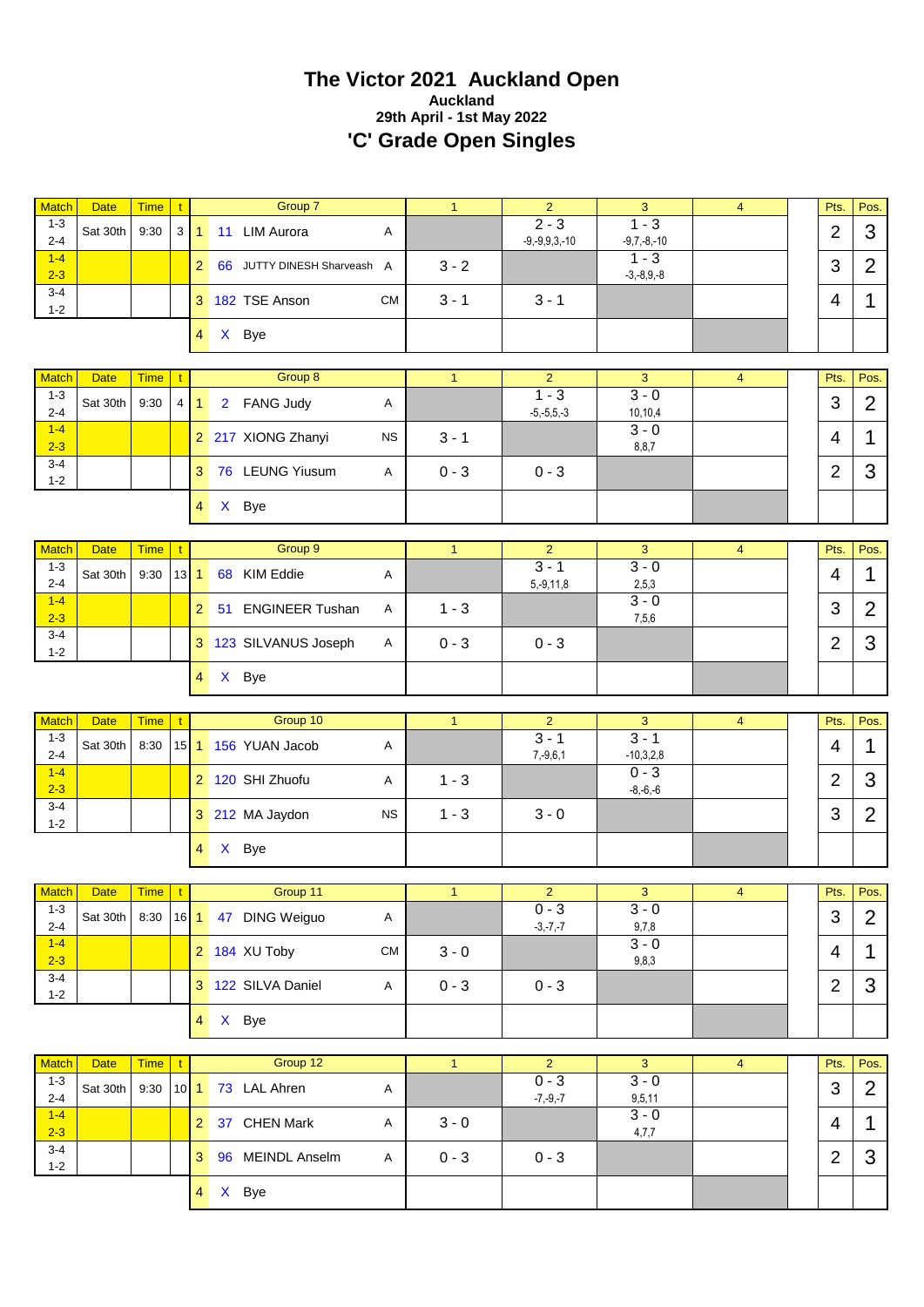#### **The Victor 2021 Auckland Open Auckland 29th April - 1st May 2022 'C' Grade Open Singles**

| $1 - 3$                 | <b>Date</b>       | <b>Time</b> | $\mathbf t$  |                | Group 13               |           | $\mathbf{1}$ | $\overline{2}$             | 3                          | $\overline{4}$            | Pts.           | Pos.           |
|-------------------------|-------------------|-------------|--------------|----------------|------------------------|-----------|--------------|----------------------------|----------------------------|---------------------------|----------------|----------------|
| $2 - 4$                 | Sat 30th          | 8:30        | $17$ 1       |                | 50 ENGINEER Rayan      | Α         |              | $3 - 1$<br>$-8,8,4,4$      | $3 - 1$<br>$6, -9, 4, 2$   |                           | $\overline{4}$ | 1              |
| $1 - 4$<br>$2 - 3$      |                   |             |              |                | 2 70 KIM Yumin         | Α         | $1 - 3$      |                            | $3 - 2$<br>$-8,6,9,-5,7$   |                           | 3              | $\overline{2}$ |
| 3-4<br>$1 - 2$          |                   |             |              |                | 3 181 DU Oscar         | <b>CM</b> | $1 - 3$      | $2 - 3$                    |                            |                           | $\overline{2}$ | 3              |
|                         |                   |             |              | $4 \square$    | X Bye                  |           |              |                            |                            |                           |                |                |
| <b>Match</b>            | <b>Date</b>       | <b>Time</b> |              |                | Group 14               |           | $\mathbf{1}$ | $\overline{2}$             | 3                          | $\overline{4}$            | Pts.           | Pos.           |
| $1 - 3$                 |                   |             |              |                |                        |           |              | $3 - 1$                    | $3 - 0$                    |                           |                |                |
| $2 - 4$                 | Sat 30th          | 8:30        |              |                | 18 1 180 DENG Eric     | <b>CM</b> |              | $4,4,-9,2$                 | 8,8,7                      |                           | 4              | 1              |
| $1 - 4$<br>$2 - 3$      |                   |             |              |                | 2 105 NGUYEN James     | Α         | $1 - 3$      |                            | $3 - 1$<br>$7,10,-2,9$     |                           | 3              | $\overline{2}$ |
| $3 - 4$<br>$1 - 2$      |                   |             |              |                | 3 211 LU Joshua        | <b>NS</b> | $0 - 3$      | $1 - 3$                    |                            |                           | $\overline{2}$ | 3              |
|                         |                   |             |              | $4 \square$    | X Bye                  |           |              |                            |                            |                           |                |                |
| <b>Match</b>            | <b>Date</b>       | <b>Time</b> | t            |                | Group 15               |           | $\mathbf{1}$ | $\overline{2}$             | 3                          | $\overline{4}$            | Pts.           | Pos.           |
| $1 - 3$                 | Sat 30th          | 9:30        |              |                | 11 1 188 CROSS Leon    | <b>NL</b> |              | $3 - 0$                    | $0 - 3$                    |                           | 3              | $\overline{2}$ |
| $2 - 4$<br>$1 - 4$      |                   |             |              |                |                        |           |              | 4,10,8                     | $-9,-11,-8$<br>$0 - 3$     |                           |                |                |
| $2 - 3$                 |                   |             |              |                | 2 99 MOH James         | Α         | $0 - 3$      |                            | $-6, -5, -7$               |                           | $\overline{2}$ | 3              |
| 3-4<br>$1 - 2$          |                   |             |              |                | 3 232 ZHAO Jack        | Α         | $3 - 0$      | $3 - 0$                    |                            |                           | 4              | 1              |
|                         |                   |             |              |                | 4 X Bye                |           |              |                            |                            |                           |                |                |
| <b>Match</b>            | <b>Date</b>       | <b>Time</b> | t            |                | Group 16               |           | $\mathbf{1}$ | $\overline{2}$             | 3                          | $\overline{4}$            | Pts.           | Pos.           |
| $1 - 3$                 |                   |             |              |                |                        |           |              | $3 - 1$                    | $3 - 0$                    |                           |                |                |
| $2 - 4$                 | Sat 30th          | 8:30        |              |                | 19 1 231 BOUWMAN Jason | <b>NS</b> |              | $-9, 8, 7, 9$              | 5,8,6                      |                           | 4              | 1              |
|                         |                   |             |              |                |                        |           |              |                            |                            |                           |                |                |
| $1 - 4$<br>$2 - 3$      |                   |             |              |                | 2 137 WANG Michael     | Α         | $1 - 3$      |                            | $3 - 1$<br>$2,5,-9,5$      |                           | 3              | $\overline{2}$ |
| $3 - 4$<br>$1 - 2$      |                   |             |              |                | 3 204 HE Jerry         | <b>NS</b> | $0 - 3$      | $1 - 3$                    |                            |                           | $\overline{2}$ | 3              |
|                         |                   |             |              | $\overline{4}$ | X Bye                  |           |              |                            |                            |                           |                |                |
|                         |                   |             |              |                |                        |           |              |                            |                            |                           |                |                |
| $1 - 3$                 | Match Date Time t |             |              |                | Group 17               |           |              | 2 <sup>7</sup><br>$0 - 3$  | 3 <sup>7</sup><br>$3 - w0$ | $\sim$ 4<br>$0 - 3$       |                | Pts. Pos.      |
| $2 - 4$                 | Sat 30th          | 8:30        |              |                | 6 1 26 BLAOM Oliver    | A         |              | $-5,-11,-1$                |                            | $-7, -10, -10$            | $\overline{4}$ | 3              |
| $1 - 4$<br>$2 - 3$      |                   |             |              |                | 2 216 XIAO August      | <b>NS</b> | $3 - 0$      |                            | $3 - w0$                   | $3 - 0$<br>3,3,6          | 6              | 1              |
| $3 - 4$<br>$1 - 2$      |                   |             |              |                | 3 119 SHEPHERD Alex    | A         | $wo - 3$     | $wo - 3$                   |                            | wo - 3                    |                |                |
|                         |                   |             |              |                | 4 160 ZHANG King       | A         | $3 - 0$      | $0 - 3$                    | $3 - w_0$                  |                           | 5              | 2              |
|                         |                   |             |              |                |                        |           |              |                            |                            |                           |                |                |
| <b>Match</b><br>$1 - 3$ | <b>Date</b>       | <b>Time</b> | $\mathbf{t}$ |                | Group 18               |           | $\mathbf{1}$ | $\overline{2}$<br>$3 - w0$ | 3<br>$3 - 1$               | $\overline{4}$<br>$3 - 0$ | Pts.           | Pos.           |
| $2 - 4$                 | Sat 30th          | 8:30        |              |                | 20 1 101 NEAL Eric     | A         |              |                            | $7, -3, 9, 10$             | 6,6,8                     | 6              | 1              |
| $1-4$<br>$2 - 3$        |                   |             |              |                | 2 85 LIN Min           | A         | wo - 3       |                            | $wo - 3$                   | wo - 3                    |                |                |
| $3 - 4$<br>$1 - 2$      |                   |             |              |                | 3 145 WU William       | A         | $1 - 3$      | $3 - w0$                   |                            | $3 - 1$<br>$-10,5,9,7$    | 5              | $\overline{2}$ |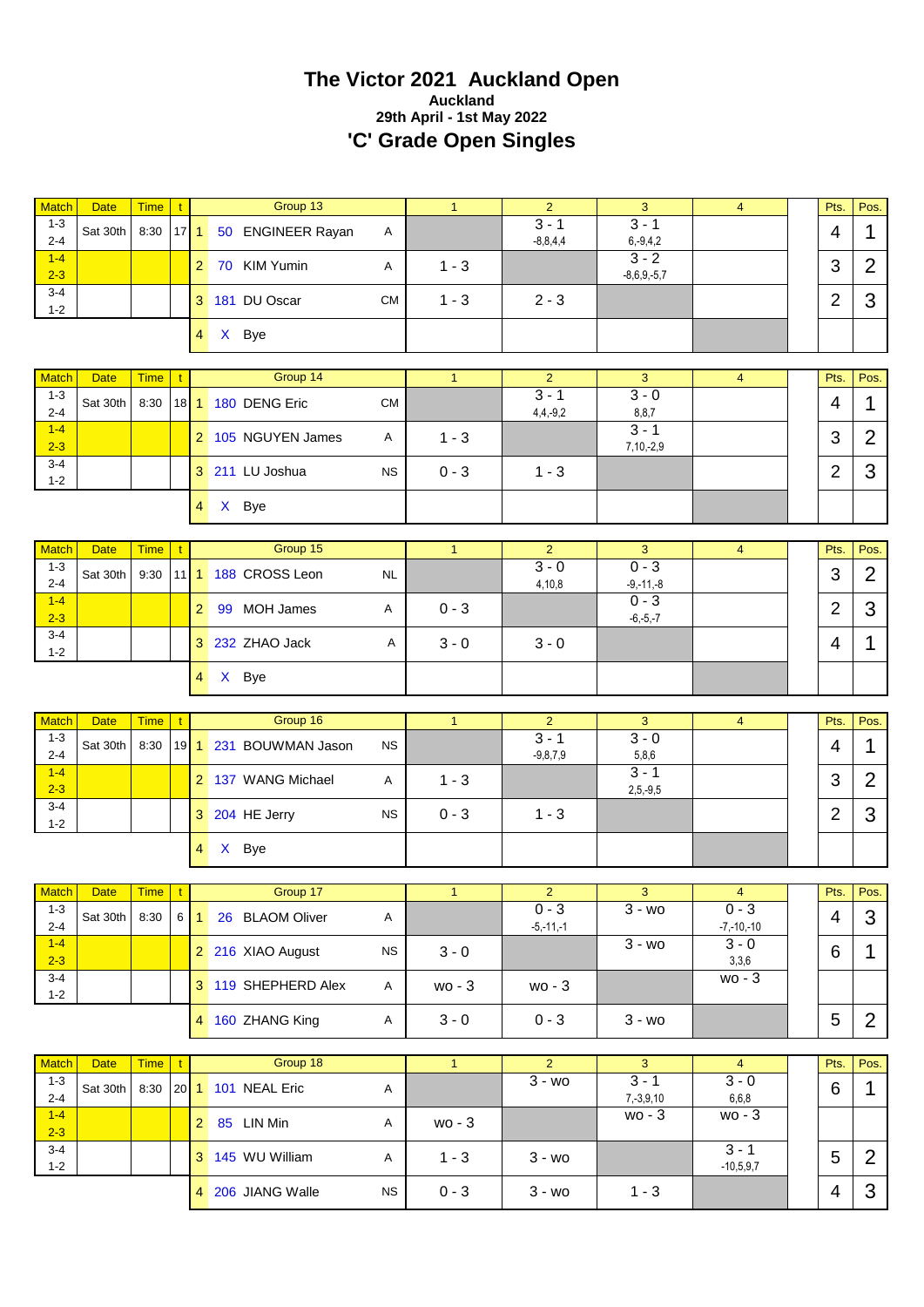# **The Victor 2021 Auckland Open Auckland 29th April - 1st May 2022 'D' Grade Open Singles**

| Match                              | <b>Date</b>                   | <b>Time</b>          | $\mathbf{t}$ |                | Group 1                                                                                                      |              | $\mathbf{1}$ | $\overline{2}$                     | $\overline{\mathbf{3}}$              | $\overline{\mathbf{4}}$                         | Pts.           | Pos.                |
|------------------------------------|-------------------------------|----------------------|--------------|----------------|--------------------------------------------------------------------------------------------------------------|--------------|--------------|------------------------------------|--------------------------------------|-------------------------------------------------|----------------|---------------------|
| $1 - 3$<br>$2 - 4$                 | Fri 29th                      | 19:00                | $15$ 1       |                | 26 BLAOM Oliver                                                                                              | Α            |              | $3 - 1$<br>$8, -8, 7, 7$           | $\overline{3}$ - wo                  |                                                 | 4              | 1                   |
| $1 - 4$<br>$2 - 3$                 |                               |                      |              |                | 2 109 PEREIRA Adrian                                                                                         | Α            | $1 - 3$      |                                    | $3 - w0$                             |                                                 | 3              | $\overline{2}$      |
| $3 - 4$<br>$1 - 2$                 |                               |                      |              |                | 3 179 CHEN Micah                                                                                             | <b>CM</b>    | wo - 3       | wo - 3                             |                                      |                                                 |                |                     |
|                                    |                               |                      |              | $\overline{4}$ | X Bye                                                                                                        |              |              |                                    |                                      |                                                 |                |                     |
| <b>Match</b>                       | <b>Date</b>                   | <b>Time</b>          |              |                | Group 2                                                                                                      |              | $\mathbf{1}$ | $\overline{2}$                     | 3                                    | $\overline{\mathbf{4}}$                         | Pts.           | Pos.                |
| $1 - 3$<br>$2 - 4$                 | Fri 29th                      | 19:00                |              |                | 16 1 216 XIAO August                                                                                         | <b>NS</b>    |              | $3 - w$ o                          | $3 - 0$<br>8, 6, 1                   |                                                 | 4              | 1                   |
| $1-4$<br>$2 - 3$                   |                               |                      |              |                | 2 165 ZHAO Andy                                                                                              | Α            | wo - 3       |                                    | $wo - 3$                             |                                                 |                |                     |
| $3 - 4$<br>$1 - 2$                 |                               |                      |              |                | 3 127 SUN Jerry                                                                                              | Α            | $0 - 3$      | $3 - w$ o                          |                                      |                                                 | 3              | $\overline{2}$      |
|                                    |                               |                      |              | $\overline{4}$ | X Bye                                                                                                        |              |              |                                    |                                      |                                                 |                |                     |
| <b>Match</b>                       | <b>Date</b>                   | <b>Time</b>          |              |                | Group 3                                                                                                      |              | $\mathbf{1}$ | $\overline{2}$                     | 3                                    | $\overline{4}$                                  | Pts.           | Pos.                |
| $1 - 3$                            |                               |                      |              |                |                                                                                                              |              |              | $3 - 1$                            | $3 - 1$                              |                                                 |                |                     |
| $2 - 4$                            | Fri 29th                      | 19:00                | $17$ 1       |                | 99 MOH James                                                                                                 | Α            |              | $-9,7,8,10$                        | $-5,9,7,6$<br>$0 - 3$                |                                                 | $\overline{4}$ | 1                   |
| $1-4$<br>$2 - 3$                   |                               |                      |              | $\overline{2}$ | <b>GEAR Lisa</b><br>3                                                                                        | Α            | $1 - 3$      |                                    | $-5,-6,-8$                           |                                                 | $\overline{2}$ | 3                   |
| $3 - 4$<br>$1 - 2$                 |                               |                      |              |                | 3 209 LI Mikey                                                                                               | <b>NS</b>    | $1 - 3$      | $3 - 0$                            |                                      |                                                 | 3              | $\overline{2}$      |
|                                    |                               |                      |              | $\overline{4}$ | X Bye                                                                                                        |              |              |                                    |                                      |                                                 |                |                     |
|                                    |                               |                      |              |                |                                                                                                              |              |              |                                    |                                      |                                                 |                |                     |
|                                    |                               |                      |              |                |                                                                                                              |              |              |                                    |                                      |                                                 |                |                     |
| <b>Match</b><br>$1 - 3$<br>$2 - 4$ | <b>Date</b><br>Fri 29th       | <b>Time</b><br>19:00 | $\mathbf{t}$ |                | Group 4<br>1 1 105 NGUYEN James                                                                              | $\mathsf{A}$ | $\mathbf{1}$ | $\overline{2}$<br>$\overline{3-w}$ | 3<br>$3 - 0$                         | $\overline{4}$<br>$3 - 0$                       | Pts.<br>6      | Pos.<br>1           |
| $1-4$<br>$2 - 3$                   |                               |                      |              |                | 2 77 LI Gavin                                                                                                | Α            | $wo - 3$     |                                    | 8,7,9<br>$wo - 3$                    | 5,4,4<br>$wo - 3$                               |                |                     |
| $3 - 4$<br>$1 - 2$                 |                               |                      |              | 3              | 56 GUPTA Arush                                                                                               | Α            | $0 - 3$      | $3 - w0$                           |                                      | $3 - 0$<br>8,5,6                                | 5              | $\overline{2}$      |
|                                    |                               |                      |              |                | 4 199 YE Emily                                                                                               | <b>NS</b>    | $0 - 3$      | $3 - w0$                           | $0 - 3$                              |                                                 | 4              | 3                   |
|                                    |                               |                      |              |                |                                                                                                              |              |              |                                    |                                      |                                                 |                |                     |
| $1 - 3$<br>$2 - 4$                 | Match Date Time t<br>Fri 29th |                      |              |                | Group 5<br>19:00 $\begin{array}{ c c c c c c }\n\hline\n1 & 100 & \text{MOH} & \text{Nicholas}\n\end{array}$ | $\mathsf{A}$ | 1            | 2 <sup>1</sup><br>$3 - 0$<br>2,8,7 | 3 <sup>7</sup><br>$3 - 0$<br>11,10,8 | $\overline{4}$<br>$3 - 0$<br>10,11,10           | Pts.<br>6      | Pos.<br>$\mathbf 1$ |
| $1 - 4$                            |                               |                      |              |                | 2 123 SILVANUS Joseph                                                                                        | A            | $0 - 3$      |                                    | $0 - 3$                              | $1 - 3$                                         | 3              | 4                   |
| $2 - 3$<br>$3-4$<br>$1 - 2$        |                               |                      |              |                | 3 191 CHEN Anya                                                                                              | <b>NS</b>    | $0 - 3$      | $3 - 0$                            | $-4, -9, -4$                         | $-8,9,-9,-13$<br>$3 - 2$<br>$-8, 11, 7, -10, 6$ | 5              | $\overline{2}$      |
|                                    |                               |                      |              |                | 4 221 LI Lorrence                                                                                            | WK           | $0 - 3$      | $3 - 1$                            | $2 - 3$                              |                                                 | 4              | 3                   |
|                                    |                               |                      |              |                |                                                                                                              |              |              |                                    |                                      |                                                 |                |                     |
| <b>Match</b>                       | <b>Date</b>                   | <b>Time</b>          | $\mathbf{t}$ |                | Group 6                                                                                                      |              | $\mathbf{1}$ | $\overline{2}$                     | $\overline{3}$                       | $\overline{4}$                                  | Pts.           | Pos.                |
| $1 - 3$<br>$2 - 4$                 | Fri 29th                      | 19:00                | 3 1          |                | 70 KIM Yumin                                                                                                 | A            |              | $3 - 0$<br>6,5,7                   | $3 - w0$                             | $3 - 0$<br>4,2,3                                | 6              | $\mathbf 1$         |
| $1-4$<br>$2 - 3$                   |                               |                      |              |                | 2 67 KIM David                                                                                               | A            | $0 - 3$      |                                    | $3 - w0$                             | $3 - 0$<br>2,4,4                                | 5              | $\overline{2}$      |
| $3 - 4$<br>$1 - 2$                 |                               |                      |              |                | 3 97 MERCHANT Amaan                                                                                          | A            | $wo - 3$     | wo - 3                             |                                      | $wo - 3$                                        |                |                     |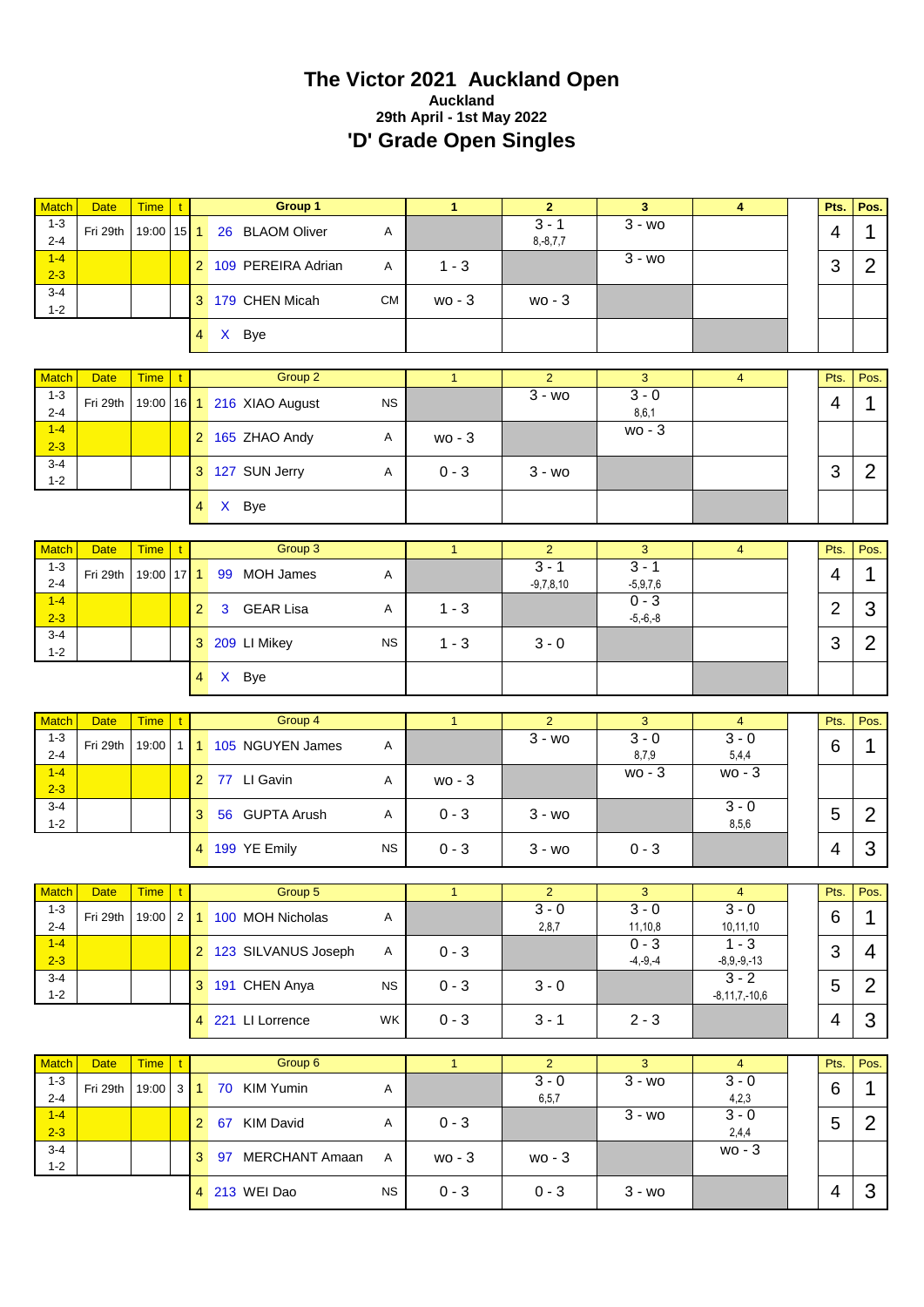# **The Victor 2021 Auckland Open Auckland 29th April - 1st May 2022 'D' Grade Open Singles**

| <b>Match</b>                       | <b>Date</b>             | <b>Time</b>          | $\mathbf{t}$                   |                      | Group 7                        |              | $\mathbf{1}$ | 2                           | 3                         | $\overline{4}$             | Pts.           | Pos.           |
|------------------------------------|-------------------------|----------------------|--------------------------------|----------------------|--------------------------------|--------------|--------------|-----------------------------|---------------------------|----------------------------|----------------|----------------|
| $1 - 3$<br>$2 - 4$                 | Fri 29th                | 19:00                | 4 <sup>1</sup>                 | 1                    | 37 CHEN Mark                   | Α            |              | $0 - 3$<br>$-9, -7, -6$     | $3 - 0$<br>4,5,6          | $3 - 0$<br>5,7,6           | 5              | $\overline{2}$ |
| $1 - 4$<br>$2 - 3$                 |                         |                      |                                |                      | 2 182 TSE Anson                | <b>CM</b>    | $3 - 0$      |                             | $3 - 0$<br>5,6,4          | $3 - 0$<br>0,7,3           | 6              | 1              |
| $3 - 4$<br>$1 - 2$                 |                         |                      |                                |                      | 3 125 SUN Brian                | Α            | $0 - 3$      | $0 - 3$                     |                           | $3 - 0$<br>4,2,5           | $\overline{4}$ | 3              |
|                                    |                         |                      |                                |                      | 4 185 SINGH Ashreet            | FIJ          | $0 - 3$      | $0 - 3$                     | $0 - 3$                   |                            | 3              | 4              |
|                                    |                         |                      |                                |                      |                                |              |              |                             |                           |                            |                |                |
| <b>Match</b><br>$1 - 3$            | <b>Date</b>             | <b>Time</b>          | $\mathbf{t}$                   |                      | Group 8                        |              | $\mathbf{1}$ | $\overline{2}$<br>$3 - w$   | 3<br>$3 - w$              | $\overline{4}$<br>$3 - w0$ | Pts.           | Pos.           |
| $2 - 4$<br>$1 - 4$                 | Fri 29th                | 19:00                | 5                              |                      | 1 184 XU Toby                  | <b>CM</b>    |              |                             |                           |                            | 6              | 1              |
| $2 - 3$                            |                         |                      |                                |                      | 2 215 WEICHSELBAUM Paul NS     |              | $wo - 3$     |                             |                           |                            |                |                |
| $3 - 4$<br>$1 - 2$                 |                         |                      |                                | 3 <sup>1</sup>       | 20 ZHANG Xiaomei               | A            | wo - 3       |                             |                           |                            |                |                |
|                                    |                         |                      |                                |                      | 4 119 SHEPHERD Alex            | A            | $wo - 3$     |                             |                           |                            |                |                |
| <b>Match</b>                       | <b>Date</b>             | <b>Time</b>          | $\mathbf{t}$                   |                      | Group 9                        |              | $\mathbf{1}$ | $\overline{2}$              | 3                         | $\overline{4}$             | Pts.           | Pos.           |
| $1 - 3$                            | Fri 29th                | 19:00                |                                |                      |                                |              |              | $3 - 0$                     | $\overline{3}$ - wo       | $3 - 0$                    |                |                |
| $2 - 4$                            |                         |                      | 6                              | $\blacktriangleleft$ | 51 ENGINEER Tushan             | Α            |              | 5,7,3                       |                           | 7,2,2                      | 6              | 1              |
| $1 - 4$<br>$2 - 3$                 |                         |                      |                                | $\mathbf{2}$         | 80 LI Victor                   | Α            | $0 - 3$      |                             | $\overline{3}$ - wo       | $1 - 3$<br>$8,-6,-10,-8$   | 4              | 3              |
| $3 - 4$<br>$1 - 2$                 |                         |                      |                                | 3 <sup>1</sup>       | 60 IRANI Eric                  | Α            | wo - 3       | $wo - 3$                    |                           | $wo - 3$                   |                |                |
|                                    |                         |                      |                                |                      | 4 202 CHIN Ken                 | <b>NS</b>    | $0 - 3$      | $3 - 1$                     | $3 - w0$                  |                            | 5              | $\overline{2}$ |
|                                    |                         |                      |                                |                      |                                |              |              |                             |                           |                            |                |                |
|                                    |                         |                      |                                |                      |                                |              |              |                             |                           |                            |                |                |
| <b>Match</b><br>$1 - 3$<br>$2 - 4$ | <b>Date</b><br>Fri 29th | <b>Time</b><br>19:00 | $\mathbf{t}$<br>7 <sup>1</sup> |                      | Group 10<br>1 217 XIONG Zhanyi | <b>NS</b>    | 1            | $\overline{2}$<br>$3 - w0$  | $\overline{3}$<br>$3 - 0$ | $\overline{4}$<br>$3 - 0$  | Pts.<br>6      | Pos.<br>1      |
| $1 - 4$<br>$2 - 3$                 |                         |                      |                                | 2 <sup>1</sup>       | 91 LIU Shuo                    | Α            | $wo - 3$     |                             | 6,3,5<br>$wo - 3$         | 1, 1, 1<br>$wo - 3$        |                |                |
| $3 - 4$<br>$1 - 2$                 |                         |                      |                                |                      | 3 110 PINLAC Roosevelt         | A            | $0 - 3$      | $3 - w$ o                   |                           | $3 - 0$<br>4,2,7           | 5              | $\overline{2}$ |
|                                    |                         |                      |                                |                      | 4 111 PRABHAKAR Prayan A       |              | $0 - 3$      | $3 - w$ o                   | $0 - 3$                   |                            | 4              | 3              |
|                                    |                         |                      |                                |                      |                                |              |              |                             |                           |                            |                |                |
|                                    | Match Date              | Time t               |                                |                      | Group 11                       |              |              | $\mathbf{z}$                | 3                         | $-4$                       | Pts.           | Pos.           |
| $1 - 3$<br>$2 - 4$                 | Fri 29th                | $19:00$ 8 1          |                                |                      | 66 JUTTY DINESH Sharveash A    |              |              | $3 - w$ o                   | $3 - 0$<br>5,5,7          | $3 - 0$<br>1, 8, 7         | 6              | $\mathbf 1$    |
| $1 - 4$<br>$2 - 3$                 |                         |                      |                                |                      | 2 54 GEHIN Louis               | A            | $wo - 3$     |                             | $wo - 3$                  | $wo - 3$                   |                |                |
| $3 - 4$<br>$1 - 2$                 |                         |                      |                                |                      | 3 122 SILVA Daniel             | A            | $0 - 3$      | $3 - w0$                    |                           | $1 - 3$<br>$-8,7,-10,-7$   | 4              | 3              |
|                                    |                         |                      |                                |                      | 4 183 TSE Kinson               | <b>CM</b>    | $0 - 3$      | $3 - w0$                    | $3 - 1$                   |                            | 5              | $\overline{2}$ |
|                                    |                         |                      |                                |                      |                                |              |              |                             |                           |                            |                |                |
| <b>Match</b><br>$1 - 3$            | <b>Date</b><br>Fri 29th | Time   t<br>19:00    |                                |                      | Group 12<br>9 1 151 XUE Jumbo  | $\mathsf{A}$ | 1            | $\overline{2}$<br>$3 - w$ o | 3 <sup>1</sup><br>$3 - 1$ | $\overline{4}$<br>$3 - 0$  | Pts.<br>6      | Pos.<br>1      |
| $2 - 4$<br>$1 - 4$                 |                         |                      |                                |                      | 2 166 ZHAO Enze                | A            | $wo - 3$     |                             | $13,-9,7,11$<br>$wo - 3$  | 9,8,8<br>$wo - 3$          |                |                |
| $2 - 3$<br>$3 - 4$                 |                         |                      |                                |                      | 3 214 WEI Lai                  | ΝS           | $1 - 3$      | $3 - w0$                    |                           | $3 - 1$                    | 5              | $\overline{2}$ |
| $1 - 2$                            |                         |                      |                                |                      | 4 21 ZHU Doreen                | A            | $0 - 3$      | $3 - w$ o                   | $1 - 3$                   | $-7,9,9,9$                 | 4              | 3              |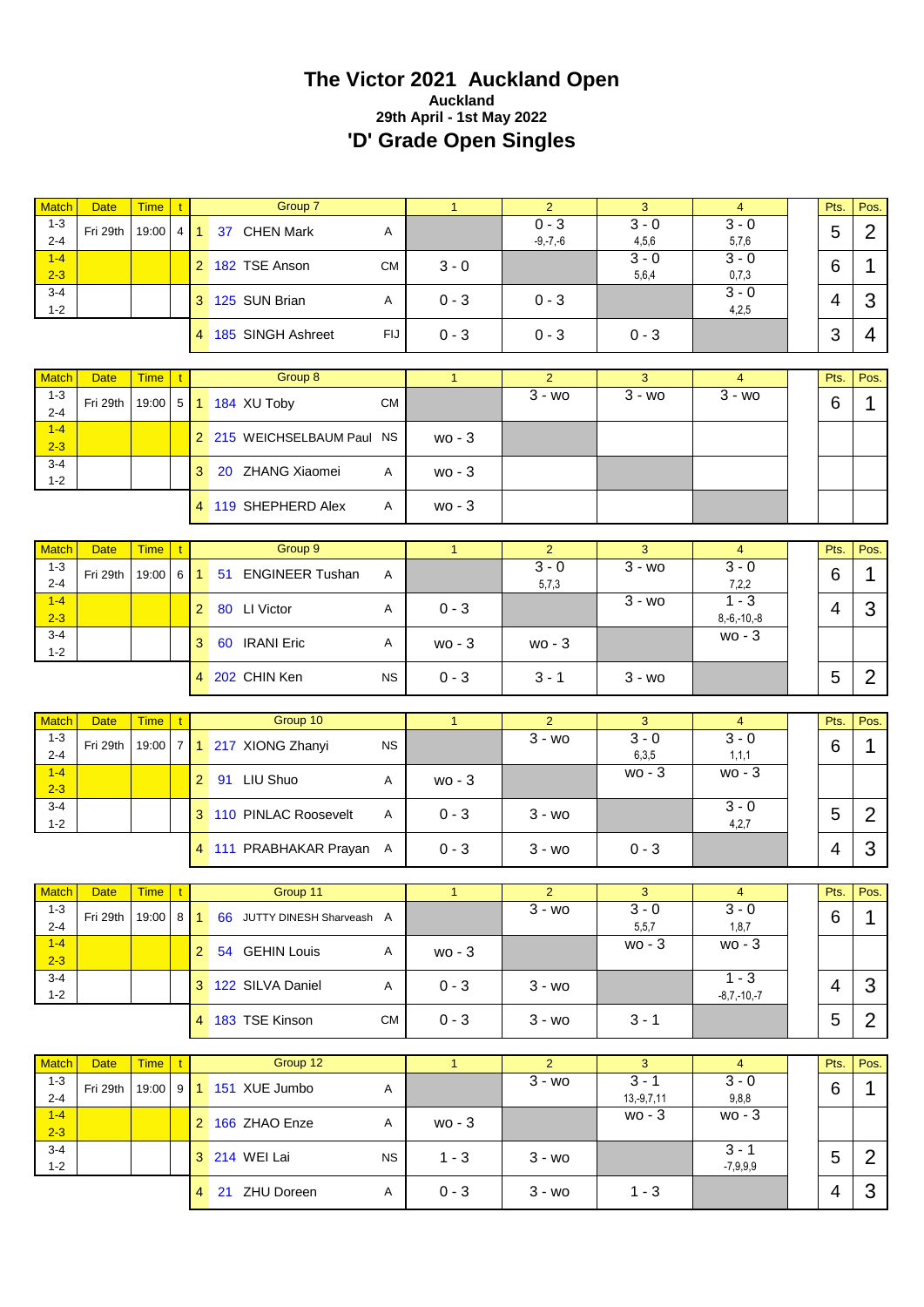# **The Victor 2021 Auckland Open Auckland 29th April - 1st May 2022 'D' Grade Open Singles**

| <b>Match</b>            | <b>Date</b> | <b>Time</b> | $\mathsf{t}$ |                | Group 13                           |           | $\mathbf{1}$ | $\overline{2}$            | 3                         | $\overline{4}$            | Pts.           | Pos.           |
|-------------------------|-------------|-------------|--------------|----------------|------------------------------------|-----------|--------------|---------------------------|---------------------------|---------------------------|----------------|----------------|
| $1 - 3$<br>$2 - 4$      | Fri 29th    | 19:00       | $10$   1     |                | 59 HU Daniel RX                    | Α         |              | wo - 3                    | $wo - 3$                  | $wo - 3$                  |                |                |
| $1 - 4$<br>$2 - 3$      |             |             |              |                | 2 142 WILLIAMS Grant               | A         | $3 - w_0$    |                           | $1 - 3$<br>$11,-9,-9,-7$  | $3 - 0$<br>4,7,5          | 5              | $\overline{2}$ |
| $3 - 4$<br>$1 - 2$      |             |             |              |                | 3 181 DU Oscar                     | <b>CM</b> | $3 - w0$     | $3 - 1$                   |                           | $3 - 0$<br>5, 5, 7        | 6              | 1              |
|                         |             |             |              | 4              | 84 LIN Jimmy                       | Α         | $3 - w$ o    | $0 - 3$                   | $0 - 3$                   |                           | $\overline{4}$ | 3              |
|                         |             |             |              |                | Group 14                           |           |              |                           |                           |                           |                |                |
| <b>Match</b><br>$1 - 3$ | <b>Date</b> | <b>Time</b> |              |                |                                    |           | $\mathbf{1}$ | $\overline{2}$<br>$0 - 3$ | 3<br>$3 - w$              | 4<br>$1 - 3$              | Pts.           | Pos.           |
| $2 - 4$                 | Fri 29th    | 19:00       |              |                | 11 1 134 WAN Mikey                 | Α         |              | $-9, -9, -6$              |                           | $6, -11, -10, -4$         | 4              | 3              |
| $1 - 4$<br>$2 - 3$      |             |             |              |                | 2 212 MA Jaydon                    | <b>NS</b> | $3 - 0$      |                           | $3 - w_0$                 | $3 - 2$<br>$6,4,-7,-9,8$  | 6              | 1              |
| $3 - 4$<br>$1 - 2$      |             |             |              | 3              | 46 DEANS David                     | A         | $wo - 3$     | $wo - 3$                  |                           | $wo - 3$                  |                |                |
|                         |             |             |              |                | 4 211 LU Joshua                    | <b>NS</b> | $3 - 1$      | $2 - 3$                   | $3 - w_0$                 |                           | 5              | $\overline{2}$ |
|                         |             |             |              |                |                                    |           |              |                           |                           |                           |                |                |
| Match                   | <b>Date</b> | <b>Time</b> | t            |                | Group 15                           |           | $\mathbf{1}$ | $\overline{2}$            | 3                         | $\overline{\mathbf{4}}$   | Pts.           | Pos.           |
| $1 - 3$<br>$2 - 4$      | Fri 29th    | 19:00       | $12$   1     |                | 44 CHOE James                      | Α         |              | $wo - 3$                  | $wo - 3$                  |                           |                |                |
| $1 - 4$<br>$2 - 3$      |             |             |              | $\overline{2}$ | 14 MORIYAMA-PICARD Ayumi A         |           | $3 - w$ o    |                           | $3 - 0$<br>6,9,7          | $3 - w_0$                 | 6              | 1              |
| $3 - 4$<br>$1 - 2$      |             |             |              | 3              | 22 ADAMSON Dereck                  | Α         | $3 - w$ o    | $0 - 3$                   |                           | $\overline{3}$ - wo       | 5              | $\overline{2}$ |
|                         |             |             |              |                | 4 230 TAYLOR Stephen               | WT        |              | $wo - 3$                  | $wo - 3$                  |                           |                |                |
|                         |             |             |              |                |                                    |           |              |                           |                           |                           |                |                |
| <b>Match</b><br>$1 - 3$ | <b>Date</b> | <b>Time</b> | $\mathbf{t}$ |                | Group 16                           |           | 1            | $\overline{2}$<br>$0 - 3$ | 3<br>$3 - 0$              | $\overline{4}$<br>$3 - 1$ | Pts.           | Pos.           |
| $2 - 4$                 | Fri 29th    | 19:00       |              |                | 13 1 164 ZHANG Yuchen              | Α         |              | $-8,-6,-11$               | 7,5,4                     | $8, 8, -10, 6$            | 5              | $\overline{2}$ |
| $1 - 4$<br>$2 - 3$      |             |             |              | 2              | 69 KIM Youngmin                    | Α         | $3 - 0$      |                           | $3 - 1$<br>$7, -11, 9, 5$ | $3 - 1$<br>$10,9,-7,4$    | 6              | 1              |
| $3 - 4$<br>$1 - 2$      |             |             |              |                | 3 195 HE Yilin                     | <b>NS</b> | $0 - 3$      | $1 - 3$                   |                           | $2 - 3$<br>$6,7,-7,-9,-4$ | 3              | 4              |
|                         |             |             |              |                | 4 131 TOGASHI Sora                 | Α         | $1 - 3$      | $1 - 3$                   | $3 - 2$                   |                           | 4              | 3              |
|                         |             |             |              |                |                                    |           |              |                           |                           |                           |                |                |
|                         | Match Date  | Time   t    |              |                | Group 17                           |           |              | $\mathbf{z}$              | 3.                        | $-4$                      |                | Pts. Pos.      |
| $1 - 3$<br>$2 - 4$      | Fri 29th    |             |              |                | 19:00 14 1 222 WINCHESTER James WK |           |              | $3 - w$ o                 | $3 - w$                   | $3 - 0$<br>8,2,5          | 6              | 1              |
| $1 - 4$<br>$2 - 3$      |             |             |              |                | 2 74 LAU Bryun                     | A         | wo - 3       |                           |                           | $wo - 3$                  |                |                |
| $3 - 4$<br>$1 - 2$      |             |             |              |                | 3 61 IRANI Kaizad                  | Α         | $wo - 3$     |                           |                           | $wo - 3$                  |                |                |
|                         |             |             |              |                | 4 155 YE Sebastian                 | A         | $0 - 3$      | $3 - w0$                  | $3 - w_0$                 |                           | 5              | $\overline{2}$ |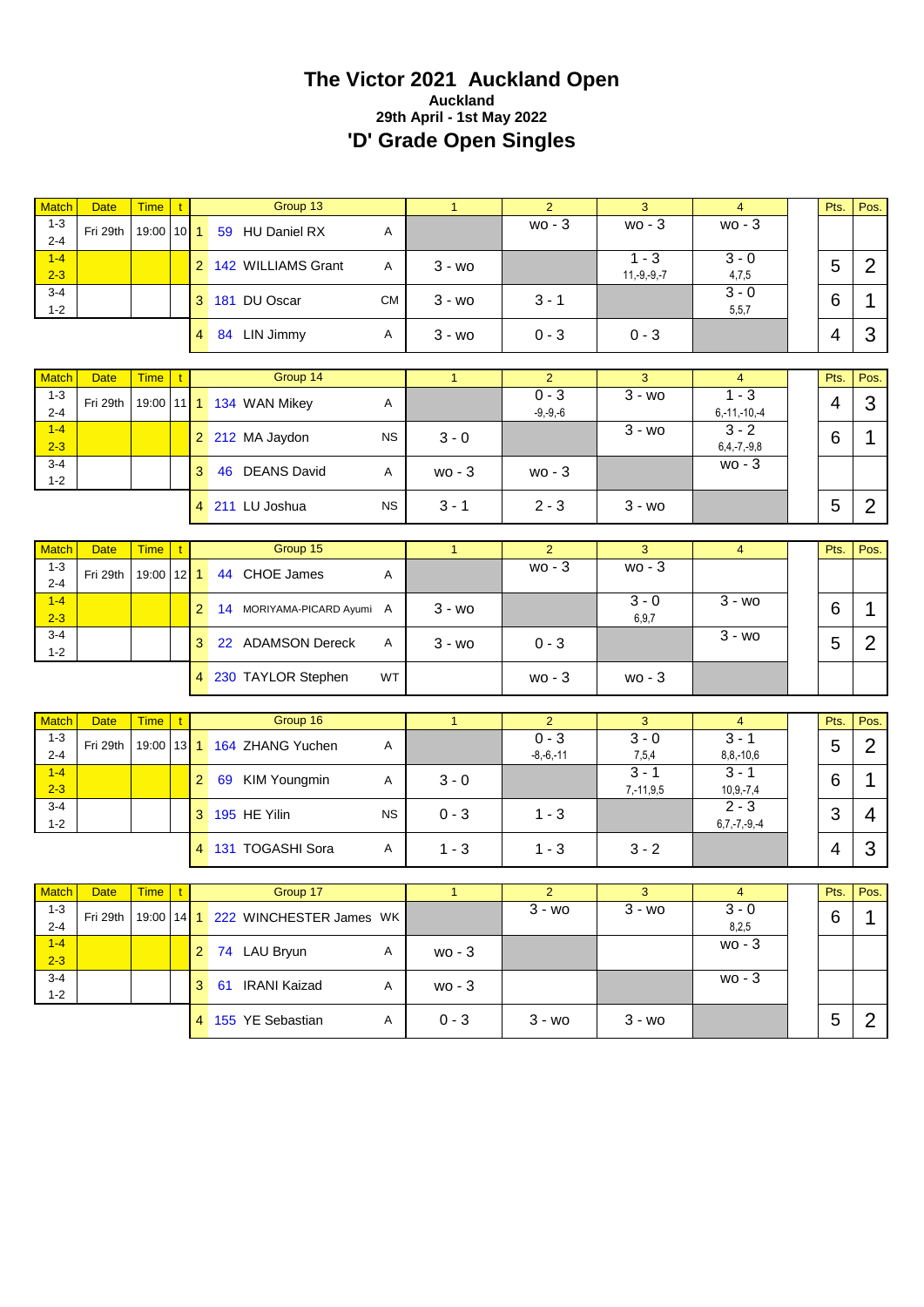#### **The Victor 2021 Auckland Open Auckland 29th April - 1st May 2022 Junior Novice Singles**

| <b>Match</b>       | <b>Date</b> | <b>Time</b> | $\mathbf{t}$   |                  | Group 1                    |            | $\mathbf{1}$   | $\overline{2}$              | $\overline{\mathbf{3}}$       | $\overline{4}$ |                     | Pts.           | Pos.           |
|--------------------|-------------|-------------|----------------|------------------|----------------------------|------------|----------------|-----------------------------|-------------------------------|----------------|---------------------|----------------|----------------|
| $1 - 3$<br>$2 - 4$ | Sat 30th    | 9:30        | 5 <sup>5</sup> |                  | 1 144 WU Andy              | Α          |                | $3 - 2$<br>$-12,-10,9,5,11$ | $2 - 3$<br>$-8,9,-10,13,-9$   |                | 5/5<br>$\mathbf{1}$ | 3              | $\overline{2}$ |
| $1-2$<br>$3-4$     |             |             |                |                  | 2 218 YANG Jiming          | <b>NS</b>  | $2 - 3$        |                             | $3 - 1$<br>$5,3,-7,5$         |                | 5/4<br>1.3          | 3              | 1              |
| $1 - 4$<br>$2 - 3$ |             |             |                |                  | 3 13 LIU Ariel             | A          | $3 - 2$        | $1 - 3$                     |                               |                | 4/5<br>0.8          | 3              | 3              |
|                    |             |             |                |                  | 4 X Bye                    |            |                |                             |                               |                |                     |                |                |
| <b>Match</b>       | <b>Date</b> | <b>Time</b> |                |                  | Group 2                    |            | $\mathbf{1}$   | $\overline{2}$              | 3                             | $\overline{4}$ |                     | Pts.           | Pos.           |
| $1 - 3$            |             |             | $\mathbf{t}$   |                  |                            |            |                | $wo - 3$                    | $wo - 3$                      |                |                     |                |                |
| $2 - 4$            | Sat 30th    | 9:30        |                |                  | 7 1 179 CHEN Micah         | <b>CM</b>  |                |                             |                               |                |                     |                |                |
| $1-2$<br>$3 - 4$   |             |             |                |                  | 2 131 TOGASHI Sora         | A          | $3 - w$        |                             | $2 - 3$<br>$-7, 5, -6, 6, -7$ |                |                     | 3              | $\overline{2}$ |
| $1 - 4$<br>$2 - 3$ |             |             |                |                  | 3 211 LU Joshua            | <b>NS</b>  | $3 - w0$       | $3 - 2$                     |                               |                |                     | 4              | $\mathbf 1$    |
|                    |             |             |                |                  | 4 X Bye                    |            |                |                             |                               |                |                     |                |                |
| <b>Match</b>       | <b>Date</b> | <b>Time</b> |                |                  | Group 3                    |            | $\overline{1}$ | $\overline{2}$              | 3                             | $\overline{4}$ |                     | Pts.           | Pos.           |
| $1 - 3$            |             |             | t              |                  |                            |            |                | $3 - w0$                    | $3 - 0$                       |                |                     |                |                |
| $2 - 4$            | Sat 30th    | 9:30        |                |                  | 8 1 209 LI Mikey           | <b>NS</b>  |                |                             | 3,4,2                         |                |                     | 4              | 1              |
| $1-2$<br>$3 - 4$   |             |             |                | 2 <sup>1</sup>   | 58 HU Daniel               | A          | $wo - 3$       |                             | wo - 3                        |                |                     |                |                |
| $1 - 4$<br>$2 - 3$ |             |             |                |                  | 3 107 OLSON-CARSONS Jack A |            | $0 - 3$        | $3 - w$ o                   |                               |                |                     | 3              | $\overline{2}$ |
|                    |             |             |                | $\overline{4}$   | X Bye                      |            |                |                             |                               |                |                     |                |                |
| <b>Match</b>       | <b>Date</b> | <b>Time</b> | t.             |                  | Group 4                    |            | $\mathbf{1}$   | $\overline{2}$              | 3                             | $\overline{4}$ |                     | Pts.           | Pos.           |
| $1 - 3$            |             |             |                |                  |                            |            |                | $3 - 0$                     | $3 - w$                       |                |                     |                |                |
| $2 - 4$            | Sat 30th    | 9:30        |                | $9 \mid 1$       | 56 GUPTA Arush             | Α          |                | 7,8,9                       |                               |                |                     | 4              | 1              |
| $1-2$<br>$3 - 4$   |             |             |                |                  | 2 192 CHEN Katie           | <b>NS</b>  | $0 - 3$        |                             | $3 - w$ o                     |                |                     | 3              | $\overline{2}$ |
| $1 - 4$<br>$2 - 3$ |             |             |                | 3                | 39 CHEN William            | A          | $wo - 3$       | $wo - 3$                    |                               |                |                     |                |                |
|                    |             |             |                |                  | 4 X Bye                    |            |                |                             |                               |                |                     |                |                |
| Match              | <b>Date</b> | <b>Time</b> |                |                  | Group 5                    |            | $\mathbf{1}$   | $\overline{2}$              | 3                             |                |                     | Pts.           | Pos.           |
| $1 - 3$            |             |             | $\mathbf{t}$   |                  |                            |            |                | $3 - w0$                    | $3 - 0$                       | $\overline{4}$ |                     |                |                |
| $2 - 4$            | Sat 30th    | 9:30        |                |                  | 14 1 191 CHEN Anya         | <b>NS</b>  |                |                             | 8,6,5                         |                |                     | $\overline{4}$ | 1              |
| $1-2$<br>$3 - 4$   |             |             |                |                  | 2 135 WANG Daniel          | A          | wo - 3         |                             | wo - 3                        |                |                     |                |                |
| $1 - 4$<br>$2 - 3$ |             |             |                |                  | 3 183 TSE Kinson           | ${\sf CM}$ | $0 - 3$        | $3 - w_0$                   |                               |                |                     | 3              | $\overline{2}$ |
|                    |             |             |                | $4 \overline{ }$ | X Bye                      |            |                |                             |                               |                |                     |                |                |
|                    |             |             |                |                  |                            |            |                |                             |                               |                |                     |                |                |
| Match<br>$1 - 3$   | <b>Date</b> | <b>Time</b> | $\mathbf t$    |                  | Group 6                    |            | $\overline{1}$ | $\overline{2}$<br>wo - 3    | 3<br>wo - 3                   | $\overline{4}$ |                     | Pts.           | Pos.           |
| $2 - 4$            | Sat 30th    | 9:30        | $15$ 1         |                  | 97 MERCHANT Amaan          | A          |                |                             |                               |                |                     |                |                |
| $1-2$<br>$3-4$     |             |             |                | 2 <sup>1</sup>   | 24 BISWAS Ujaan            | A          | $3 - w0$       |                             | $0 - 3$<br>$-1,-6,-3$         |                |                     | 3              | $\overline{2}$ |
| $1 - 4$<br>$2 - 3$ |             |             |                |                  | 3 202 CHIN Ken             | <b>NS</b>  | $3 - w0$       | $3 - 0$                     |                               |                |                     | $\overline{4}$ | $\mathbf 1$    |
|                    |             |             |                |                  | 4 X Bye                    |            |                |                             |                               |                |                     |                |                |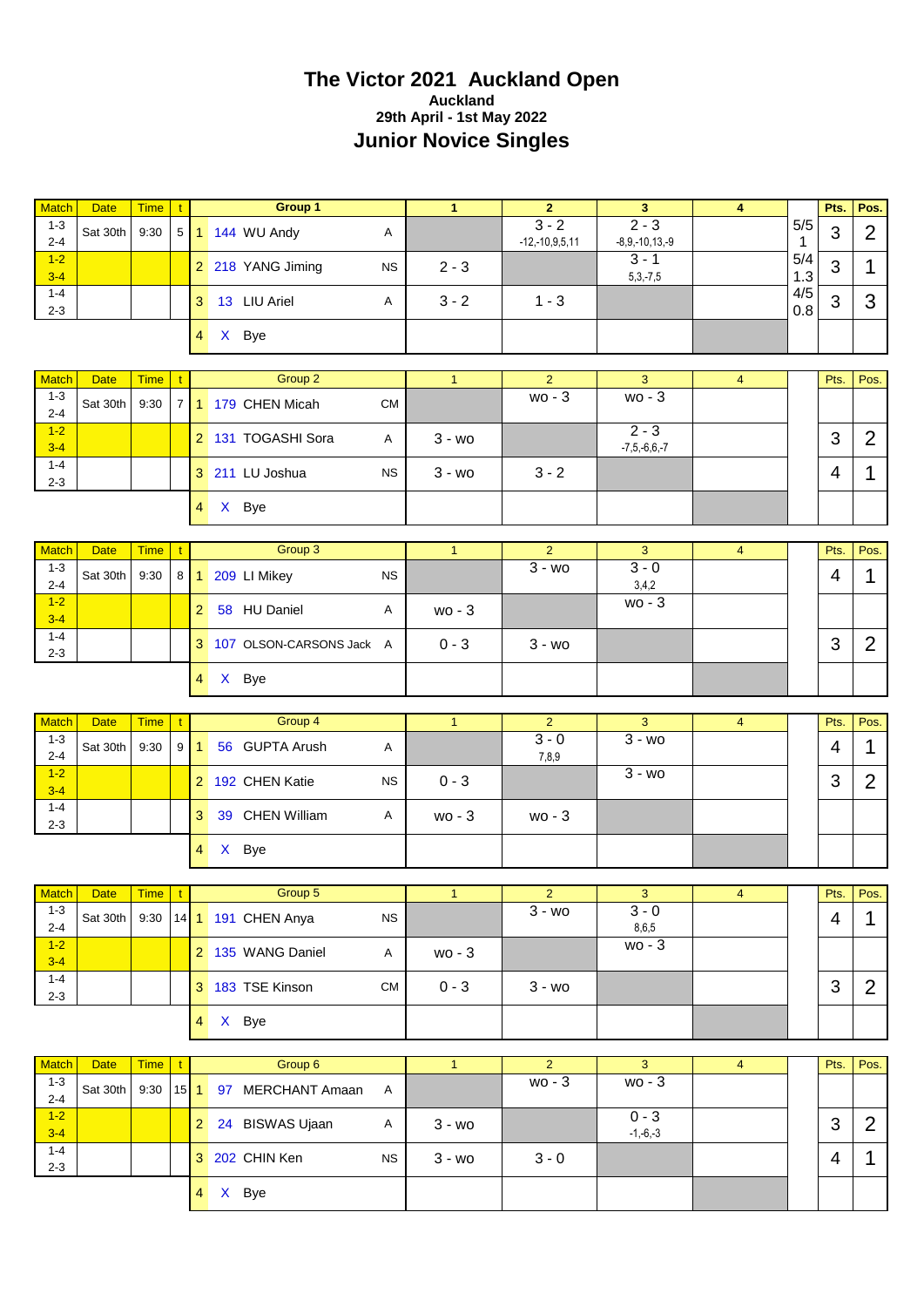#### **The Victor 2021 Auckland Open Auckland 29th April - 1st May 2022 Junior Novice Singles**

| <b>Match</b>            | <b>Date</b> | <b>Time</b> | t.           |                  |              | Group 7                   |           | $\mathbf{1}$   | $\overline{2}$             | 3                         | $\overline{4}$ | Pts.                     | Pos.           |
|-------------------------|-------------|-------------|--------------|------------------|--------------|---------------------------|-----------|----------------|----------------------------|---------------------------|----------------|--------------------------|----------------|
| $1 - 3$                 | Sat 30th    | 9:30        |              |                  |              | 16 1 125 SUN Brian        | Α         |                | $3 - 0$                    | $3 - 0$                   |                | 4                        |                |
| $2 - 4$                 |             |             |              |                  |              |                           |           |                | 10,11,6                    | 4,5,5                     |                |                          | 1              |
| $1-2$<br>$3 - 4$        |             |             |              |                  |              | 2 228 JEONG Hwan          | WT        | $0 - 3$        |                            | $3 - 0$<br>5,4,5          |                | 3                        | $\overline{2}$ |
| $1 - 4$<br>$2 - 3$      |             |             |              |                  |              | 3 201 CHEUNG Marcus       | <b>NS</b> | $0 - 3$        | $0 - 3$                    |                           |                | $\overline{2}$           | 3              |
|                         |             |             |              | $4 \overline{ }$ |              | X Bye                     |           |                |                            |                           |                |                          |                |
| <b>Match</b>            | Date        | <b>Time</b> | $\mathbf{t}$ |                  |              | Group 8                   |           | $\mathbf{1}$   | $\overline{2}$             | 3                         | $\overline{4}$ | Pts.                     | Pos.           |
| $1 - 3$                 | Sat 30th    |             |              |                  |              | 17 1 197 SU Kiki          | <b>NS</b> |                | $3 - 0$                    | $3 - w$                   |                | $\overline{\mathcal{A}}$ | 1              |
| $2 - 4$                 |             | 9:30        |              |                  |              |                           |           |                | 5,4,4                      |                           |                |                          |                |
| $1-2$<br>$3 - 4$        |             |             |              | $\overline{2}$   |              | 48 DING Xuheng            | Α         | $0 - 3$        |                            | $3 - w_0$                 |                | 3                        | $\overline{2}$ |
| $1 - 4$<br>$2 - 3$      |             |             |              | 3                |              | 29 CHAN Julian            | Α         | $wo - 3$       | $wo - 3$                   |                           |                |                          |                |
|                         |             |             |              | 4 <sup>1</sup>   |              | X Bye                     |           |                |                            |                           |                |                          |                |
| <b>Match</b>            | <b>Date</b> | <b>Time</b> | $\mathbf{t}$ |                  |              | Group 9                   |           | $\mathbf{1}$   | $\overline{2}$             | 3                         | $\overline{4}$ | Pts.                     | Pos.           |
| $1 - 3$                 | Sat 30th    | 9:30        | $18$ 1       |                  | $\mathbf{1}$ | CHONG Josephine           | Α         |                | $3 - 0$                    | $3 - 0$                   |                | $\overline{\mathcal{A}}$ | 1              |
| $2 - 4$                 |             |             |              |                  |              |                           |           |                | 9,6,12                     | 8,7,3                     |                |                          |                |
| $1 - 2$<br>$3 - 4$      |             |             |              |                  |              | 2 210 LI Nate             | <b>NS</b> | $0 - 3$        |                            | $3 - 0$<br>5,5,5          |                | 3                        | $\overline{2}$ |
| $1 - 4$<br>$2 - 3$      |             |             |              |                  |              | 3 149 XU Haotian          | <b>NS</b> | $0 - 3$        | $0 - 3$                    |                           |                | $\overline{2}$           | 3              |
|                         |             |             |              | 4 <sup>1</sup>   |              | X Bye                     |           |                |                            |                           |                |                          |                |
|                         |             |             |              |                  |              |                           |           |                |                            |                           |                |                          |                |
|                         |             |             |              |                  |              |                           |           |                |                            |                           |                |                          |                |
| <b>Match</b><br>$1 - 3$ | <b>Date</b> | <b>Time</b> | t            |                  |              | Group 10                  |           | $\mathbf{1}$   | $\overline{2}$<br>$wo - 3$ | $\mathbf{3}$<br>$wo - 3$  | 4              | Pts.                     | Pos.           |
| $2 - 4$                 | Sat 30th    | 9:30        | 19           | $\mathbf{1}$     |              | 32 CHEN Eric              | Α         |                |                            |                           |                |                          |                |
| $1-2$<br>$3 - 4$        |             |             |              |                  |              | 2 204 HE Jerry            | <b>NS</b> | $3 - w$ o      |                            | $3 - 0$<br>8,10,7         |                | 4                        | 1              |
| $1 - 4$<br>$2 - 3$      |             |             |              |                  |              | 3 148 XU Dennis           | Α         | $3 - w0$       | $0 - 3$                    |                           |                | 3                        | $\overline{2}$ |
|                         |             |             |              | 4 <sup>1</sup>   |              | X Bye                     |           |                |                            |                           |                |                          |                |
|                         |             |             |              |                  |              |                           |           |                |                            |                           |                |                          |                |
| Match<br>$1 - 3$        | <b>Date</b> | <b>Time</b> | $\mathbf{t}$ |                  |              | Group 11                  |           | $\overline{1}$ | $\overline{2}$<br>$3 - w0$ | $\overline{3}$<br>$3 - 0$ | $\overline{4}$ | Pts.                     | Pos.           |
| $2 - 4$<br>$1 - 2$      | Sat 30th    |             |              |                  |              | 10:30 10 1 214 WEI Lai    | <b>NS</b> |                |                            | 2,1,1<br>wo - 3           |                | $\overline{4}$           | $\mathbf 1$    |
| $3 - 4$                 |             |             |              |                  |              | 2 168 ZHOU Doron          | Α         | wo - 3         |                            |                           |                |                          |                |
| $1 - 4$<br>$2 - 3$      |             |             |              |                  |              | 3 194 HE Jolene           | <b>NS</b> | $0 - 3$        | $3 - w0$                   |                           |                | 3                        | $\overline{2}$ |
|                         |             |             |              |                  |              | 4 X Bye                   |           |                |                            |                           |                |                          |                |
| <b>Match</b>            | <b>Date</b> | <b>Time</b> | t.           |                  |              | Group 12                  |           | $\mathbf{1}$   | $\overline{2}$             | 3                         | $\overline{4}$ | Pts.                     | Pos.           |
| $1 - 3$<br>$2 - 4$      | Sat 30th    |             |              |                  |              | 10:30 11 1 118 SHAH Daksh | Α         |                | $1 - 3$                    | $3 - 0$<br>3,9,6          |                | 3                        | $\overline{2}$ |
| $1-2$<br>$3 - 4$        |             |             |              |                  |              | 2 93 LU Yilin             | Α         | $3 - 1$        | $-6,-10,9,-6$              | $3 - 0$                   |                | 4                        | 1              |
| $1 - 4$<br>$2 - 3$      |             |             |              |                  |              | 3 196 MU Miranda          | <b>NS</b> | $0 - 3$        | $0 - 3$                    | 2,5,2                     |                | $\overline{2}$           | 3              |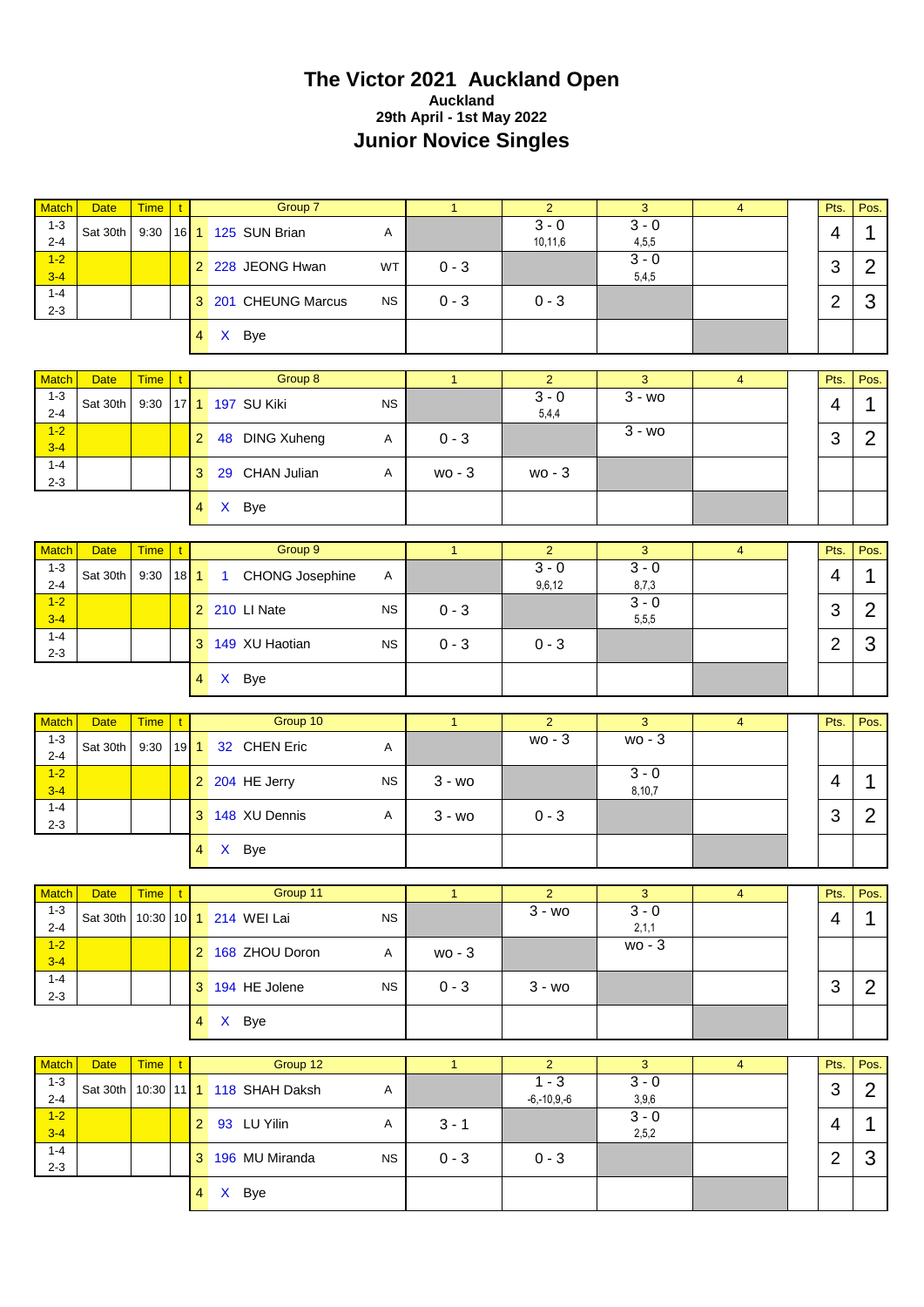#### **The Victor 2021 Auckland Open Auckland 29th April - 1st May 2022 Junior Novice Singles**

| <b>Match</b>                       | <b>Date</b>             | Time   t              |                        |                | Group 13                               |           | $\mathbf{1}$   | $\overline{2}$                      | 3                     | $\overline{4}$          | Pts.           | Pos.           |
|------------------------------------|-------------------------|-----------------------|------------------------|----------------|----------------------------------------|-----------|----------------|-------------------------------------|-----------------------|-------------------------|----------------|----------------|
| $1 - 3$<br>$2 - 4$                 | Sat 30th                |                       |                        |                | 10:30 12 1 124 SUE Edgar               | A         |                | wo - 3                              | $wo - 3$              |                         |                |                |
| $1-2$<br>$3 - 4$                   |                         |                       |                        |                | 2 195 HE Yilin                         | <b>NS</b> | $3 - w_0$      |                                     | $3 - 0$<br>3,2,1      |                         | $\overline{4}$ | 1              |
| $1 - 4$<br>$2 - 3$                 |                         |                       |                        |                | 3 213 WEI Dao                          | <b>NS</b> | $3 - w0$       | $0 - 3$                             |                       |                         | 3              | $\overline{2}$ |
|                                    |                         |                       |                        | 4 <sup>1</sup> | X Bye                                  |           |                |                                     |                       |                         |                |                |
| <b>Match</b>                       | <b>Date</b>             | <b>Time</b>           | $\mathbf{t}$           |                | Group 14                               |           | $\overline{1}$ | $\overline{2}$                      | $\overline{3}$        | $\overline{4}$          | Pts.           | Pos.           |
| $1 - 3$<br>$2 - 4$                 | Sat 30th   10:30        |                       |                        |                | 13 1 169 ZHOU Rex                      | Α         |                | $\overline{1-3}$<br>$-5, 8, -4, -9$ | $3 - 0$<br>6,9,9      |                         | 3              | $\overline{2}$ |
| $1 - 2$<br>$3-4$                   |                         |                       |                        |                | 2 208 LI Gary                          | <b>NS</b> | $3 - 1$        |                                     | $3 - 0$<br>3,4,9      |                         | 4              | 1              |
| $1 - 4$<br>$2 - 3$                 |                         |                       |                        |                | 3 198 XUE Flanny                       | <b>NS</b> | $0 - 3$        | $0 - 3$                             |                       |                         | $\overline{2}$ | 3              |
|                                    |                         |                       |                        | $\overline{4}$ | X Bye                                  |           |                |                                     |                       |                         |                |                |
|                                    |                         |                       |                        |                |                                        |           |                |                                     |                       |                         |                |                |
| <b>Match</b>                       | <b>Date</b>             | <b>Time</b>           | $\mathbf{t}$           |                | Group 15                               |           | $\mathbf{1}$   | $\overline{2}$                      | 3                     | $\overline{4}$          | Pts.           | Pos.           |
| $1 - 3$<br>$2 - 4$                 |                         |                       |                        |                | Sat 30th   10:30   14   1   220 HU Leo | WK        |                | $3 - 0$<br>9,8,6                    | $3 - 0$<br>5,3,11     |                         | 4              | 1              |
| $1-2$<br>$3 - 4$                   |                         |                       |                        |                | 2 139 WEI Boaz                         | Α         | $0 - 3$        |                                     | $3 - 0$<br>5,6,4      |                         | 3              | $\overline{2}$ |
| $1 - 4$<br>$2 - 3$                 |                         |                       |                        |                | 3 199 YE Emily                         | <b>NS</b> | $0 - 3$        | $0 - 3$                             |                       |                         | 2              | 3              |
|                                    |                         |                       |                        | $\overline{4}$ | X Bye                                  |           |                |                                     |                       |                         |                |                |
|                                    |                         |                       |                        |                |                                        |           |                |                                     |                       |                         |                |                |
| <b>Match</b><br>$1 - 3$<br>$2 - 4$ | <b>Date</b><br>Sat 30th | <b>Time</b><br> 10:30 | $\mathbf{t}$<br>$15$ 1 |                | Group 16<br>203 DONG George            | <b>NS</b> | $\overline{1}$ | $\overline{2}$<br>$3 - 0$<br>4,5,9  | 3<br>$3 - 0$<br>4,2,4 | $\overline{\mathbf{4}}$ | Pts.<br>4      | Pos.<br>1      |
| $1 - 2$<br>$3 - 4$                 |                         |                       |                        |                | 2 155 YE Sebastian                     | Α         | $0 - 3$        |                                     | $3 - 0$<br>2,3,3      |                         | 3              | $\overline{2}$ |
| $1 - 4$<br>$2 - 3$                 |                         |                       |                        |                | 3 200 YIN Nicole                       | <b>NS</b> | $0 - 3$        | $0 - 3$                             |                       |                         | $\overline{2}$ | 3              |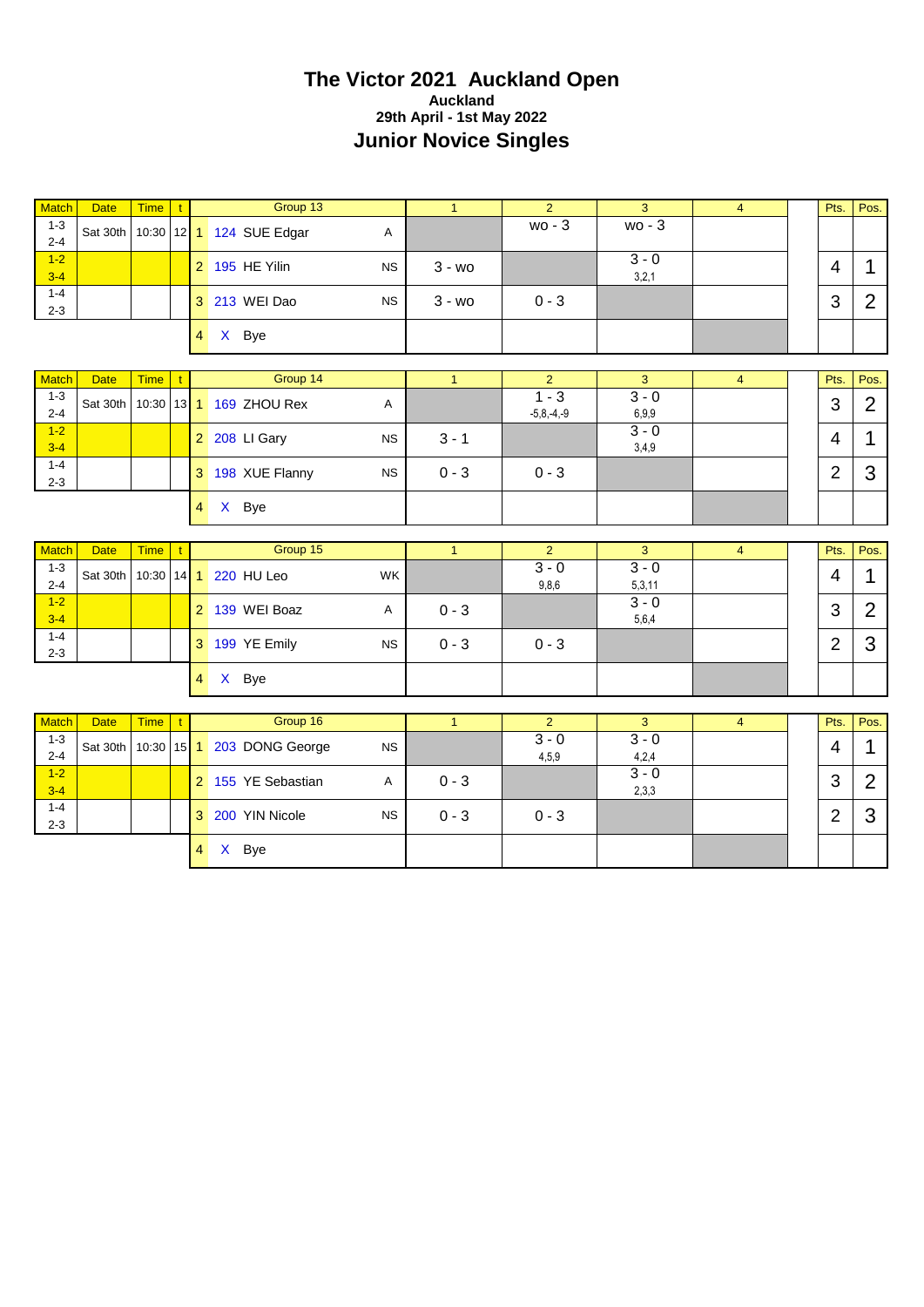#### **The Victor 2021 Auckland Open Auckland 29th April - 1st May 2022 Under 21 Years Men's Singles**

| Match              | <b>Date</b> | <b>Time</b> |                |                | <b>Group 1</b>              |           | 1        | $\overline{2}$           | 3                 | $\overline{4}$     | Pts.           | Pos. |
|--------------------|-------------|-------------|----------------|----------------|-----------------------------|-----------|----------|--------------------------|-------------------|--------------------|----------------|------|
| $1 - 3$<br>$2 - 4$ | Sun 1st     | 9:30        | 1              |                | 150 XU Nathan               | Α         |          | $3 - 0$<br>6,6,7         | $3 - 0$<br>4,9,5  |                    | 4              |      |
| $1 - 2$<br>$3 - 4$ |             |             |                | $\overline{2}$ | 128 SUN Yu Yang             | Α         | $0 - 3$  |                          | $3 - 0$<br>10,5,5 |                    | 3              | 2    |
| $1 - 4$<br>$2 - 3$ |             |             |                | 3              | <b>ENGINEER Rayan</b><br>50 | Α         | $0 - 3$  | $0 - 3$                  |                   |                    | $\overline{2}$ | 3    |
|                    |             |             |                | 4              | Bye<br>$\mathsf{X}$         |           |          |                          |                   |                    |                |      |
|                    |             |             |                |                |                             |           |          |                          |                   |                    |                |      |
|                    |             |             |                |                |                             |           |          |                          |                   |                    |                |      |
| Match              | Date        | <b>Time</b> |                |                | Group 2                     |           |          | $\overline{2}$           | 3                 | $\overline{4}$     | Pts.           | Pos. |
| $1 - 3$<br>$2 - 4$ | Sun 1st     | 8:30        | $\overline{2}$ |                | 88 LIU CAO Alex             | Α         |          | $3 - 1$<br>$9, 9, -4, 6$ | $3 - w$           | $3 - 0$<br>1,1,6   | 6              |      |
| $1 - 2$<br>$3 - 4$ |             |             |                | $\overline{2}$ | 143 WONG Jonathan           | Α         | $1 - 3$  |                          | $3 - w_0$         | $3 - 0$<br>5, 1, 7 | 5              | 2    |
| $1 - 4$<br>$2 - 3$ |             |             |                | 3              | 224 ANG Conrad              | <b>WT</b> | $wo - 3$ | $wo - 3$                 |                   | $wo - 3$           |                |      |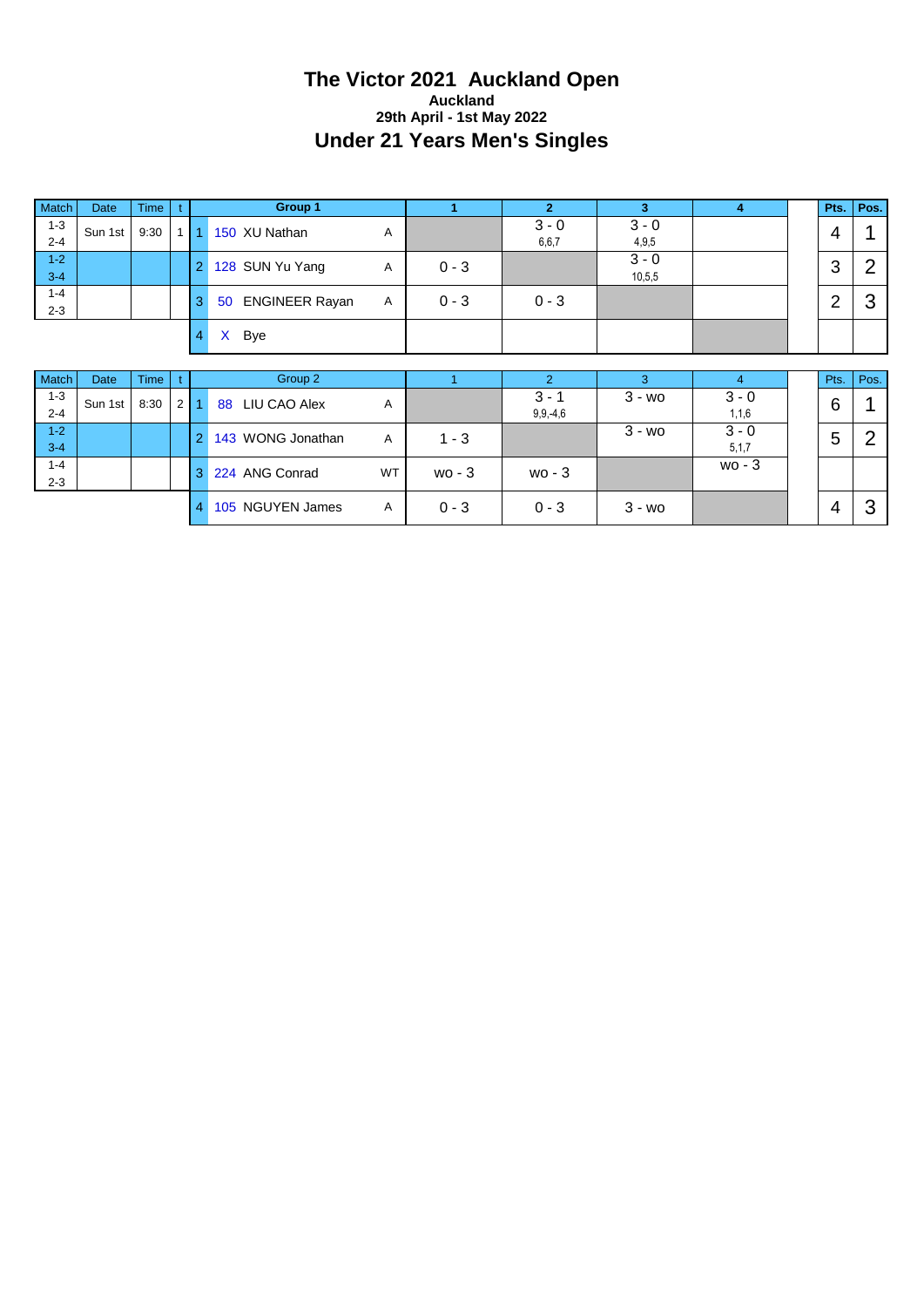#### **The Victor 2021 Auckland Open Auckland 29th April - 1st May 2022 Under 18 Years Boys' Singles**

| Match                         | Date    | Time         | $\mathbf{t}$    |                      | Group 1                     |              | $\mathbf{1}$         | 2 <sup>7</sup>            | 3                                        | $\overline{\mathbf{4}}$ | Pts.           | Pos.           |
|-------------------------------|---------|--------------|-----------------|----------------------|-----------------------------|--------------|----------------------|---------------------------|------------------------------------------|-------------------------|----------------|----------------|
| $1 - 3$<br>$2 - 4$            | Sun 1st | 11:30        | 1 <sup>1</sup>  | $\overline{1}$       | 88 LIU CAO Alex             | Α            |                      | $3 - 0$<br>6,6,3          | $3 - 0$<br>7,3,6                         |                         | 4              | 1              |
| $1 - 2$<br>$3 - 4$            |         |              |                 | $\overline{c}$       | 50 ENGINEER Rayan           | Α            | $0 - 3$              |                           | $\overline{2-3}$<br>$-7, -10, 5, 10, -9$ |                         | $\overline{2}$ | 3              |
| $1 - 4$<br>$2 - 3$            |         |              |                 | 3                    | 180 DENG Eric               | <b>CM</b>    | $0 - 3$              | $3 - 2$                   |                                          |                         | 3              | $\overline{2}$ |
|                               |         |              |                 | 4                    | X Bye                       |              |                      |                           |                                          |                         |                |                |
| Match                         | Date    | Time         | t               |                      | Group 2                     |              | $\overline{1}$       | 2 <sup>1</sup>            | 3                                        | $\overline{4}$          | Pts.           | Pos.           |
| $1 - 3$<br>$2 - 4$            | Sun 1st | 11:30        | $3 \mid$        | $\blacktriangleleft$ | 45 CHOI Timothy             | Α            |                      | $3 - 0$<br>4,6,6          | $3 - 0$<br>2,8,7                         |                         | 4              | $\mathbf 1$    |
| $1 - 2$<br>$3 - 4$            |         |              |                 | $\overline{2}$       | 73 LAL Ahren                | Α            | $0 - 3$              |                           | $1 - 3$<br>$-10,9,-9,-6$                 |                         | $\overline{2}$ | 3              |
| $1 - 4$<br>$2 - 3$            |         |              |                 | 3                    | 26 BLAOM Oliver             | Α            | $0 - 3$              | $3 - 1$                   |                                          |                         | 3              | $\overline{2}$ |
|                               |         |              |                 | $\overline{4}$       | X Bye                       |              |                      |                           |                                          |                         |                |                |
|                               |         |              |                 |                      |                             |              |                      |                           |                                          |                         |                |                |
| Match<br>$1 - 3$              | Date    | Time         | $\mathbf{t}$    |                      | Group 3                     |              | $\blacktriangleleft$ | $\overline{2}$<br>$3 - 0$ | 3<br>$3 - 0$                             | $\overline{4}$          | Pts.           | Pos.           |
| $2 - 4$<br>$1 - 2$            | Sun 1st | 11:30        | 4 <sup>1</sup>  | $\overline{1}$       | 163 ZHANG Yubo              | Α            |                      | 6,6,7                     | 6, 11, 3<br>$3 - 0$                      |                         | 4              | 1              |
| $3 - 4$                       |         |              |                 | $\overline{2}$       | 156 YUAN Jacob              | Α            | $0 - 3$              |                           | 10,7,9                                   |                         | 3              | $\overline{2}$ |
| $1 - 4$<br>$2 - 3$            |         |              |                 | 3                    | 70 KIM Yumin                | Α            | $0 - 3$              | $0 - 3$                   |                                          |                         | $\overline{2}$ | 3              |
|                               |         |              |                 | $\overline{4}$       | X Bye                       |              |                      |                           |                                          |                         |                |                |
|                               |         |              |                 |                      |                             |              |                      |                           |                                          |                         |                |                |
| Match                         | Date    | Time         | $\mathbf{t}$    |                      | Group 4                     |              | $\mathbf{1}$         | $\overline{2}$            | 3                                        | $\overline{4}$          | Pts.           | Pos.           |
| $1 - 3$<br>$2 - 4$            | Sun 1st | 11:30        | $5\phantom{.0}$ | 1                    | 143 WONG Jonathan           | Α            |                      | $3 - 0$<br>6,9,9          | $3 - 0$<br>4,5,5                         |                         | 4              | 1              |
| $1 - 2$<br>$3 - 4$            |         |              |                 | $\overline{2}$       | 68 KIM Eddie                | Α            | $0 - 3$              |                           | $0 - 3$<br>$-6, -7, -9$                  |                         | $\overline{2}$ | 3              |
| $1 - 4$<br>$2 - 3$            |         |              |                 | 3                    | 184 XU Toby                 | <b>CM</b>    | $0 - 3$              | $3 - 0$                   |                                          |                         | 3              | $\overline{2}$ |
|                               |         |              |                 | $\overline{4}$       | X Bye                       |              |                      |                           |                                          |                         |                |                |
|                               |         |              |                 |                      |                             |              |                      |                           |                                          |                         |                |                |
| Match<br>$1 - 3$              | Date    | Time         | $\mathbf{t}$    |                      | Group 5                     |              | $\mathbf{1}$         | $\overline{2}$<br>$3 - 2$ | 3<br>$3 - 0$                             | $\overline{4}$          | Pts.           | Pos.           |
| $2 - 4$                       | Sun 1st | $11:30$ 11 1 |                 |                      | 128 SUN Yu Yang             | A            |                      | $-10, 10, 9, -4, 5$       | 7,14,11                                  |                         | 4              | $\mathbf{1}$   |
| $1 - 2$<br>$3 - 4$            |         |              |                 | $\overline{2}$       | 178 CAPPER Joshua           | <b>CM</b>    | $2 - 3$              |                           | $3 - 0$<br>6,8,5                         |                         | 3              | $\overline{2}$ |
| $1 - 4$<br>$2 - 3$            |         |              |                 | 3                    | 66 JUTTY DINESH Sharveash A |              | $0 - 3$              | $0 - 3$                   |                                          |                         | $\overline{2}$ | 3              |
|                               |         |              |                 | $\overline{4}$       | X Bye                       |              |                      |                           |                                          |                         |                |                |
| Match                         | Date    | Time         | t               |                      | Group 6                     |              | $\overline{1}$       | 2 <sup>1</sup>            | 3                                        | $\overline{4}$          | Pts.           | Pos.           |
| $1 - 3$                       | Sun 1st | 11:30        | $12$ 1          |                      | 171 ZHU Allen               | $\mathsf{A}$ |                      | $3 - 1$                   | $3 - w0$                                 |                         | 4              | $\mathbf{1}$   |
| $2 - 4$<br>$1 - 2$<br>$3 - 4$ |         |              |                 | $\overline{2}$       | 33 CHEN Felix               | A            | $1 - 3$              | $5,5,-8,4$                | $3 - w0$                                 |                         | 3              | $\overline{2}$ |
| $1 - 4$<br>$2 - 3$            |         |              |                 | 3                    | 166 ZHAO Enze               | A            | wo - 3               | wo - 3                    |                                          |                         |                |                |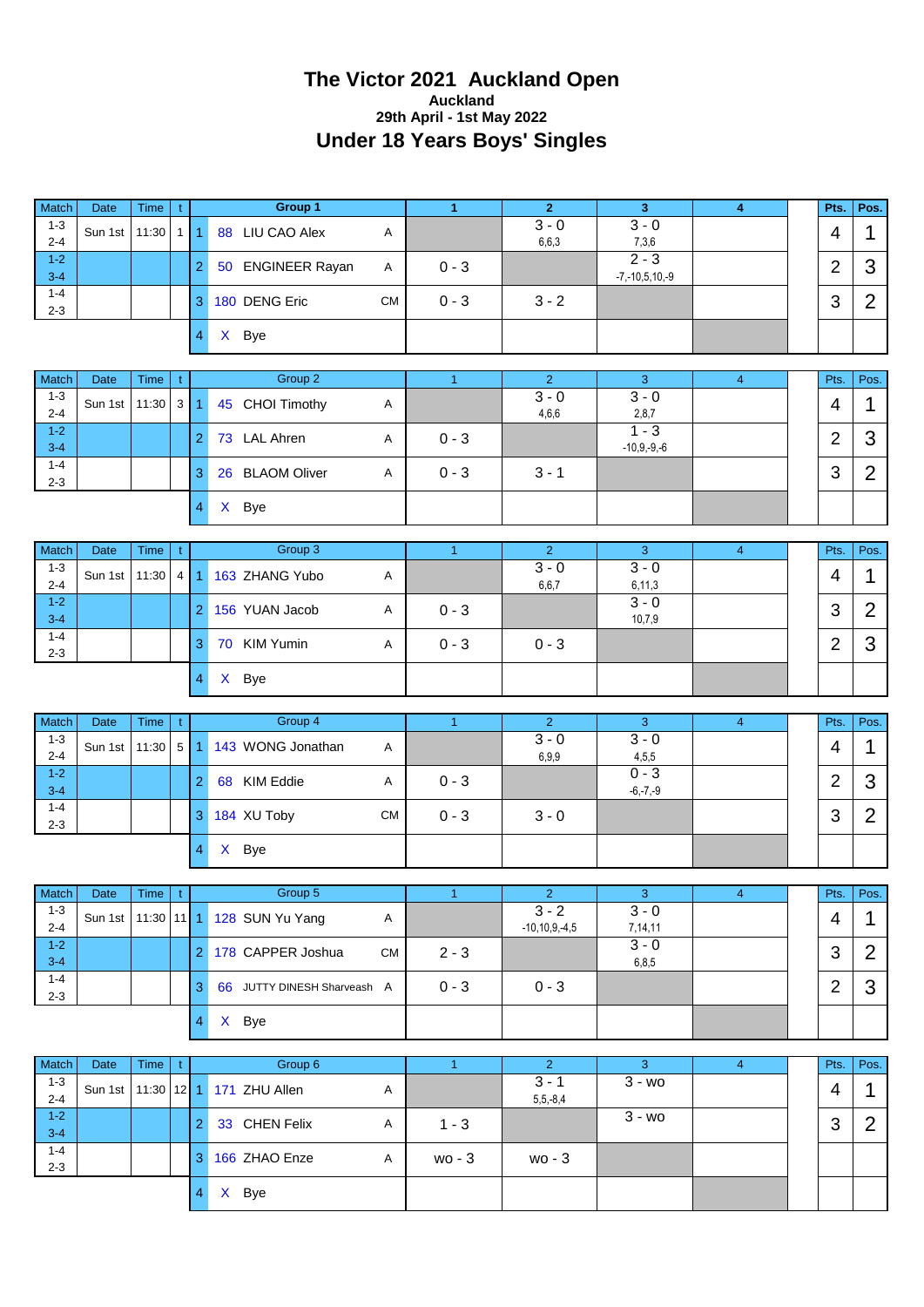#### **The Victor 2021 Auckland Open Auckland 29th April - 1st May 2022 Under 18 Years Boys' Singles**

| Match              | Date    | <b>Time</b> |     |                  | Group 7                                   |           |         | $\overline{2}$          | 3                        | $\overline{4}$ | Pts.   | Pos.           |
|--------------------|---------|-------------|-----|------------------|-------------------------------------------|-----------|---------|-------------------------|--------------------------|----------------|--------|----------------|
| $1 - 3$<br>$2 - 4$ | Sun 1st | 11:30       |     | $13 \mid 1 \mid$ | 177 MAMEDOV Leo                           | C         |         | $0 - 3$<br>$-6, -7, -8$ | $3 - 0$<br>7,8,9         |                | 3      | ⌒              |
| $1 - 2$<br>$3 - 4$ |         |             |     |                  | 162 ZHANG Robert                          | Α         | $3 - 0$ |                         | $3 - 2$<br>$7,-8,-9,9,7$ |                | 4      |                |
| $1 - 4$<br>$2 - 3$ |         |             |     | 3                | 232 ZHAO Jack                             | Α         | $0 - 3$ | $2 - 3$                 |                          |                | 2      | ◠<br>J         |
|                    |         |             |     |                  | $\mathsf{X}$<br>Bye                       |           |         |                         |                          |                |        |                |
|                    |         |             |     |                  |                                           |           |         |                         |                          |                |        |                |
| Match              | Date    | <b>Time</b> |     |                  | Group 8                                   |           |         | ာ                       |                          | 4              | Pts.   | Pos.           |
| $1 - 3$<br>$2 - 4$ | Sun 1st | 10:30       | 2 1 |                  | 224 ANG Conrad                            | <b>WT</b> |         | $wo - 3$                | $wo - 3$                 | $wo - 3$       |        |                |
| $1 - 2$            |         |             |     |                  | $\sim$ $\sim$ $\sim$ $\sim$ $\sim$ $\sim$ | . 1       |         |                         | $3 - 0$                  | $3 - 0$        | $\sim$ | $\overline{A}$ |

| $1 - 2$<br>$3 - 4$ |  |              | 2 219 HO Eli               | <b>WK</b> | $3 - w$ |         | $3 - 0$<br>4,7,3 | $3 - 0$<br>3,7,3         | c<br>U |        |
|--------------------|--|--------------|----------------------------|-----------|---------|---------|------------------|--------------------------|--------|--------|
| $1 - 4$<br>$2 - 3$ |  | 3            | <b>MEINDL Anselm</b><br>96 | Α         | $3 - w$ | $0 - 3$ |                  | $0 - 3$<br>$-9, -9, -10$ | 4      | ⌒<br>ັ |
|                    |  | $\mathbf{A}$ | 146 WU Zhao Kun            |           | $3 - w$ | $0 - 3$ | $3 - 0$          |                          | -<br>ັ |        |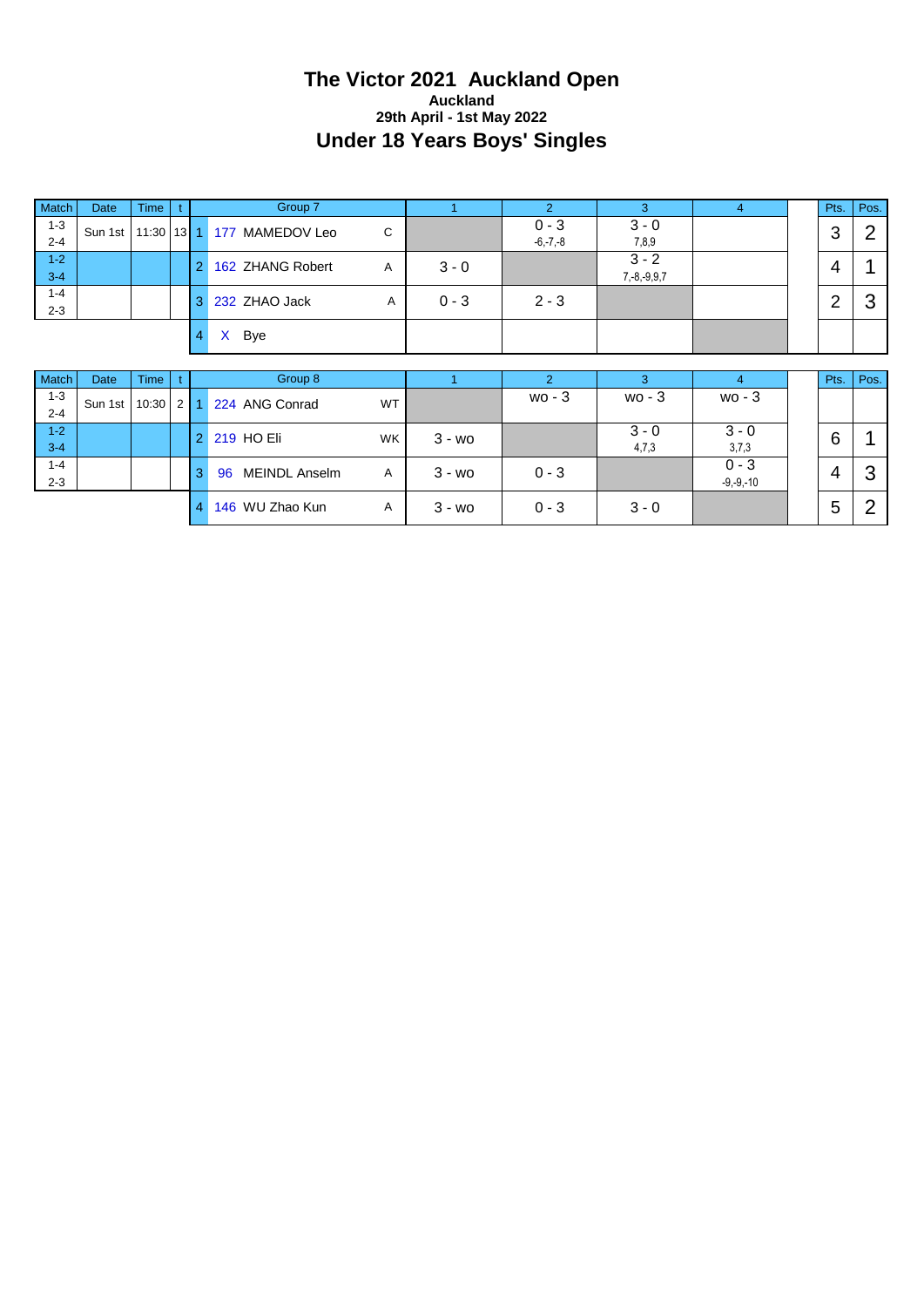#### **The Victor 2021 Auckland Open Auckland 29th April - 1st May 2022 Under 15 Years Boys' Singles**

| Match                         | <b>Date</b>     | Time         | $\mathbf{t}$   |                         | <b>Group 1</b>              |             | $\blacktriangleleft$ | $\mathbf{2}$              | 3                              | 4              | Pts.           | Pos.           |
|-------------------------------|-----------------|--------------|----------------|-------------------------|-----------------------------|-------------|----------------------|---------------------------|--------------------------------|----------------|----------------|----------------|
| $1 - 3$<br>$2 - 4$            | Sun 1st         | 8:30         | 4 <sup>1</sup> | $\overline{1}$          | 45 CHOI Timothy             | A           |                      | $3 - 0$<br>5,1,8          | $3 - 0$<br>7,4,11              |                | 4              | 1              |
| $1 - 2$<br>$3 - 4$            |                 |              |                | $\overline{2}$          | 69 KIM Youngmin             | A           | $0 - 3$              |                           | $2 - 3$<br>$-8, 10, -5, 8, -7$ |                | $\overline{2}$ | 3              |
| $1 - 4$<br>$2 - 3$            |                 |              |                | 3                       | 205 JIA Edmond              | <b>NS</b>   | $0 - 3$              | $3 - 2$                   |                                |                | 3              | $\overline{2}$ |
|                               |                 |              |                | 4                       | X Bye                       |             |                      |                           |                                |                |                |                |
| Match                         | Date            | Time         | $\mathfrak{t}$ |                         | Group 2                     |             | $\overline{1}$       | $\overline{2}$            | 3                              | $\overline{4}$ | Pts.           | Pos.           |
| $1 - 3$                       | Sun 1st         | 8:30         | $\overline{5}$ | -1                      | 163 ZHANG Yubo              | Α           |                      | $3 - 0$                   | $3 - 0$                        |                | 4              | 1              |
| $2 - 4$<br>$1 - 2$<br>$3 - 4$ |                 |              |                | $\overline{2}$          | 66 JUTTY DINESH Sharveash A |             | $0 - 3$              | 3,5,4                     | 1, 11, 6<br>$3 - 0$            |                | 3              | $\overline{2}$ |
| $1 - 4$<br>$2 - 3$            |                 |              |                |                         | 3 211 LU Joshua             | <b>NS</b>   | $0 - 3$              | $0 - 3$                   | 6,8,7                          |                | $\overline{2}$ | 3              |
|                               |                 |              |                | $\overline{\mathbf{4}}$ | X Bye                       |             |                      |                           |                                |                |                |                |
|                               |                 |              |                |                         |                             |             |                      |                           |                                |                |                |                |
| Match<br>$1 - 3$              | Date            | <b>Time</b>  | $\mathbf{t}$   |                         | Group 3                     |             | $\overline{1}$       | $\overline{2}$<br>$1 - 3$ | $\overline{3}$<br>$3 - 0$      | $\overline{4}$ | Pts.           | Pos.           |
| $2 - 4$                       | Sun 1st         | 8:30         | 6 <sup>1</sup> | $\overline{1}$          | 171 ZHU Allen               | Α           |                      | $8, -9, -3, -9$           | 7,6,8                          |                | 3              | $\overline{2}$ |
| $1 - 2$<br>$3 - 4$            |                 |              |                |                         | 2 217 XIONG Zhanyi          | <b>NS</b>   | $3 - 1$              |                           | $3 - 0$<br>5,9,7               |                | 4              | 1              |
| $1 - 4$<br>$2 - 3$            |                 |              |                | 3                       | 35 CHEN James               | A           | $0 - 3$              | $0 - 3$                   |                                |                | $\overline{2}$ | 3              |
|                               |                 |              |                | 4                       | X Bye                       |             |                      |                           |                                |                |                |                |
|                               |                 |              |                |                         |                             |             |                      |                           |                                |                |                |                |
| Match                         | Date            | <b>Time</b>  | t.             |                         | Group 4                     |             | $\mathbf{1}$         | 2 <sup>1</sup>            | 3                              | $\overline{4}$ | Pts.           | Pos.           |
| $1 - 3$<br>$2 - 4$            | Sun 1st         | 8:30         | $\overline{7}$ | 1                       | 177 MAMEDOV Leo             | С           |                      | $3 - 2$                   | $\overline{3}$ - wo            |                | 4              | 1              |
| $1 - 2$                       |                 |              |                | $\overline{2}$          | 51 ENGINEER Tushan          | A           | $2 - 3$              | $9,8,-12,-14,6$           | $3 - w$ o                      |                | 3              | $\overline{2}$ |
| $3 - 4$<br>$1 - 4$            |                 |              |                | 3                       | 97 MERCHANT Amaan           | Α           | $wo - 3$             | $wo - 3$                  |                                |                |                |                |
| $2 - 3$                       |                 |              |                | 4                       | X Bye                       |             |                      |                           |                                |                |                |                |
|                               |                 |              |                |                         |                             |             |                      |                           |                                |                |                |                |
| Match                         | Date            | Time         | t              |                         | Group 5                     |             | $\overline{1}$       | $\overline{2}$            | 3                              | $\overline{4}$ | Pts.           | Pos.           |
| $1 - 3$<br>$2 - 4$            | Sun 1st         | 8:30         | 8 <sup>1</sup> | $\blacktriangleleft$    | 219 HO Eli                  | WK          |                      | $3 - 0$<br>10,10,6        | $3 - 0$<br>1,5,4               |                | 4              | 1              |
| $1 - 2$<br>$3 - 4$            |                 |              |                | $\overline{c}$          | 37 CHEN Mark                | A           | $0 - 3$              |                           | $3 - 0$<br>7,8,1               |                | 3              | $\overline{2}$ |
| $1 - 4$<br>$2 - 3$            |                 |              |                | 3                       | 148 XU Dennis               | A           | $0 - 3$              | $0 - 3$                   |                                |                | $\overline{2}$ | 3              |
|                               |                 |              |                | $\overline{\mathbf{4}}$ | X Bye                       |             |                      |                           |                                |                |                |                |
|                               |                 |              | t              |                         |                             |             | $\mathbf{1}$         | $\overline{2}$            | 3                              |                |                | Pos.           |
| Match<br>$1 - 3$              | Date<br>Sun 1st | Time<br>8:30 | 9              | 1                       | Group 6<br>63 JAJAL Payas   | Α           |                      | $3 - 0$                   | $3 - 0$                        | $\overline{4}$ | Pts.<br>4      | 1              |
| $2 - 4$<br>$1-2$              |                 |              |                | $\overline{2}$          | 70 KIM Yumin                | A           | $0 - 3$              | 6,7,5                     | 5,5,13<br>$3 - 1$              |                | 3              | $\overline{2}$ |
| $3 - 4$<br>$1 - 4$<br>$2 - 3$ |                 |              |                |                         | 3 212 MA Jaydon             | $_{\rm NS}$ | $0 - 3$              | $1 - 3$                   | $9, 10, -9, 11$                |                | $\overline{2}$ | 3              |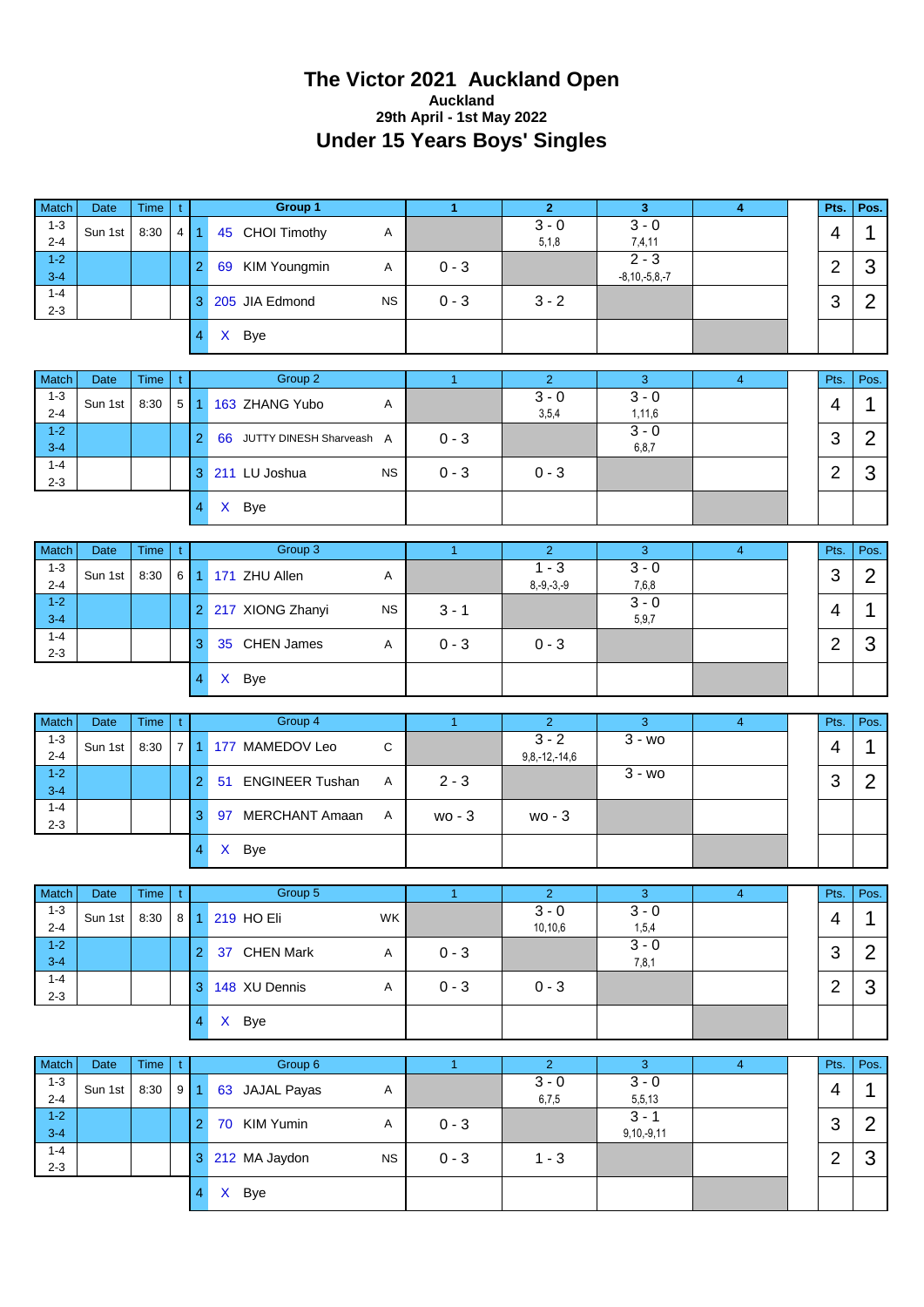#### **The Victor 2021 Auckland Open Auckland 29th April - 1st May 2022 Under 15 Years Boys' Singles**

| Match              | Date        | <b>Time</b> | t.           |                | Group 7          |           | $\mathbf{1}$ | $\overline{2}$             | $\mathbf{3}$             | $\overline{4}$             | Pts.           | Pos.           |
|--------------------|-------------|-------------|--------------|----------------|------------------|-----------|--------------|----------------------------|--------------------------|----------------------------|----------------|----------------|
| $1 - 3$<br>$2 - 4$ | Sun 1st     | 8:30        | $11$ 1       |                | 33 CHEN Felix    | Α         |              | $3 - 1$<br>$-9,8,3,7$      | $3 - 0$<br>7,8,4         |                            | 4              | 1              |
| $1 - 2$<br>$3 - 4$ |             |             |              | $\overline{2}$ | 100 MOH Nicholas | Α         | $1 - 3$      |                            | $3 - 0$<br>12,2,8        |                            | 3              | $\overline{2}$ |
| $1 - 4$<br>$2 - 3$ |             |             |              | 3 <sup>1</sup> | 209 LI Mikey     | NS        | $0 - 3$      | $0 - 3$                    |                          |                            | $\overline{2}$ | 3              |
|                    |             |             |              | $\overline{4}$ | X Bye            |           |              |                            |                          |                            |                |                |
|                    |             |             |              |                |                  |           |              |                            |                          |                            |                |                |
| Match              | <b>Date</b> | Time        | t            |                | Group 8          |           | $\mathbf{1}$ | $\overline{2}$             | 3                        | $\overline{4}$             | Pts.           | Pos.           |
| $1 - 3$<br>$2 - 4$ | Sun 1st     | 8:30        | $12$   1     |                | 130 TIAN Lucas   | Α         |              | $3 - 0$<br>6,7,9           | $3 - 0$<br>6,8,8         |                            | 4              | 1              |
| $1 - 2$<br>$3 - 4$ |             |             |              | $\overline{2}$ | 40 CHEUNG Jayden | A         | $0 - 3$      |                            | $1 - 3$<br>$2,-11,-6,-7$ |                            | $\overline{2}$ | 3              |
| $1 - 4$<br>$2 - 3$ |             |             |              | 3              | 220 HU Leo       | <b>WK</b> | $0 - 3$      | $3 - 1$                    |                          |                            | 3              | $\overline{2}$ |
|                    |             |             |              | $\overline{4}$ | X Bye            |           |              |                            |                          |                            |                |                |
|                    |             |             |              |                |                  |           |              |                            |                          |                            |                |                |
| Match              | <b>Date</b> | Time        | t.           |                | Group 9          |           | $\mathbf{1}$ | $\overline{2}$             | 3                        | $\overline{4}$             | Pts.           | Pos.           |
| $1 - 3$<br>$2 - 4$ | Sun 1st     | 8:30        | $13$ 1       |                | 153 YE Benjamin  | Α         |              | $3 - 0$<br>7,7,11          | $3 - 1$<br>$6,-6,7,7$    |                            | $\overline{4}$ | 1              |
| $1 - 2$<br>$3 - 4$ |             |             |              | $\overline{2}$ | 99 MOH James     | Α         | $0 - 3$      |                            | $3 - 0$<br>6,7,8         |                            | 3              | $\overline{2}$ |
| $1 - 4$<br>$2 - 3$ |             |             |              | 3 <sup>1</sup> | 204 HE Jerry     | <b>NS</b> | $1 - 3$      | $0 - 3$                    |                          |                            | $\overline{2}$ | 3              |
|                    |             |             |              | $\overline{4}$ | X Bye            |           |              |                            |                          |                            |                |                |
|                    |             |             |              |                |                  |           |              |                            |                          |                            |                |                |
| Match              | <b>Date</b> | <b>Time</b> | t.           |                | Group 10         |           | $\mathbf{1}$ | $\overline{2}$             | $\mathbf{3}$             | $\overline{4}$             | Pts.           | Pos.           |
| $1 - 3$<br>$2 - 4$ | Sun 1st     | 8:30        | $14$ 1       |                | 68 KIM Eddie     | A         |              | $3 - 2$<br>$-10,3,-8,8,6$  | $3 - 0$<br>4,7,5         |                            | 4              | 1              |
| $1 - 2$<br>$3 - 4$ |             |             |              | $\overline{2}$ | 26 BLAOM Oliver  | Α         | $2 - 3$      |                            | $3 - 1$<br>$7, -9, 7, 5$ |                            | 3              | $\overline{2}$ |
| $1 - 4$<br>$2 - 3$ |             |             |              | 3 <sup>2</sup> | 218 YANG Jiming  | <b>NS</b> | $0 - 3$      | $1 - 3$                    |                          |                            | $\overline{2}$ | 3              |
|                    |             |             |              | $\overline{4}$ | X Bye            |           |              |                            |                          |                            |                |                |
|                    |             |             |              |                |                  |           |              |                            |                          |                            |                |                |
| Match              | Date        | Time        | t            |                | Group 11         |           | $\mathbf{1}$ | $\overline{2}$             | $\overline{3}$           | $\overline{4}$             | Pts.           | Pos.           |
| $1 - 3$<br>$2 - 4$ | Sun 1st     | 8:30        | $\mathbf{3}$ |                | 156 YUAN Jacob   | A         |              | $1 - 3$<br>$-6, 5, -8, -6$ | $3 - 0$<br>4,3,4         | $3 - 0$<br>10,11,7         | 5              | $\overline{2}$ |
| $1 - 2$<br>$3-4$   |             |             |              | $\overline{2}$ | 184 XU Toby      | <b>CM</b> | $3 - 1$      |                            | $3 - 0$<br>6, 5, 10      | $3 - 0$<br>5, 9, 7         | 6              | $\mathbf 1$    |
| $1 - 4$<br>$2 - 3$ |             |             |              | 3              | 146 WU Zhao Kun  | A         | $0 - 3$      | $0 - 3$                    |                          | $1 - 3$<br>$-8, -5, 7, -7$ | 3              | 4              |
|                    |             |             |              | $\overline{4}$ | 232 ZHAO Jack    | A         | $0 - 3$      | $0 - 3$                    | $3 - 1$                  |                            | 4              | $\mathfrak{S}$ |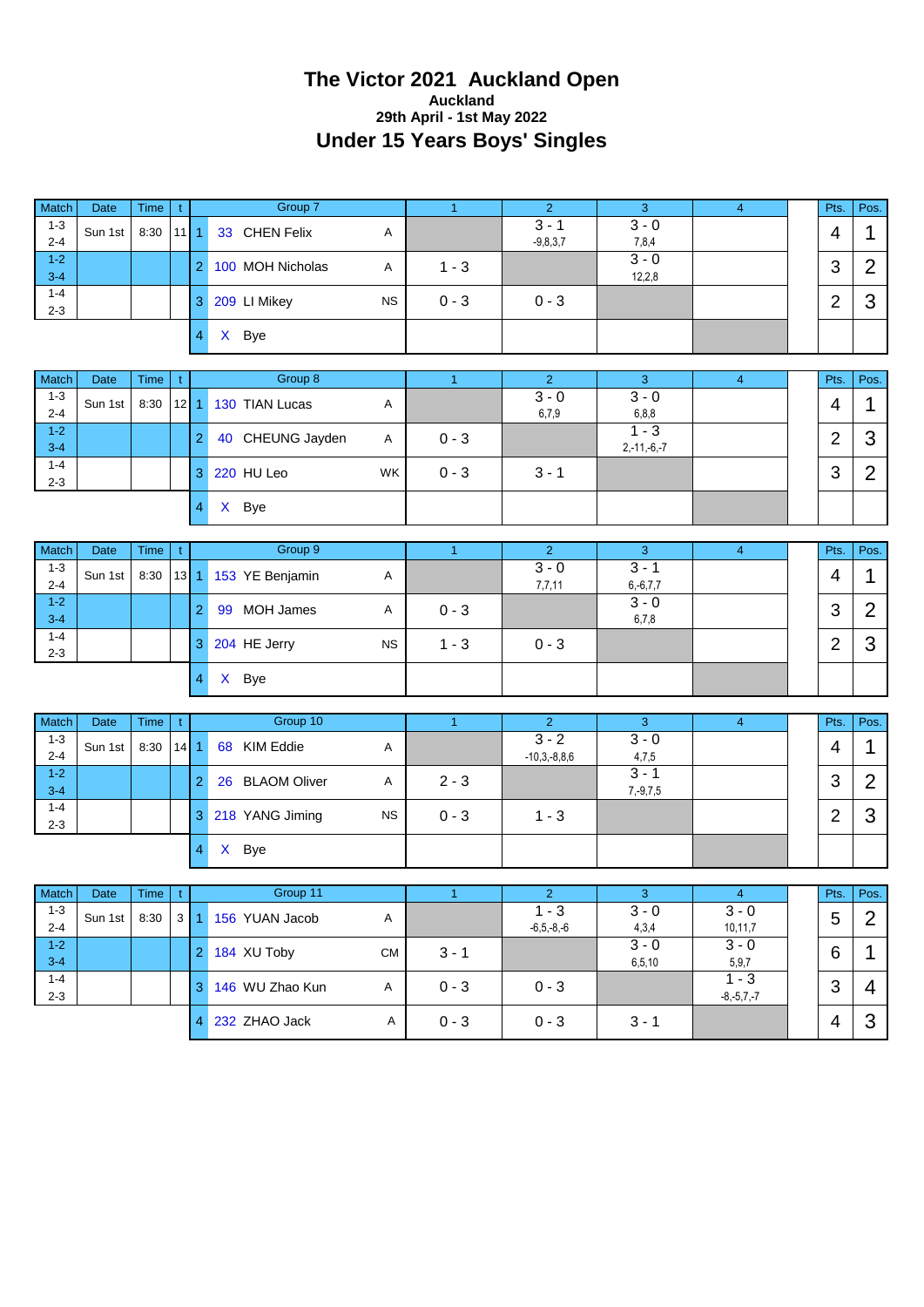#### **The Victor 2021 Auckland Open Auckland 29th April - 1st May 2022 Under 15 Years Girls' Singles**

| Match              | Date    | <b>Time</b> |          |                |                | Group 1             |           | $\mathbf{1}$ | $\overline{2}$    | 3                       | $\overline{\mathbf{4}}$ | Pts.           | Pos.           |
|--------------------|---------|-------------|----------|----------------|----------------|---------------------|-----------|--------------|-------------------|-------------------------|-------------------------|----------------|----------------|
| $1 - 3$<br>$2 - 4$ | Sun 1st | 9:30        | $14$ 1   |                | $\overline{4}$ | <b>GUO Carrie</b>   | Α         |              | $3 - 0$<br>7,7,14 | $3 - 0$<br>3,5,7        |                         | 4              |                |
| $1 - 2$<br>$3 - 4$ |         |             |          | $\overline{2}$ | 7              | LAM Jocelyn         | Α         | $0 - 3$      |                   | $3 - 0$<br>11,7,3       |                         | $\mathfrak{B}$ | $\overline{2}$ |
| $1 - 4$<br>$2 - 3$ |         |             |          | 3              |                | 195 HE Yilin        | <b>NS</b> | $0 - 3$      | $0 - 3$           |                         |                         | $\overline{2}$ | 3              |
|                    |         |             |          | $\overline{4}$ | $\mathsf{X}$   | <b>Bye</b>          |           |              |                   |                         |                         |                |                |
|                    |         |             |          |                |                |                     |           |              |                   |                         |                         |                |                |
| Match              | Date    | <b>Time</b> |          |                |                | Group 2             |           |              | $\overline{2}$    | 3                       | $\overline{4}$          | Pts.           | Pos.           |
| $1 - 3$<br>$2 - 4$ | Sun 1st | 8:30        | $15$   1 |                | 16             | YANG Joanna         | Α         |              | $3 - 0$<br>6,11,4 | $3 - 0$<br>7,1,3        | $3 - 0$<br>1,5,6        | 6              |                |
| $1 - 2$<br>$3 - 4$ |         |             |          | $\overline{2}$ | 18             | <b>ZHANG Angela</b> | Α         | $0 - 3$      |                   | $3 - 1$<br>$10,-10,6,4$ | $3 - 0$<br>5,6,6        | 5              | $\overline{2}$ |
| $1 - 4$<br>$2 - 3$ |         |             |          | 3              | 3              | <b>GEAR Lisa</b>    | Α         | $0 - 3$      | $1 - 3$           |                         | $3 - 0$<br>3,6,8        | $\overline{4}$ | 3              |
|                    |         |             |          | 4              |                | 199 YE Emily        | <b>NS</b> | $0 - 3$      | $0 - 3$           | $0 - 3$                 |                         | 3              | 4              |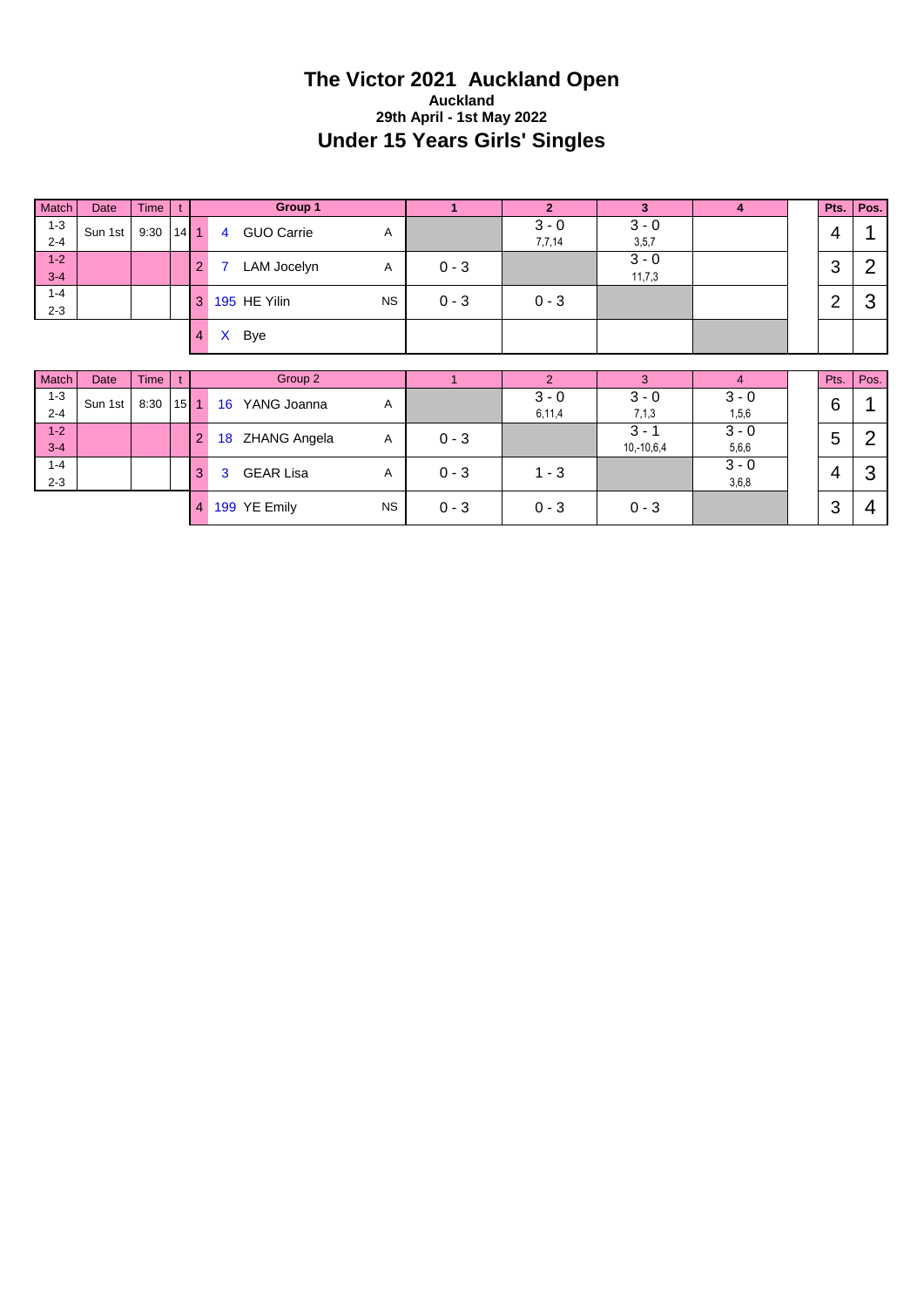#### **The Victor 2021 Auckland Open Auckland 29th April - 1st May 2022 Under 13 Years Boys' Singles**

| Match                         | Date            | Time                 | t              |                          | Group 1                    |              | $\mathbf{1}$   | $\overline{2}$              | $\mathbf{3}$               | $\overline{\bf 4}$ | Pts.           | Pos.                |
|-------------------------------|-----------------|----------------------|----------------|--------------------------|----------------------------|--------------|----------------|-----------------------------|----------------------------|--------------------|----------------|---------------------|
| $1 - 3$<br>$2 - 4$            | Sun 1st         | 10:30                | $1$   1        |                          | 63 JAJAL Payas             | Α            |                | $3 - 0$<br>8,3,6            | $3 - w_0$                  |                    | 4              | $\mathbf{1}$        |
| $1 - 2$<br>$3 - 4$            |                 |                      |                | $\overline{2}$           | 203 DONG George            | <b>NS</b>    | $0 - 3$        |                             | $\overline{3}$ - wo        |                    | 3              | $\overline{2}$      |
| $1 - 4$<br>$2 - 3$            |                 |                      |                | 3                        | 103 NEILSEN Leo            | A            | $wo - 3$       | wo - 3                      |                            |                    |                |                     |
|                               |                 |                      |                | $\overline{\mathbf{4}}$  | X Bye                      |              |                |                             |                            |                    |                |                     |
| Match                         | Date            |                      |                |                          | Group 2                    |              |                | 2 <sup>1</sup>              |                            |                    |                |                     |
| $1 - 3$                       |                 | Time                 | t              |                          |                            |              | $\mathbf{1}$   | $3 - 0$                     | 3<br>$3 - 0$               | $\overline{4}$     | Pts.           | Pos.                |
| $2 - 4$<br>$1 - 2$            | Sun 1st         | 10:30                | $\mathbf{3}$   | 1                        | 130 TIAN Lucas             | Α            |                | 8,9,7                       | 10, 5, 5<br>$2 - 3$        |                    | 4              | 1                   |
| $3 - 4$<br>$1 - 4$            |                 |                      |                | $\overline{2}$           | 181 DU Oscar               | <b>CM</b>    | $0 - 3$        |                             | $-11,-9,7,2,-7$            |                    | $\overline{2}$ | 3                   |
| $2 - 3$                       |                 |                      |                | 3                        | 204 HE Jerry               | <b>NS</b>    | $0 - 3$        | $3 - 2$                     |                            |                    | 3              | $\overline{2}$      |
|                               |                 |                      |                | $\overline{4}$           | X Bye                      |              |                |                             |                            |                    |                |                     |
| Match                         | Date            | Time                 | t              |                          | Group 3                    |              | $\overline{1}$ | 2 <sup>1</sup>              | 3                          | $\overline{4}$     | Pts.           | Pos.                |
| $1 - 3$<br>$2 - 4$            | Sun 1st         | 10:30                | 4 <sup>1</sup> | $\mathbf{1}$             | 153 YE Benjamin            | $\mathsf{A}$ |                | $3 - 0$<br>1,4,7            | $3 - 0$<br>6,5,8           |                    | 4              | 1                   |
| $1 - 2$<br>$3 - 4$            |                 |                      |                | $\overline{2}$           | 118 SHAH Daksh             | Α            | $0 - 3$        |                             | $1 - 3$                    |                    | $\overline{2}$ | 3                   |
| $1 - 4$                       |                 |                      |                |                          | 3 208 LI Gary              | <b>NS</b>    | $0 - 3$        | $3 - 1$                     | $-4, -7, 9, -9$            |                    | 3              | $\overline{2}$      |
| $2 - 3$                       |                 |                      |                | $\overline{4}$           | X Bye                      |              |                |                             |                            |                    |                |                     |
|                               |                 |                      |                |                          |                            |              |                |                             |                            |                    |                |                     |
|                               |                 |                      |                |                          |                            |              |                |                             |                            |                    |                |                     |
| Match                         | <b>Date</b>     | Time                 | $\mathfrak{t}$ |                          | Group 4                    |              | $\mathbf{1}$   | $\overline{2}$              | 3                          | $\overline{4}$     | Pts.           | Pos.                |
| $1 - 3$<br>$2 - 4$            | Sun 1st         | 10:30                | 5 1            |                          | 64 JIANG Oscar             | A            |                | $3 - 0$<br>6,7,5            | $3 - 0$<br>3,3,4           |                    | 4              | 1                   |
| $1-2$<br>$3 - 4$              |                 |                      |                | $\overline{2}$           | 220 HU Leo                 | <b>WK</b>    | $0 - 3$        |                             | $1 - 3$<br>$-8, -8, 3, -7$ |                    | $\overline{2}$ | 3                   |
| $1 - 4$<br>$2 - 3$            |                 |                      |                | 3                        | 210 LI Nate                | <b>NS</b>    | $0 - 3$        | $3 - 1$                     |                            |                    | 3              | $\overline{2}$      |
|                               |                 |                      |                | 4                        | X Bye                      |              |                |                             |                            |                    |                |                     |
|                               |                 |                      |                |                          |                            |              |                |                             |                            |                    |                |                     |
| Match                         | Date            | Time                 | $\mathfrak{t}$ |                          | Group 5                    |              | $\mathbf{1}$   | $\overline{2}$              | $\overline{3}$             | $\overline{4}$     | Pts.           | Pos.                |
| $1 - 3$<br>$2 - 4$            | Sun 1st         | 10:30                | $11$ 1         |                          | 42 CHEUNG Marco            | A            |                | $3 - 0$<br>7,9,9            | $3 - 0$<br>3,7,3           |                    | 4              | $\mathbf 1$         |
| $1 - 2$<br>$3 - 4$            |                 |                      |                | $\overline{2}$           | 209 LI Mikey               | ${\sf NS}$   | $0 - 3$        |                             | $3 - 0$<br>9,10,4          |                    | 3              | $\overline{2}$      |
| $1 - 4$<br>$2 - 3$            |                 |                      |                | 3                        | 155 YE Sebastian           | A            | $0 - 3$        | $0 - 3$                     |                            |                    | $\overline{2}$ | 3                   |
|                               |                 |                      |                | $\overline{\mathcal{A}}$ | X Bye                      |              |                |                             |                            |                    |                |                     |
|                               |                 |                      |                |                          |                            |              |                |                             |                            |                    |                |                     |
| Match<br>$1 - 3$              | Date<br>Sun 1st | Time<br>$10:30$ 17 1 | $\mathbf{t}$   |                          | Group 6<br>216 XIAO August | <b>NS</b>    | $\bullet$      | $\overline{2}$<br>$3 - w_0$ | 3<br>$3 - 0$               | $\overline{4}$     | Pts.<br>4      | Pos.<br>$\mathbf 1$ |
| $2 - 4$<br>$1 - 2$            |                 |                      |                | $\overline{2}$           | 125 SUN Brian              | Α            | wo - 3         |                             | 9,3,2<br>$wo - 3$          |                    |                |                     |
| $3 - 4$<br>$1 - 4$<br>$2 - 3$ |                 |                      |                | $\mathbf{3}$             | 218 YANG Jiming            | <b>NS</b>    | $0 - 3$        | $3 - w_0$                   |                            |                    | 3              | $\overline{2}$      |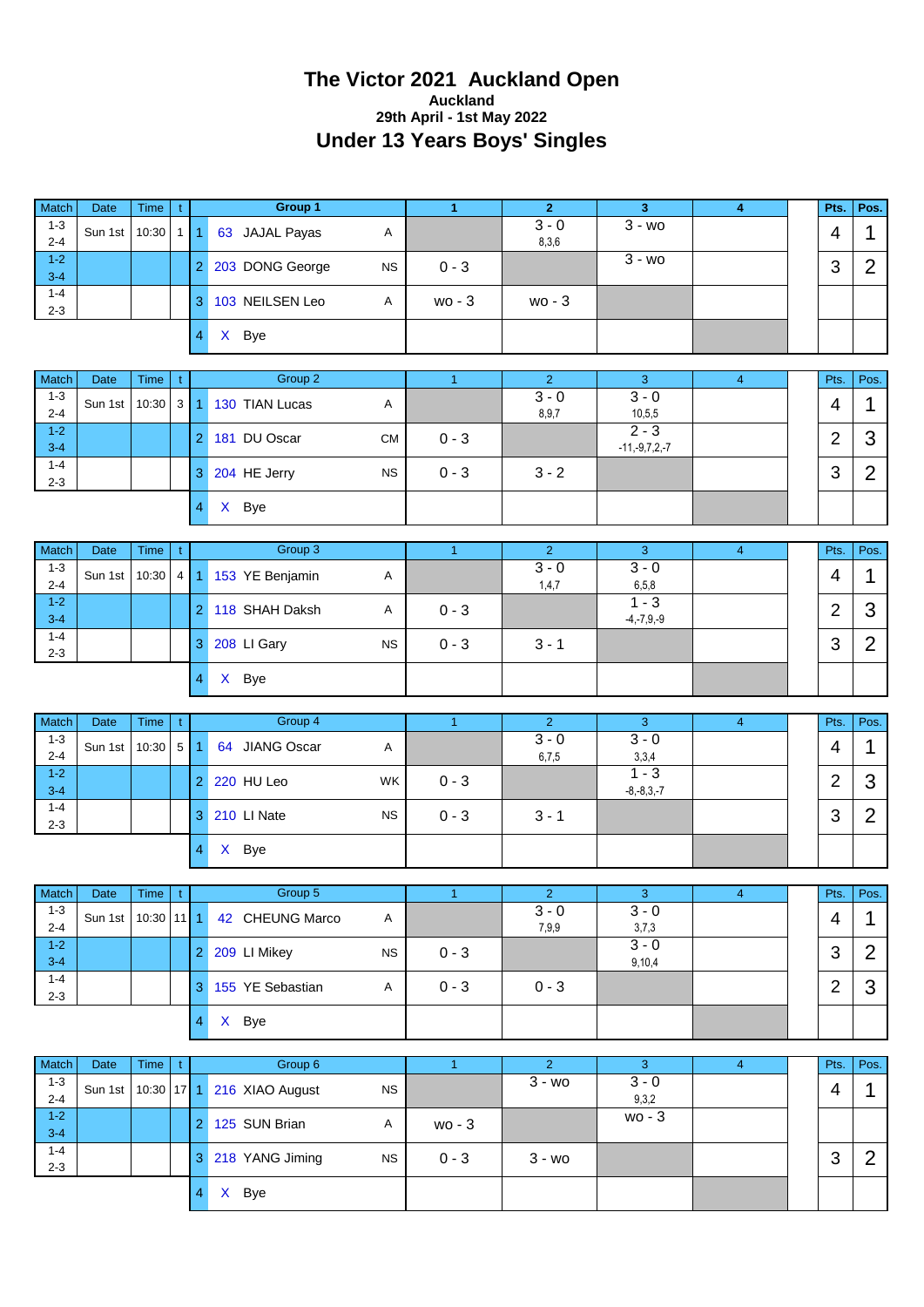#### **The Victor 2021 Auckland Open Auckland 29th April - 1st May 2022 Under 13 Years Boys' Singles**

| Match                         | <b>Date</b>     | <b>Time</b>               |             |                |                | Group 7                               |           | $\overline{1}$       | $\overline{2}$                        | 3                 | $\overline{4}$            | Pts.           | Pos.           |
|-------------------------------|-----------------|---------------------------|-------------|----------------|----------------|---------------------------------------|-----------|----------------------|---------------------------------------|-------------------|---------------------------|----------------|----------------|
| $1 - 3$                       |                 |                           | t           |                |                |                                       |           |                      | $3 - 1$                               | $3 - w_0$         |                           |                |                |
| $2 - 4$                       | Sun 1st         | 10:30                     | $18$   1    |                |                | 100 MOH Nicholas                      | Α         |                      | $6, -10, 9, 2$                        |                   |                           | 4              | 1              |
| $1 - 2$<br>$3 - 4$            |                 |                           |             | $\overline{2}$ |                | 214 WEI Lai                           | <b>NS</b> | $1 - 3$              |                                       | $3 - w0$          |                           | 3              | $\overline{2}$ |
| $1 - 4$<br>$2 - 3$            |                 |                           |             | 3              |                | 95 MAHER Callum                       | Α         | $wo - 3$             | $wo - 3$                              |                   |                           |                |                |
|                               |                 |                           |             | 4              | $\mathsf{X}^-$ | <b>Bye</b>                            |           |                      |                                       |                   |                           |                |                |
| Match                         | Date            | <b>Time</b>               | t.          |                |                | Group 8                               |           | $\blacktriangleleft$ | $\overline{2}$                        | 3                 | $\overline{4}$            | Pts.           | Pos.           |
| $1 - 3$<br>$2 - 4$            | Sun 1st         | 10:30                     | $19$ 1      |                | 51             | <b>ENGINEER Tushan</b>                | Α         |                      | $3 - 1$<br>$7,7,-5,9$                 | $3 - w$           |                           | 4              | 1              |
| $1 - 2$<br>$3 - 4$            |                 |                           |             | $\overline{2}$ |                | 212 MA Jaydon                         | <b>NS</b> | $1 - 3$              |                                       | $3 - wo$          |                           | 3              | $\overline{2}$ |
| $1 - 4$<br>$2 - 3$            |                 |                           |             | 3              |                | 39 CHEN William                       | Α         | $wo - 3$             | $wo - 3$                              |                   |                           |                |                |
|                               |                 |                           |             | $\overline{4}$ |                | X Bye                                 |           |                      |                                       |                   |                           |                |                |
| Match                         | <b>Date</b>     | <b>Time</b>               | t           |                |                | Group 9                               |           | $\blacktriangleleft$ | $\overline{2}$                        | 3                 | $\overline{4}$            | Pts.           | Pos.           |
| $1 - 3$<br>$2 - 4$            | Sun 1st         | 10:30                     | 14          | 1              |                | 217 XIONG Zhanyi                      | <b>NS</b> |                      | $\overline{3}$ - wo                   | $3 - 0$<br>1,5,3  | $3 - 0$<br>6, 1, 3        | 6              | 1              |
| $1 - 2$<br>$3 - 4$            |                 |                           |             | $\overline{2}$ |                | 97 MERCHANT Amaan                     | Α         | $wo - 3$             |                                       | $wo - 3$          | $wo - 3$                  |                |                |
| $1 - 4$<br>$2 - 3$            |                 |                           |             | 3              |                | 183 TSE Kinson                        | <b>CM</b> | $0 - 3$              | $3 - w$ o                             |                   | $1 - 3$<br>$-5,6,-7,-8$   | $\overline{4}$ | 3              |
|                               |                 |                           |             | $\overline{4}$ |                | 149 XU Haotian                        | <b>NS</b> | $0 - 3$              | $3 - wo$                              | $3 - 1$           |                           | 5              | $\overline{2}$ |
|                               |                 |                           |             |                |                |                                       |           |                      |                                       |                   |                           |                |                |
|                               |                 |                           |             |                |                |                                       |           |                      |                                       |                   |                           |                |                |
| Match<br>$1 - 3$              | Date<br>Sun 1st | <b>Time</b><br>10:30      | t.          |                | 69             | Group 10                              | Α         | $\blacktriangleleft$ | $\overline{2}$<br>$\overline{3}$ - wo | 3<br>$3 - 0$      | $\overline{4}$<br>$3 - 0$ | Pts.           | Pos.           |
| $2 - 4$<br>$1 - 2$            |                 |                           | $15$   1    | $\overline{2}$ |                | <b>KIM Youngmin</b><br>179 CHEN Micah | <b>CM</b> | $wo - 3$             |                                       | 7,7,7<br>$wo - 3$ | 3,4,9<br>wo - 3           | 6              | 1              |
| $3 - 4$<br>$1 - 4$            |                 |                           |             | 3              |                | 148 XU Dennis                         | Α         | $0 - 3$              | $3 - w0$                              |                   | $3 - 0$                   | 5              | $\overline{2}$ |
| $2 - 3$                       |                 |                           |             | $\overline{4}$ |                | 213 WEI Dao                           | <b>NS</b> | $0 - 3$              | $3 - w0$                              | $0 - 3$           | 4,3,5                     | 4              | 3              |
|                               |                 |                           |             |                |                |                                       |           |                      |                                       |                   |                           |                |                |
| Match                         | Date            | Time                      | $\mathbf t$ |                |                | Group 11                              |           | $\overline{1}$       | $\overline{2}$                        | $\mathbf{3}$      | $\overline{4}$            | Pts.           | Pos.           |
| $1 - 3$<br>$2 - 4$            | Sun 1st         | $10:30$ 16 1              |             |                |                | 28 BURNS Fraser                       | A         |                      | $0 - 3$<br>$-7, -9, -11$              | $3 - 0$<br>11,7,8 | $3 - w0$                  | 5              | $\overline{2}$ |
| $1 - 2$<br>$3 - 4$            |                 |                           |             | $\overline{2}$ |                | 182 TSE Anson                         | <b>CM</b> | $3 - 0$              |                                       | $3 - 0$<br>7,5,8  | $\overline{3}$ - wo       | 6              | 1              |
| $1 - 4$<br>$2 - 3$            |                 |                           |             | 3              |                | 202 CHIN Ken                          | <b>NS</b> | $0 - 3$              | $0 - 3$                               |                   | $\overline{3}$ - wo       | 4              | 3              |
|                               |                 |                           |             | 4              |                | 90 LIU Melvin                         | A         | wo - 3               | $wo - 3$                              | wo - 3            |                           |                |                |
|                               |                 |                           |             |                |                |                                       |           |                      |                                       |                   |                           |                |                |
| Match<br>$1 - 3$              | Date<br>Sun 1st | <b>Time</b><br>$10:30$ 20 | t           | 1              |                | Group 12<br>80 LI Victor              | Α         | $\overline{1}$       | 2 <sup>1</sup><br>wo - 3              | $\overline{3}$    | $\overline{4}$            | Pts.           | Pos.           |
| $2 - 4$<br>$1 - 2$<br>$3 - 4$ |                 |                           |             | 2              |                | 205 JIA Edmond                        | <b>NS</b> | $3 - w0$             |                                       | $3 - w0$          |                           | 4              | 1              |
| $1 - 4$<br>$2 - 3$            |                 |                           |             | 3              |                | 27 BODDY Tom                          | A         |                      | wo - 3                                |                   |                           |                |                |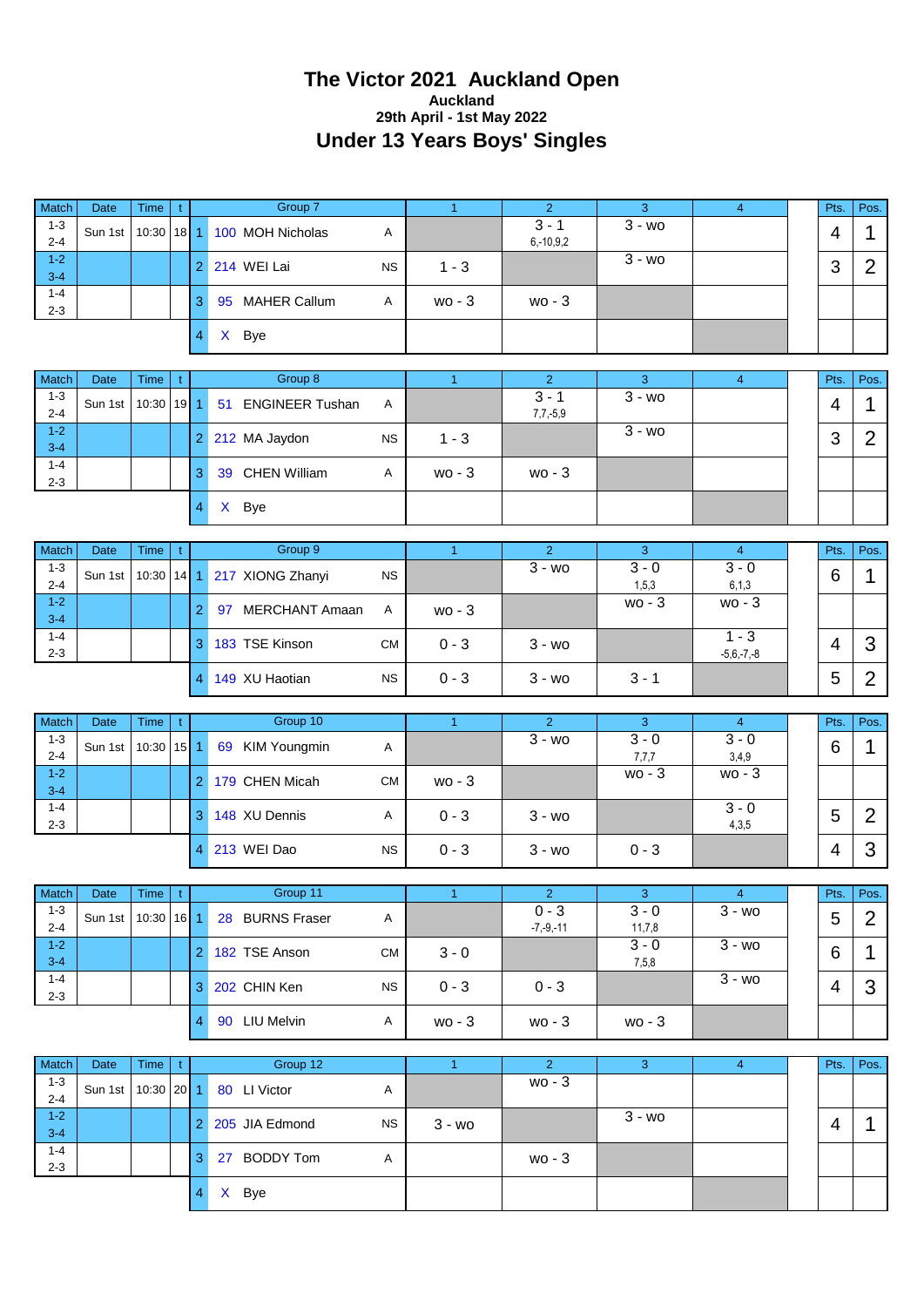#### **The Victor 2021 Auckland Open Auckland 29th April - 1st May 2022 Under 13 Years Girls' Singles**

| Match              | <b>Date</b> | <b>Time</b> | t              |                |                | Group 1                    |           | $\mathbf{1}$ | $\overline{2}$         | $\overline{\mathbf{3}}$        | $\overline{\mathbf{4}}$ | Pts.           | Pos.           |
|--------------------|-------------|-------------|----------------|----------------|----------------|----------------------------|-----------|--------------|------------------------|--------------------------------|-------------------------|----------------|----------------|
| $1 - 3$<br>$2 - 4$ | Sun 1st     | 10:30       | $12$   1       |                |                | 14 MORIYAMA-PICARD Ayumi A |           |              | $3 - 1$<br>$8,6,-9,2$  | $3 - 2$<br>$-8,7,6,-12,13$     |                         | 4              | 1              |
| $1 - 2$<br>$3 - 4$ |             |             |                | 2              |                | 197 SU Kiki                | <b>NS</b> | $1 - 3$      |                        | $3 - 2$<br>$2,4,-7,-6,6$       |                         | 3              | $\overline{2}$ |
| $1 - 4$<br>$2 - 3$ |             |             |                | 3              |                | 195 HE Yilin               | <b>NS</b> | $2 - 3$      | $2 - 3$                |                                |                         | $\overline{2}$ | 3              |
|                    |             |             |                | $\overline{4}$ | $\mathsf{X}$   | Bye                        |           |              |                        |                                |                         |                |                |
| Match              | <b>Date</b> | Time        | t              |                |                | Group 2                    |           | $\mathbf{1}$ | $\overline{2}$         | 3                              | $\overline{4}$          | Pts.           | Pos.           |
| $1 - 3$<br>$2 - 4$ | Sun 1st     | 10:30       | 13             | $\mathbf{1}$   | $\overline{7}$ | LAM Jocelyn                | Α         |              | $3 - 0$<br>11,7,3      | $3 - 0$<br>4,8,8               |                         | 4              | 1              |
| $1 - 2$<br>$3 - 4$ |             |             |                | $\overline{2}$ |                | 191 CHEN Anya              | <b>NS</b> | $0 - 3$      |                        | $3 - 0$<br>8,11,4              |                         | 3              | $\overline{2}$ |
| $1 - 4$<br>$2 - 3$ |             |             |                | 3              |                | 192 CHEN Katie             | <b>NS</b> | $0 - 3$      | $0 - 3$                |                                |                         | $\overline{2}$ | 3              |
|                    |             |             |                | $\overline{4}$ | $\mathsf{X}^-$ | <b>Bye</b>                 |           |              |                        |                                |                         |                |                |
| Match              | Date        | <b>Time</b> | t              |                |                | Group 3                    |           | $\mathbf{1}$ | $\overline{2}$         | 3                              | $\overline{4}$          | Pts.           | Pos.           |
| $1 - 3$<br>$2 - 4$ | Sun 1st     | 10:30       | 9 <sup>1</sup> | 1              | 3              | <b>GEAR Lisa</b>           | Α         |              | $3 - 1$<br>$10,-7,9,7$ | $3 - 0$<br>7,9,2               | $3 - 0$<br>5,9,5        | 6              | 1              |
| $1 - 2$<br>$3 - 4$ |             |             |                | $\overline{2}$ | $\mathbf 1$    | <b>CHONG Josephine</b>     | A         | $1 - 3$      |                        | $3 - 2$<br>$-1, -11, 9, 8, 13$ | $3 - 0$<br>9,6,2        | 5              | $\overline{2}$ |
| $1 - 4$<br>$2 - 3$ |             |             |                | 3              |                | 193 HAN Angel              | <b>NS</b> | $0 - 3$      | $2 - 3$                |                                | $3 - 1$<br>$3,-8,2,3$   | 4              | 3              |
|                    |             |             |                |                |                | 4 199 YE Emily             | <b>NS</b> | $0 - 3$      | $0 - 3$                | $1 - 3$                        |                         | 3              | 4              |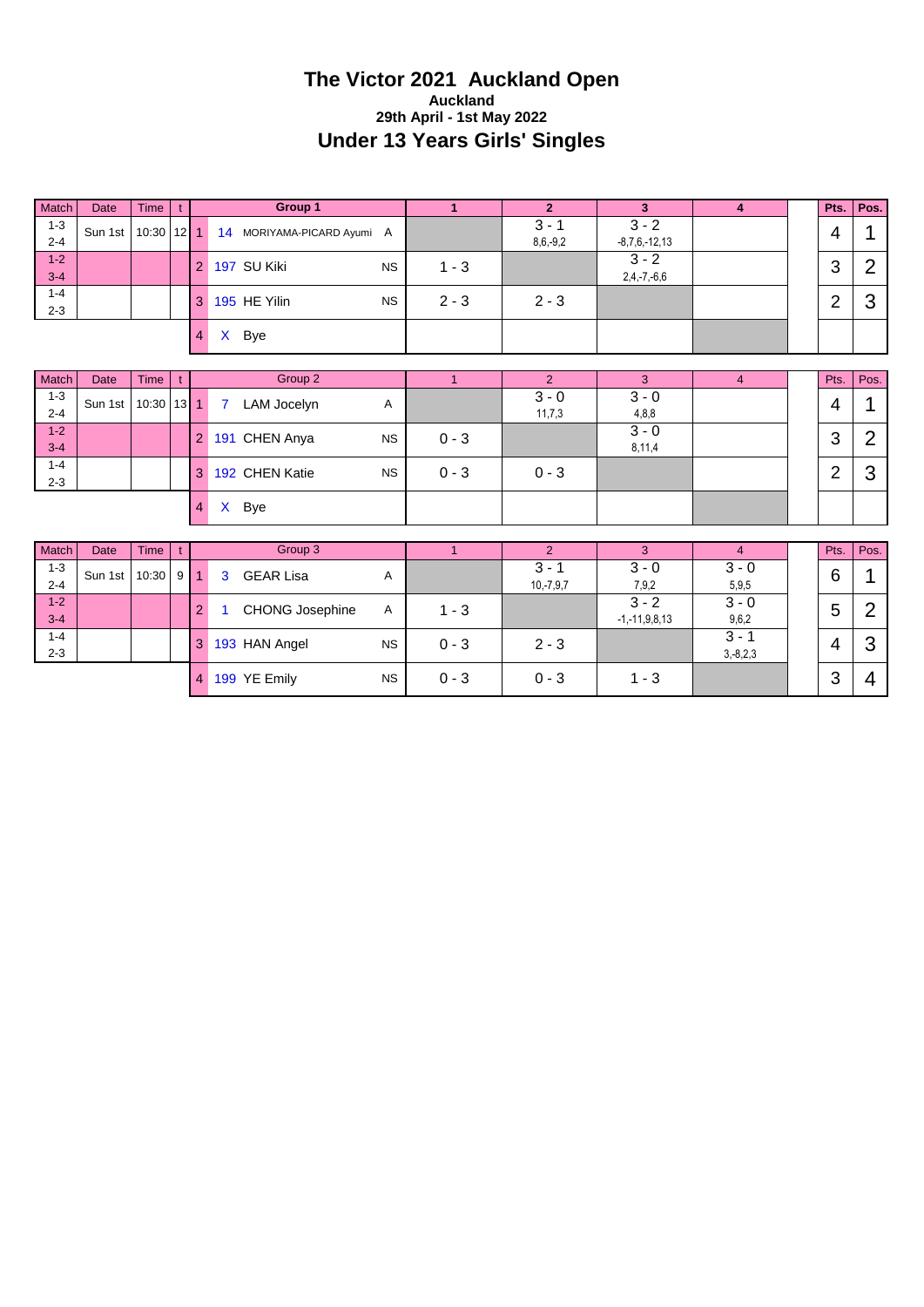#### **The Victor 2021 Auckland Open Auckland 29th April - 1st May 2022 Under 11 Years Boys' Singles**

|                               |                 |              |                |                         | Group 1                |           |                      | $\overline{2}$            |                            |                           |                |                        |
|-------------------------------|-----------------|--------------|----------------|-------------------------|------------------------|-----------|----------------------|---------------------------|----------------------------|---------------------------|----------------|------------------------|
| Match<br>$1 - 3$              | Date            | Time         | t              |                         |                        |           | $\blacktriangleleft$ | $3 - 0$                   | 3<br>$3 - 1$               | $\overline{4}$            | Pts.           | Pos.                   |
| $2 - 4$                       | Sun 1st         | 9:30         | 9              | $\blacktriangleleft$    | 42 CHEUNG Marco        | Α         |                      | 1,3,5                     | $8,4,-8,4$                 |                           | 4              | 1                      |
| $1 - 2$<br>$3 - 4$            |                 |              |                | $\overline{2}$          | 139 WEI Boaz           | Α         | $0 - 3$              |                           | $3 - 0$<br>7,6,2           |                           | 3              | $\overline{2}$         |
| $1 - 4$<br>$2 - 3$            |                 |              |                | 3                       | 210 LI Nate            | <b>NS</b> | $1 - 3$              | $0 - 3$                   |                            |                           | $\overline{2}$ | 3                      |
|                               |                 |              |                | $\overline{\mathbf{4}}$ | X Bye                  |           |                      |                           |                            |                           |                |                        |
| Match                         | Date            | Time         | $\mathfrak{t}$ |                         | Group 2                |           | $\mathbf{1}$         | $\overline{2}$            | 3                          | $\overline{4}$            | Pts.           | Pos.                   |
| $1 - 3$<br>$2 - 4$            | Sun 1st         | 9:30         | $16$ 1         |                         | 216 XIAO August        | <b>NS</b> |                      | $3 - 0$<br>5,3,6          | $3 - 0$<br>1,4,2           |                           | 4              | 1                      |
| $1 - 2$<br>$3 - 4$            |                 |              |                | $\overline{2}$          | 155 YE Sebastian       | Α         | $0 - 3$              |                           | $2 - 3$<br>$5,-8,-4,9,-9$  |                           | $\overline{2}$ | 3                      |
| $1 - 4$<br>$2 - 3$            |                 |              |                | 3                       | 93 LU Yilin            | Α         | $0 - 3$              | $3 - 2$                   |                            |                           | 3              | $\overline{2}$         |
|                               |                 |              |                | $\overline{4}$          | X Bye                  |           |                      |                           |                            |                           |                |                        |
| Match                         | <b>Date</b>     | Time         | t              |                         | Group 3                |           | $\mathbf{1}$         | $\overline{2}$            | 3                          | $\overline{4}$            | Pts.           | Pos.                   |
| $1 - 3$<br>$2 - 4$            | Sun 1st         | 9:30         | $17$   1       |                         | 80 LI Victor           | Α         |                      | $wo - 3$                  | wo - 3                     |                           |                |                        |
| $1 - 2$<br>$3 - 4$            |                 |              |                | $\overline{c}$          | 208 Ll Gary            | <b>NS</b> | $3 - w$ o            |                           | $3 - 0$<br>3,7,2           |                           | 4              | 1                      |
| $1 - 4$<br>$2 - 3$            |                 |              |                | 3                       | 228 JEONG Hwan         | WT        | $3 - w$ o            | $0 - 3$                   |                            |                           | 3              | $\overline{2}$         |
|                               |                 |              |                | $\overline{4}$          | X Bye                  |           |                      |                           |                            |                           |                |                        |
|                               |                 |              |                |                         |                        |           |                      |                           |                            |                           |                |                        |
|                               |                 |              |                |                         |                        |           |                      |                           |                            |                           |                |                        |
| Match<br>$1 - 3$              | Date            | Time         | t.             |                         | Group 4                |           | $\mathbf{1}$         | $\overline{2}$<br>$3 - 1$ | $\mathbf{3}$<br>$3 - 1$    | $\overline{4}$            | Pts.           | Pos.                   |
| $2 - 4$<br>$1 - 2$            | Sun 1st         | 9:30         | $18$ 1         |                         | 182 TSE Anson          | <b>CM</b> |                      | $7,3,-7,8$                | $2,-13,3,7$<br>$2 - 3$     |                           | 4              | 1                      |
| $3 - 4$<br>$1 - 4$            |                 |              |                | $\overline{2}$          | 203 DONG George        | <b>NS</b> | $1 - 3$              |                           | $-9,4,6,-3,-10$            |                           | $\overline{2}$ | 3                      |
| $2 - 3$                       |                 |              |                | 3                       | 131 TOGASHI Sora       | Α         | $1 - 3$              | $3 - 2$                   |                            |                           | 3              | $\overline{2}$         |
|                               |                 |              |                | 4                       | X Bye                  |           |                      |                           |                            |                           |                |                        |
| Match                         | Date            | Time         | t              |                         | Group 5                |           | $\mathbf{1}$         | 2 <sup>7</sup>            | 3                          | 4 <sup>1</sup>            | Pts.           | Pos.                   |
| $1 - 3$<br>$2 - 4$            | Sun 1st         | 8:30         | $19$ 1         |                         | 144 WU Andy            | Α         |                      | $3 - 0$<br>7,4,4          | $2 - 3$<br>$-6,9,5,-7,-8$  | $3 - 0$<br>3,4,3          | 5              | $\overline{2}$         |
| $1 - 2$<br>$3 - 4$            |                 |              |                | $\overline{2}$          | 169 ZHOU Rex           | A         | $0 - 3$              |                           | $1 - 3$<br>$-8,-8,9,-5$    | $3 - 0$<br>4,5,3          | 4              | 3                      |
| $1 - 4$<br>$2 - 3$            |                 |              |                | 3                       | 202 CHIN Ken           | <b>NS</b> | $3 - 2$              | $3 - 1$                   |                            | $3 - 0$<br>1,5,4          | 6              | $\mathbf 1$            |
|                               |                 |              |                | 4                       | 213 WEI Dao            | <b>NS</b> | $0 - 3$              | $0 - 3$                   | $0 - 3$                    |                           | 3              | 4                      |
|                               |                 |              |                |                         |                        |           |                      |                           |                            |                           |                |                        |
| Match<br>$1 - 3$              | Date<br>Sun 1st | Time<br>8:30 | t<br>$20$ 1    |                         | Group 6<br>214 WEI Lai | <b>NS</b> | $\mathbf{1}$         | $\overline{2}$<br>$1 - 3$ | 3 <sup>1</sup><br>$3 - w0$ | $\overline{4}$<br>$3 - 0$ | Pts.<br>5      | Pos.<br>$\overline{2}$ |
| $2 - 4$<br>$1 - 2$            |                 |              |                | $\overline{2}$          | 181 DU Oscar           | <b>CM</b> | $3 - 1$              | $5,-0,-9,-8$              | $\overline{3}$ - wo        | 5,6,5<br>$3 - 0$          | 6              | $\mathbf{1}$           |
| $3 - 4$<br>$1 - 4$<br>$2 - 3$ |                 |              |                | 3                       | 90 LIU Melvin          | A         | wo - 3               | wo - 3                    |                            | 5,8,5<br>wo - 3           |                |                        |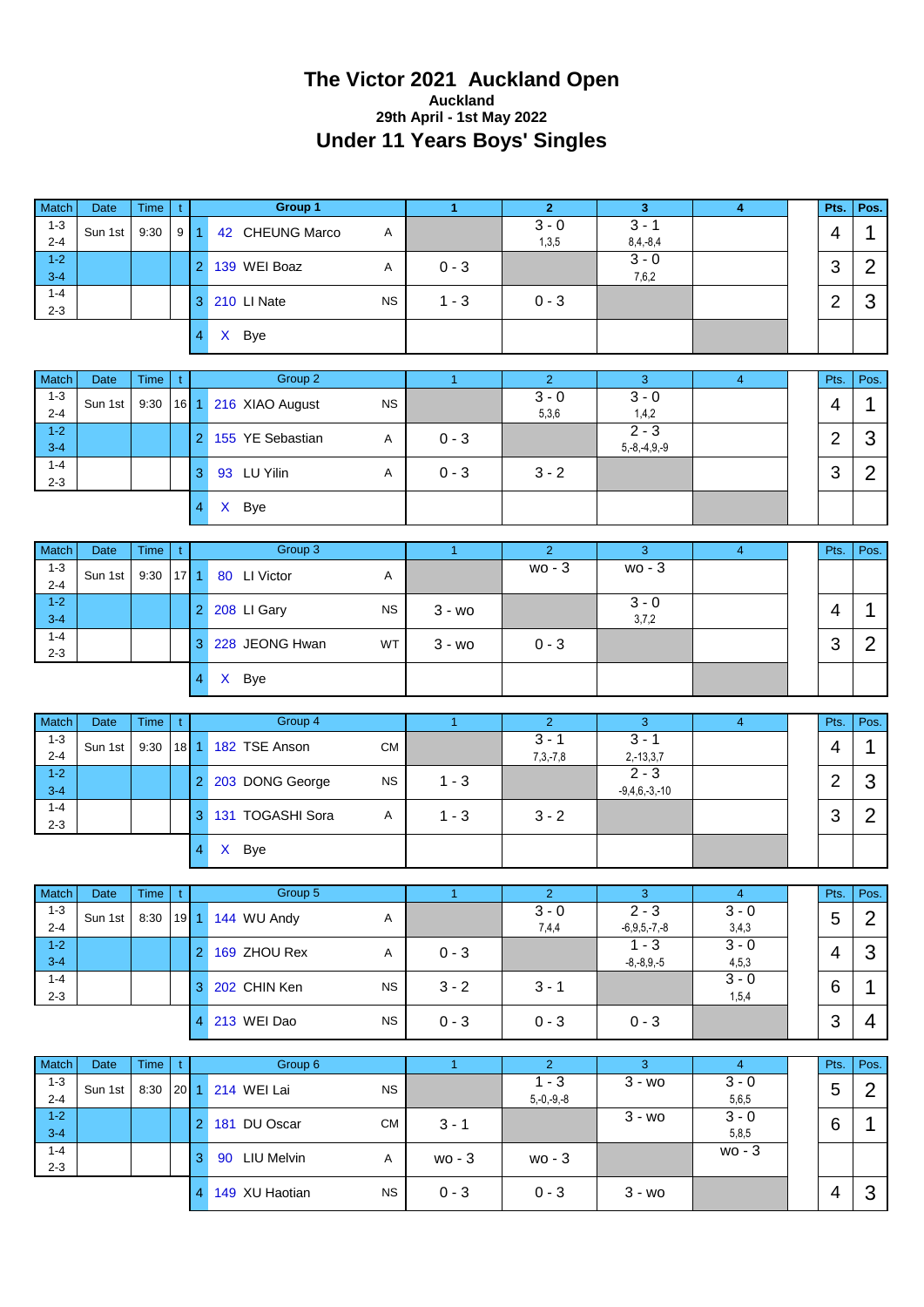## **The Victor 2021 Auckland Open Auckland 29th April - 1st May 2022 Under 11 Years Girls' Singles**

| Match              | Date    | <b>Time</b> |    |                | Group 1                       |         |                        |                    | 4 | Pts.   | Pos. |
|--------------------|---------|-------------|----|----------------|-------------------------------|---------|------------------------|--------------------|---|--------|------|
| $1 - 3$<br>$2 - 4$ | Sun 1st | 8:30        | 16 |                | 14<br>MORIYAMA-PICARD Ayumi A |         | - 3<br>$-6, -9, 5, -8$ | $3 - 0$<br>0, 1, 0 |   | ◠<br>J | C    |
| $1 - 2$<br>$3 - 4$ |         |             |    | 2 <sup>1</sup> | 193 HAN Angel<br><b>NS</b>    | $3 - 1$ |                        | $3 - 0$<br>1,1,1   |   | 4      |      |
| $1 - 4$<br>$2 - 3$ |         |             |    | 3              | 194 HE Jolene<br><b>NS</b>    | $0 - 3$ | $0 - 3$                |                    |   | ◠<br>▃ | w    |
|                    |         |             |    | 4              | Bye<br>X                      |         |                        |                    |   |        |      |

| Match   | Date    | <b>Time</b> |   | Group 2                              |          |           |          | 4 | Pts. | Pos. |
|---------|---------|-------------|---|--------------------------------------|----------|-----------|----------|---|------|------|
| $1 - 3$ | Sun 1st |             |   | 8:30 17 1 191 CHEN Anya<br><b>NS</b> |          | $3 - w$   | $3 - 0$  |   |      |      |
| $2 - 4$ |         |             |   |                                      |          |           | 4,4,3    |   | 4    |      |
| $1 - 2$ |         |             | າ | YUAN Zoe<br>17<br>A                  | $wo - 3$ |           | $wo - 3$ |   |      |      |
| $3 - 4$ |         |             |   |                                      |          |           |          |   |      |      |
| $1 - 4$ |         |             | 3 | 196 MU Miranda<br><b>NS</b>          | $0 - 3$  | $3 - w$ o |          |   | ◠    |      |
| $2 - 3$ |         |             |   |                                      |          |           |          |   | J    |      |
|         |         |             | 4 | Bye<br>$\lambda$                     |          |           |          |   |      |      |

| Match              | Date    | <b>Time</b> |        |   |                | Group 3                |           |         |                  |                  |  | Pts.       | Pos. |
|--------------------|---------|-------------|--------|---|----------------|------------------------|-----------|---------|------------------|------------------|--|------------|------|
| $1 - 3$<br>$2 - 4$ | Sun 1st | 8:30        | $18$ 1 |   | $\overline{1}$ | <b>CHONG Josephine</b> | A         |         | $3 - 0$<br>3,8,6 | $3 - 0$<br>4,4,1 |  | 4          |      |
| $1 - 2$<br>$3 - 4$ |         |             |        | 2 |                | 192 CHEN Katie         | <b>NS</b> | $0 - 3$ |                  | $3 - 0$<br>2,5,5 |  | ◠<br>J     | n    |
| $1 - 4$<br>$2 - 3$ |         |             |        | 3 |                | 200 YIN Nicole         | <b>NS</b> | $0 - 3$ | $0 - 3$          |                  |  | $\sqrt{2}$ | w    |
|                    |         |             |        | 4 | X              | Bye                    |           |         |                  |                  |  |            |      |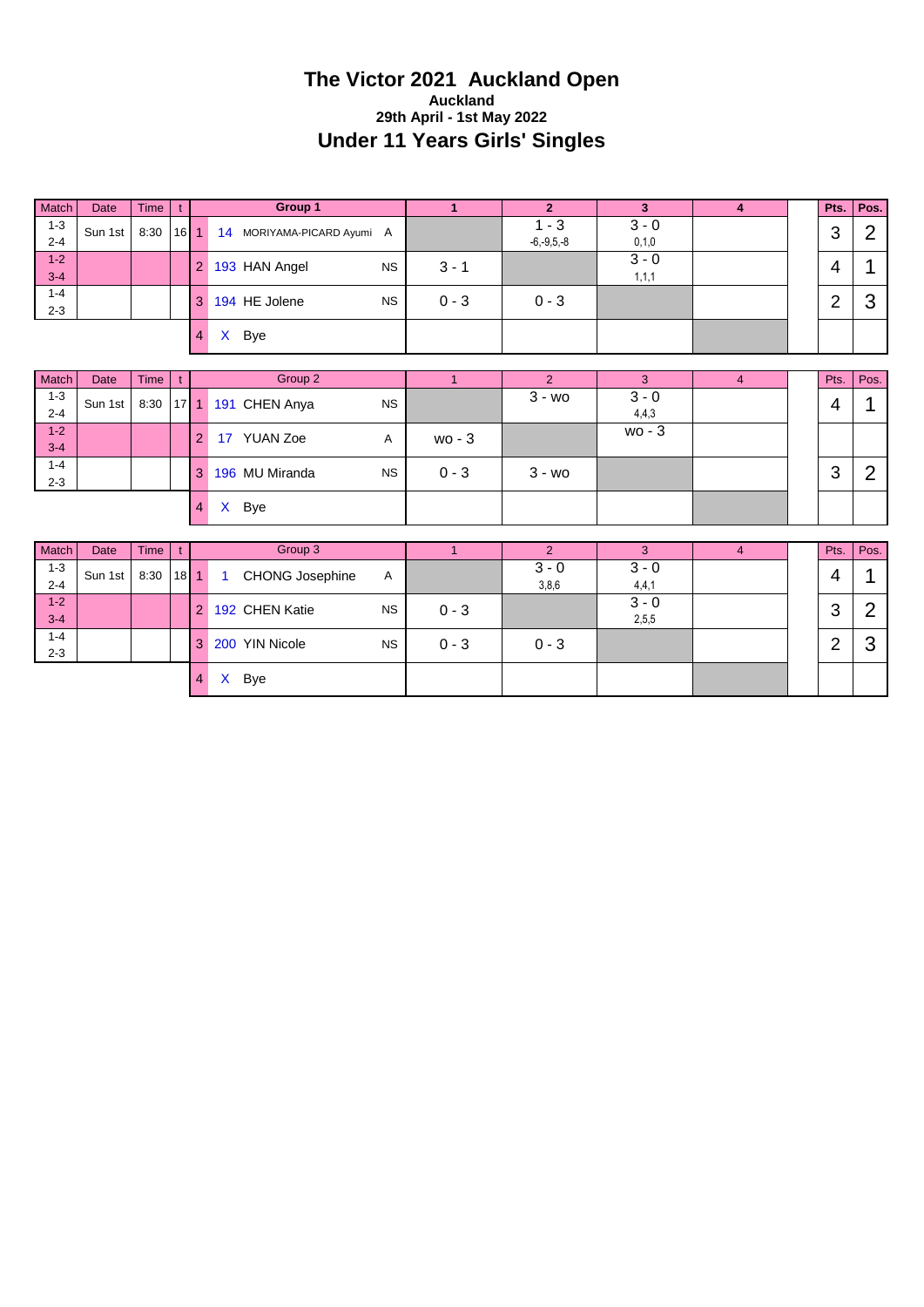#### **The Victor 2021 Auckland Open Auckland 29th April - 1st May 2022 Over 40 Years Men's Singles**

| Match              | <b>Date</b> | Time |        |                | Group 1                 |         |           |                   |  | Pts.   | Pos. |
|--------------------|-------------|------|--------|----------------|-------------------------|---------|-----------|-------------------|--|--------|------|
| $1 - 3$<br>$2 - 4$ | Sun 1st     | 9:30 | $11$ 1 |                | 38 CHEN Rong<br>A       |         | $3 - w$ o | $3 - 0$<br>12,5,7 |  | Δ      |      |
| $1 - 2$<br>$3 - 4$ |             |      |        | $\overline{2}$ | 115 SAFFRON Levi<br>A   | $wo-3$  |           | $wo - 3$          |  |        |      |
| $1 - 4$<br>$2 - 3$ |             |      |        | 3              | 222 WINCHESTER James WK | $0 - 3$ | 3 - wo    |                   |  | っ<br>د |      |
|                    |             |      |        |                | $\mathsf{x}$<br>Bye     |         |           |                   |  |        |      |

| <b>Match</b> | Date    | <b>Time</b> |                      |   | Group 2                    |   |          |         |         |  | Pts. | Pos. |
|--------------|---------|-------------|----------------------|---|----------------------------|---|----------|---------|---------|--|------|------|
| $1 - 3$      | Sun 1st | 9:30        | $\vert$ 12 $\vert$ 1 |   | 104 NGO Hoa                | Α |          | $3 - w$ | $3 - w$ |  | 4    |      |
| $2 - 4$      |         |             |                      |   |                            |   |          |         |         |  |      |      |
| $1 - 2$      |         |             |                      |   | 78 LI Jack                 | A | $wo - 3$ |         |         |  |      |      |
| $3 - 4$      |         |             |                      |   |                            |   |          |         |         |  |      |      |
| $1 - 4$      |         |             |                      | З | <b>ISSAR Romy</b><br>62    | A | $wo - 3$ |         |         |  |      |      |
| $2 - 3$      |         |             |                      |   |                            |   |          |         |         |  |      |      |
|              |         |             |                      |   | <b>Bye</b><br>$\mathsf{X}$ |   |          |         |         |  |      |      |

| <b>Match</b>       | Date    | <b>Time</b> |    |   | Group 3                       |           |         |                  |  | Pts.          | Pos. |
|--------------------|---------|-------------|----|---|-------------------------------|-----------|---------|------------------|--|---------------|------|
| $1 - 3$<br>$2 - 4$ | Sun 1st | 9:30        | 13 |   | 30 CHANG Michael<br>Α         |           | wo - 3  | $wo-3$           |  |               |      |
| $1 - 2$<br>$3 - 4$ |         |             |    |   | 140 WEINSTOCK Michael A       | 3 - wo    |         | $3 - 0$<br>5,9,7 |  | 4             |      |
| $1 - 4$<br>$2 - 3$ |         |             |    | З | 189 HUDSON Bruce<br><b>NL</b> | $3 - w$ o | $0 - 3$ |                  |  | 0<br><b>ت</b> |      |
|                    |         |             |    | 4 | $\mathsf{x}$<br>Bye           |           |         |                  |  |               |      |

| Match              | <b>Date</b> | <b>Time</b> |                 |   | Group 4                 |           |          |                                 |         |           | Pts. | Pos. |
|--------------------|-------------|-------------|-----------------|---|-------------------------|-----------|----------|---------------------------------|---------|-----------|------|------|
| 1-3<br>$2 - 4$     | Sun 1st     | 8:30        | 10 <sup>1</sup> |   | 79 LI Kenny             | A         |          | $2 - 3$<br>$-3, 14, 7, -7, -10$ | $3 - w$ | $3 - w$ o | 5    |      |
| $1 - 2$<br>$3 - 4$ |             |             |                 | റ | <b>CHEN Frank</b><br>34 | A         | $3 - 2$  |                                 | $3 - w$ | $3 - w$ o | 6    |      |
| $1 - 4$<br>$2 - 3$ |             |             |                 | 3 | 230 TAYLOR Stephen      | <b>WT</b> | $wo - 3$ | $wo - 3$                        |         |           |      |      |
|                    |             |             |                 | 4 | MERCHANT Sam<br>98      | A         | $wo - 3$ | $wo-3$                          |         |           |      |      |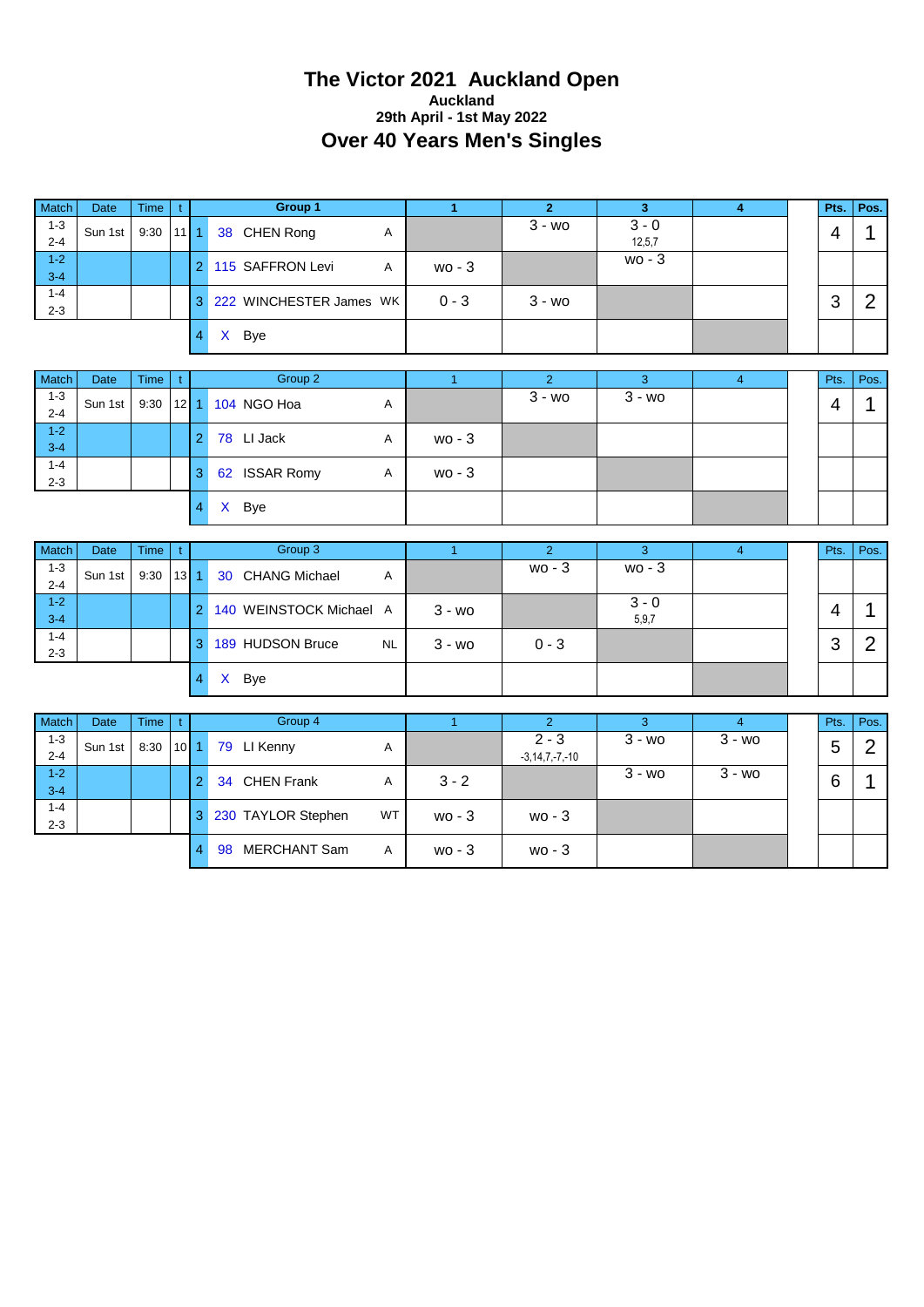#### **The Victor 2021 Auckland Open Auckland 29th April - 1st May 2022 Over 50 Years Men's Singles**

| <b>Match</b>       | Date    | <b>Time</b>      |          | Group 1          |   |         |                          |                    | 4 | Pts.   | Pos. |
|--------------------|---------|------------------|----------|------------------|---|---------|--------------------------|--------------------|---|--------|------|
| $1 - 3$<br>$2 - 4$ | Sun 1st | $11:30$   17   1 |          | 104 NGO Hoa      | A |         | $3 - 1$<br>$7, -9, 5, 5$ | $3 - 0$<br>6, 1, 3 |   | 4      |      |
| $1 - 2$<br>$3 - 4$ |         |                  | $\Omega$ | DONG Nigel<br>49 | A | $1 - 3$ |                          | $3 - 0$<br>8,7,8   |   | 3      |      |
| $1 - 4$<br>$2 - 3$ |         |                  | 3        | 137 WANG Michael | A | $0 - 3$ | $0 - 3$                  |                    |   | ⌒<br>▃ | w    |
|                    |         |                  |          | Bye<br>X         |   |         |                          |                    |   |        |      |

| <b>Match</b> | Date    | <b>Time</b>      |   |              | Group 2           |   |         |            |                     | 4 | Pts. | Pos. |
|--------------|---------|------------------|---|--------------|-------------------|---|---------|------------|---------------------|---|------|------|
| $1 - 3$      | Sun 1st | $11:30$   18   1 |   |              | 43 CHIN Vincent   | Α |         | $3 -$      | $3 - 1$             |   | 4    |      |
| $2 - 4$      |         |                  |   |              |                   |   |         | $9,5,-4,8$ | $7, -7, 3, 8$       |   |      |      |
| $1 - 2$      |         |                  |   | 85           | LIN Min           | A | $1 - 3$ |            | $3 - 2$             |   | ົ    |      |
| $3 - 4$      |         |                  |   |              |                   |   |         |            | $-7, -11, 7, 13, 6$ |   | ۰J   |      |
| $1 - 4$      |         |                  | 3 | 62           | <b>ISSAR Romy</b> | A | $1 - 3$ | $2 - 3$    |                     |   | ⌒    |      |
| $2 - 3$      |         |                  |   |              |                   |   |         |            |                     |   | ∸    | s.   |
|              |         |                  |   | $\mathsf{x}$ | Bye               |   |         |            |                     |   |      |      |

| <b>Match</b>       | Date    | <b>Time</b>      |   | Group 3           |           |        |         |           |  | Pts. | Pos. |
|--------------------|---------|------------------|---|-------------------|-----------|--------|---------|-----------|--|------|------|
| $1 - 3$<br>$2 - 4$ | Sun 1st | $11:30$   19   1 |   | 52 FISCHER Thomas | A         |        | $3 - w$ | $3 - w_0$ |  | 4    |      |
| $1 - 2$<br>$3 - 4$ |         |                  | റ | 115 SAFFRON Levi  | Α         | $wo-3$ |         |           |  |      |      |
| $1 - 4$<br>$2 - 3$ |         |                  | 3 | 175 MITCHELL Alan | <b>BP</b> | $wo-3$ |         |           |  |      |      |
|                    |         |                  |   | Bye<br>X          |           |        |         |           |  |      |      |

| <b>Match</b>       | Date    | Time             |   |   | Group 4            |           |         |                        |         |  | Pts.   | Pos. |
|--------------------|---------|------------------|---|---|--------------------|-----------|---------|------------------------|---------|--|--------|------|
| $1 - 3$<br>$2 - 4$ | Sun 1st | $11:30$   20   1 |   |   | 30 CHANG Michael   | A         |         | $3 - 1$<br>$-9,4,9,16$ | $3 - w$ |  | 4      |      |
| $1 - 2$<br>$3 - 4$ |         |                  |   |   | 36 CHEN Ke         | A         | $1 - 3$ |                        | $3 - w$ |  | ◠<br>J |      |
| $1 - 4$<br>$2 - 3$ |         |                  | 3 |   | 230 TAYLOR Stephen | <b>WT</b> | $wo-3$  | $wo-3$                 |         |  |        |      |
|                    |         |                  |   | X | Bye                |           |         |                        |         |  |        |      |

| Match   | Date    | <b>Time</b> |   | Group 5            |           |          |           |          |           | Pts. | Pos. |
|---------|---------|-------------|---|--------------------|-----------|----------|-----------|----------|-----------|------|------|
| $1 - 3$ | Sun 1st | $10:30$ 6 1 |   | 79 LI Kenny        | Α         |          | $3 - w$ o | $3 - 0$  | $3 - w$   | 6    |      |
| $2 - 4$ |         |             |   |                    |           |          |           | 6,3,2    |           |      |      |
| $1 - 2$ |         |             | ◠ | LI Jack<br>78      | A         | $wo - 3$ |           | $wo - 3$ |           |      |      |
| $3 - 4$ |         |             |   |                    |           |          |           |          |           |      |      |
| $1 - 4$ |         |             | З | 189 HUDSON Bruce   | <b>NL</b> | $0 - 3$  | $3 - w$ o |          | $3 - w_0$ | 5    | n    |
| $2 - 3$ |         |             |   |                    |           |          |           |          |           |      |      |
|         |         |             | 4 | 138 WANG Yong Ping | A         | $wo - 3$ |           | $wo-3$   |           |      |      |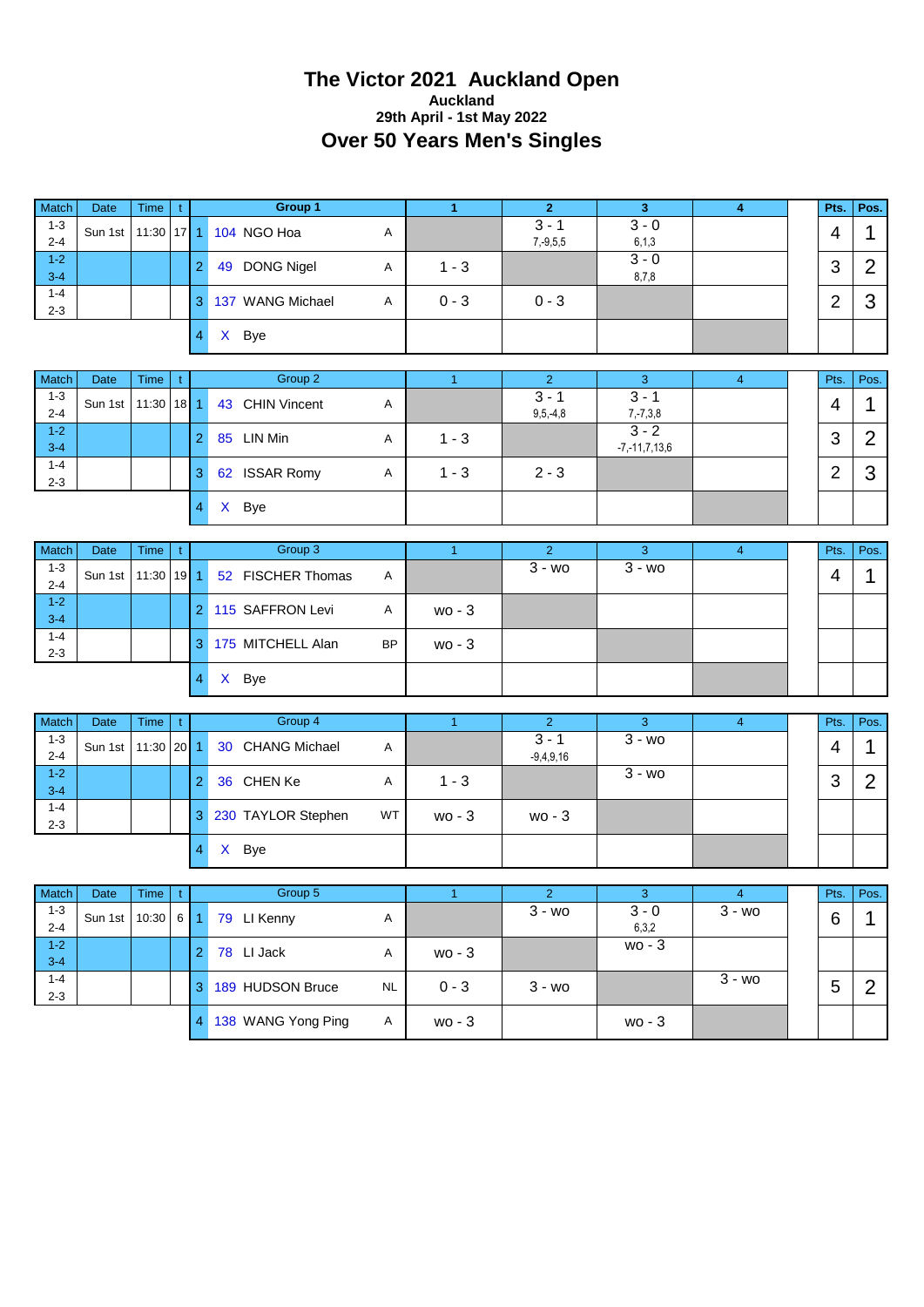#### **The Victor 2021 Auckland Open Auckland 29th April - 1st May 2022 Over 60 Years Men's Singles**

| <b>Match</b> | <b>Date</b> | <b>Time</b> |            |   | Group 1                    |   |          |          |         |  | Pts. | Pos. |
|--------------|-------------|-------------|------------|---|----------------------------|---|----------|----------|---------|--|------|------|
| $1 - 3$      | Sun 1st     | 9:30        | $4 \mid 1$ |   | 72 LAI Kheng Yee           | A |          | $3 - 0$  | $3 - w$ |  | 4    |      |
| $2 - 4$      |             |             |            |   |                            |   |          | 5,6,4    |         |  |      |      |
| $1 - 2$      |             |             |            |   | <b>WANG Michael</b><br>137 | A | $0 - 3$  |          | $3 - w$ |  | 3    | n    |
| $3 - 4$      |             |             |            |   |                            |   |          |          |         |  |      |      |
| $1 - 4$      |             |             |            | З | LIU Anton<br>87            | A | $wo - 3$ | $wo - 3$ |         |  |      |      |
| $2 - 3$      |             |             |            |   |                            |   |          |          |         |  |      |      |
|              |             |             |            | 4 | Bye<br>X.                  |   |          |          |         |  |      |      |

| <b>Match</b> | <b>Date</b> | <b>Time</b> |   | Group 2                |   |          |                |           |  | Pts. | Pos. |
|--------------|-------------|-------------|---|------------------------|---|----------|----------------|-----------|--|------|------|
| $1 - 3$      | Sun 1st     | 9:30        |   | 5 1 113 RAKOVICA Burim | A |          | $3 - 3$        | $3 - w$ o |  | 4    |      |
| $2 - 4$      |             |             |   |                        |   |          | $4, -12, 7, 9$ |           |  |      |      |
| $1 - 2$      |             |             | റ | 49 DONG Nigel          |   | $1 - 3$  |                | $3 - w$   |  | ◠    |      |
| $3 - 4$      |             |             |   |                        | Α |          |                |           |  | P    |      |
| $1 - 4$      |             |             |   | GIN Sam<br>55          |   |          |                |           |  |      |      |
| $2 - 3$      |             |             | З |                        | A | $wo - 3$ | $wo - 3$       |           |  |      |      |
|              |             |             |   | Bye<br>$\mathsf{X}$    |   |          |                |           |  |      |      |

| Match              | Date    | <b>Time</b> |       | Group 3           |           |          |                    |           |  | Pts.   | Pos. |
|--------------------|---------|-------------|-------|-------------------|-----------|----------|--------------------|-----------|--|--------|------|
| $1 - 3$<br>$2 - 4$ | Sun 1st | 9:30        | 6   1 | 43 CHIN Vincent   | Α         |          | $3 - 0$<br>5, 5, 2 | $3 - w_0$ |  | 4      |      |
| $1 - 2$<br>$3 - 4$ |         |             |       | 101 NEAL Eric     | A         | $0 - 3$  |                    | $3 - w$   |  | ≏<br>O |      |
| $1 - 4$<br>$2 - 3$ |         |             |       | 175 MITCHELL Alan | <b>BP</b> | $wo - 3$ | $wo - 3$           |           |  |        |      |
|                    |         |             |       | Bye<br>X.         |           |          |                    |           |  |        |      |

| Match   | Date    | <b>Time</b> |   | Group 4                    |   |         |                 |         |  | Pts. | Pos. |
|---------|---------|-------------|---|----------------------------|---|---------|-----------------|---------|--|------|------|
| $1 - 3$ | Sun 1st | 9:30        |   | 52 FISCHER Thomas          | A |         | $1 - 3$         | $3 - 0$ |  | ◠    | ⌒    |
| $2 - 4$ |         |             |   |                            |   |         | $-6, -9, 6, -8$ | 2,3,5   |  | J    |      |
| $-1-2$  |         |             |   | WEINSTOCK William A<br>141 |   | $3 - 1$ |                 | $3 - 0$ |  | ⊿    |      |
| $3 - 4$ |         |             |   |                            |   |         |                 | 5,7,1   |  |      |      |
| $1 - 4$ |         |             | З | 122 SILVA Daniel           |   | $0 - 3$ | $0 - 3$         |         |  | ╭    |      |
| $2 - 3$ |         |             |   |                            | A |         |                 |         |  |      |      |
|         |         |             |   | Bye<br>$\lambda$           |   |         |                 |         |  |      |      |

| Match   | Date    | Time |   | Group 5              |           |         |              |             |  | Pts.     | Pos. |
|---------|---------|------|---|----------------------|-----------|---------|--------------|-------------|--|----------|------|
| $1 - 3$ | Sun 1st | 9:30 |   | 8 1 187 CATTON Roger | <b>NL</b> |         | $1 - 3$      | $3 - 0$     |  | ◠        | ⌒    |
| $2 - 4$ |         |      |   |                      |           |         | $8,-6,-8,-4$ | 11,9,7      |  | J        |      |
| $1 - 2$ |         |      | റ | 75 LEE Nam Hang      | A         | $3 - 1$ |              | 3 - 1       |  | $\Delta$ |      |
| $3 - 4$ |         |      |   |                      |           |         |              | $10,-8,5,6$ |  |          |      |
| $1 - 4$ |         |      | 3 | 138 WANG Yong Ping   | A         | $0 - 3$ | $1 - 3$      |             |  | ◠        |      |
| $2 - 3$ |         |      |   |                      |           |         |              |             |  |          |      |
|         |         |      |   | Bye<br>$\mathsf{x}$  |           |         |              |             |  |          |      |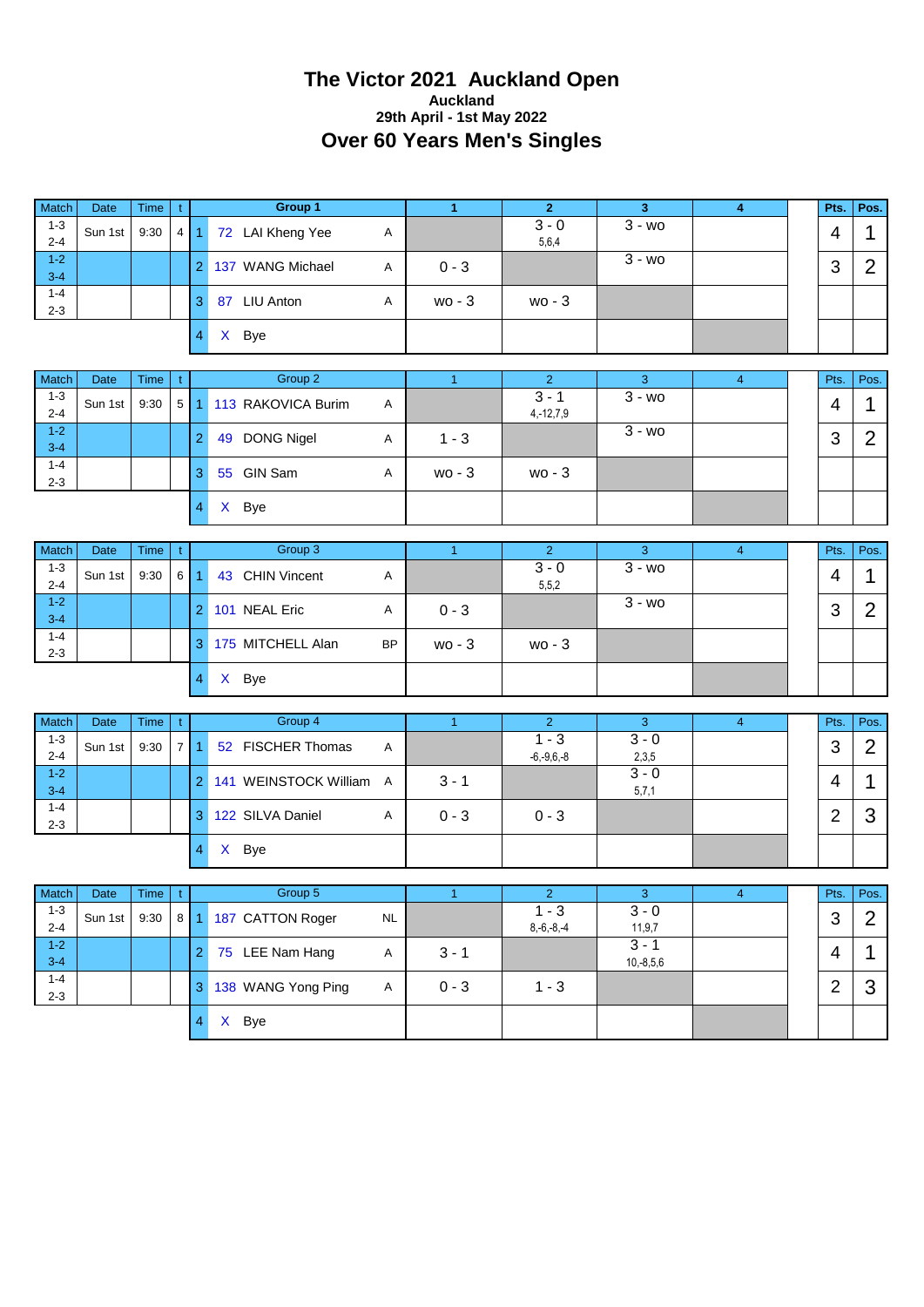#### **The Victor 2021 Auckland Open Auckland 29th April - 1st May 2022 Over 70 Years Men's Singles**

| Match              | <b>Date</b> | <b>Time</b> |     |                | Group 1                     |              |          | $\overline{2}$               | 3                             | $\overline{\bf{4}}$ | Pts.           | Pos. |
|--------------------|-------------|-------------|-----|----------------|-----------------------------|--------------|----------|------------------------------|-------------------------------|---------------------|----------------|------|
| $1 - 3$<br>$2 - 4$ | Sun 1st     | 10:30       | 711 |                | 72 LAI Kheng Yee            | A            |          | $3 - 0$<br>6, 1, 3           | $3 - w$                       | $3 - w$ o           | 6              |      |
| $1 - 2$<br>$3 - 4$ |             |             |     | $\overline{2}$ | <b>NEAL Eric</b><br>101     | A            | $0 - 3$  |                              | $3 - w_0$                     | $3 - w_0$           | 5              | 2    |
| $1 - 4$<br>$2 - 3$ |             |             |     | 3              | <b>GIN Sam</b><br>55        | A            | $wo - 3$ | $wo - 3$                     |                               |                     |                |      |
|                    |             |             |     | $\overline{4}$ | <b>ADAMSON Dereck</b><br>22 | $\mathsf{A}$ | $wo - 3$ | $wo-3$                       |                               |                     |                |      |
|                    |             |             |     |                |                             |              |          |                              |                               |                     |                |      |
|                    |             |             |     |                |                             |              |          |                              |                               |                     |                |      |
| Match              | <b>Date</b> | <b>Time</b> |     |                | Group 2                     |              |          | $\mathcal{P}$                | $\overline{3}$                | $\overline{4}$      | Pts.           | Pos. |
| $1 - 3$<br>$2 - 4$ | Sun 1st     | 10:30       |     |                | 8 1 108 PATTINSON Doug      | A            |          | $1 - 3$<br>$-12, 10, -9, -5$ | $3 - 0$<br>4,3,3              | $3 - w$ o           | 5              | 2    |
| $1 - 2$<br>$3 - 4$ |             |             |     | $\overline{2}$ | LEE Nam Hang<br>75          | Α            | $3 - 1$  |                              | $3 - 2$<br>$-8, -8, 8, 6, 10$ | $3 - w_0$           | 6              |      |
| $1 - 4$<br>$2 - 3$ |             |             |     | 3              | <b>LEUNG Yiusum</b><br>76   | A            | $0 - 3$  | $2 - 3$                      |                               | $3 - w_0$           | $\overline{4}$ | 3    |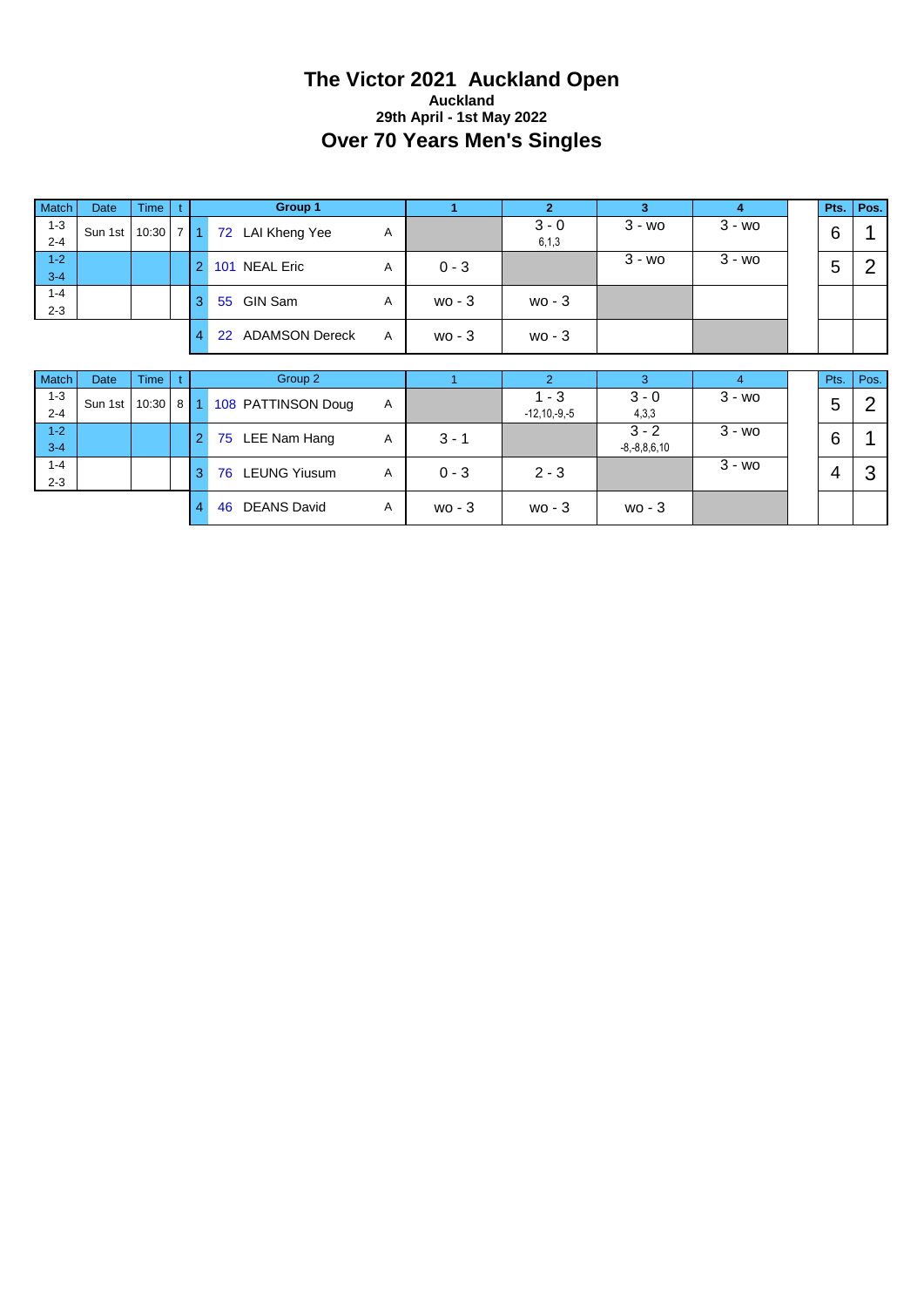**Auckland**

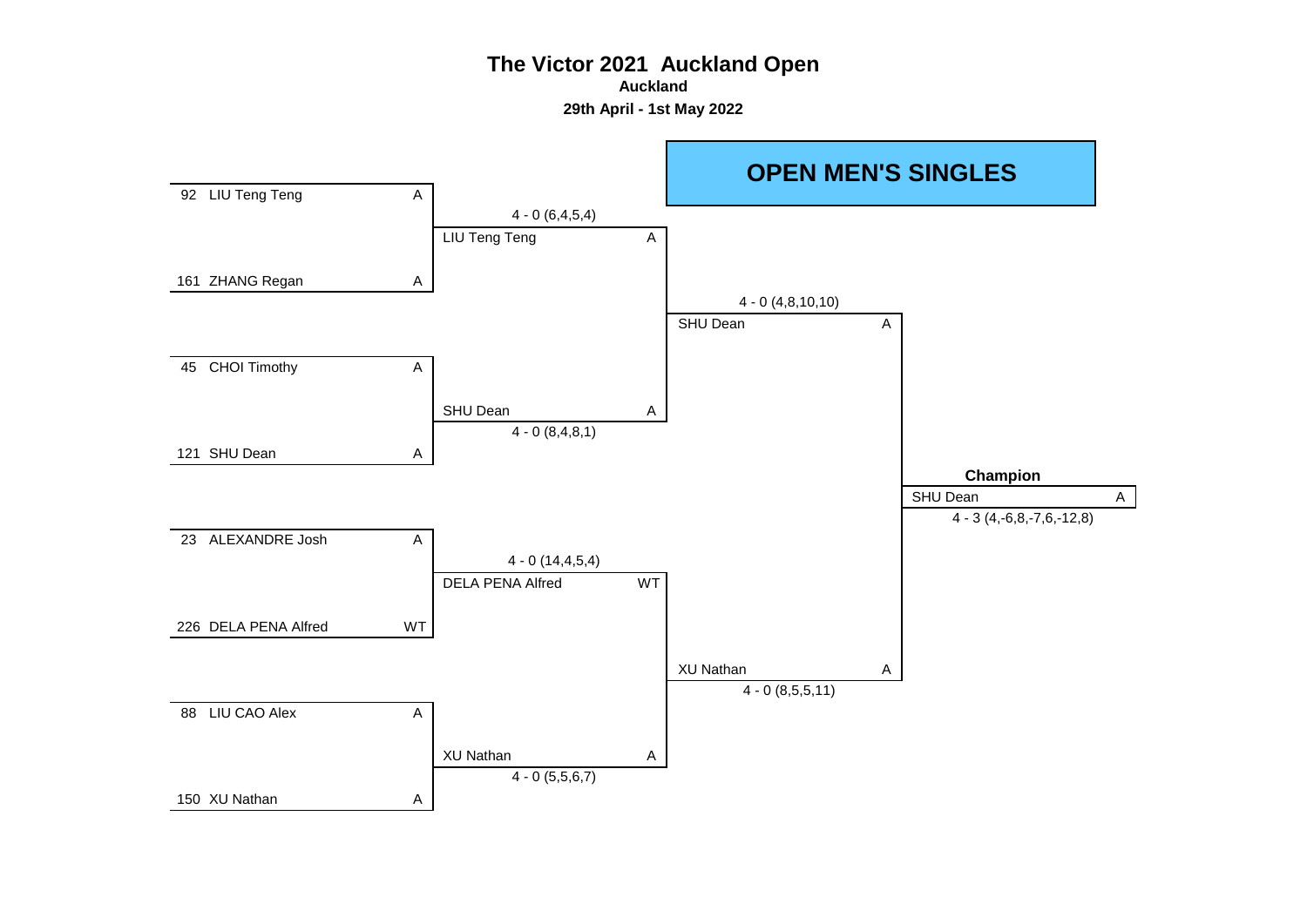**Auckland 29th April - 1st May 2022**

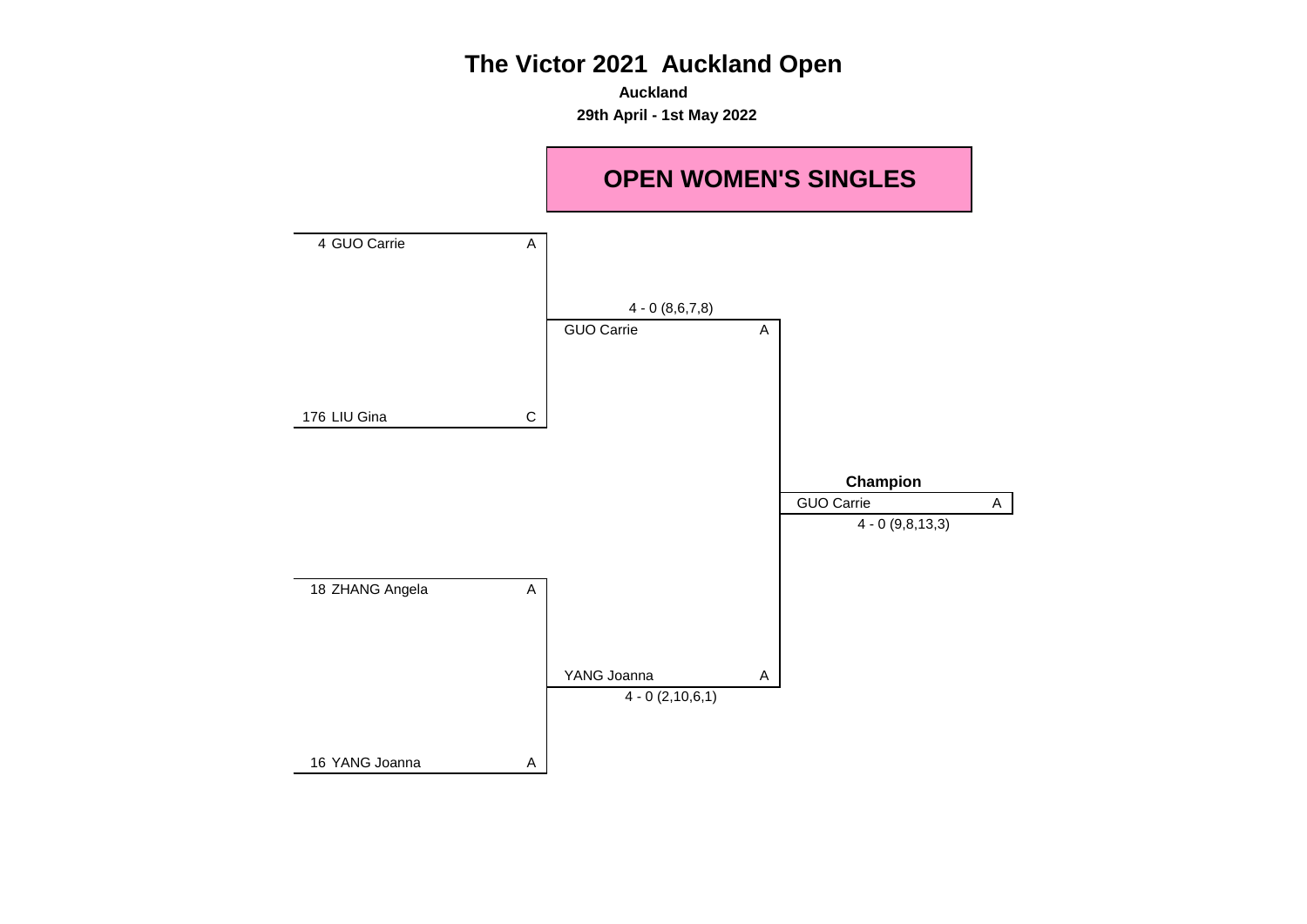**Auckland**

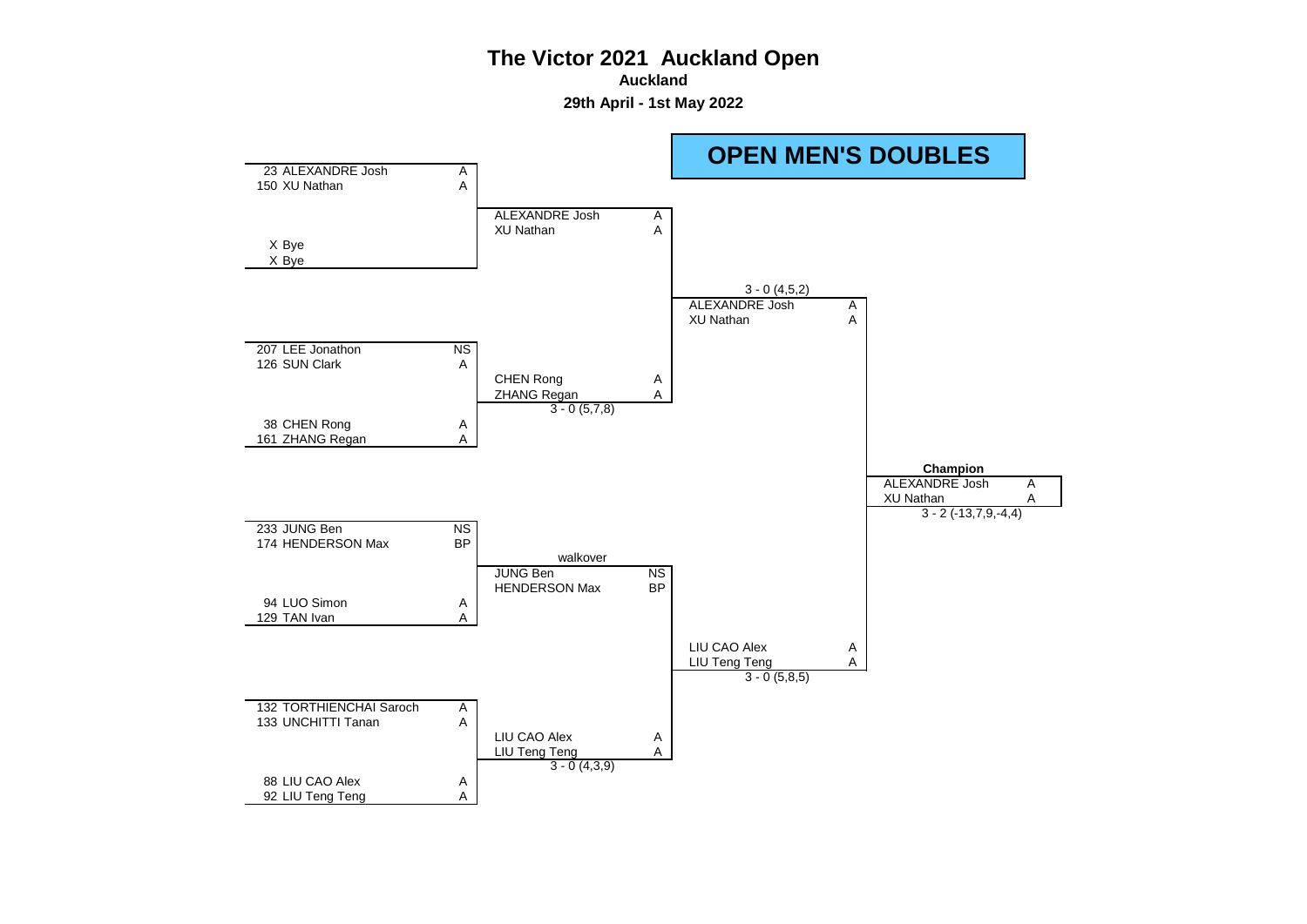**Auckland**

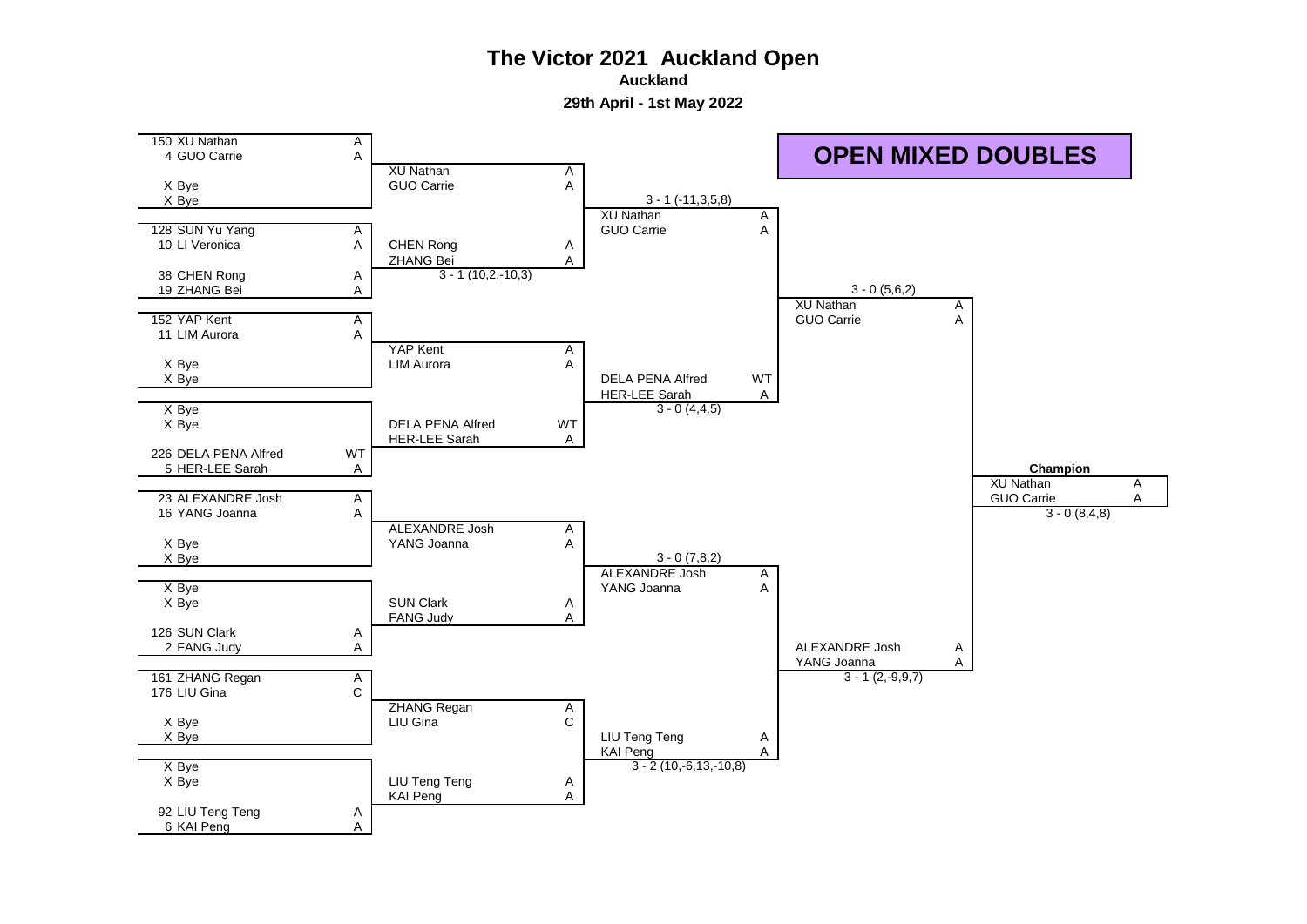**Auckland**

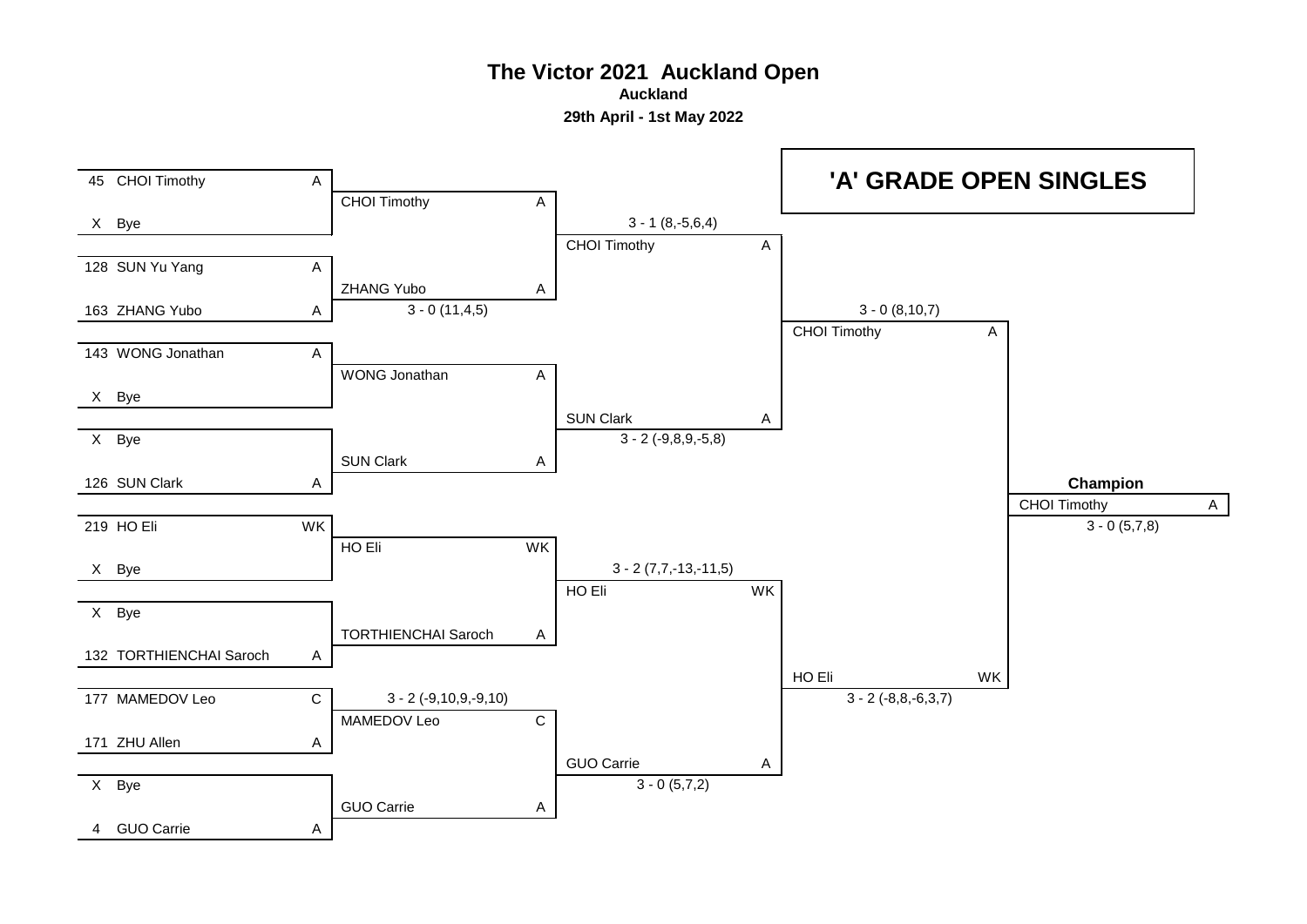**Auckland**

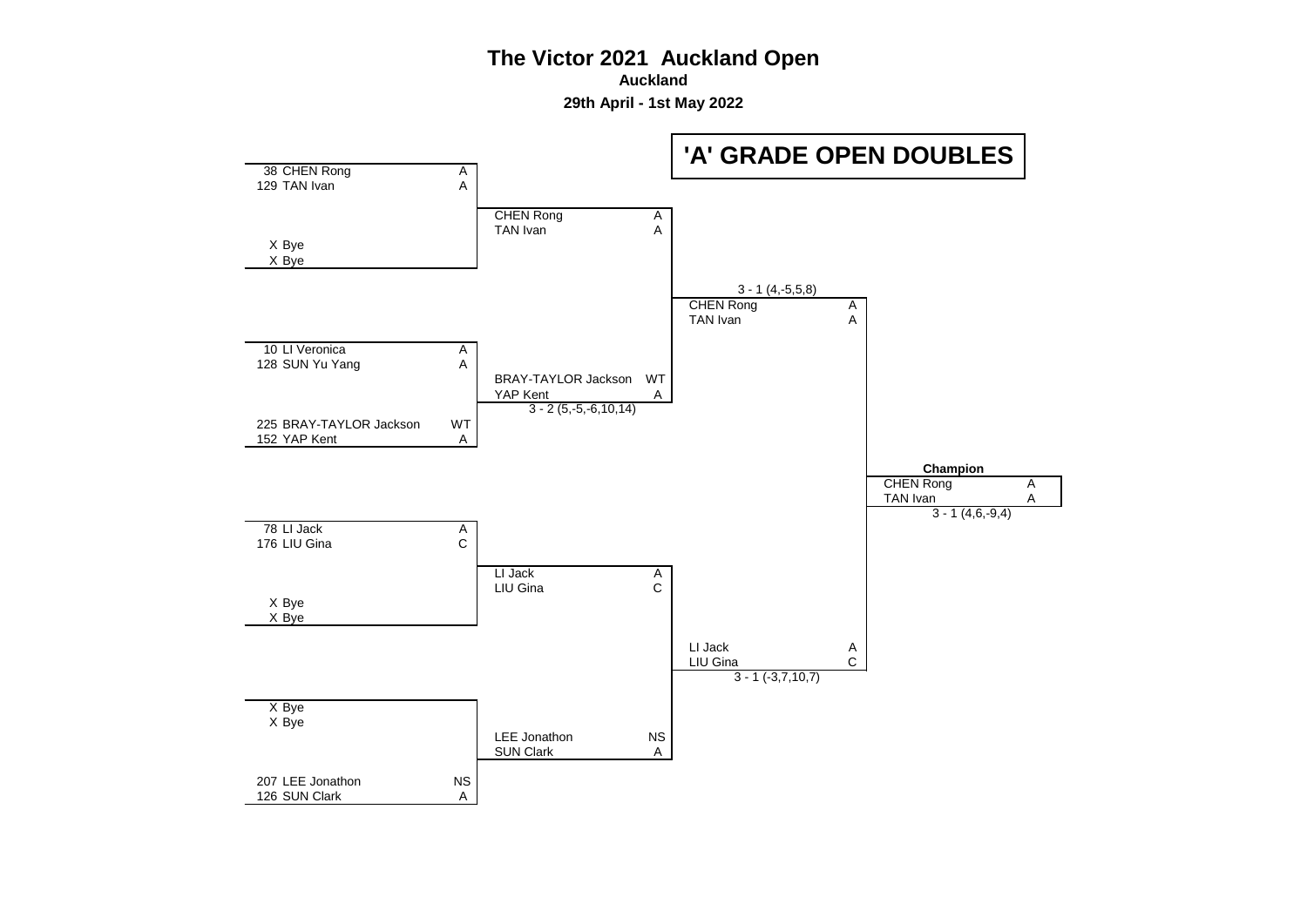**Auckland**

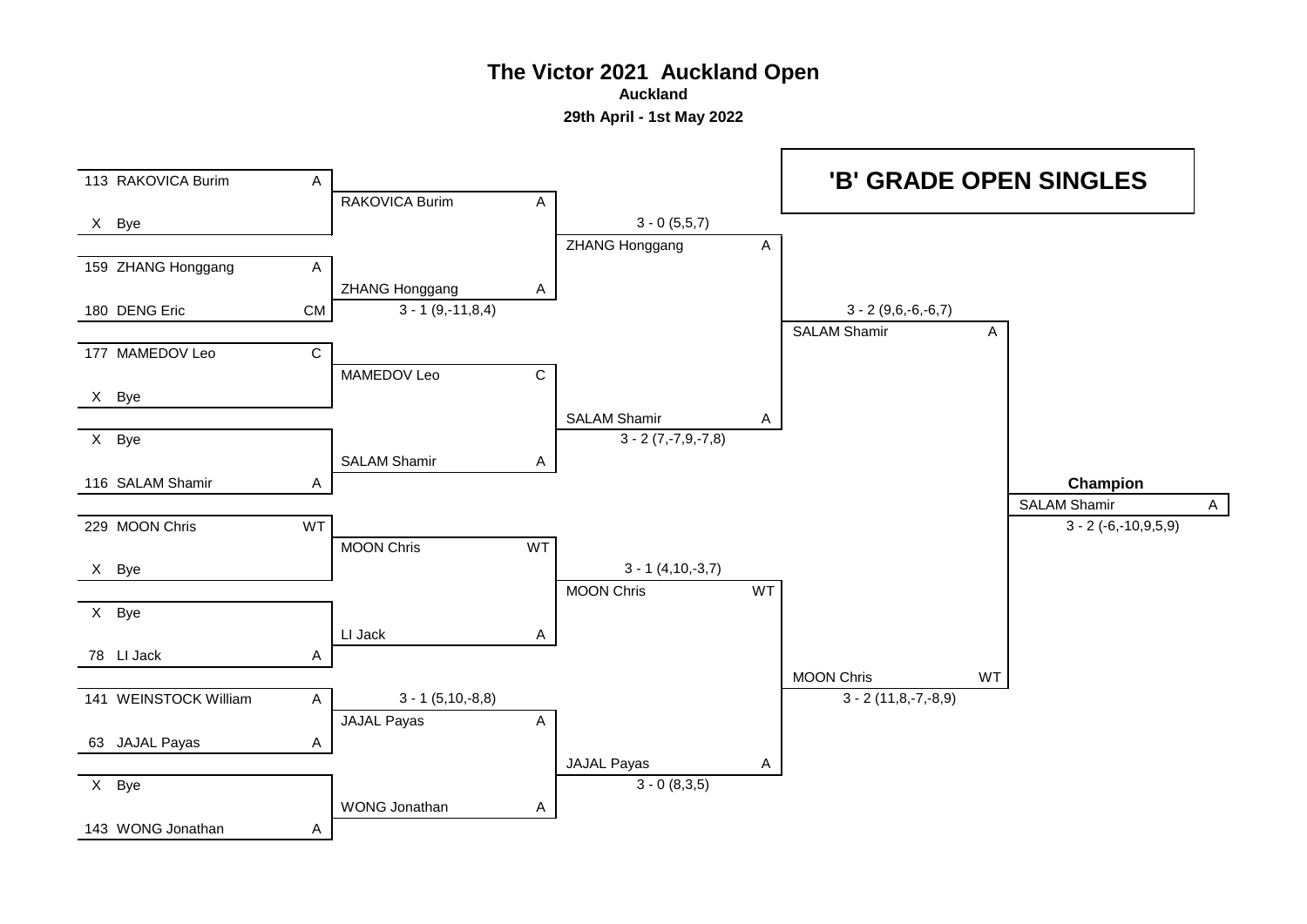**Auckland**

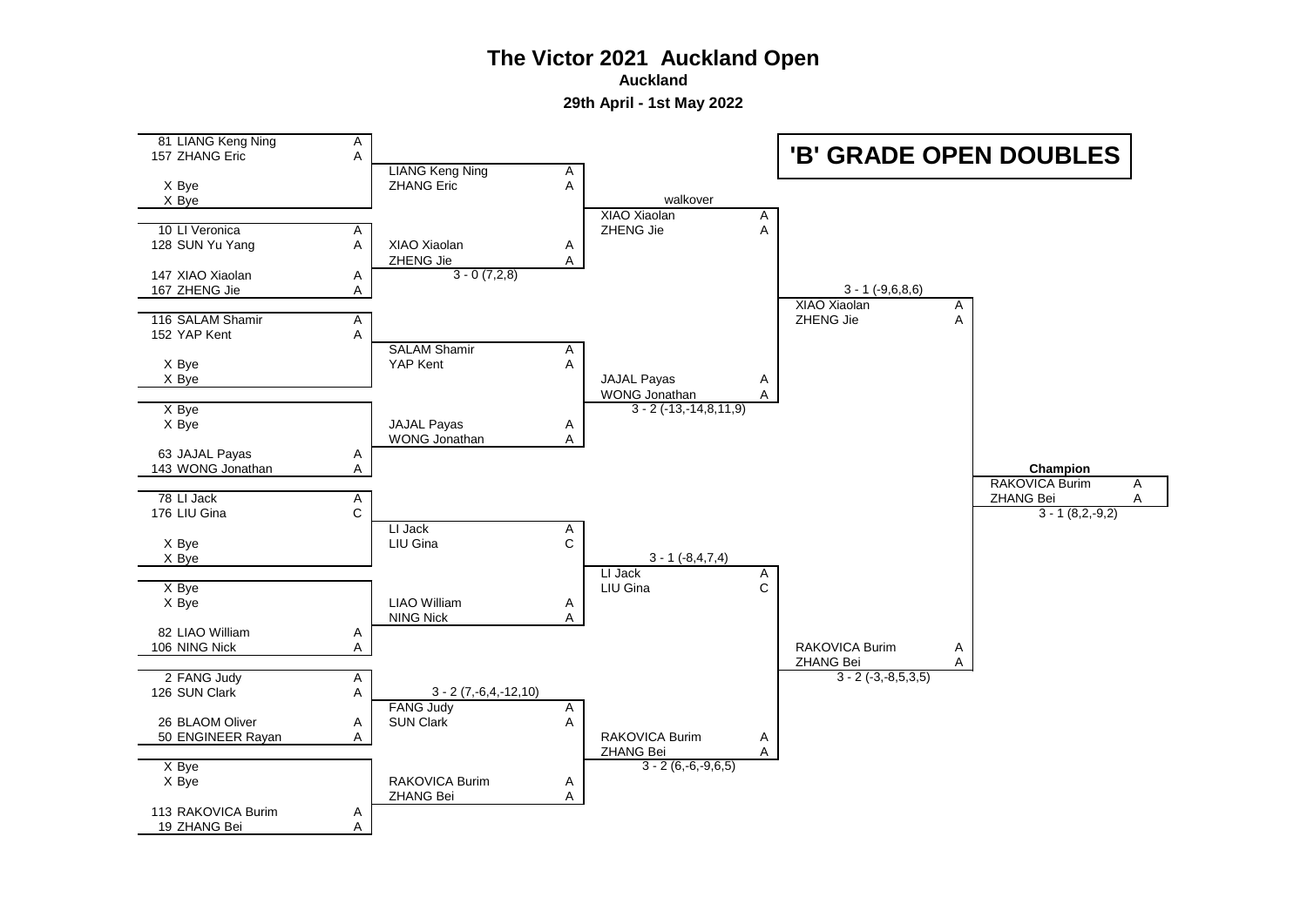**Auckland**

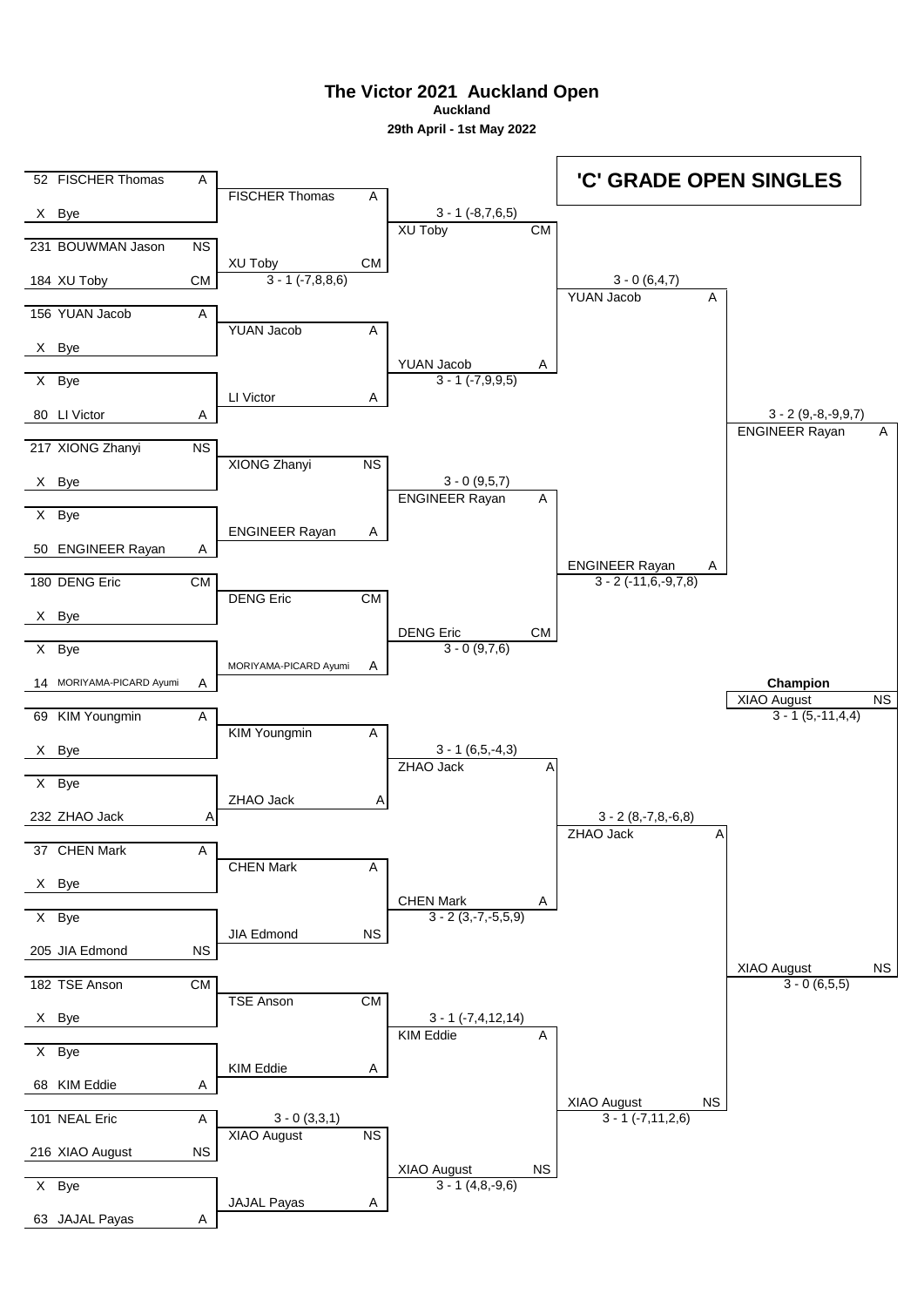**Auckland**

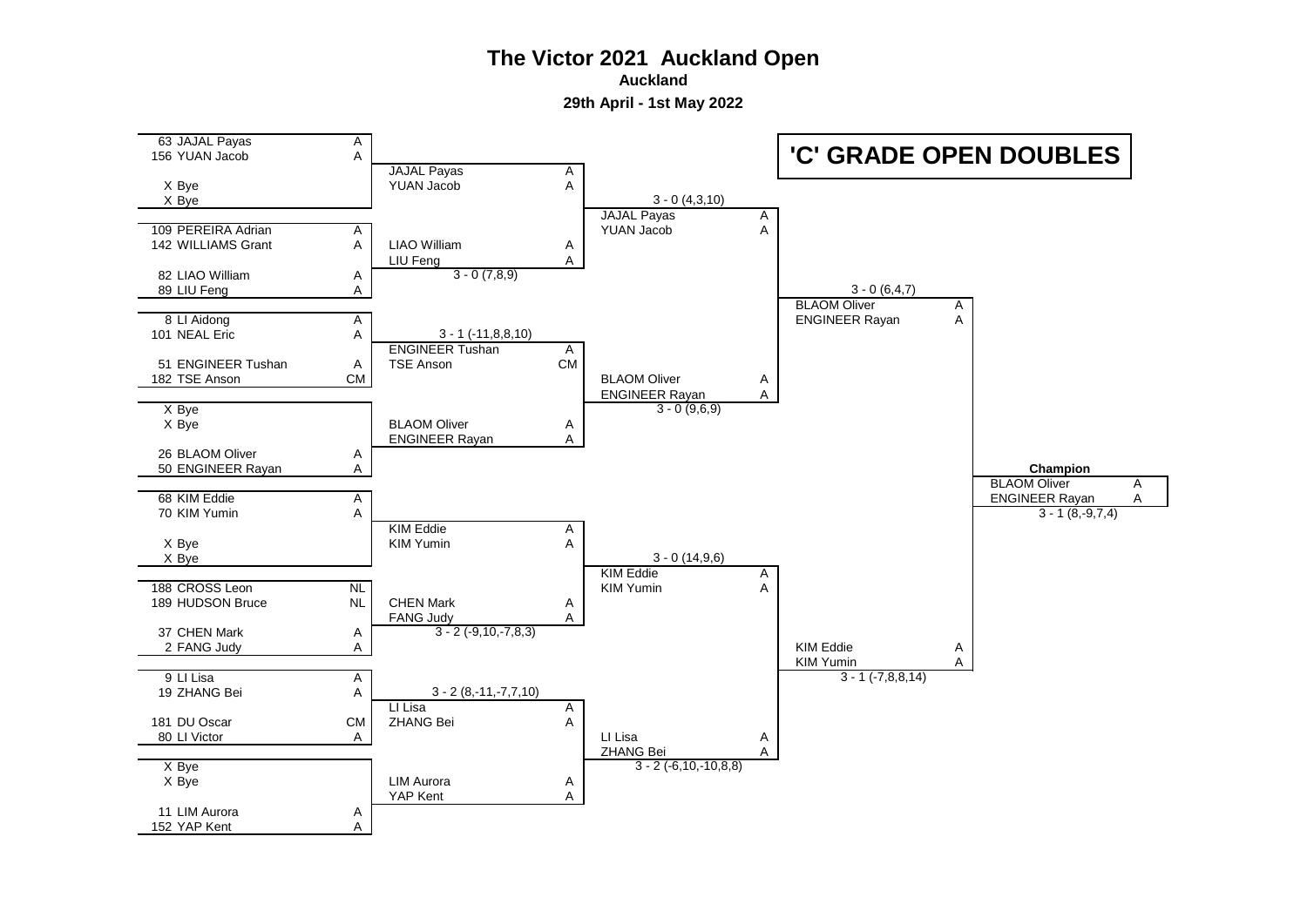**Auckland**

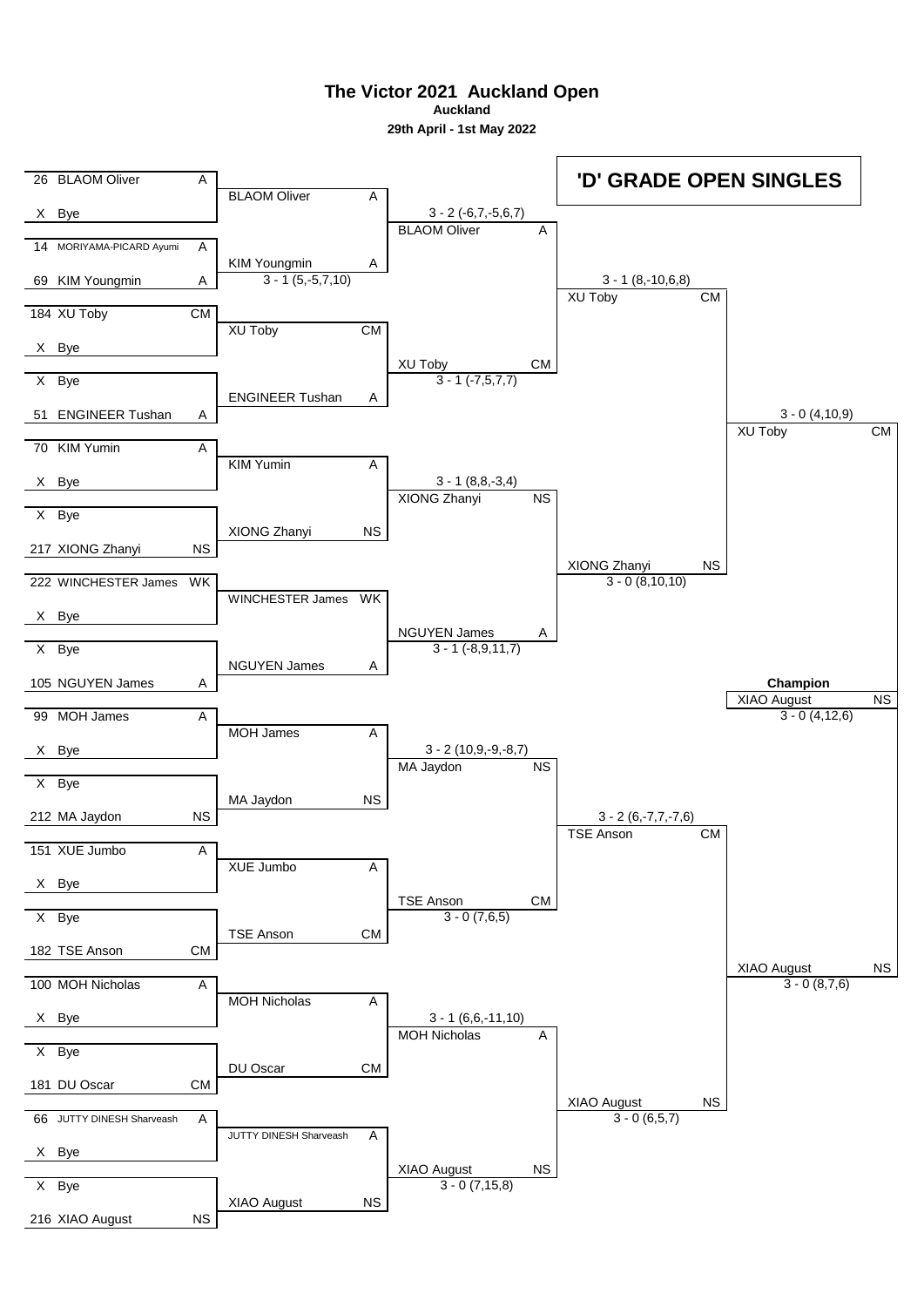**Auckland 29th April - 1st May 2022**

37 CHEN Mark A<br>64 JIANG Oscar A 64 JIANG Oscar A ا<del>R</del>N Mark A<br>ANG Oscar A JIANG Oscar X Bye<br>X Bye CHEN Mark A<br>IIANG Oscar A 60 IRANI Eric A JIANG Oscar A 61 IRANI Kaizad A IRANI Eric A **IRANI Kaiza** X Bye X Bye ENGINEER Tushan A<br>TSE Anson CM ابوري بين العبد العبد الحسن بين الحسن الحسن الحسن الحسن الحسن الحسن الحسن<br>الحسن الحسن الحسن الحسن الحسن الحسن<br>الحسن الحسن الحسن الحسن الحسن الحسن الحسن الحسن الحسن الحسن الحسن الحسن الحس 206 JIANG Walle HAN Angel<br>
JIANG Walle NS 22 ADAMSON Dereck A<br>112 QIAN Wei A 112 ENGINEER Tushan A<br>112 Anson CM  $TSE$  Anson X Bye<br>X Bye ENGINEER Tushan A<br>TSE Anson CM **TSE Anson** 51 ENGINEER Tushan A<br>182 TSE Anson CM 182 TSE Anson ENGINEER Tushan A<br>TSE Anson CM 67 KIM David A TSE Anson CM 69 KIM Youngmin A KIM David<br>KIM Younamin A X Bye KIM Youngmin X Bye KIM David<br>KIM Youngmin A 65 JOSEPH Joshua A<br>I23 SILVANUS Joseph A JOSEPH Joshua A 123 SILVANUS Joseph SILVANUS Joseph 111 PRABHAKAR Prayan A<br>185 SINGH Ashreet Fl. 185 SINGH Ashreet FIJ FIJ KIM David A KIM Youngmin A 3 - 2 (-7,-10,9,4,5) 127 SUN Jerry A<br>
21 ZHU Doreen A 21 ZHU Doreen HE Jerry NS<br>
YANG Jiming NS 204 HE Jerry NS<br>218 YANG Jiming NS 218 YANG Jiming NS NATURE NS HE Jerry NS NS NATURE AND NOT NO NO. 1.<br>218 YANG Jiming NS NS NS NATURE NS NS YANG Jiming X Bye<br>X Bye HU Daniel RX A LAU Brvun 59 HU Daniel RX A **Champion** 74 LAU Bryun A KIM Yumin A MOH James A 134 WAN Mikey A<br>151 XUE Jumbo A 151 XUE Jumbo WAN Mikey A<br>XUE Jumbo A X Bye XUE Jumbo X Bye  $WAN MikeV$ <br>XUE Jumbo A 109 PEREIRA Adrian A<br>142 WILLIAMS Grant A PEREIRA Adrian A 142 WILLIAMS Grant WILLIAMS Grant A 3 - 2 (-10,10,6,-9,9) 84 LIN Jimmy A<br>145 WU William A 145 WU William SUN Brian A<br>TOGASHI Sora A 189 HUDSON Bruce NL<br>89 LIU Feng A 89 LIU Feng SUN Brian A<br>TOGASHI Sora A 125 SUN Brian A TOGASHI Sora 131 TOGASHI Sora A SUN Brian A TOGASHI Sora A X Bye<br>X Bye LEUNG Yiusum A ZHANG Fan 76 LEUNG Yiusum A 158 ZHANG Fan A KIM Yumin A MOH James 80 LI Victor A<br>14 MORIYAMA-PICARD Avumi A 14 MORIYAMA-PICARD Ayumi LI Victor A X Bye MORIYAMA-PICARD Ayumi X Bye LI Mikey No. 2014<br>MA Javdon NS 209 LI Mikey NS NS LI Mikey NS NS NA Jaydon 212 MA Javdon MA Javdon NS X Bye X Bye KIM Yumin A  $MOH$  James  $A$ X Bye X Bye YE Sebastian A<br>ZHANG Yuchen A 155 YE Sebastian A<br>164 ZHANG Yuchen A 164 ZHANG Yuchen A KIM Yumin A MOH James X Bye<br>X Bye KIM Yumin A<br>MOH James A **MOH James** 70 KIM Yumin A 99 MOH James **'D' GRADE OPEN DOUBLES** walkover 3 - 2 (-9,-5,11,15,8) walkover  $3 - 0(7, 8, 5)$ 3 - 1 (-9,9,9,5) 3 - 0 (6,8,7) walkover 3 - 0 (9,2,8) <u>walkover</u>  $-0(4,10,9)$ 3 - 2 (-7,4,5,-5,7) 3 - 0 (8,8,3)  $3 - 2 (-6, 8, 8, -7, 9)$ walkover  $\frac{3.188}{3 - 0}$  (11.9.9)  $\frac{3}{3}$  - 0 (8,8,7) 3 - 0 (6,7,9)  $\frac{11163}{3 - 0}$  (7.9.9)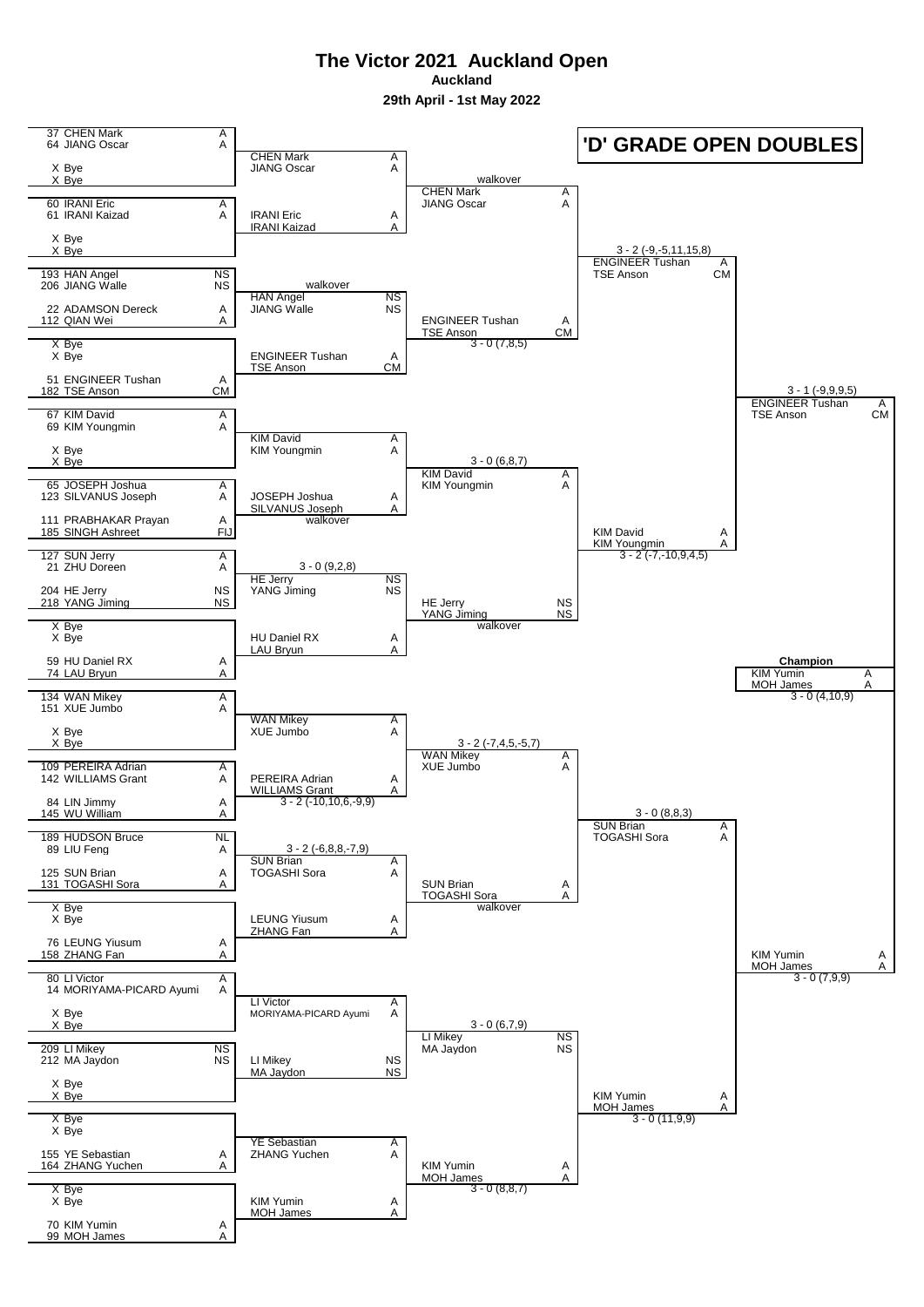**Auckland**

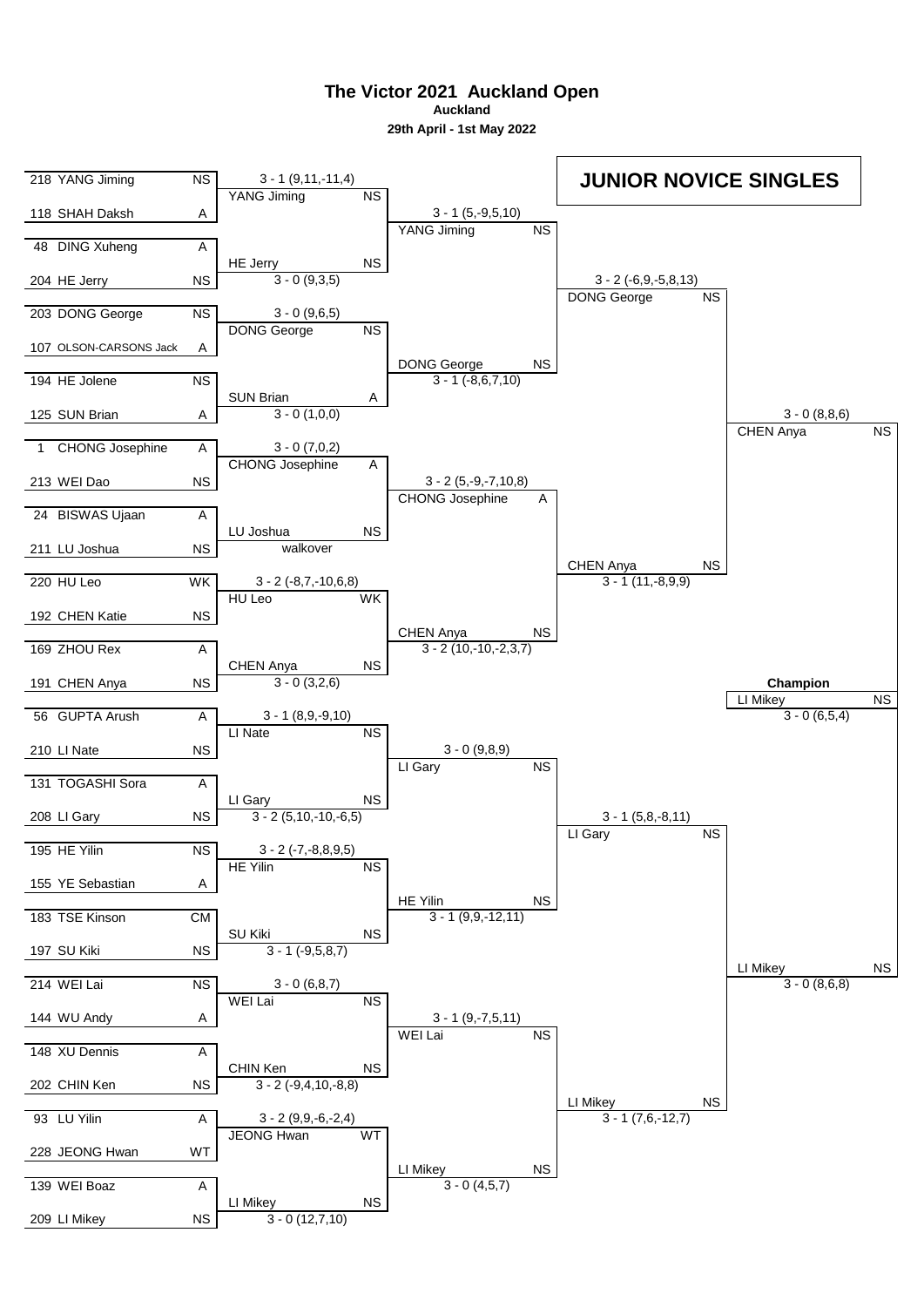**Auckland**

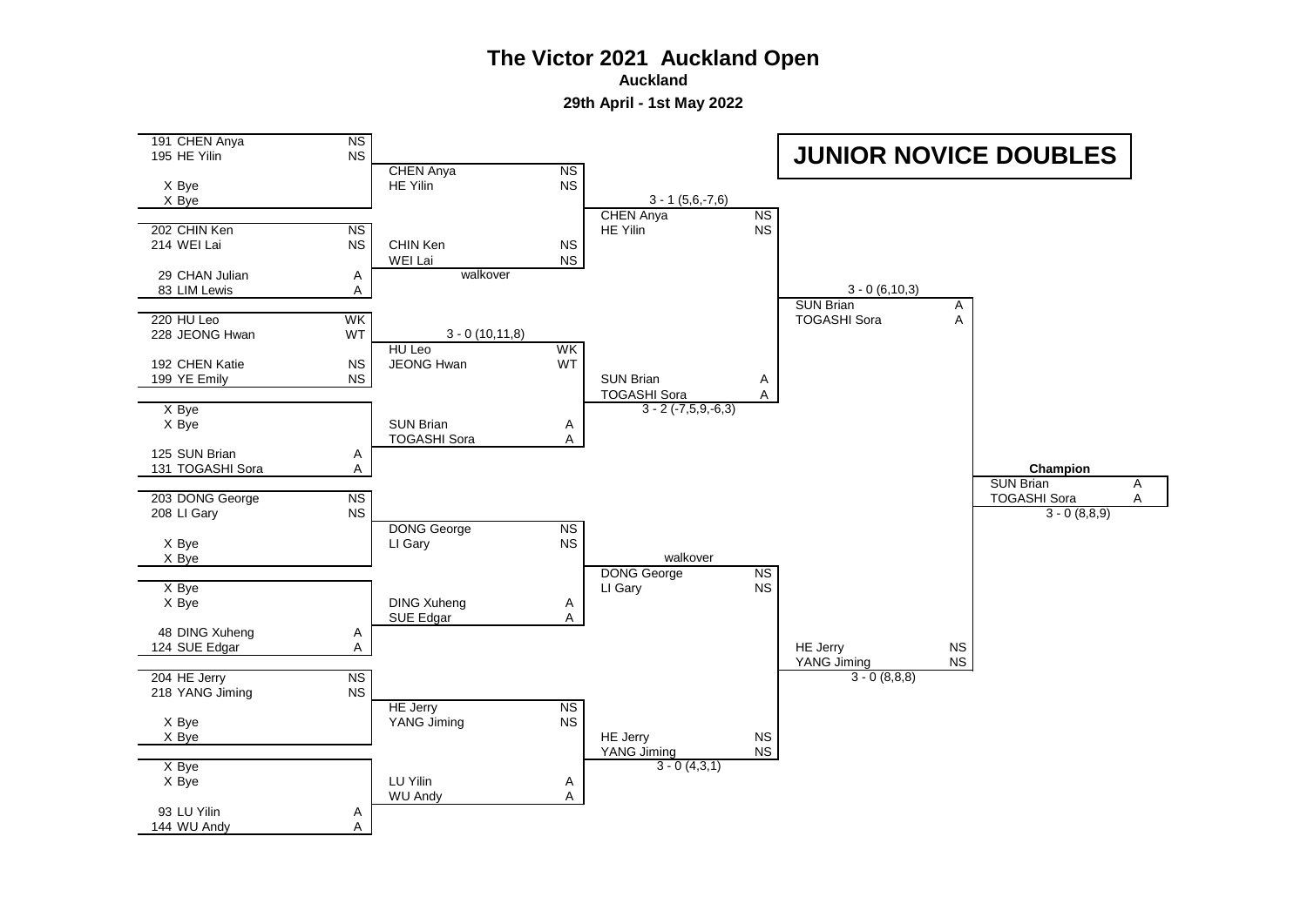**Auckland 29th April - 1st May 2022**

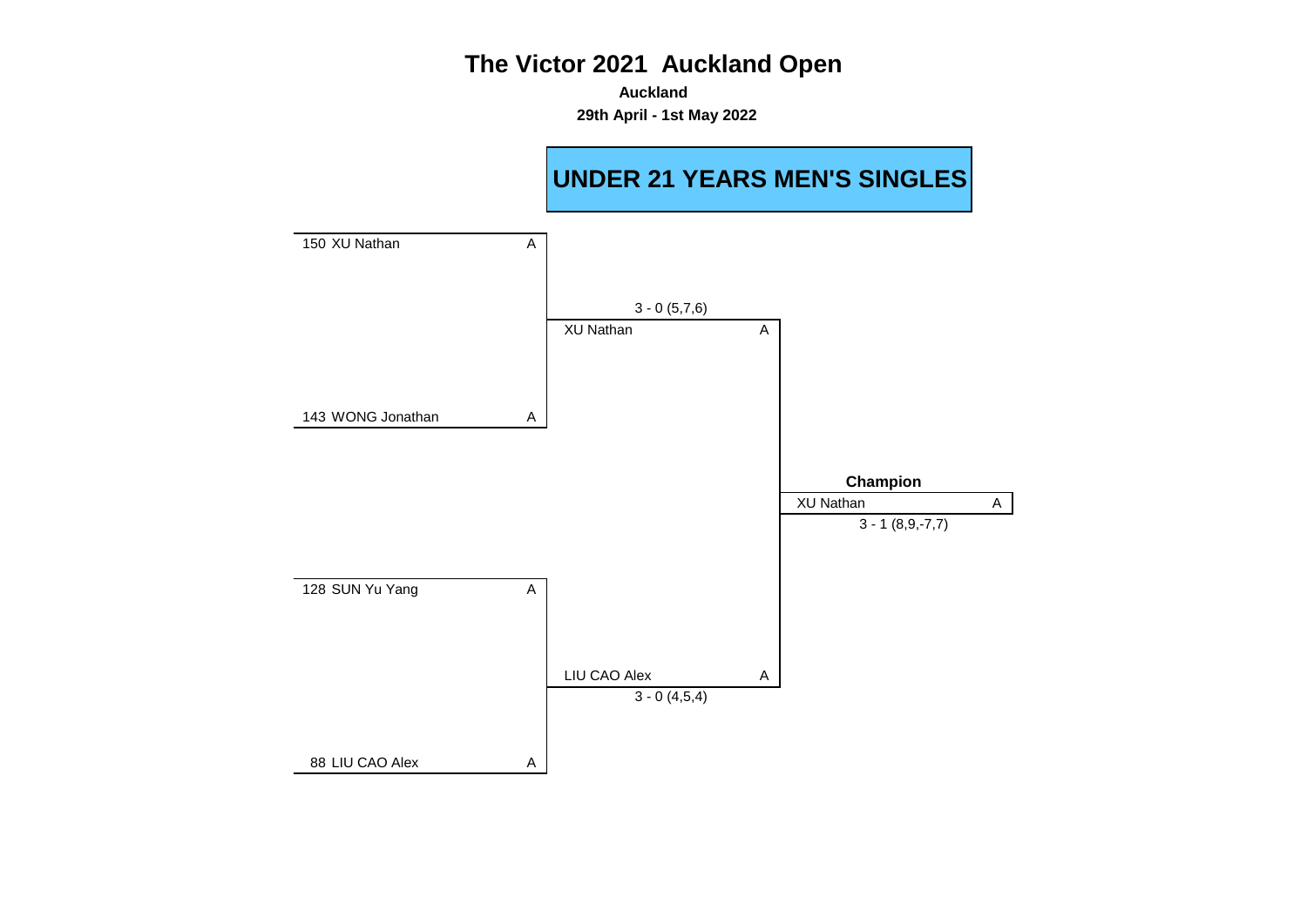**Auckland**

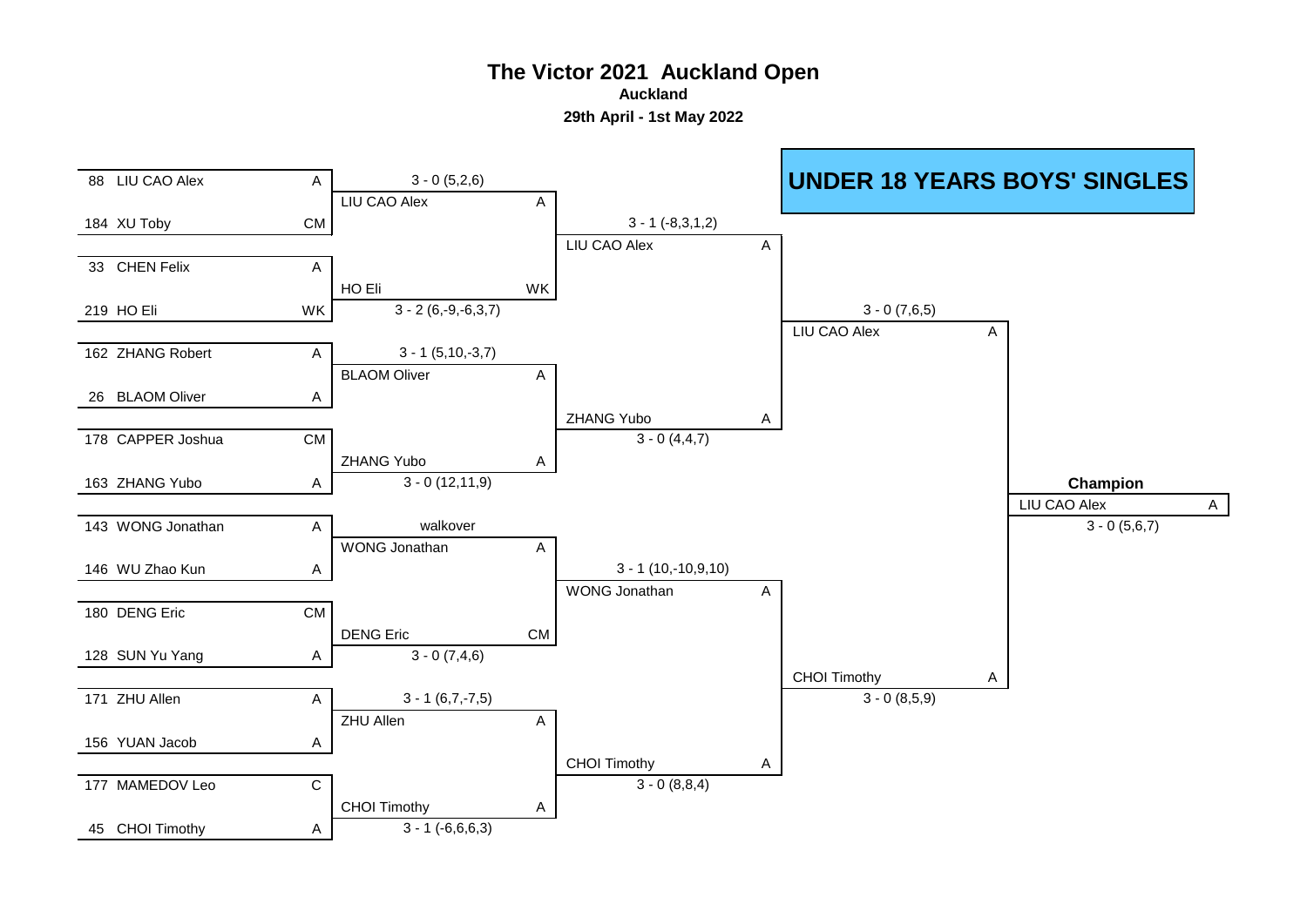**Auckland**

**29th April - 1st May 2022**

# **Under 18 Years Girls' Singles**

| Match   | Date    | <b>Time</b> |                 |          |    | Group 1             |           |                |          |          |           | Pts. | Pos. |  |  |  |  |  |  |       |  |  |  |
|---------|---------|-------------|-----------------|----------|----|---------------------|-----------|----------------|----------|----------|-----------|------|------|--|--|--|--|--|--|-------|--|--|--|
| $1 - 3$ | Sun 1st | 10:30       | 10 <sup>1</sup> |          | 4  | <b>GUO Carrie</b>   | A         |                | $3 - 2$  | $3 - 0$  | $3 - w$ o | 6    |      |  |  |  |  |  |  |       |  |  |  |
| $2 - 4$ |         |             |                 |          |    |                     |           | $12,6,-8,-2,8$ | 1,4,3    |          |           |      |      |  |  |  |  |  |  |       |  |  |  |
| $1-4$   |         | 0:00        | υ               | $\Omega$ | 16 | YANG Joanna         | A         | $2 - 3$        |          | $3 - 0$  | $3 - w$ o | 5    | ⌒    |  |  |  |  |  |  |       |  |  |  |
| $2 - 3$ |         |             |                 |          |    |                     |           |                |          |          |           |      |      |  |  |  |  |  |  | 8,4,4 |  |  |  |
| $3 - 4$ |         | 0:00        | υ               | 3        | 18 |                     |           | $0 - 3$        | $0 - 3$  |          | $3 - w$ o |      | ◠    |  |  |  |  |  |  |       |  |  |  |
| $1 - 2$ |         |             |                 |          |    | <b>ZHANG Angela</b> | A         |                |          |          |           | 4    |      |  |  |  |  |  |  |       |  |  |  |
|         |         |             |                 |          |    | 173 KEARNEY Emme    | <b>BP</b> | $wo - 3$       | $wo - 3$ | $wo - 3$ |           |      |      |  |  |  |  |  |  |       |  |  |  |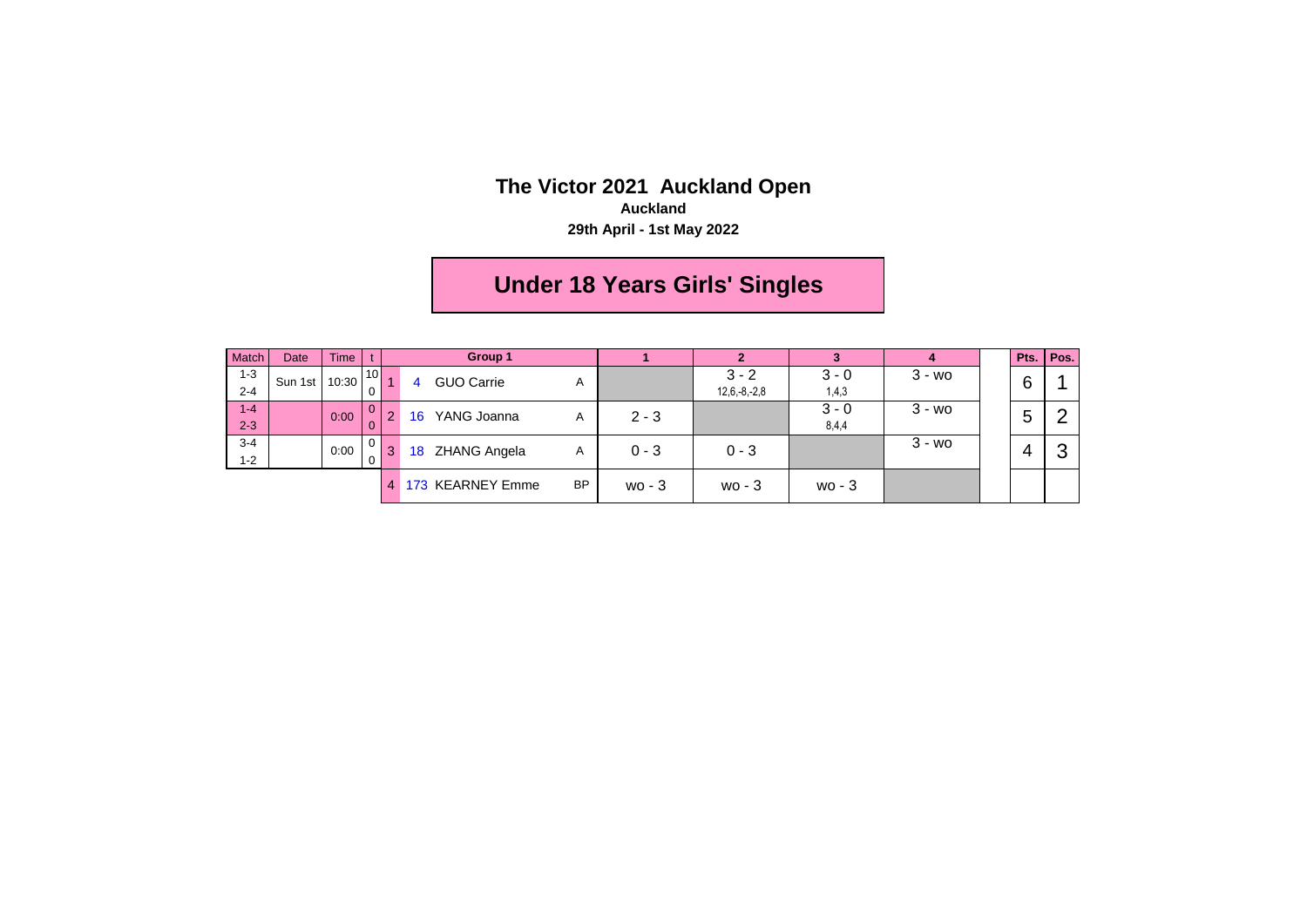**Auckland**

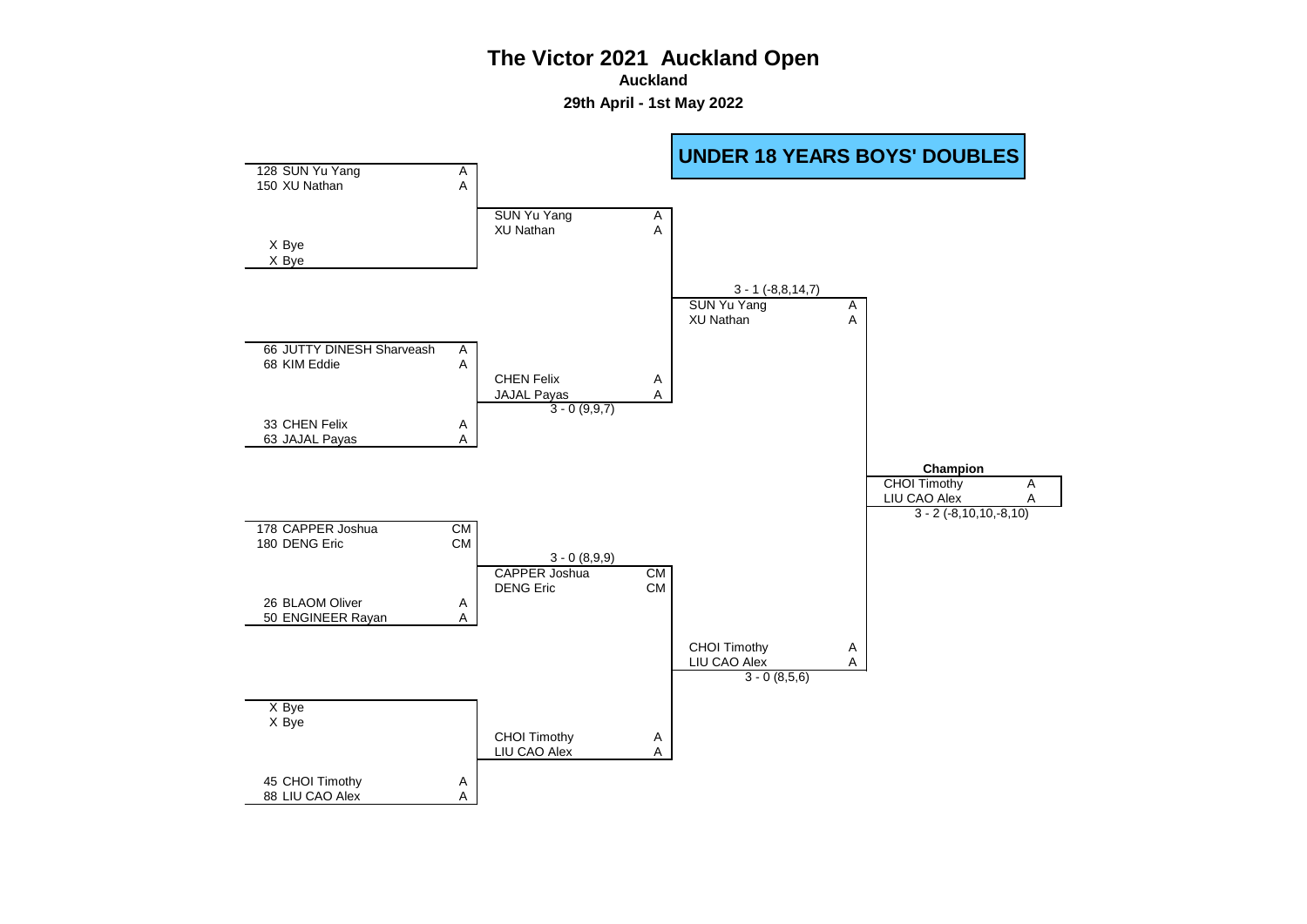**The Victor 2021 Auckland Open Auckland**

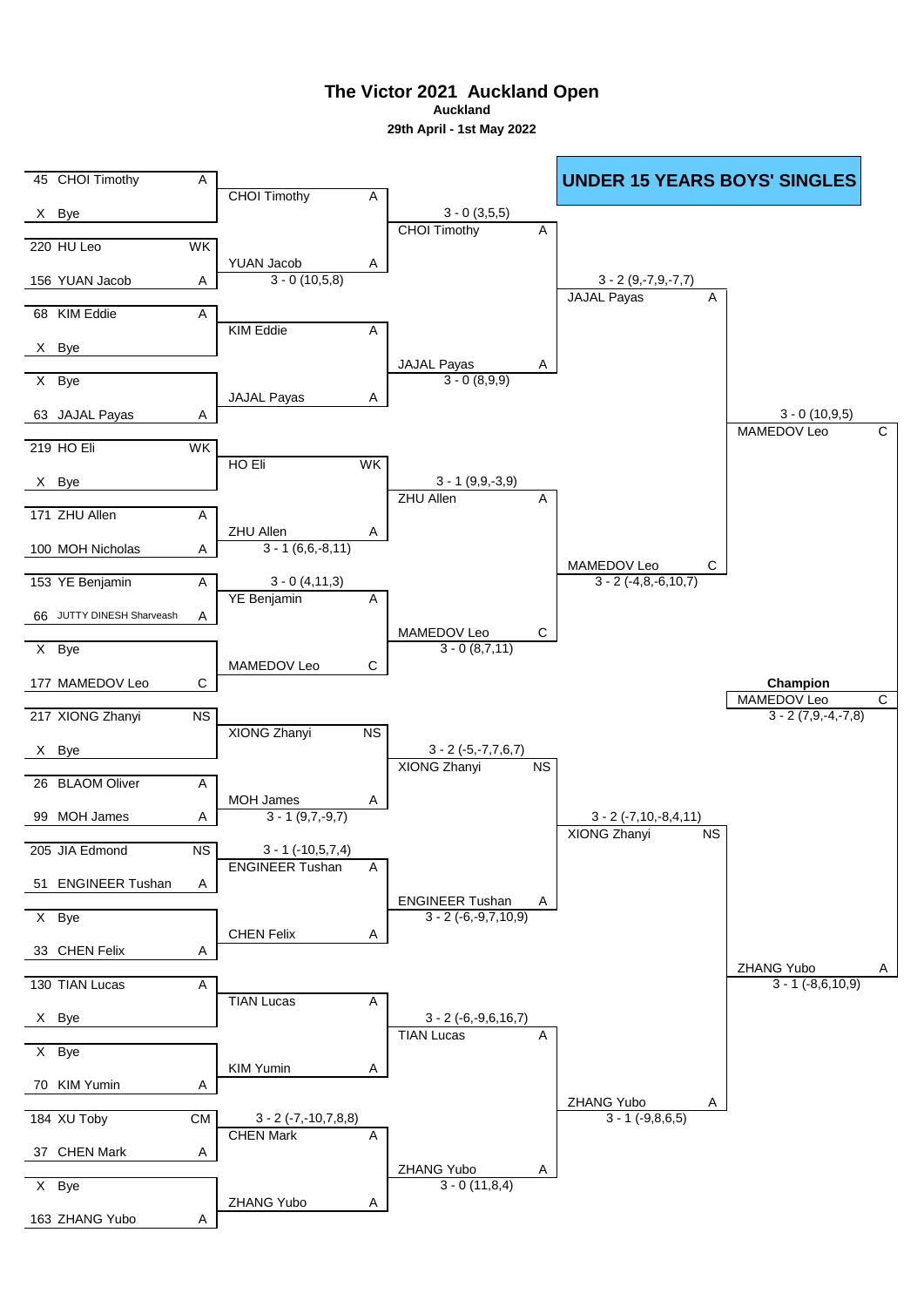**Auckland 29th April - 1st May 2022**

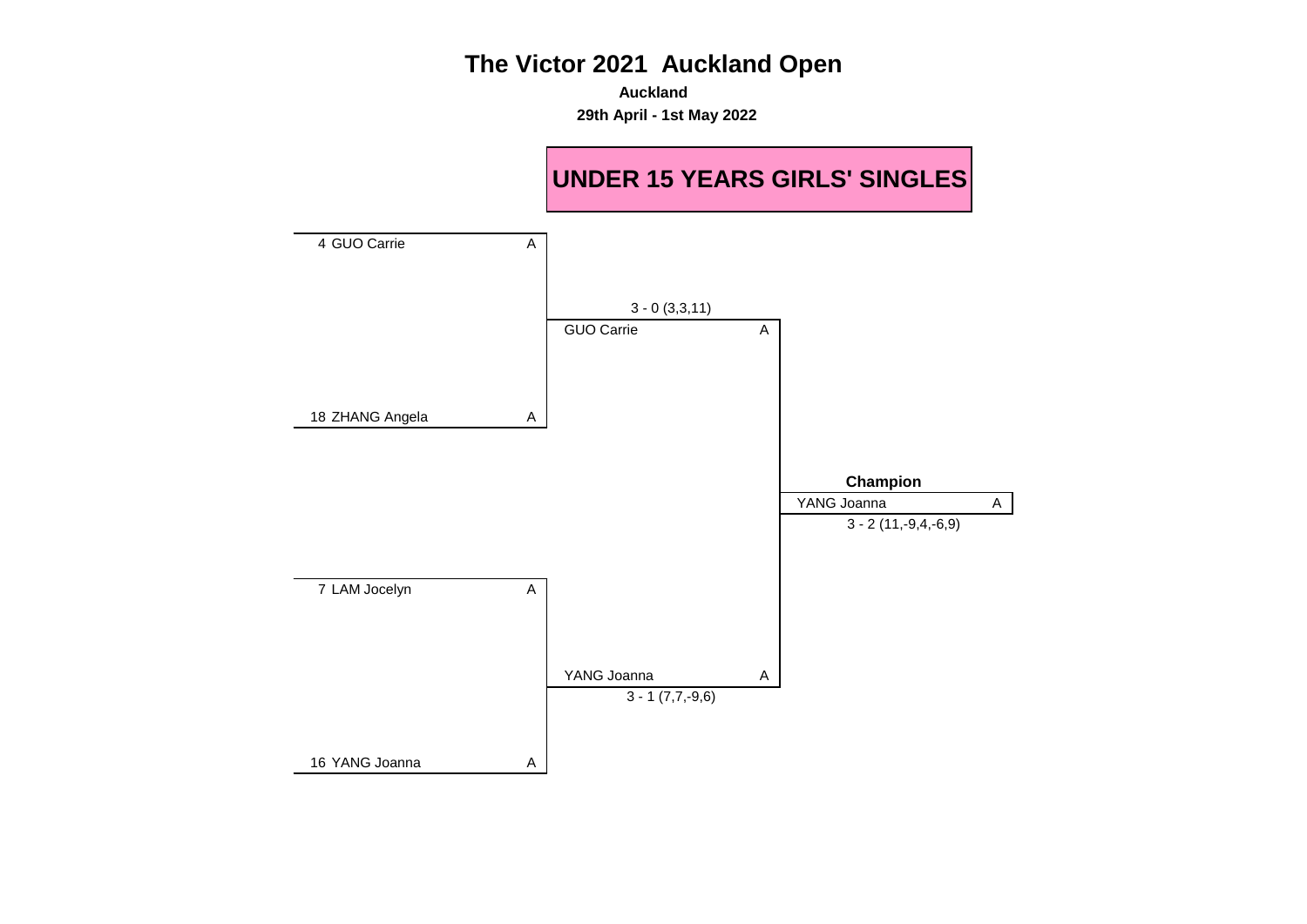**Auckland**

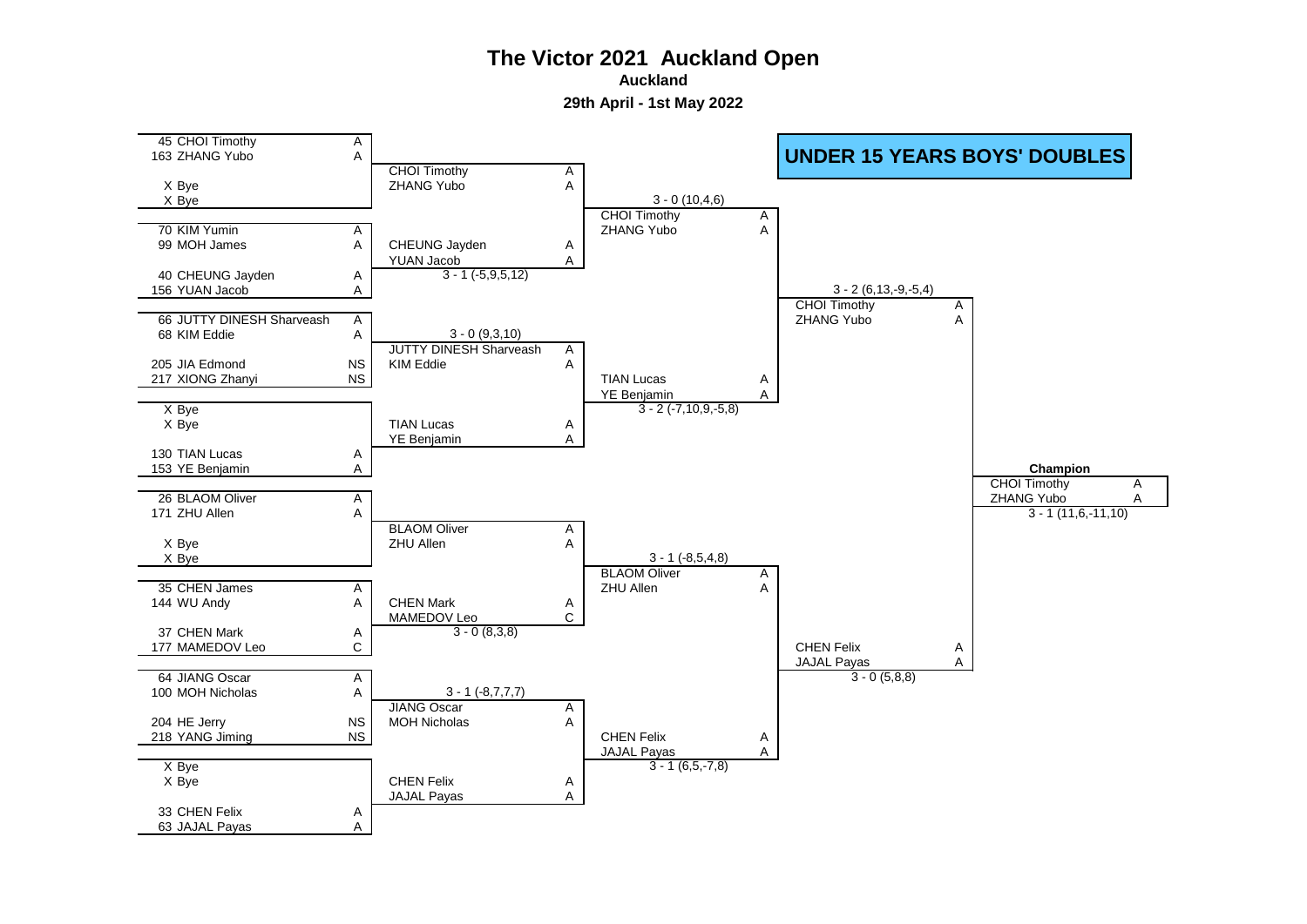**The Victor 2021 Auckland Open Auckland 29th April - 1st May 2022**

# **UNDER 15 YEARS GIRLS' DOUBLES**

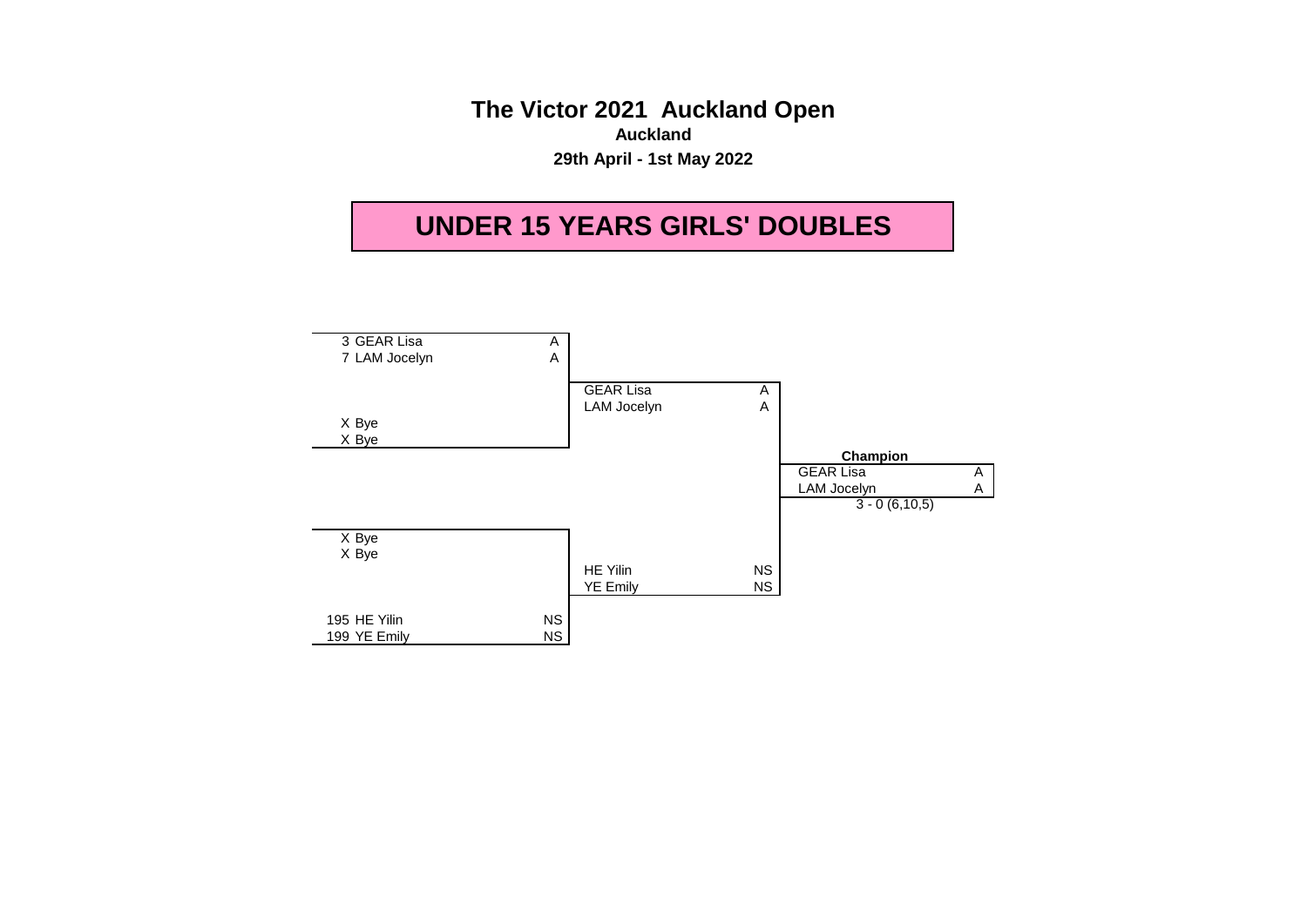**The Victor 2021 Auckland Open Auckland**

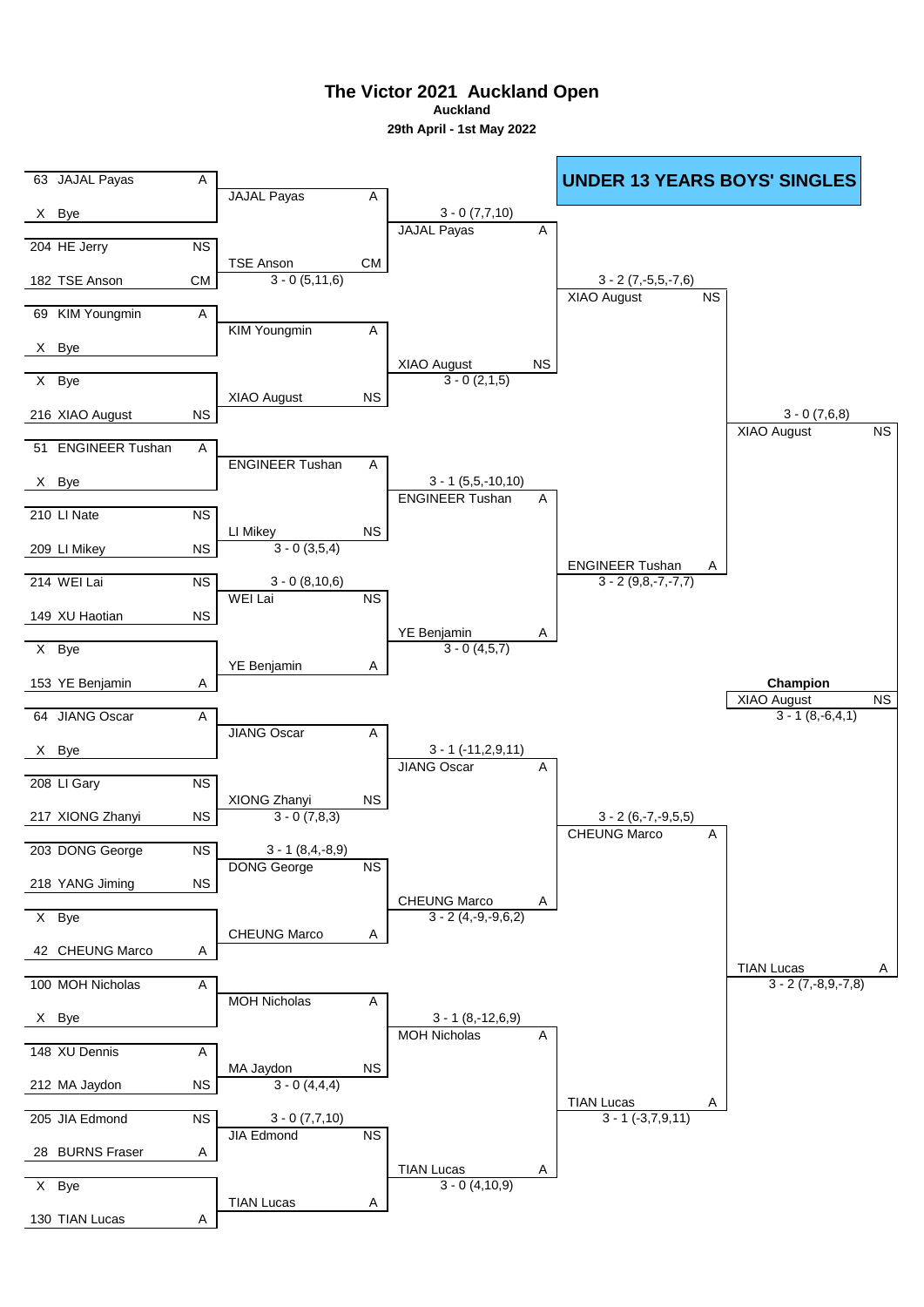**Auckland**

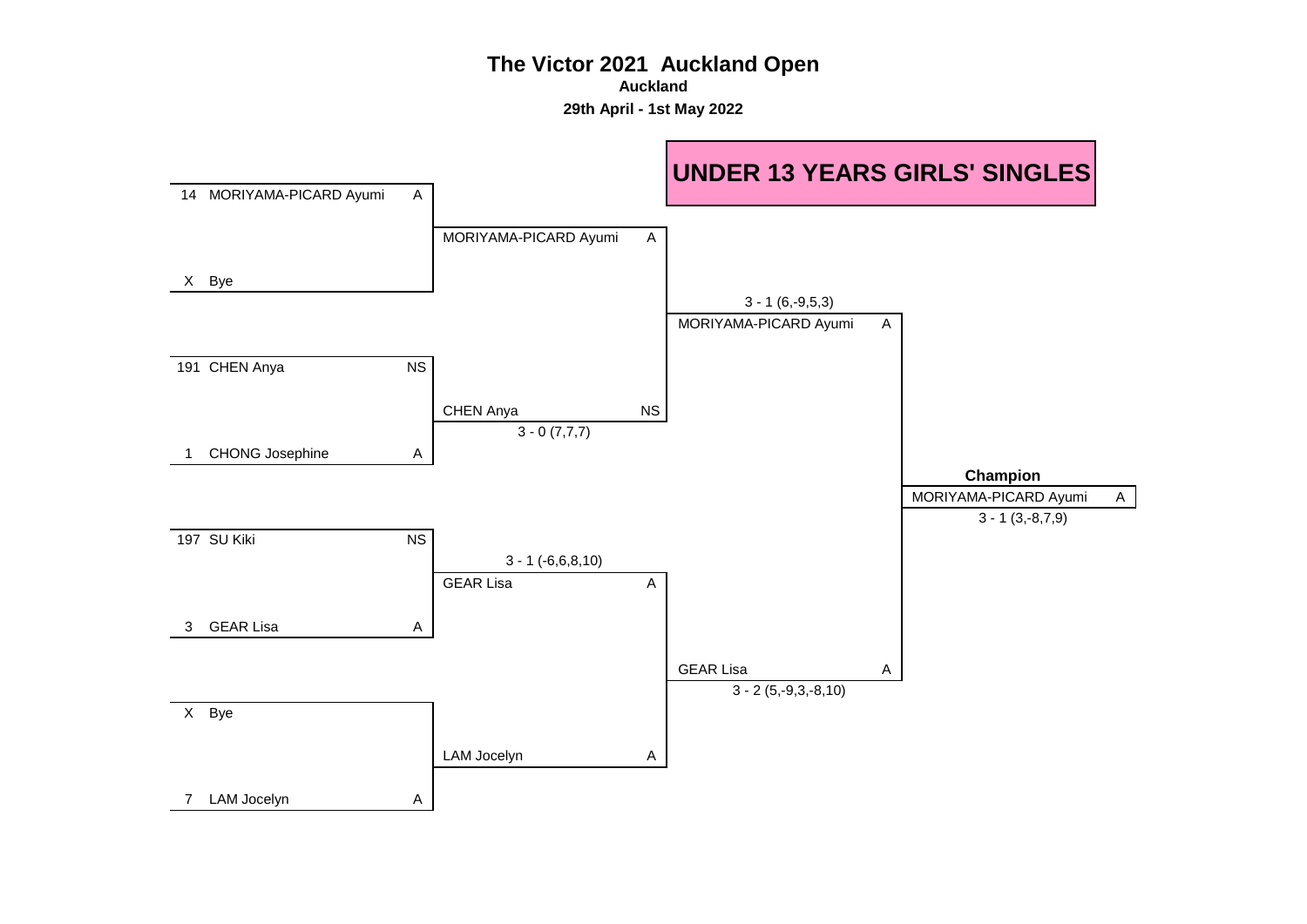**Auckland**

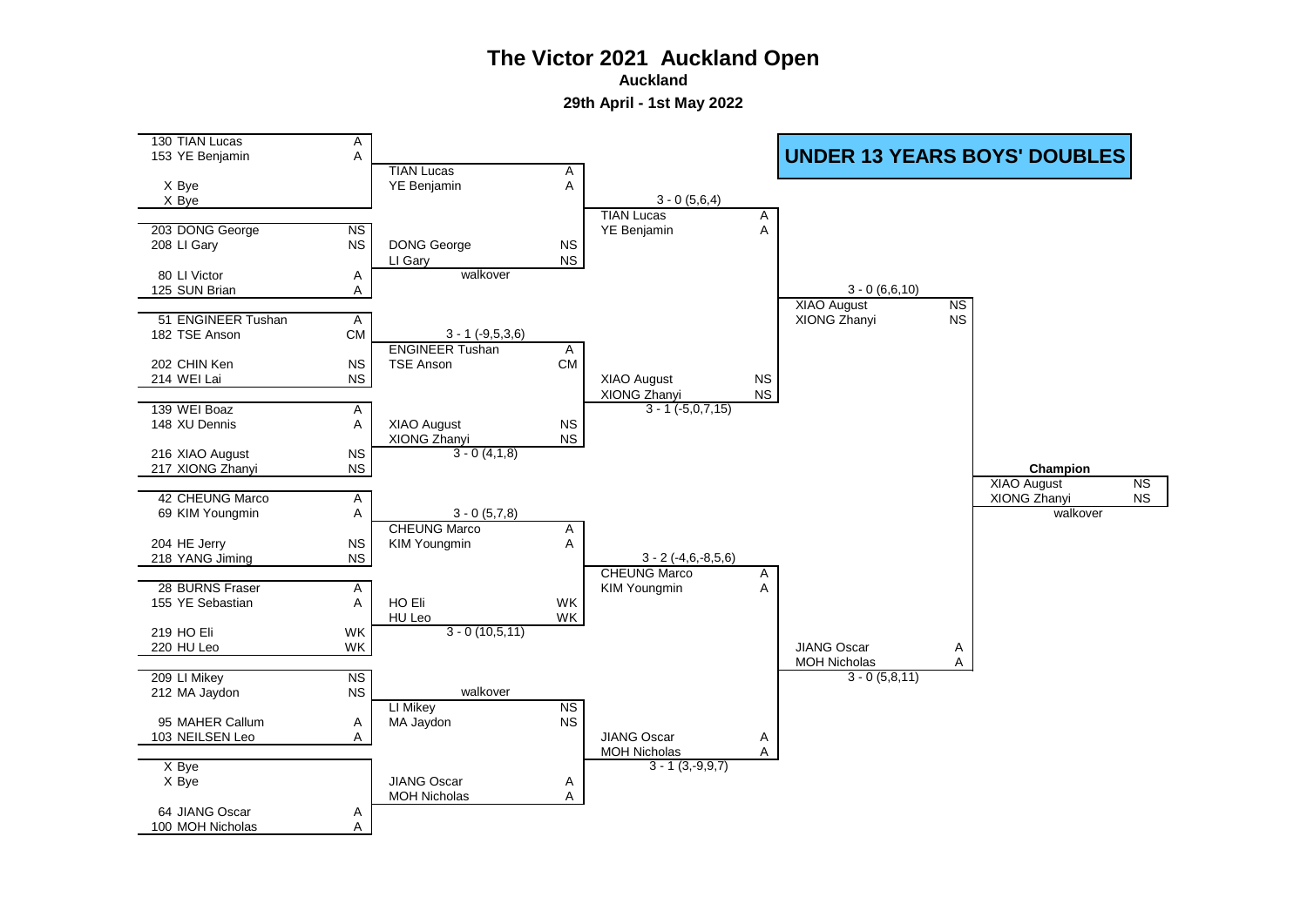#### **The Victor 2021 Auckland Open Auckland**

**29th April - 1st May 2022**

# **Under 13 Years Girls' Doubles**

| Match   | Date    | <b>Time</b> |        | Group 1 |                |           | $\mathbf{2}$ |                 |         |   | Pts.   Pos. |  |
|---------|---------|-------------|--------|---------|----------------|-----------|--------------|-----------------|---------|---|-------------|--|
| $1 - 3$ | Sun 1st | 13:30       | $14$ 1 |         | 3 GEAR Lisa    | Α         |              | $3 - 2$         | $3 - 0$ | 4 |             |  |
|         |         |             |        |         | 7 LAM Jocelyn  | Α         |              | $-4,6,11,-10,3$ | 4,4,4   |   |             |  |
| $2 - 3$ |         |             |        | 2       | 191 CHEN Anya  | <b>NS</b> | $2 - 3$      |                 | $3 - 0$ |   | 3           |  |
|         |         |             |        |         | 195 HE Yilin   | <b>NS</b> |              |                 | 5,7,4   |   |             |  |
| $1 - 2$ |         |             |        | 3       | 192 CHEN Katie | <b>NS</b> | $0 - 3$      | $0 - 3$         |         |   | ⌒           |  |
|         |         |             |        |         | 199 YE Emily   | <b>NS</b> |              |                 |         |   |             |  |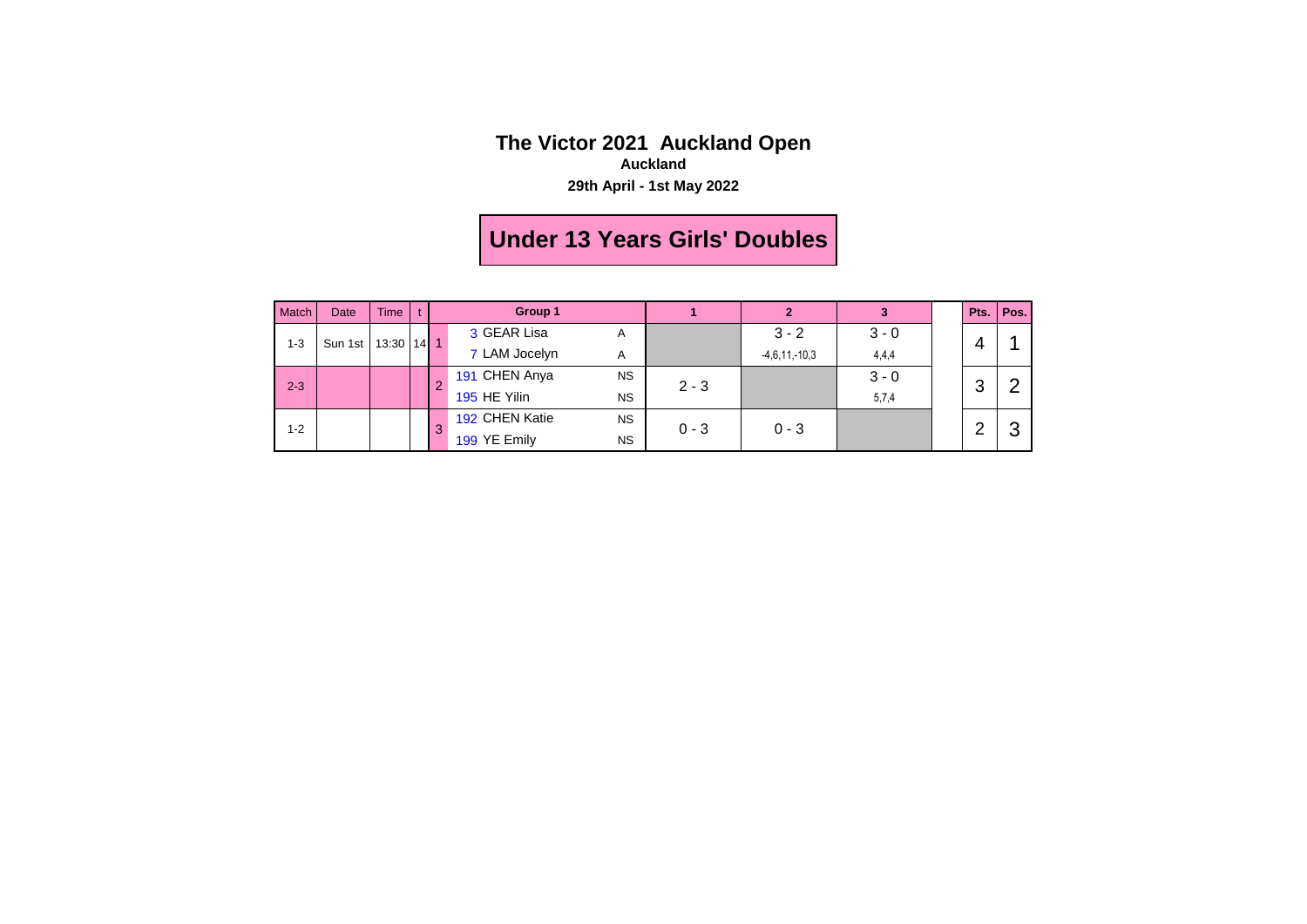**Auckland**

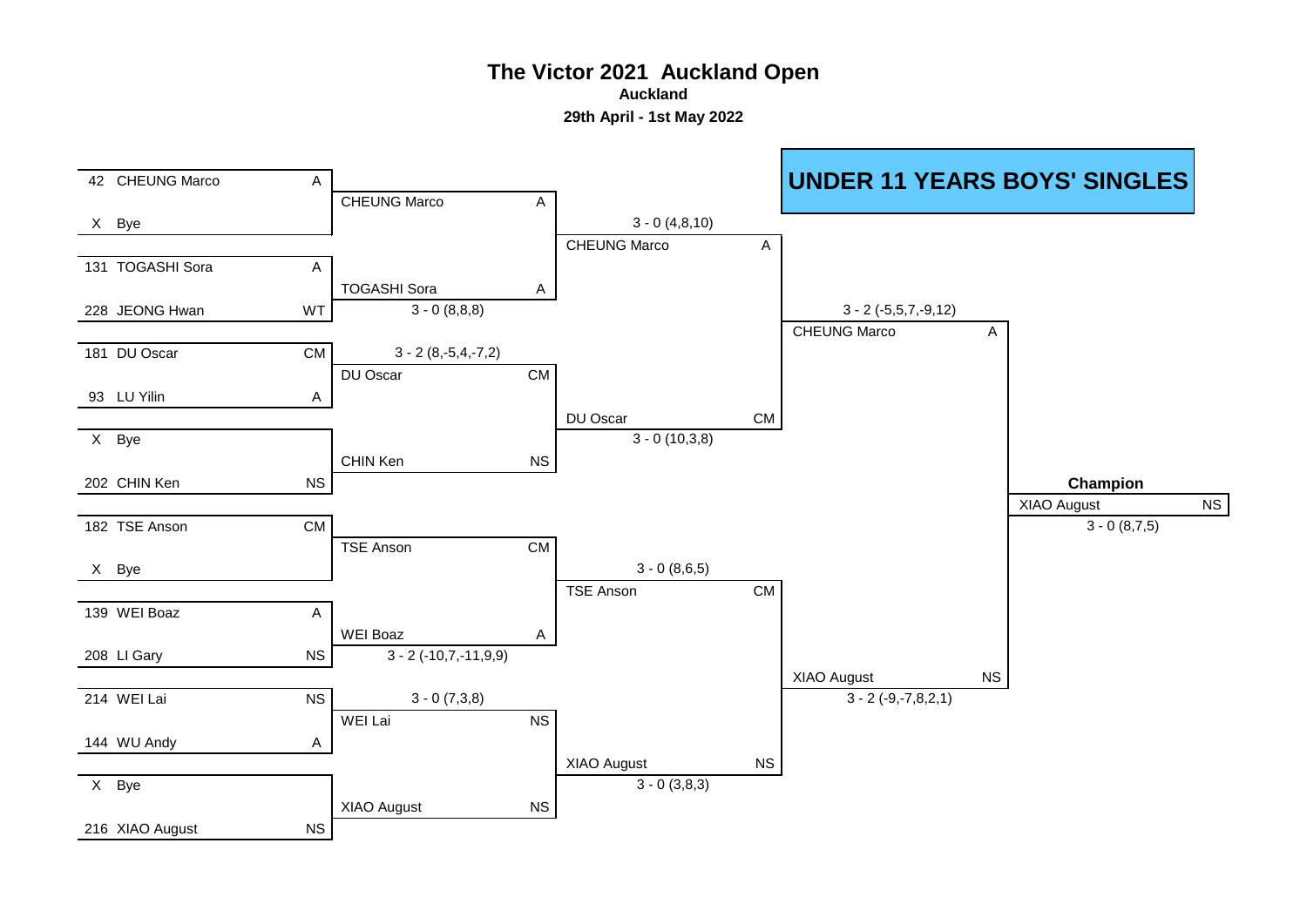**Auckland**

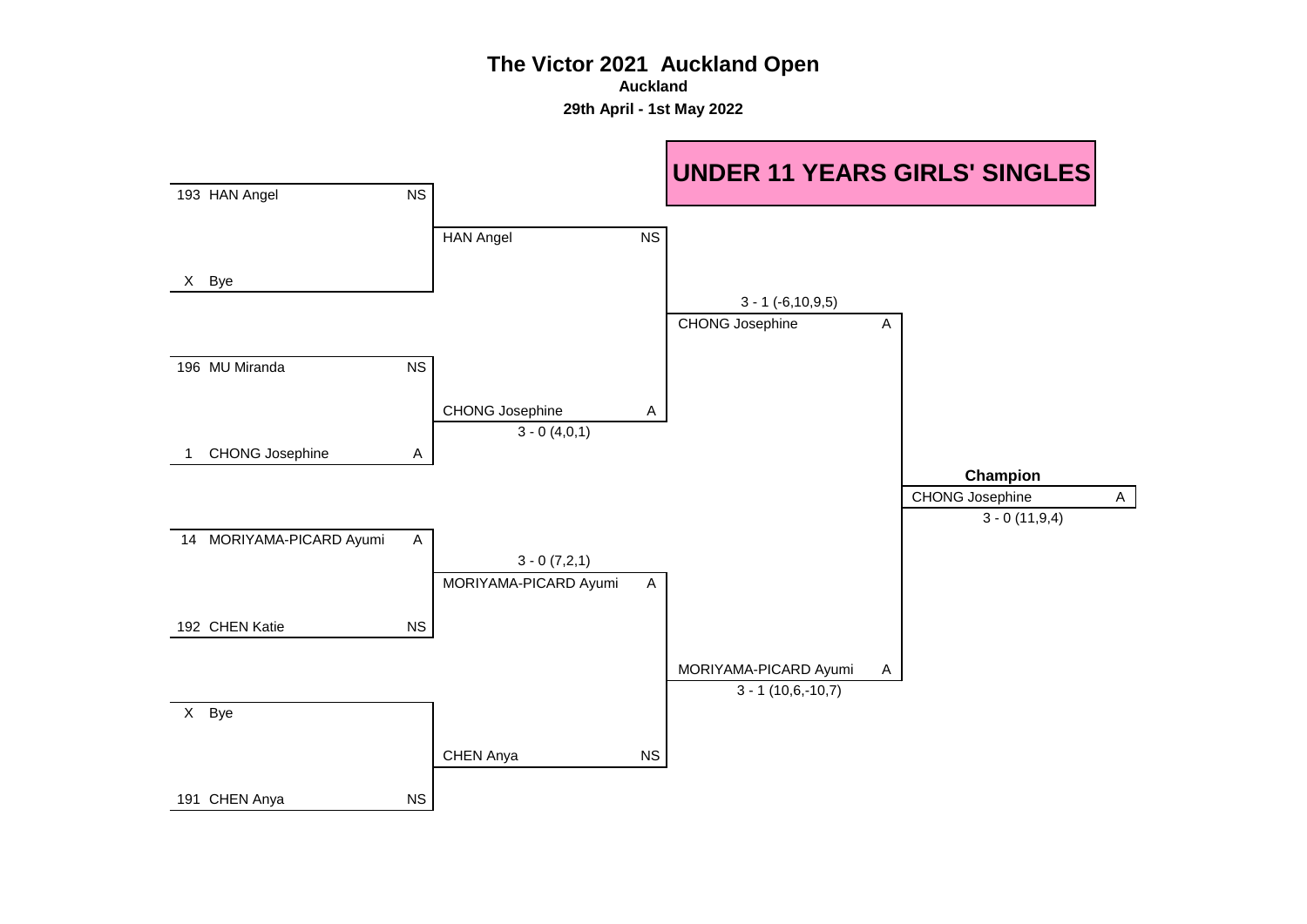**Auckland**

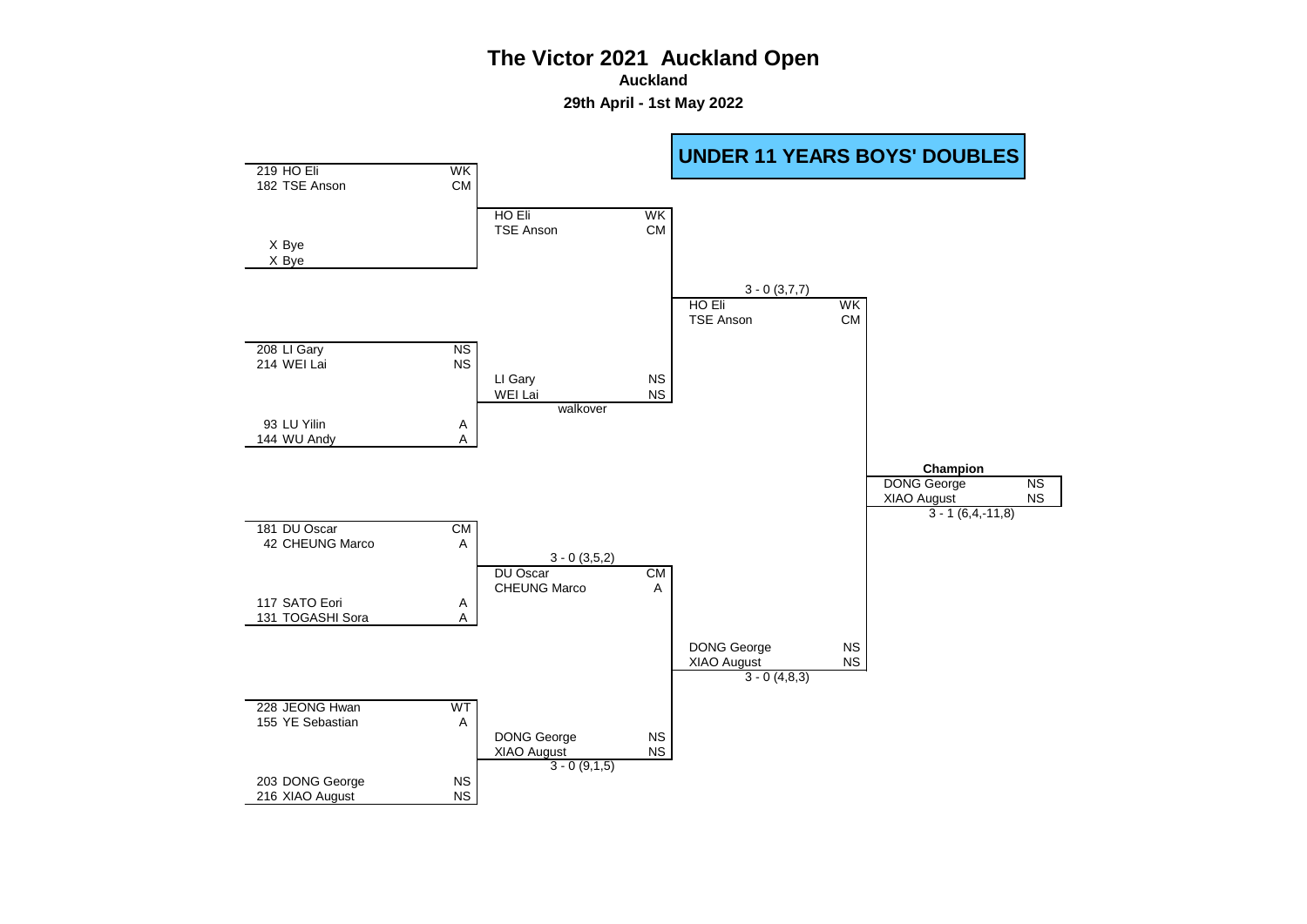#### **The Victor 2021 Auckland Open Auckland**

**29th April - 1st May 2022**

# **Under 11 Years Girls' Doubles**

| Match   | Date    | Time         |  | Group 1 |                             |         | $\mathbf{2}$ | 3       | Pts. | Pos. |
|---------|---------|--------------|--|---------|-----------------------------|---------|--------------|---------|------|------|
| $1 - 3$ | Sun 1st | $12:30$ 14 1 |  |         | 1 CHONG Josephine<br>A      |         | $3 - 0$      | $3 - 0$ |      |      |
|         |         |              |  |         | 14 MORIYAMA-PICARD Ayumi A  |         | 5,9,4        | 1, 1, 2 | 4    |      |
| $2 - 3$ |         |              |  | 0       | 191 CHEN Anya<br><b>NS</b>  | $0 - 3$ |              | $3 - 0$ | 3    |      |
|         |         |              |  |         | 192 CHEN Katie<br><b>NS</b> |         |              | 4,6,8   |      |      |
| $1 - 2$ |         |              |  | 3       | 196 MU Miranda<br><b>NS</b> |         |              |         | ◠    |      |
|         |         |              |  |         | 200 YIN Nicole<br><b>NS</b> | $0 - 3$ | $0 - 3$      |         |      |      |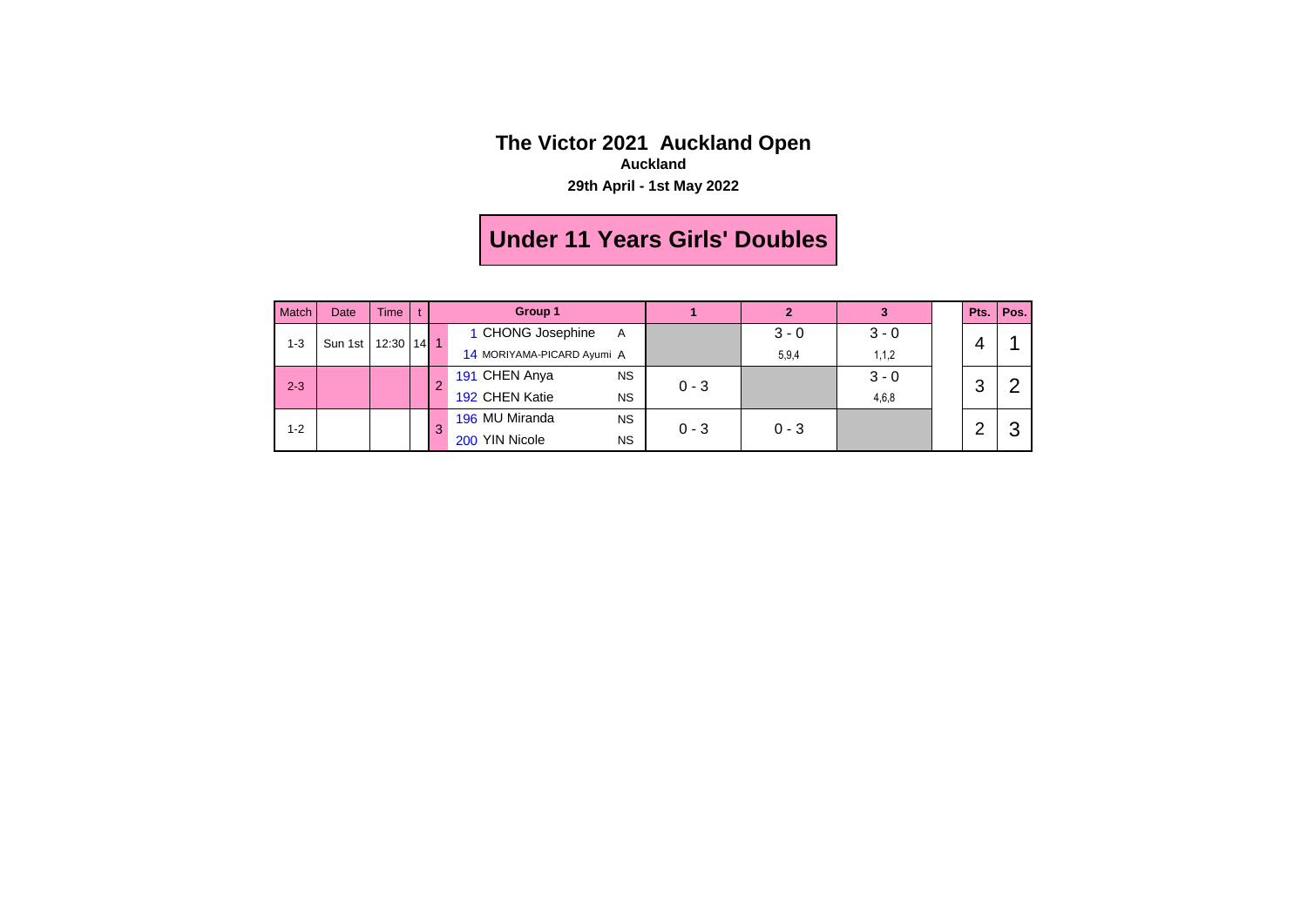**Auckland**

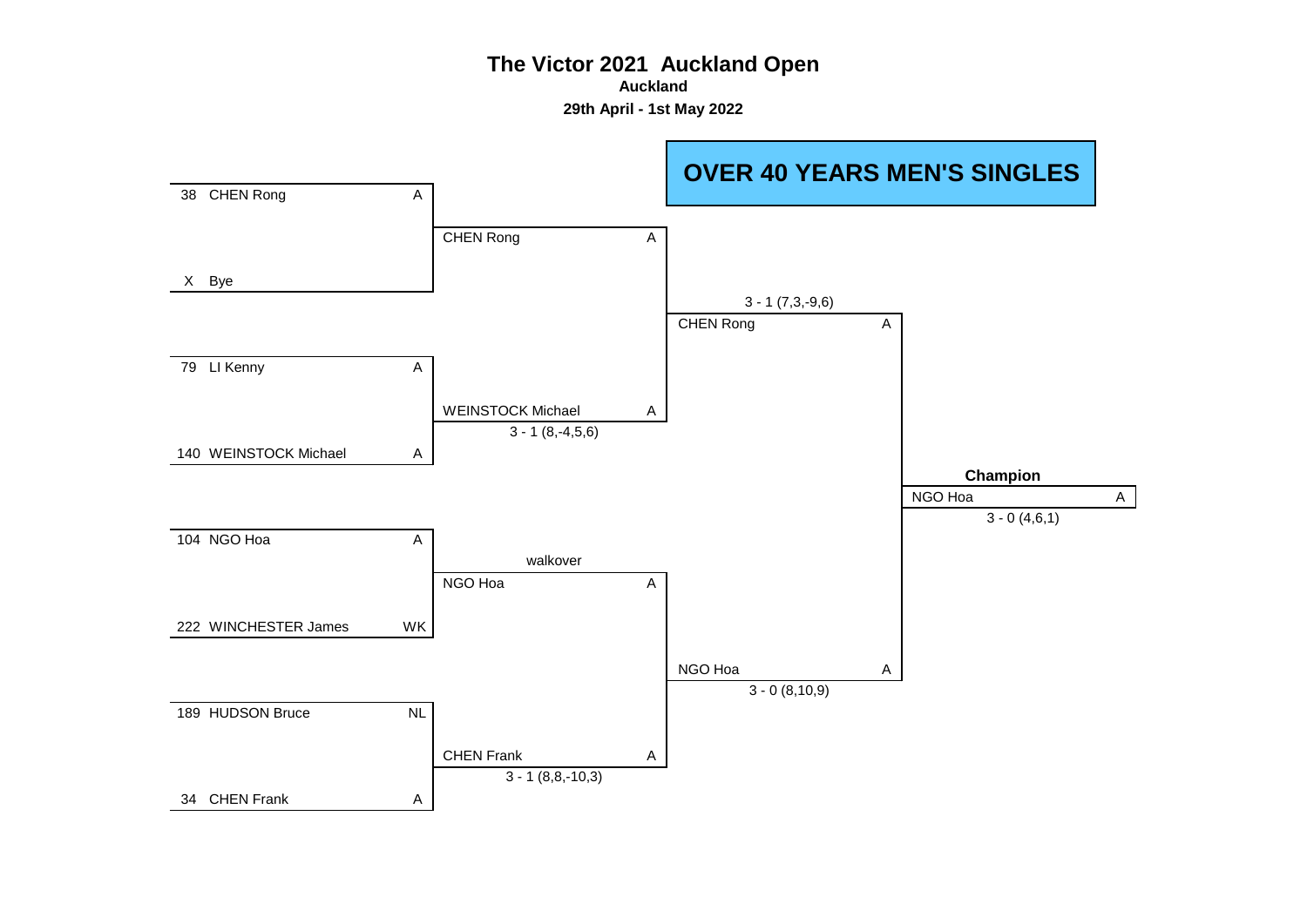**Auckland 29th April - 1st May 2022**

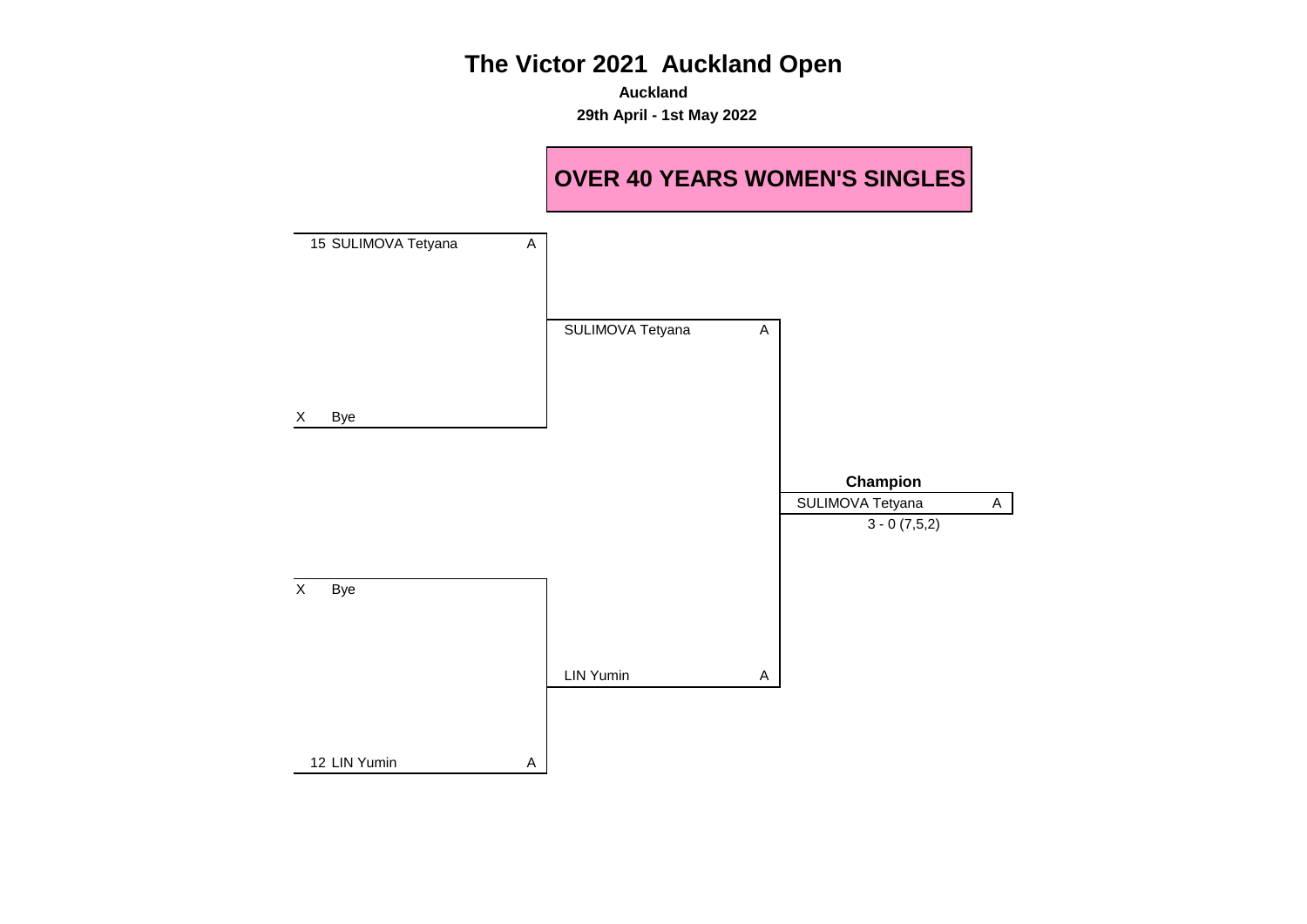### **The Victor 2021 Auckland Open Auckland**

**29th April - 1st May 2022**

# **Over 40 Years Open Doubles**

| <b>Match</b> | <b>Date</b> | <b>Time</b>      |  | Group 1 |                         |   | 2       | 3          |               | Pts. | Pos. |  |
|--------------|-------------|------------------|--|---------|-------------------------|---|---------|------------|---------------|------|------|--|
| $1 - 3$      | Sun 1st     | $12:30$   13   1 |  |         | 34 CHEN Frank           | A |         | $3 - 1$    | $3 - 0$       |      |      |  |
|              |             |                  |  |         | 38 CHEN Rong            | Α |         | $-5,5,8,8$ | 4,3,9         |      | 4    |  |
| $2 - 3$      |             |                  |  | 2       | 52 FISCHER Thomas       | A | $1 - 3$ |            | $3 - 1$       | 3    |      |  |
|              |             |                  |  |         | 140 WEINSTOCK Michael A |   |         |            | $6, 8, -8, 6$ |      |      |  |
| $1 - 2$      |             |                  |  | 3       | 8 LI Aidong             | A | $0 - 3$ | $1 - 3$    |               |      | ◠    |  |
|              |             |                  |  |         | 12 LIN Yumin            | A |         |            |               |      |      |  |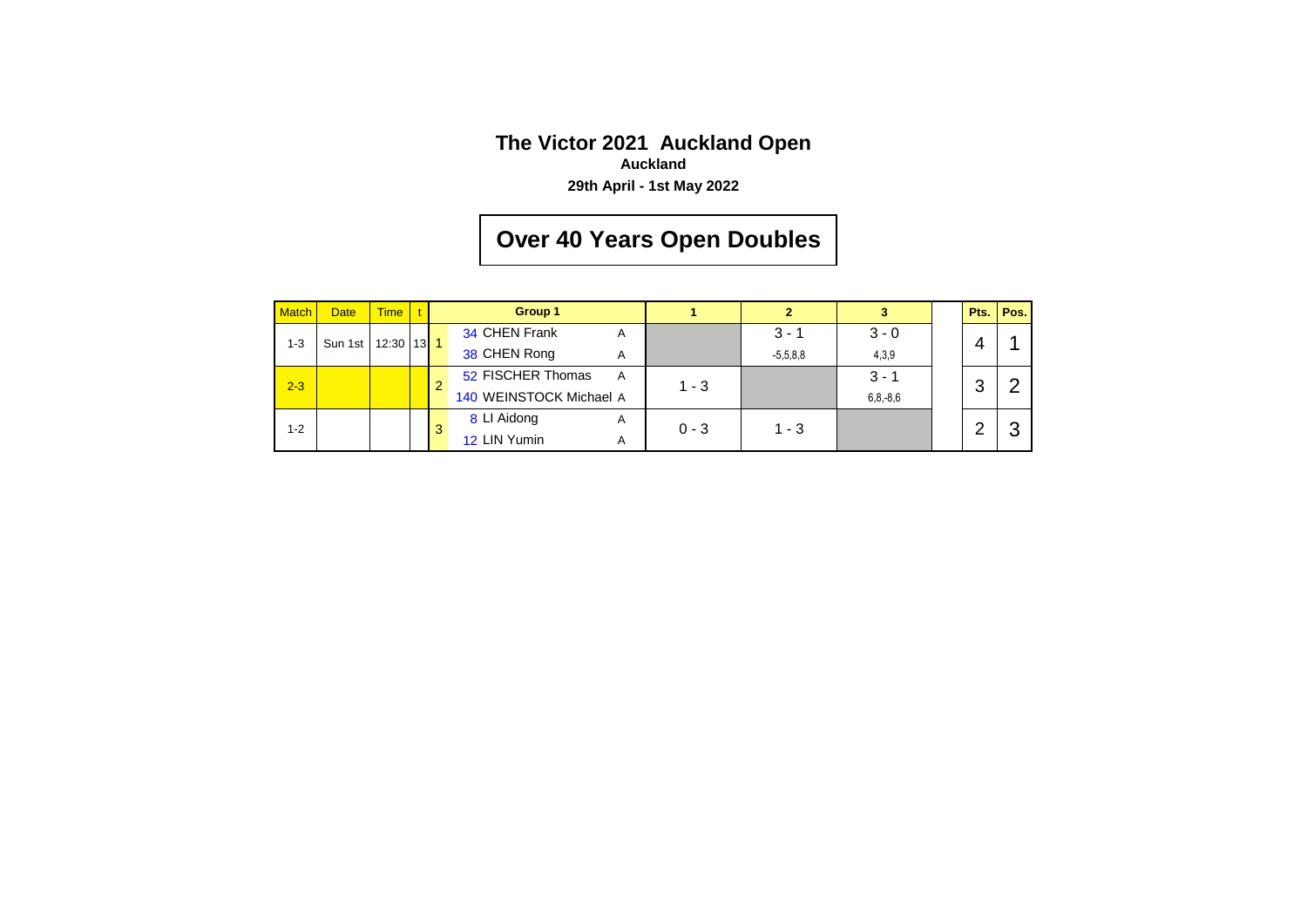**Auckland**

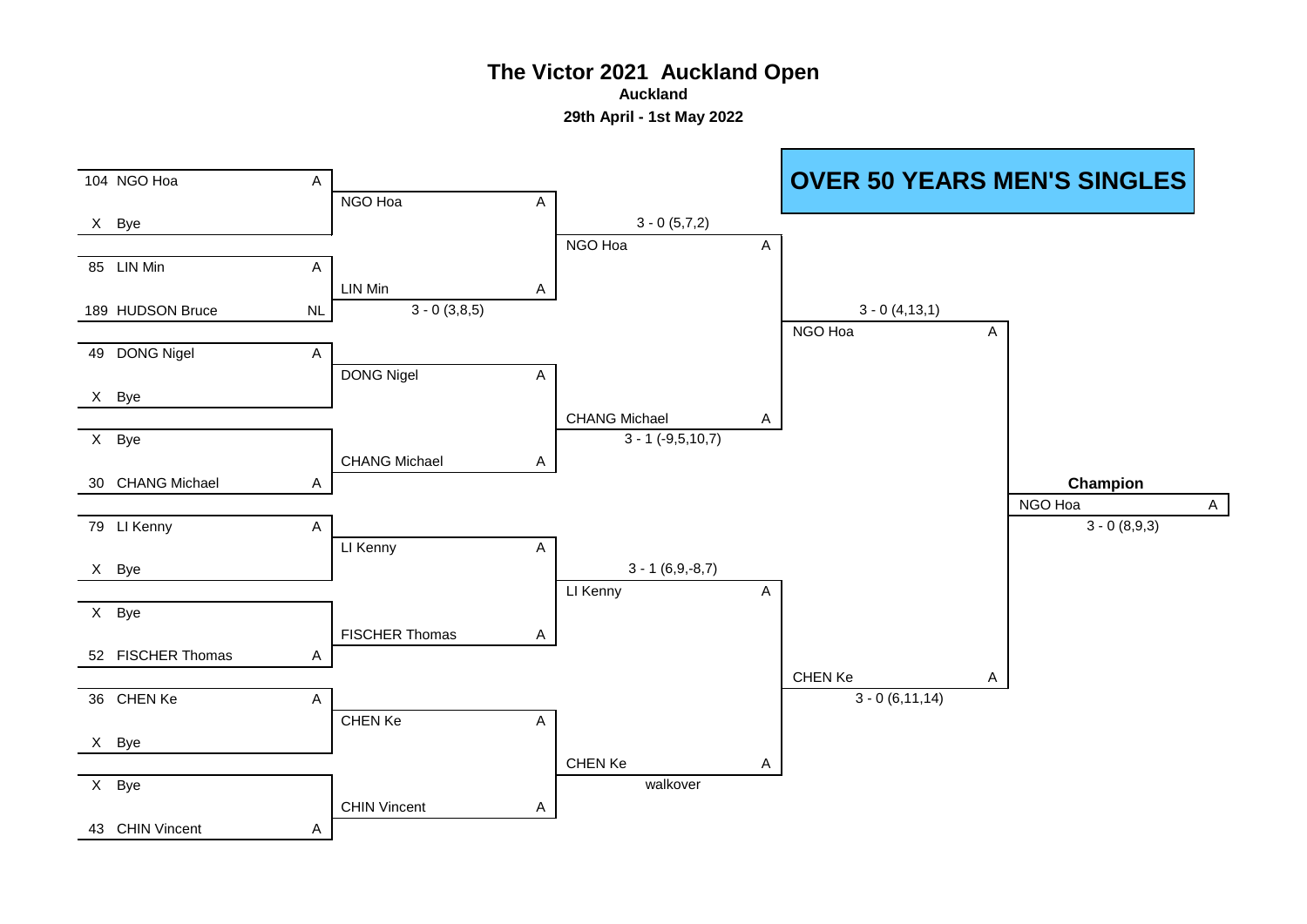**Auckland 29th April - 1st May 2022**

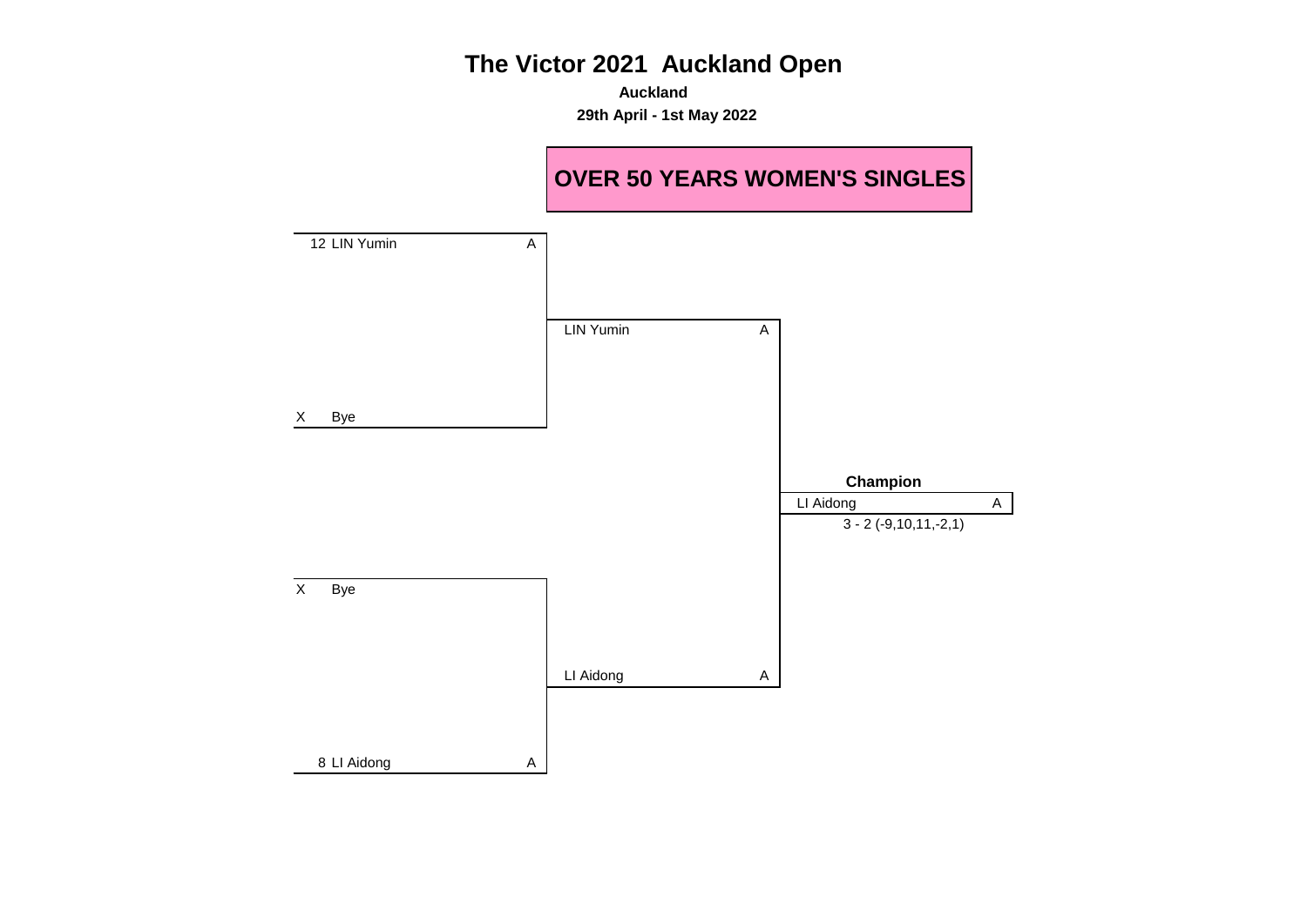**Auckland**

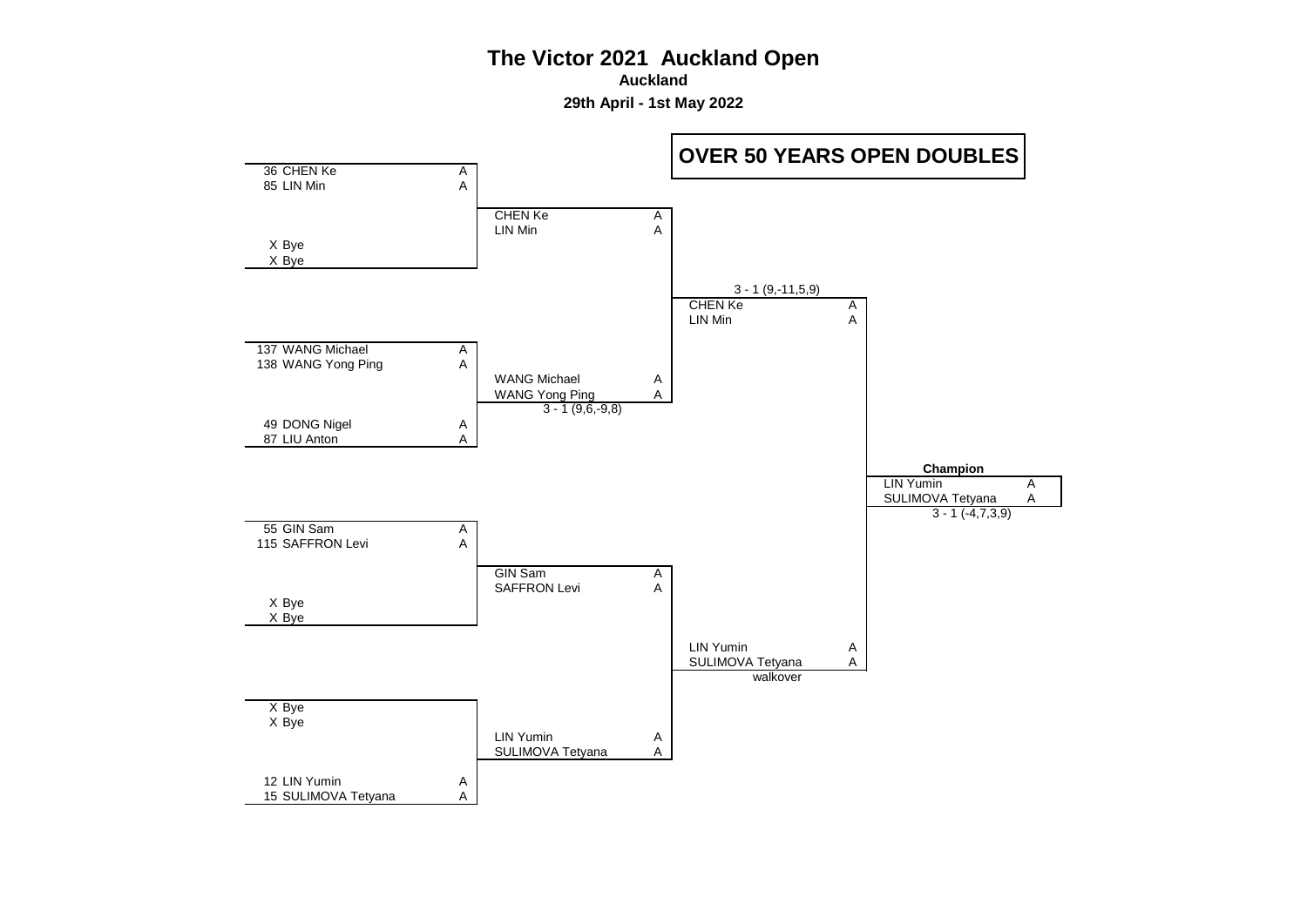**Auckland**

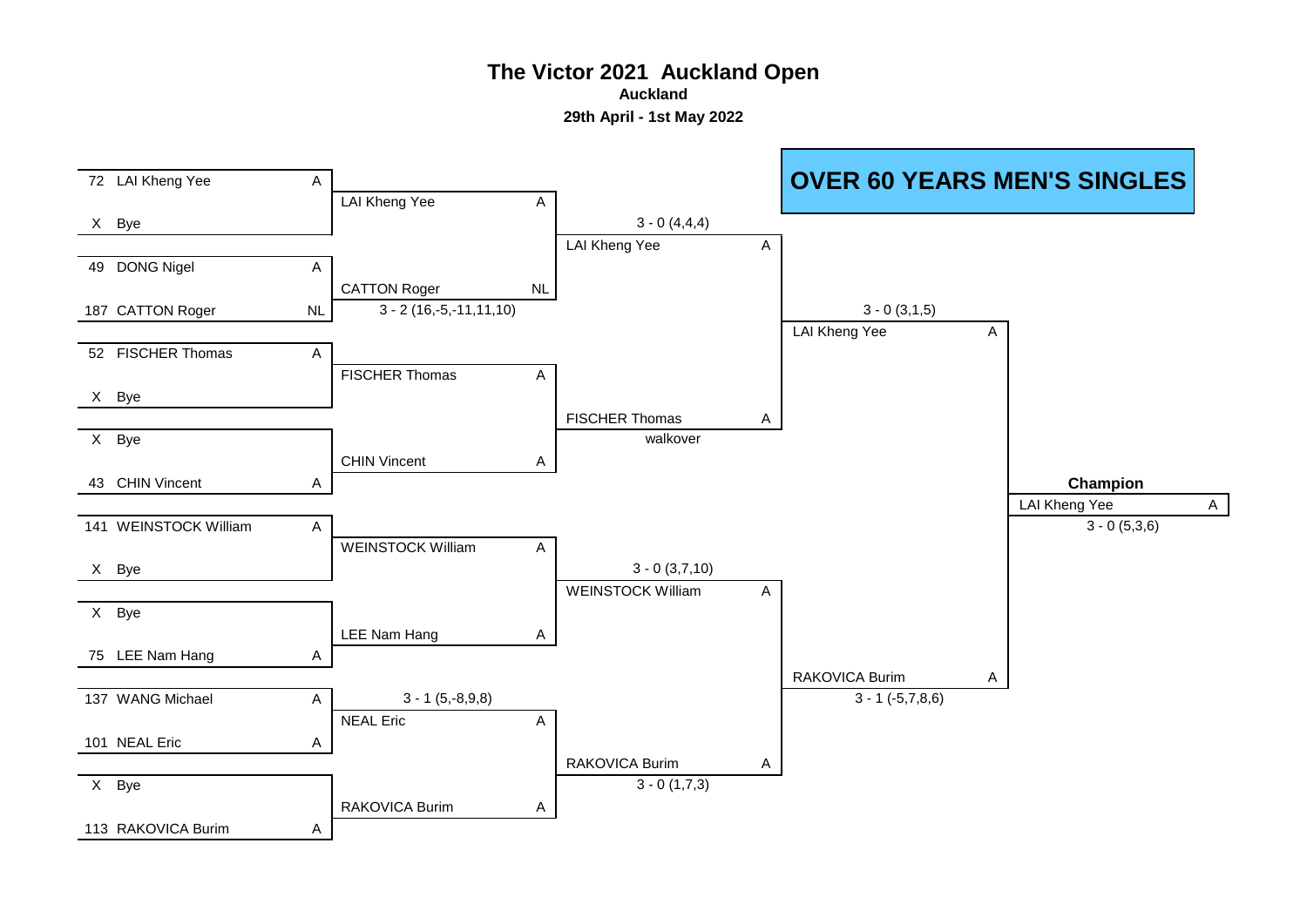**Auckland 29th April - 1st May 2022**

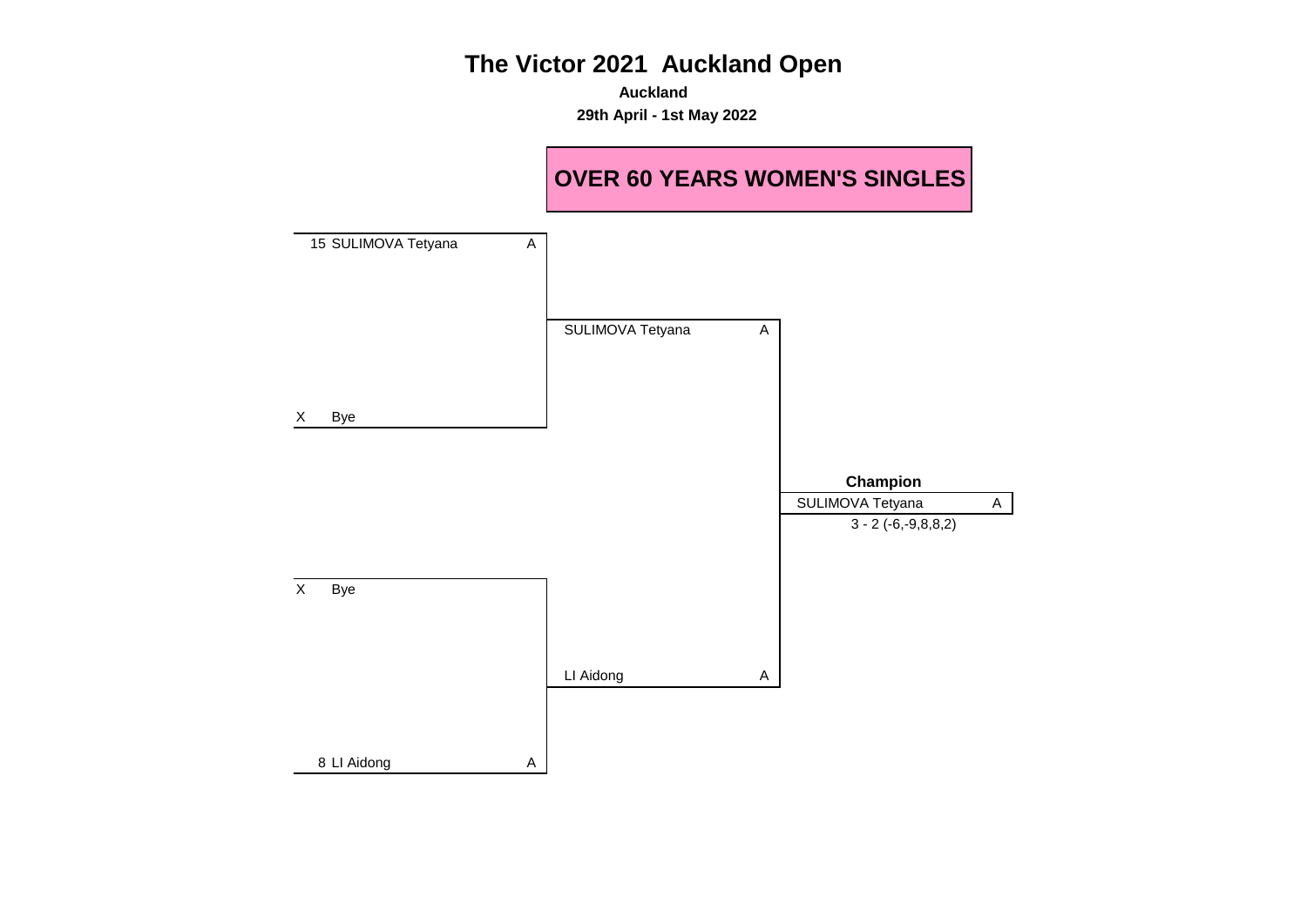**The Victor 2021 Auckland Open Auckland 29th April - 1st May 2022**

# **OVER 60 YEARS OPEN DOUBLES**

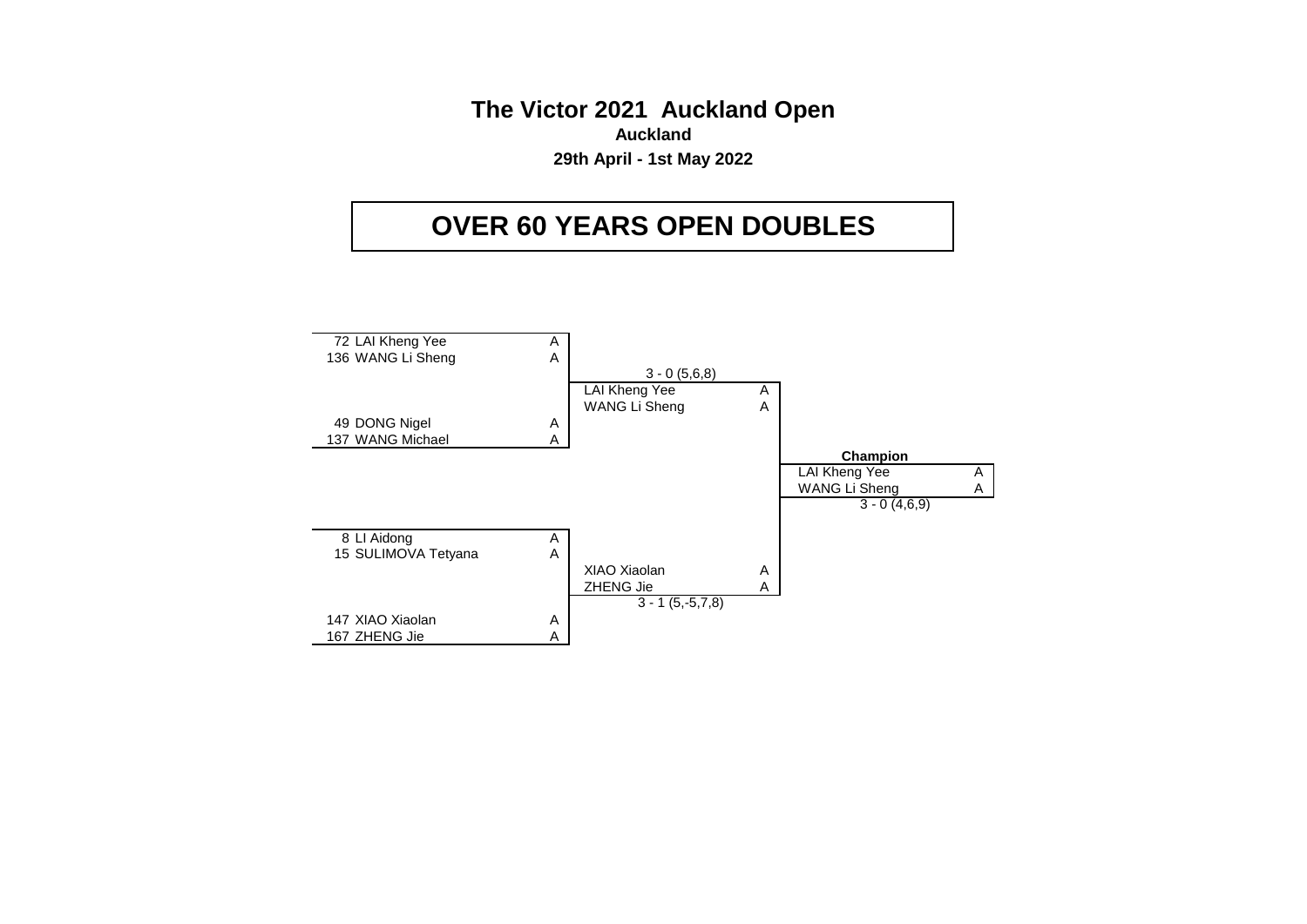**Auckland 29th April - 1st May 2022**

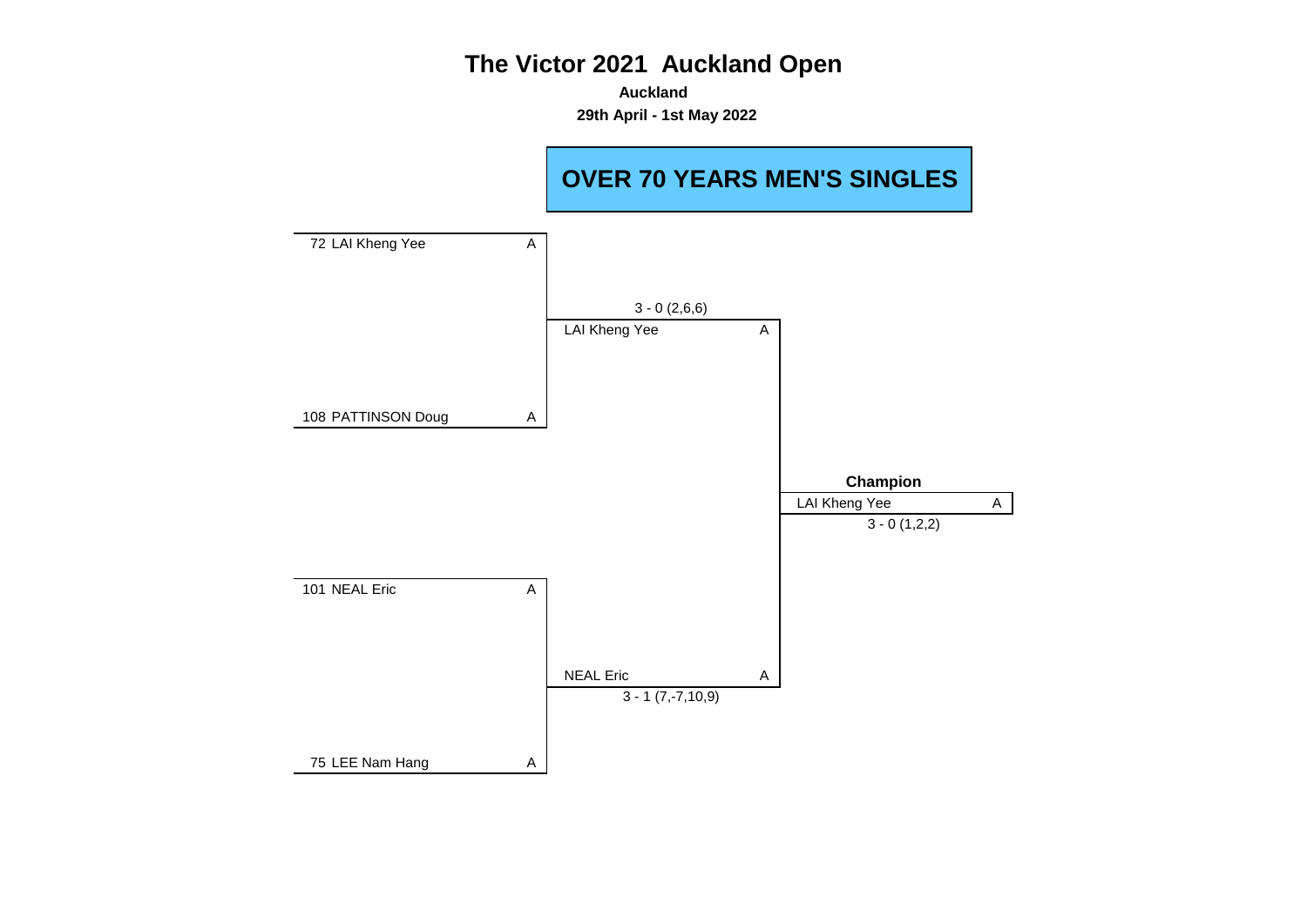**The Victor 2021 Auckland Open Auckland 29th April - 1st May 2022**

# **OVER 70 YEARS MEN'S DOUBLES**